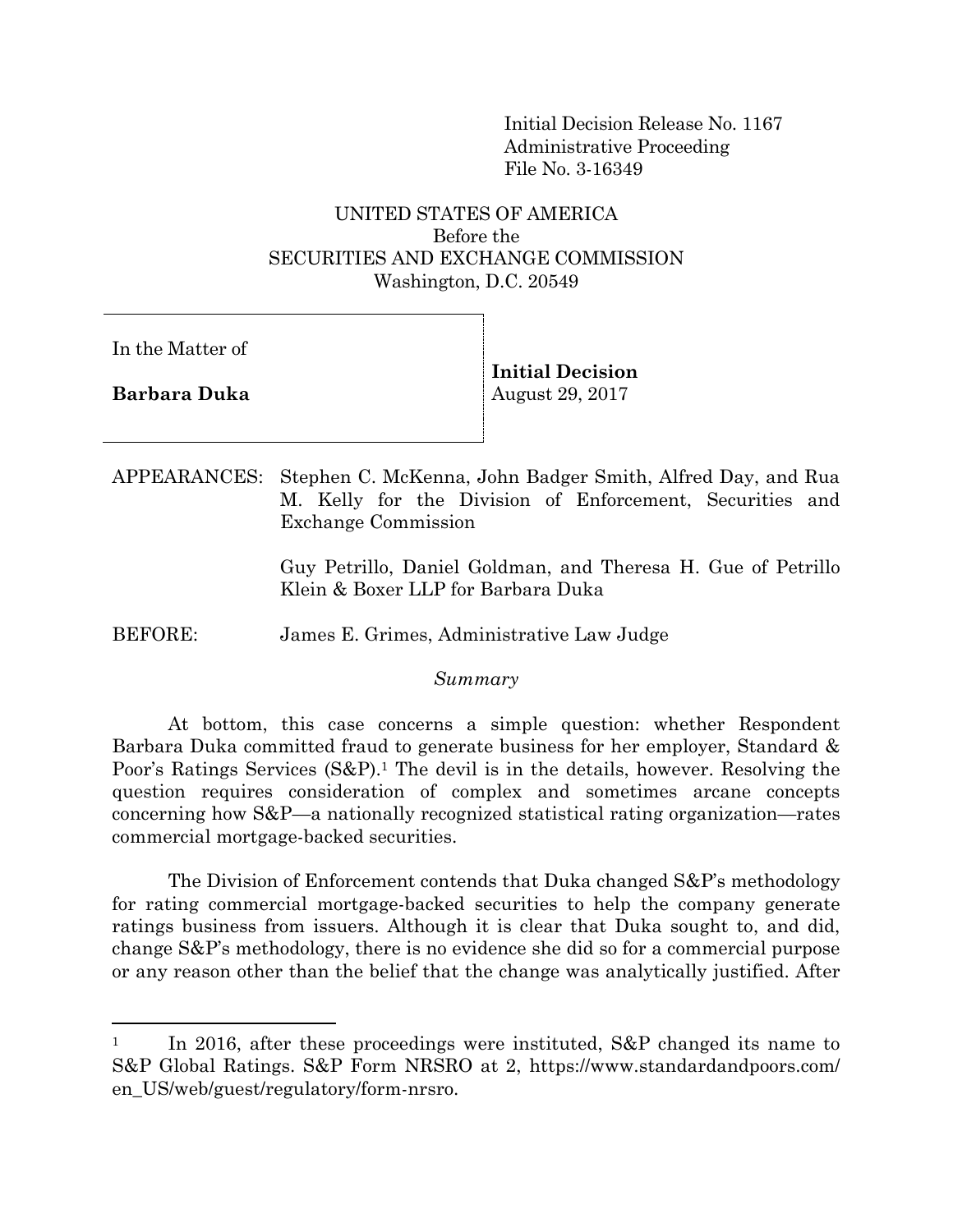agreeing to do so, however, Duka negligently failed to ensure the change in methodology was disclosed in presale reports distributed to investors.

Based on Duka's negligent omission, I find that she violated Section 17(a)(3) of the Securities Act of 1933 and caused  $S\&P's$  violation of Section 15E(c)(3) of the Securities Exchange Act of 1934. All other charges are dismissed. For her violations, I order Duka to cease and desist and impose a censure and a monetary penalty of \$7,500.

## *Introduction*

In January 2015, the Securities and Exchange Commission instituted this proceeding under Section 8A of the Securities Act, Sections 15E(d) and 21C of the Exchange Act, and Section 9(b) of the Investment Company Act of 1940. In the order instituting proceedings (OIP), the Division alleged that Duka willfully violated Section 17(a) of the Securities Act, Section 10(b) of the Exchange Act, and Exchange Act Rule 10b-5. Alternatively, it alleged that she willfully aided and abetted and caused those violations. The Division also asserted that Duka willfully aided and abetted and caused primary violations of Exchange Act Section  $15E(c)(3)$ and Exchange Act Rules  $17g-2(a)(2)(iii)$ ,  $17g-2(a)(6)$ , and  $17g-6(a)(2)$ .

This case was previously assigned to another administrative law judge who scheduled the hearing in this matter to begin on September 16, 2015. *Barbara Duka*, Admin. Proc. Rulings Release No. 2728, 2015 SEC LEXIS 2122 (ALJ May 27, 2015). In July 2015, he granted Duka summary disposition on the Division's allegation that she aided and abetted and caused a violation of Exchange Act Rule 17g-2(a)(2)(iii). *Barbara Duka*, Admin. Proc. Rulings Release No. 2893, 2015 SEC LEXIS 2714, at \*4-7 (ALJ July 2, 2015). Later that month, the Commission's chief administrative law judge reassigned this matter to me. *Barbara Duka*, Admin. Proc. Rulings Release No. 2969, 2015 SEC LEXIS 3038 (ALJ July 24, 2015). On August 12, 2015, the United States District Court for the Southern District of New York preliminarily enjoined the Commission from conducting this proceeding. *Duka v. SEC*, 124 F. Supp. 3d 287, *vacated*, No. 15-2732, ECF No. 79 (2d. Cir. June 13, 2016). As a result of the district court's order, I canceled the merits hearing. *Barbara Duka*, Admin. Proc. Rulings Release No. 3030, 2015 SEC LEXIS 3284 (ALJ Aug. 12, 2015).

The Second Circuit later vacated the district court's order. *Duka v. SEC*, No. 15-2732, ECF No. 79 (2d. Cir. June 13, 2016). At the parties' request, I subsequently scheduled the hearing to take place in Manhattan beginning in November 2016. *See Barbara Duka*, Admin. Proc. Rulings Release No. 4185, 2016 SEC LEXIS 3555 (ALJ Sept. 21, 2016). During the nine-day hearing, which occurred on various dates between November 21, 2016, and January 4, 2017, the Division called 11 witnesses,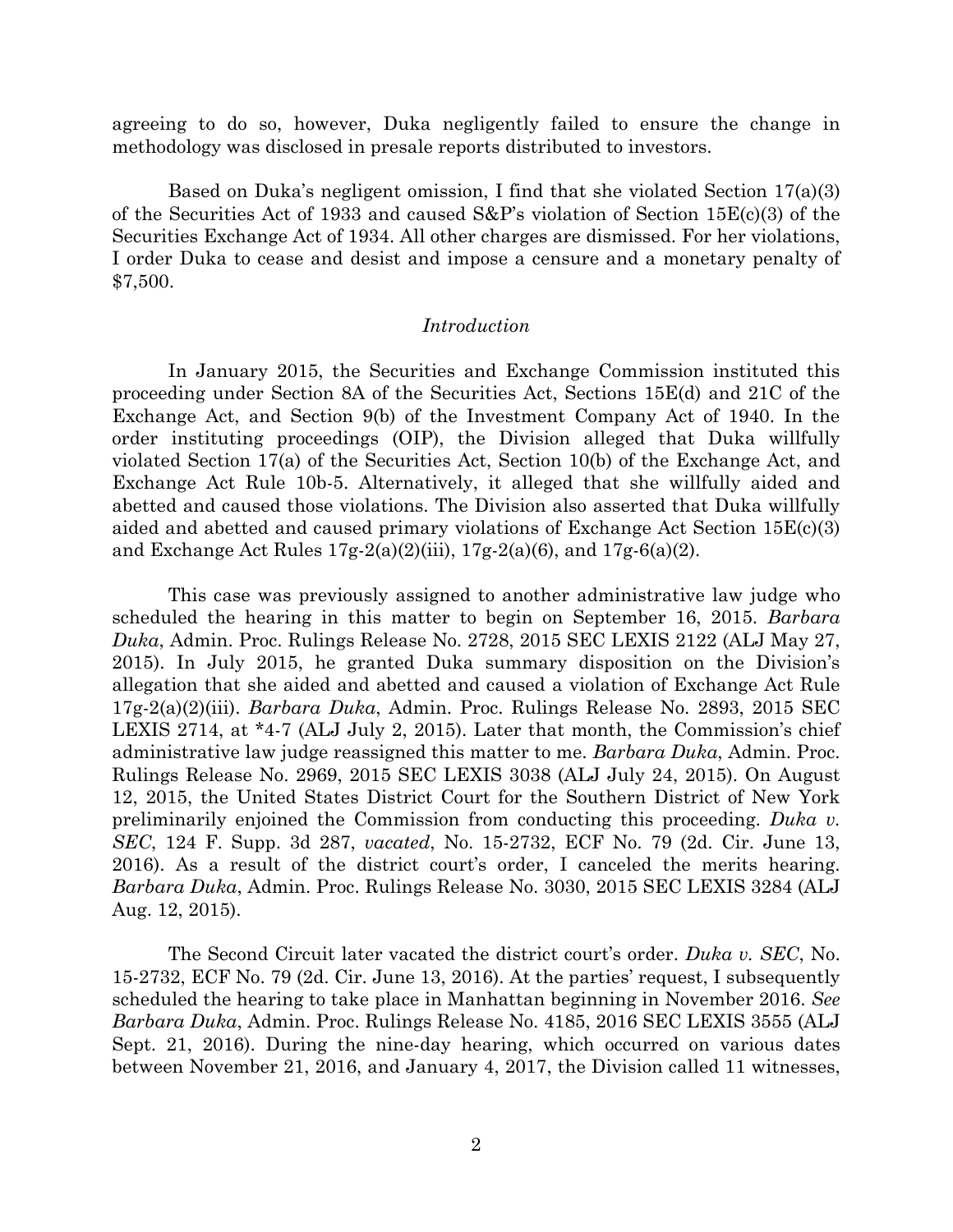including Duka. Duka called seven witnesses. I admitted 66 of the Division's exhibits and several hundred of Duka's exhibits. I also admitted 85 joint exhibits.

## *1. Findings of facts*

I base the following findings of fact and conclusions on the entire record and the demeanor of the witnesses who testified at the hearing, applying preponderance of the evidence as the standard of proof. *See John Francis D'Acquisto*, Investment Advisers Act of 1940 Release No. 1696, 1998 WL 34300389, at \*2 (Jan. 21, 1998) ("[P]reponderance of the evidence . . . is the standard of proof in [Commission] administrative proceedings."). I reject all arguments and proposed findings inconsistent with this decision.

### *1.1. Background*

l

### *1.1.1. Commercial mortgage-backed securities*

Commercial mortgage-backed securities (CMBS)<sup>2</sup> are essentially a collection of commercial mortgages packaged together and then securitized into bonds to be sold to investors. This packaging is variously referred to as a transaction, a pool, or a deal. Payments to investors are backed by the collection of loans secured by the underlying real-estate collateral. The transaction is structured so that the bonds at the top of the capital structure are paid first and those at the bottom are paid last and thus experience losses first.

The transactions at issue in this case are called "conduit/fusion" deals. In April 2009, such transactions accounted for 85% of the outstanding CMBS market. Joint Ex. 1 at 3. A conduit transaction is a "large pool of diversified small[-]balance loans," and a fusion transaction is a conduit transaction that also includes large loans. Richard Report at 9. S&P defines a conduit/fusion pool as a "pool of at least 40 loans that is diversified by both property type and geography, which may or may not contain several relatively larger-sized loans." Joint Ex. 2 at 3. In a conduit/fusion pool, the ten largest loans will comprise a substantial percentage of the transaction. *See* Richard Report at 9 (at least 50%); Rubinstein Report at 9 (over 30%).

To attract investors, CMBS issuers solicit rating agencies like S&P to rate their offerings. <sup>3</sup> Although S&P occasionally commented on transactions for which it

<sup>&</sup>lt;sup>2</sup> Because acronyms permeate the industry, their use here is unfortunately unavoidable.

<sup>3</sup> *See* Securities and Exchange Commission, Report on the Role and Function of Credit Rating Agencies in the Operation of the Securities Markets, 21 (Jan. 2003)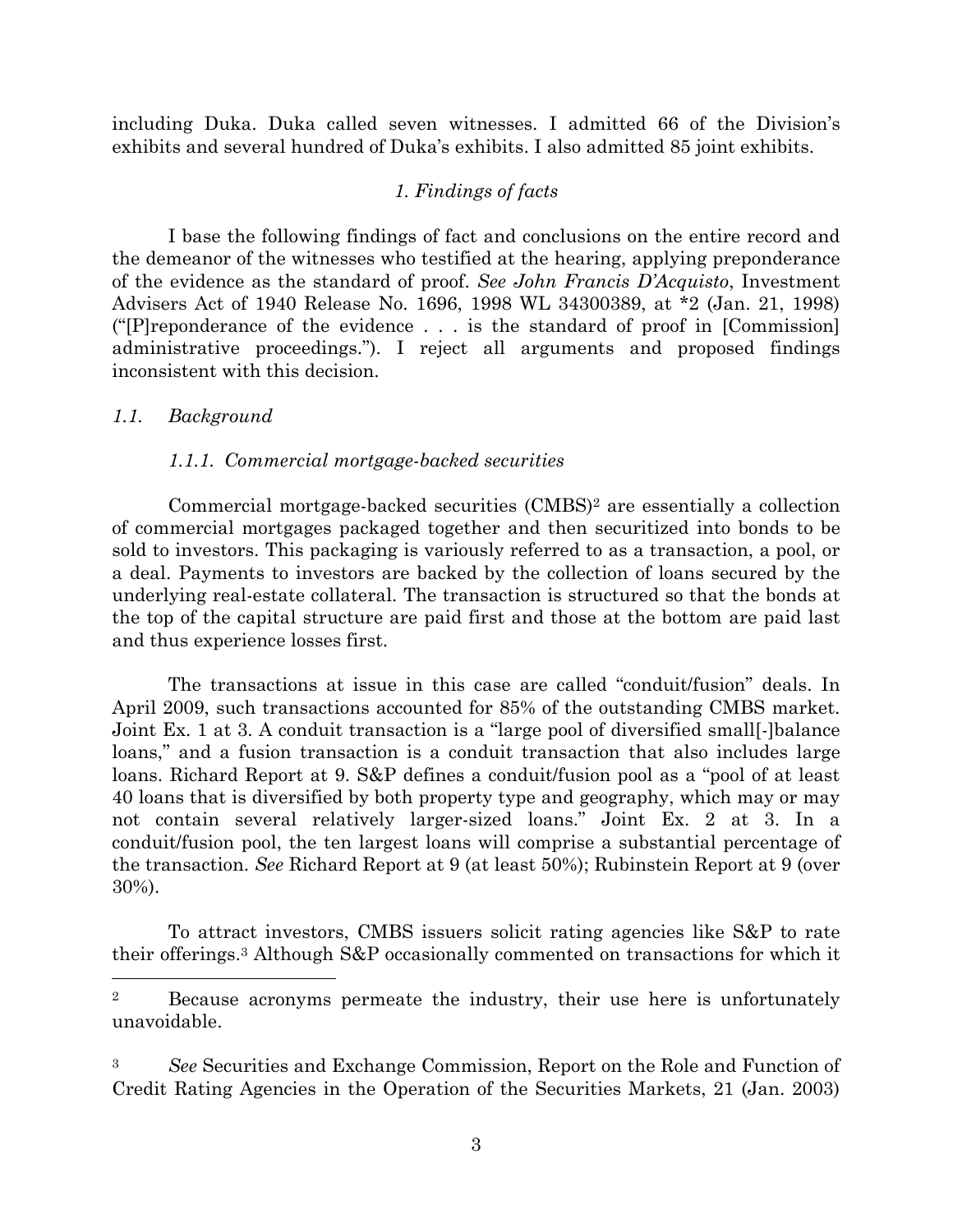was not engaged, *see, e.g.*, Div. Ex. 230, rating agencies typically do not rate transactions for free. They are instead paid to rate transactions by the issuers of those transactions. Tr. 703; *see* Credit Rating Agencies Report at 23, 41.

There are a number of factors involved in an issuer's decision to pick a rating agency but only two matter for present purposes. First, an issuer will typically present investors with ratings from two agencies, one of which will be from S&P, Moody's Investors Service, or Fitch Ratings, Inc. *See* Tr. 72; Rubinstein Report at 14 & n.27. A representative of one investor explained that those "big three" agencies are the most recognized and relied upon by investors.<sup>4</sup> Tr. 879-80. There is evidence that once an issuer obtains a rating from one of the big three agencies, it will not care which agency provides the second rating. Tr. 715; *see* Rubinstein Report at 30. Second, issuers generally pick a rating agency based on which agency will give more bonds in a transaction the best rating. Tr. 510. This will allow the issuer to maximize profits. Tr. 510. As explained by S&P's former head of structured finance, because the most highly rated bonds—those designated as AAA—sell at lower yields and higher prices, the more of these bonds contained in a transaction, the more an issuer will make. Tr. 510-11, 514-15; *see* Tr. 524; *see also* Tr. 1610.

Because rating agencies compete for business and are paid by issuers looking for the best rating, a rating agency could have an incentive to loosen its ratings criteria in the hope of attracting business. *See* Tr. 510-12; Credit Rating Agencies Report at 41. The flip side to this incentive is that if an agency consistently loosens its ratings, those ratings are bound to be deficient and lack credibility. Credit Rating Agencies Report at 41-42. This will ultimately hurt the agency's reputation and thus its business; investors might be less likely to invest in transactions rated by an agency viewed as less trustworthy. *See* Tr. 249, 272. And if issuers know investors will not trust a given rating agency, the issuers will go elsewhere for

(Credit Rating Agencies Report), https://www.sec.gov/news/studies/credrating report0103.pdf.

 $\overline{\phantom{a}}$ 

<sup>4</sup> They are also the longest tenured. When the term "nationally recognized" statistical rating organization" was first adopted in 1975, S&P, Moody's, and Fitch were the only statistical rating organizations considered to be nationally recognized. *See* Credit Rating Agencies Report at 8-9. Due to a number of mergers and acquisitions, the same was true as recently as 2003. *Id.* at 5, 8-9. Since then, seven other statistical rating organizations have become nationally recognized. Securities and Exchange Commission Office of Credit Ratings, Current NRSROs, https://www.sec.gov/ocr/ocr-current-nrsros.html#hr.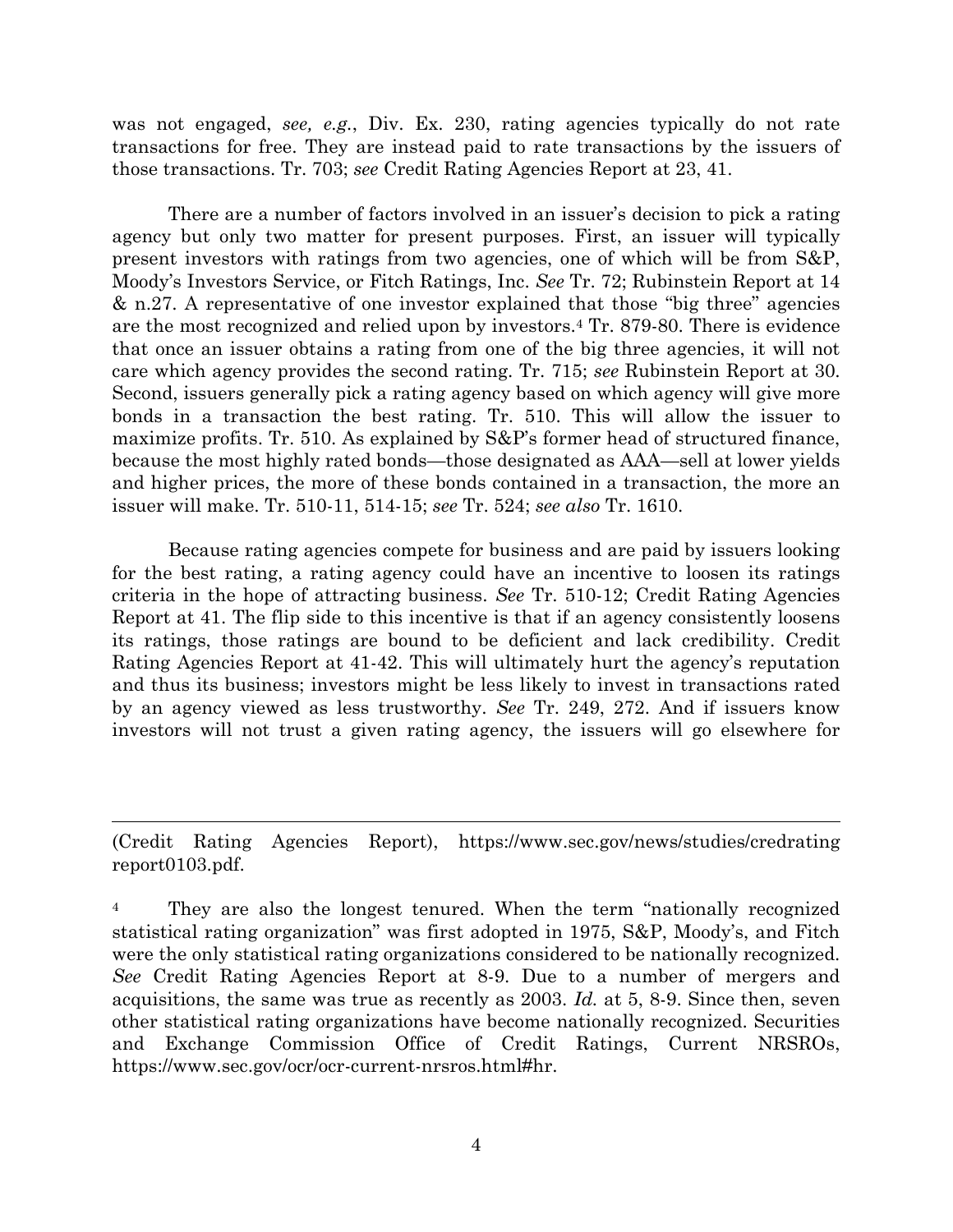ratings. In this case, the Division alleges that Duka succumbed to the former incentive to loosen ratings criteria to attract business, thereby committing fraud.<sup>5</sup>

## *1.1.2. S&P and its ratings of CMBS transactions*

When a rating agency rates a CMBS transaction, it is essentially reporting how likely it is that investors will be paid. *See* S. Rep. 109-326, at 2 (2006), https://www.congress.gov/109/crpt/srpt326/CRPT-109srpt326.pdf ("A credit rating is a rating agency's assessment with respect to the ability and willingness of an issuer to make timely payments on a debt instrument, such as a bond, over the life of that instrument."); Richard Report at 21-22; Rubinstein Report at 21. A AAA rating is the highest and means that S&P thinks investors' risk of loss is low. *See* Tr. 41, 58, 61; Rubinstein Report at 21-22.

Ratings analysis begins after the issuer submits "a preliminary collateral pool" to the rating agencies that it is considering engaging for the transaction. Tr. 423. The agencies will have about two weeks to review a "sampling of the loans in the pool," focusing on the top ten loans in the pool. Tr. 423. The agencies then give the issuer their preliminary feedback about the credit enhancement levels—the cushion against loss protecting more senior bonds in a transaction—based on their reviews. Tr. 263-64, 423-24. The issuer will then decide which agencies to engage to rate the transaction. Tr. 424-25. The commercial side of S&P, rather than the analysts, negotiates the engagement with an issuer. Tr. 422-23.

Credit enhancement is also called credit support or subordination, and refers to the percentage of losses in a pool that would occur before the AAA level of the transaction would experience losses and corresponds inversely to the amount of AAA bonds that can issue. Tr. 59, 263-64, 695, 881. A credit enhancement level of 20% in a \$100 million loan pool would mean that the pool would have to experience 20% in losses before the AAA level would experience losses. Tr. 59, 263-64, 881. Credit enhancement is designed so that lower classes of bonds would suffer losses before higher classes. Tr. 510-11. Issuers tend to pick the rating agency that assigns a lower credit enhancement level to the transaction because this allows the issuer to issue more AAA-rated bonds, which is economically more attractive to the issuer. Tr. 71, 425.

<sup>5</sup> S&P settled charges related to the events at issue in this case. *Standard & Poor's Rating Services*, Securities Act Release No. 9705, 2015 WL 252448 (Jan. 21, 2015). The findings announced under S&P's settlement "are not binding on" Duka or "any other person." *Id.* at \*1 n.1. The findings therefore have no bearing on this proceeding. *See also Rodney R. Schoemann*, Securities Act Release No. 20769076, 2009 WL 3413043, at \*13 n.55 (Oct. 23, 2009) ("settlements can be reached for any number of reasons<sup>[]</sup> and . . . are not precedent"), *aff'd*, 398 F. App'x. 603 (D.C. Cir. 2010).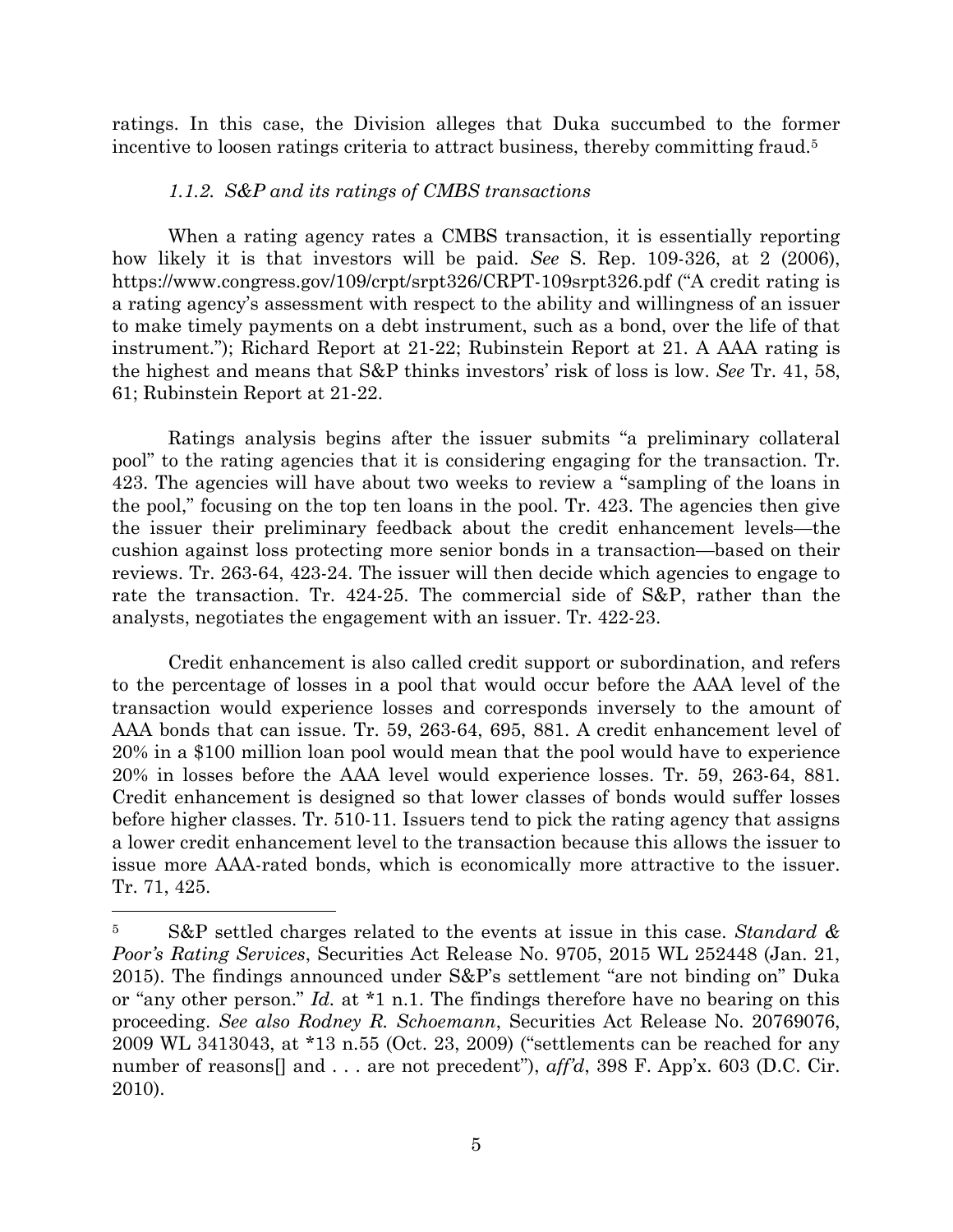Once engaged, S&P will conduct a more thorough review. Tr. 425-26. In addition to reviewing the loans and associated documents, analysts will consider third-party data and visit various properties that serve as collateral in hopes of gauging each property's value and expected cash flow. Tr. 426-27.

Near the end of this process, S&P gives the issuer final feedback and convenes a rating committee to determine preliminary ratings. Tr. 427-28. After the committee meets and considers any additional information about the final capital structure of the transaction supplied by the issuer, S&P will issue preliminary ratings and a presale report. Tr. 428. The presale report is a public document listing the preliminary ratings for the securities being offered in the transaction and describing the rationale for the ratings. *E.g.*, Joint Ex. 18. The issuer will then market the transaction and it will close. Tr. 429. After that, S&P issues final ratings, taking into account any interim changes in the transaction. Tr. 429. The ratings process for such transactions, from engagement to final rating, typically takes two months. Tr. 429-30.

Neither a preliminary nor a final rating at S&P can be determined without a rating committee vote. Tr. 430. The rating committee is composed of analytic personnel in S&P's CMBS group. *See* Tr. 430. The committee members are given a Rating Analysis Methodology Profile, abbreviated as RAMP. Tr. 430-31. The RAMP is the primary document considered by the rating committee and serves as a record for later review. Tr. 770. The RAMP is prepared by the primary analyst and summarizes the analysis of the transaction and supports the recommended rating. Tr. 431, 770-72, 1746; *see* Tr. 331. It also documents the rating committee's discussions about the rating. Tr. 1207. Although the primary analyst is principally responsible for assembling a RAMP, somewhat of a group effort is typically involved. Tr. 770-72. The primary analyst will assemble the RAMP in piecemeal fashion as information is gathered, which includes populating a template with "deal-specific information." Tr. 770-71.

Under S&P guidelines, the RAMP should provide the "key assumptions used in the model and the reasons for their use." Div. Ex. 196 at 5. If there are a range of assumptions, the RAMP should also explain why the analyst selected a particular assumption. *Id.* The rationale for "material differences between [a] [c]redit [r]ating implied by [a] model and the final [c]redit [r]ating . . . or credit enhancement" level also should be documented in the RAMP. *Id.* During the hearing, one analyst characterized a rating committee meeting as "a forum to kind of discuss the analysis that was done, the inputs[,] and what the ultimate rating recommendation is." Tr. 831.

The models S&P uses to rate a transaction and its constituent loans are complicated. *See* Div. Ex. 355; Div. Ex. 336. The specifics of these models are notably not disclosed to investors. Tr. 2076-77; *see* Tr. 2082-83. In essence, the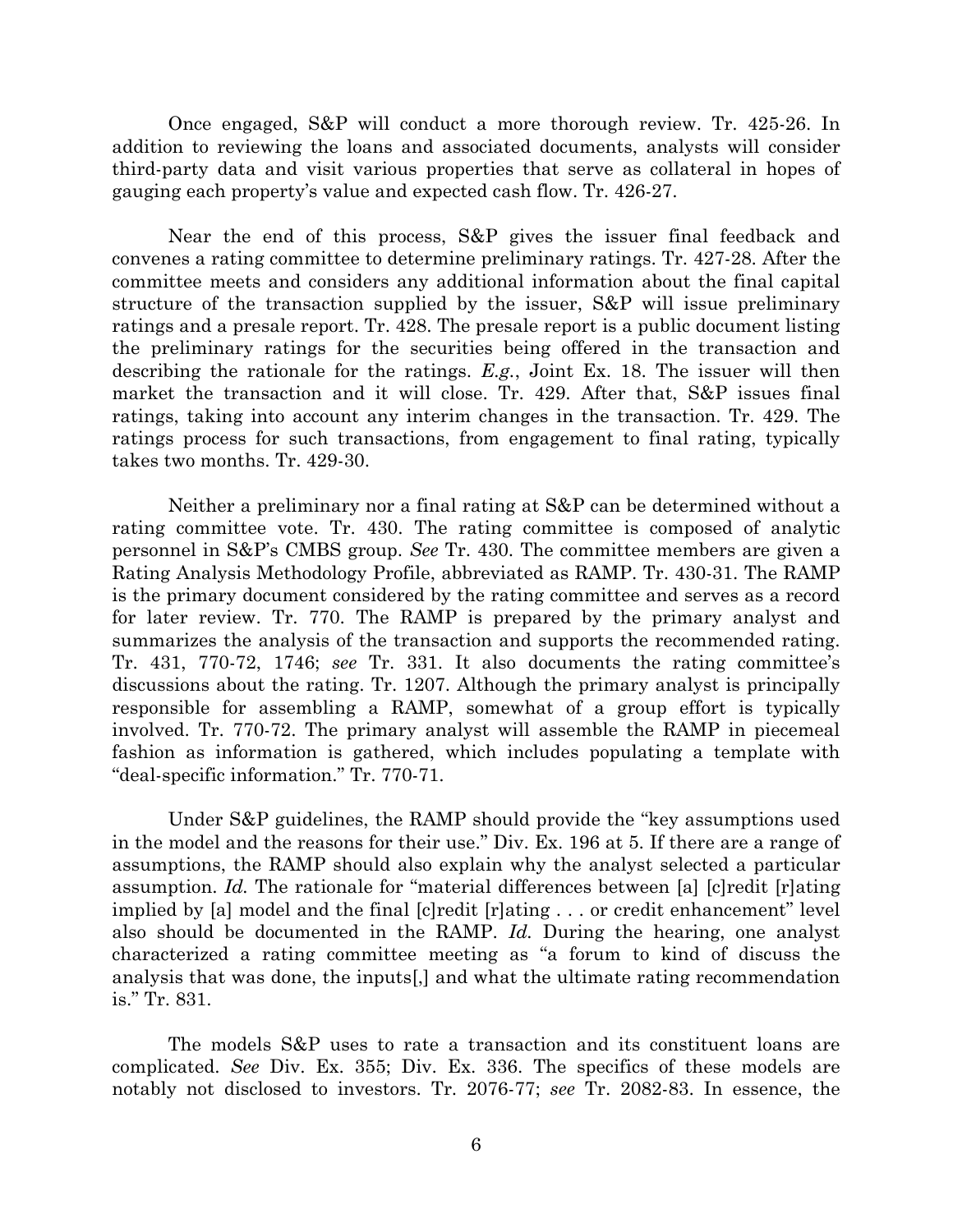models attempt to predict the number of loans in a pool that will default during the terms of the loans and how many will default at maturity.<sup>6</sup> Rubinstein Report at 38-39. To calculate whether a loan will default during its term (referred to as a term default), S&P calculated the debt service coverage ratio, which is the ratio of net cash flow to debt service on an annual basis—in other words, whether there is enough cash coming in to cover the principal and interest owed on the loan. Tr. 64. In S&P's model, the loan is considered a default if two conditions occur: (1) the debt service coverage ratio is less than 1.0, which happens if debt service exceeds net cash flow (*i.e.*, there is insufficient cash to cover loan payments) and (2) the loan-to-value ratio on the property is more than 100%, (*i.e.*, the loan balance exceeds the value of the property, meaning the loan is underwater). Tr. 114-15, 472; Joint Ex. 2 at 16-17. It is also considered a default if loan-to-value is between 90% and 100% and the debt service coverage ratio is less than the loan-to-value—that is, the borrower still retains a small amount of equity but the property cannot cover its loan payments. Joint Ex. 2 at 16-17. Only loans that did not default during their terms were tested at maturity. Tr. 473. Under S&P's guidelines, a balloon default, or a maturity default, occurs if the loan-to-value ratio at maturity is projected to exceed 100%. Joint Ex. 2 at 18.

The annual debt service—the amount owed on a loan in a year—is calculated by multiplying a loan constant—a figure of some import in this case—by the loan balance. Tr. 65. In other words, a loan constant represents the interest and principal being paid on a loan as a percentage of the loan balance. Tr. 462, 1260. Loan constants will vary in proportion to changes in interest rates. Tr. 462; *see* Tr. 1260. During the hearing, witnesses expressed disagreement about whether the loan constant should be calculated based on the fixed, contractual terms of the loans in question or whether the constant should be "stressed" in order to mimic adverse economic conditions.<sup>7</sup> A central issue in this case concerns how S&P calculated the loan constants for eight transactions rated in 2011. *See* OIP ¶ 6. Deciding which constant is used matters because as the number of predicted defaults in a pool grows, the percentage of a given pool that is rated AAA declines and the amount of "credit enhancement" increases. *See* Joint Ex. 2 at 11; Tr. 1711. And as credit enhancement increases, the issuer's potential profit decreases. *See* Tr. 71, 425.

<sup>6</sup> Various types of loans were addressed during the hearing. These included interest-only loans, fully amortized loans, and loans amortized over multiple years with a "balloon" payment due after ten years. Tr. 114, 350, 363, 471, 1291-93.

<sup>7</sup> One way to stress a loan is to apply a constant that is higher than the actual, contractual loan constant. Tr. 194; *see* Tr. 113 (testifying that the coupon "for an amortizing loan would be lower than the [stressed] constant").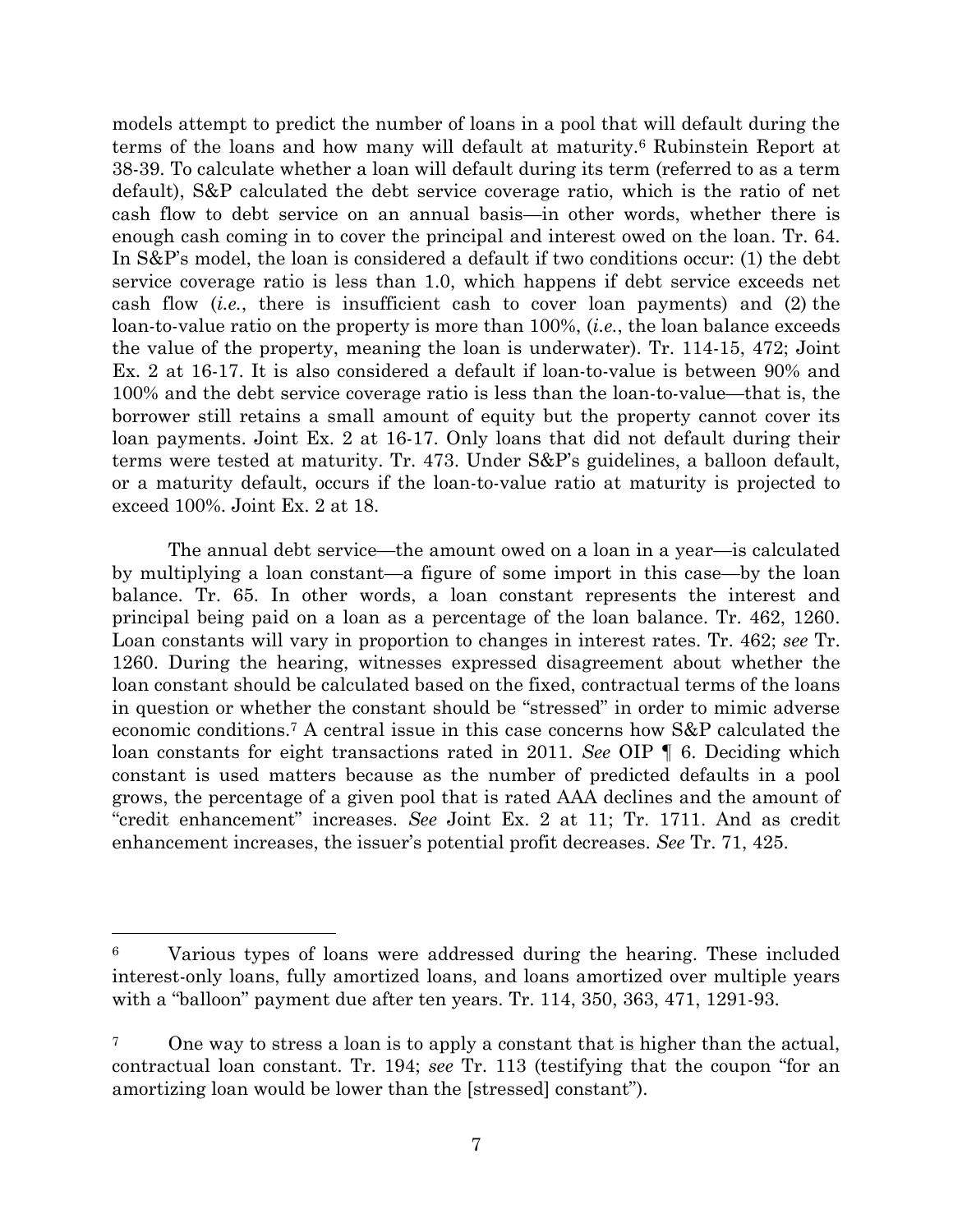#### *1.1.3. The relevant personnel at S&P*

The relevant time period in this case is 2009 through 2011. For the most part, the pertinent internal structure of S&P at the time and the people who occupied relevant positions in the company is depicted in Division Exhibit B-1, which is attached to this initial decision as an addendum. For our purposes, two separate divisions within S&P are relevant. On one side of the divide was the CMBS ratings group. During the relevant time period, the CMBS ratings group was further subdivided into two groups, new issuance and surveillance. Joint Ex. 85 at 1-2. In simple terms, new issuance rated new transactions and surveillance monitored S&P's ratings of outstanding securities. Tr. 38; *see* Tr. 42-43 (describing surveillance's monitoring and review function). Duka was in charge of new issuance and, until January 2011, Eric Thompson ran surveillance.<sup>8</sup> Tr. 38-39, 432. After Thompson left, Duka assumed responsibilities for surveillance as well. Tr. 420, 1108, 1112. Until August 2010, Thompson and Duka reported to Kim Diamond, who reported to David Jacob, the head of structured finance. Div. Ex. B-1; Joint Ex. 85 at 2. From August 2010 onward, Thompson and Duka reported to Grace Osborne. Div. Ex. B-1; Joint Ex. 85 at 2.

Duka graduated from Rutgers with a degree in economics. Tr. 1107. She began at S&P in the late 1990s as an analyst. Tr. 1107-08. She was promoted several times, reaching the position of manager of new issuance in late 2008. Tr. 1108-10. As manager or co-manager of CMBS, her primary responsibilities included managing the rating process, identifying changes to the criteria used to rate CMBS transactions, and managing development of the model used to rate transactions. Tr. 1110-11. Prior to the financial crisis, CMBS employed between 40 and 50 people. Tr. 1162. In 2008 and 2009, employees were shifted from new issuance to surveillance such that by 2009, only five or six people reported to Duka. Tr. 1163.

Duka supervised Kurt Pollem and David Henschke. Div. Ex. B-1; Tr. 1715-16. She periodically supervised James Digney, who worked in new issuance from 2005 until the fall of 2009, in surveillance from 2009 to March 2011, and in new issuance again after that. Tr. 417-21. Brian Snow was an analyst who worked under Pollem's supervision. Tr. 1740.

On the other side of the divide from the CMBS ratings group were the keepers of the criteria S&P used to analyze transactions and issue ratings. As will become evident, whoever created this structure was particularly fond of the word "quality." The groups on this side of the divide were the criteria group, model quality review group, and quality review group. With some exceptions, the exact nature of the seemingly overlapping responsibilities of the personnel in these

<sup>8</sup> Thompson became the co-head of the CMBS group focused on surveillance in 2008. Tr. 38. He held that position until he left S&P in January 2011. Tr. 39.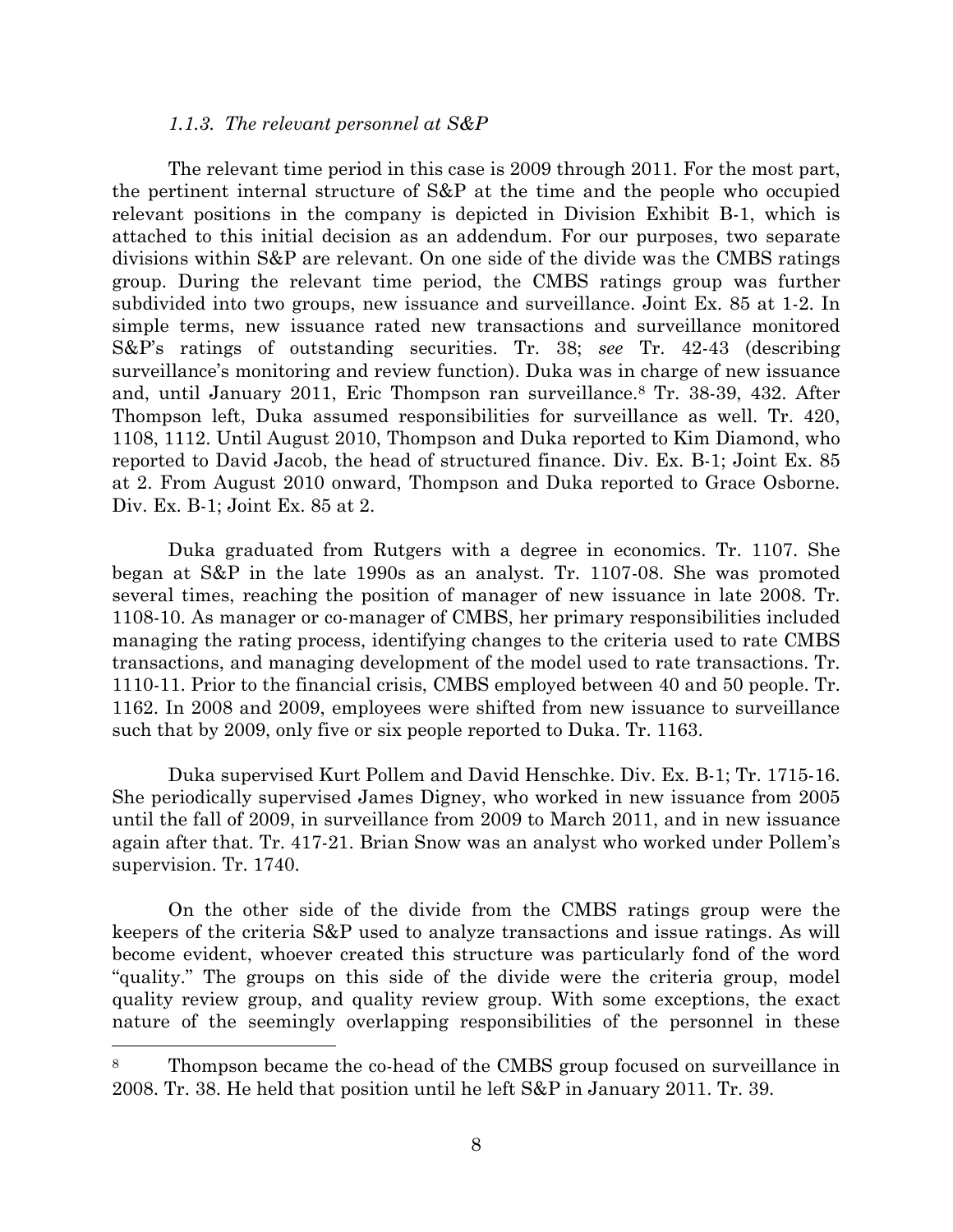similarly named groups is not especially relevant. Because the names of these individuals will come up later, however, I briefly review their names and responsibilities here.

Mark Adelson, S&P's chief credit officer, was responsible for the criteria group and the model quality review group. *See* Div. Ex. B-1. Neri Bukspan, the chief quality officer, was responsible for the quality review group. *Id.* Adelson and Bukspan each reported to Patrick Milano, the executive vice president of operations. *Id.* Milano has worked for S&P or its parent, McGraw-Hill (now S&P Global), for 35 years. Tr. 208.

Bukspan supervised Susan Barnes, quality officer for structured finance. Div. Ex. B-1. Bukspan's "quality group" oversaw "reviews and procedures conducted on the ratings process itself." Tr. 214-15. This responsibility entailed "reviewing documentations [and] reviewing criteria application to ratings." Tr. 215. The quality group "was responsible for ensuring compliance by S&P's analysts with criteria and internal ratings processes." Joint Ex. 85 at 3.

Under Adelson, the criteria group was responsible for overseeing, updating, and amending criteria. Tr. 212. As his responsibilities related to CMBS, Adelson supervised Frank Parisi, the chief credit officer for global structured finance, and Parisi's subordinate, Majid Geramian, criteria officer for global CMBS. Tr. 251, 1483; Div. Ex. B-1.<sup>9</sup> Jim Manzi was the criteria officer for CMBS from the fall of 2009 until the summer or fall of 2010. Tr. 1490; Joint Ex. 85 at 3. He was replaced in mid-December 2010 by Geramian. Tr. 1490. In the interim between Manzi and Geramian, Parisi served as the CMBS acting criteria officer. Tr. 648, 1491; *see* Resp. Ex. 233.

Also under Adelson's supervision, the model quality review group reviewed ratings models and analytical processes and ensured that the models produced appropriate outcomes. Tr. 214; Joint Ex. 85 at 3. This group was managed by Martin Goldberg, who supervised Haixin Hu, an associate director in the group. Tr. 214; Div. Ex. B-1.

## *1.2. The criteria article*

l

# *1.2.1. Events leading up to criteria article*

Central to the parties' dispute is a "criteria" article S&P published in June 2009, purportedly to announce how it would rate CMBS conduit/fusion pools. *See*

<sup>9</sup> Division exhibit B-1 mistakenly identifies Parisi as chief *criteria* officer for structured finance. His formal title was instead chief *credit* officer for structured finance. *See* Resp. Ex. 528 at 1; Tr. 1483.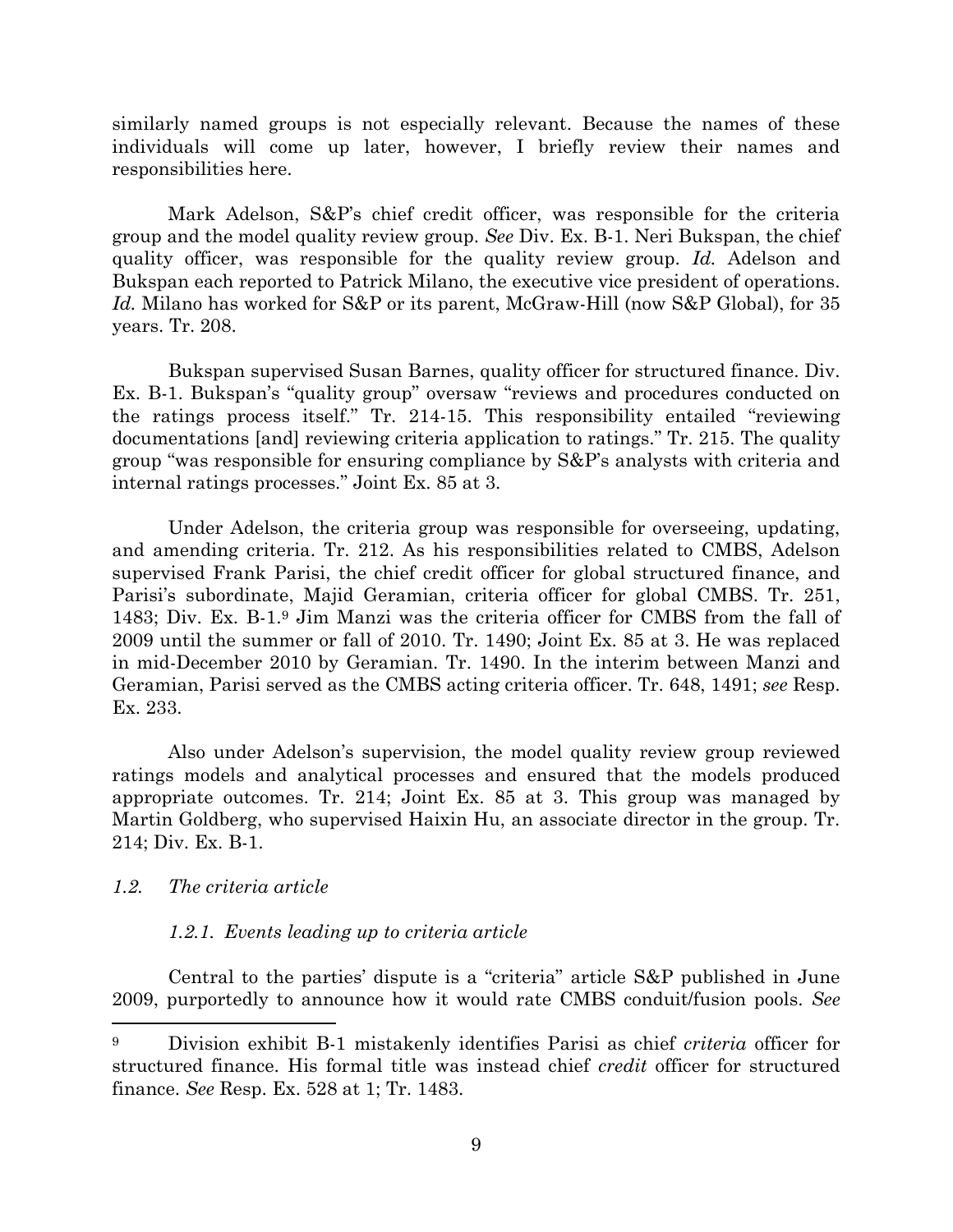Joint Ex. 2 at 4. Specifically, the parties dispute whether this article announced to the market that S&P would use actual constants or that it would use stressed constants, which are more stringent and lead to more conservative ratings. As will become clear, the allegations in the case concern the decision to switch from rating conduit/fusion transactions using stressed constants from the criteria article referred to as "Table 1" constants—to using a blend of Table 1 and actual constants.

Relevant to the development of the criteria article, Jacob, the head of structured finance, testified that by the time he arrived at S&P in 2008, structured finance "was in shambles." Tr. 518. Revenue had declined precipitously, there were almost no new transactions to review, and morale was low. Tr. 518-19. Jacob also explained that S&P had established "a strict separation between the business" side of the firm and the side that developed ratings criteria. Tr. 517. It was therefore the case that he was not involved in developing ratings criteria. Tr. 517.

Adelson also joined S&P in 2008, a few months before Jacob. Tr. 248. As noted, Adelson was responsible for the criteria group and the model quality review group, as well as S&P's economists and the global fixed income research group.<sup>10</sup> Tr. 251; Div. Ex. B-1. Adelson was not a wilting flower. One subordinate said that he was demanding, had a strong personality, and intimidated some people at S&P. Tr. 1488-90. Jacob said that although Adelson would not be a good manager, he "had a reputation . . . as a strong analyst." Tr. 514, 516. Jacob said that Adelson was "[s]omewhat controversial, because he's very, very tough and strong-minded and principled. And almost even scary at times. But very, very honest and straight, the most straight-shooter you could find." Tr. 516. Adelson's lengthy answers during the hearing, often exceeding the scope of the questions he was asked, bore witness to the degree to which he believed in his opinions. *See* Tr. 300-01, 348-49, 357.

Adelson testified that in competing for ratings business, rating agencies can succumb to pressure to "win . . . deals"—to be hired to rate a transaction. Tr. 253. He opined that this pressure leads to "competitive laxity," the loosening of ratings in order to win business. Tr. 253; *see* Tr. 263. According to Adelson, S&P's reputation had been hurt in the past due to the poor performance of many of its ratings. Tr. 249; *see* Tr. 272. S&P leadership thus decided in 2008 to "implement[ ] a structure of controls." Tr. 248; *see* Tr. 249, 253-54. As part of that effort, S&P hired several people, including Jacob and Adelson. Tr. 248-49, 514.

<sup>10</sup> After receiving his law degree, Adelson worked at a Manhattan law firm before moving in 1991 to Moody's, where he worked in structured finance. Tr. 245-46. In 2001, he moved to Nomura Securities, where he was the head of structured finance research reporting. Tr. 246. In these latter two capacities, he published articles related to credit analysis, credit issues, and the credit rating business. Tr. 246. Adelson left Nomura in 2007 to start his own consulting business with Jacob. Tr. 247.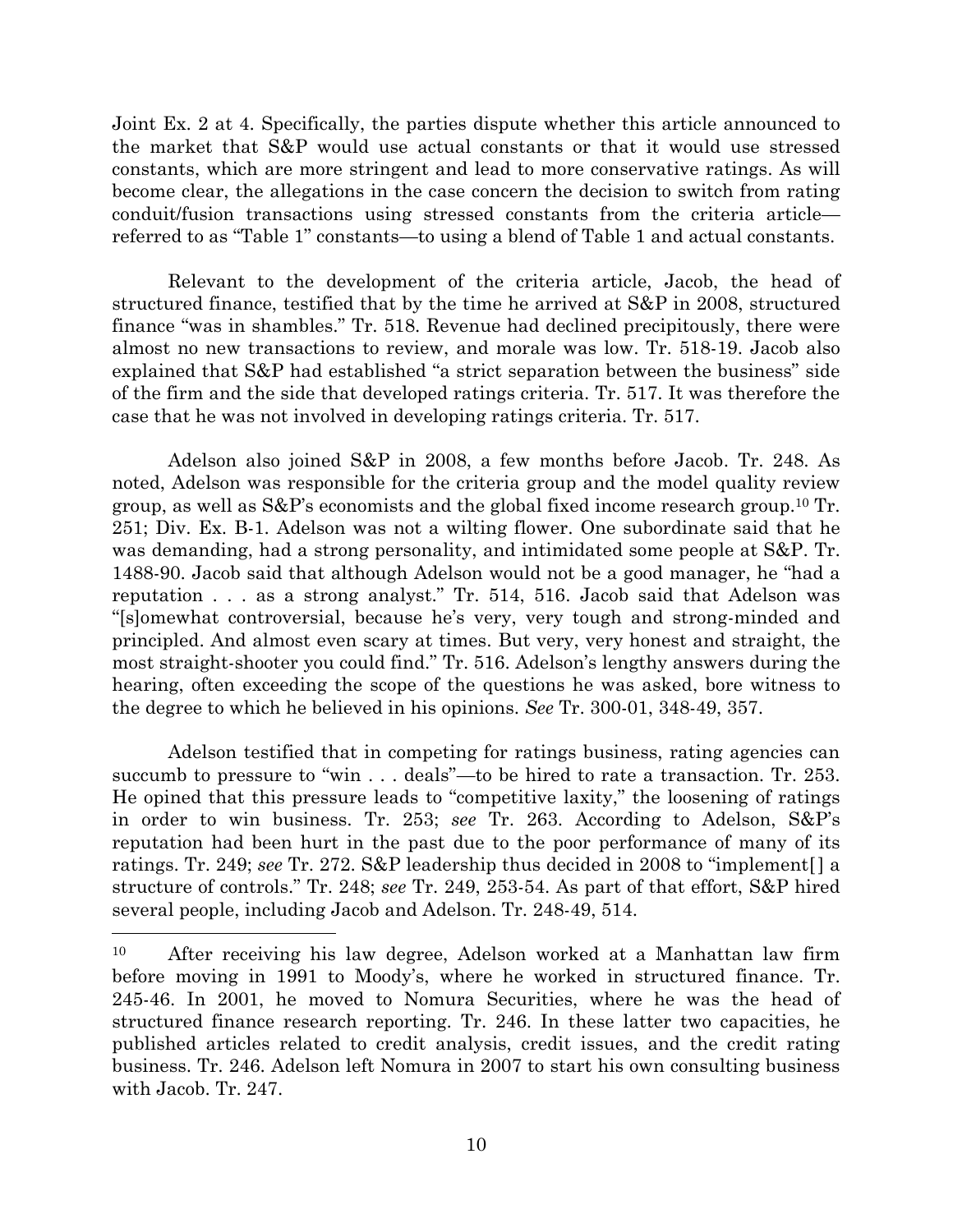At some point after Adelson started at S&P, it began taking steps to combat the competitive laxity to which Adelson referred. Tr. 255. S&P divided its internal structure to separate commercial activities, such as fee negotiations with issuers and banks, from analytic activities, such as the development of ratings. Tr. 254.

During the same time, a concern arose that S&P needed to explain the rationale it would follow in rating CMBS transactions.<sup>11</sup> Tr. 260. To achieve greater transparency, Adelson worked to develop a "criteria" article designed to unify and harmonize what S&P's ratings actually meant. Tr. 267-70. Adelson explained that criteria referred to "principles, methodologies[,] and assumptions for assigning credit ratings to bonds and issuers." Tr. 268; *see* Joint Ex. 85 at 2. Adelson saw development of the article as part of an effort to restore trust in S&P's ratings and to be transparent about how S&P arrived at its ratings. Tr. 271-73. In his mind, the goal was that an outside analyst who used S&P's criteria could come within a "notch" of S&P's final actual rating "at least half the time."<sup>12</sup> Tr. 273-74.

Adelson also explained that after years of eroding credit enhancement levels, he felt S&P needed to restore the levels. Tr. 264-65. After historical research, he concluded that a standard AAA rated transaction should have a credit enhancement level of 19%. Tr. 265.

Thompson and Duka were also involved in the development of the criteria article. Tr. 55-56; Joint Ex. 2 at 1. Thompson understood at the time that in order to constitute official S&P criteria, the criteria had to be published. Tr. 141-42. And criteria would clearly be labeled as criteria. Tr. 145; *see* Resp. Ex. 165 at 3. The criteria development process was documented in notes of the criteria committee's meetings beginning May 8, 2009. *See* Resp. Exs. 108-19. After four meetings, S&P published a request for "comments on its proposed changes to its methodology and assumptions for rating" conduit/fusion transactions. Joint Ex. 1 at 3. The request contained a table titled "prototypical CMBS conduit/fusion pool" that, among other things, purported to list loan constants for five property types. *Id.* at 6. Consistent with S&P's then-existing practice, *see* Tr. 461, 1263, it also contained a table showing figures calculated using an actual constant, *i.e*., the contractual constant,

<sup>11</sup> According to Adelson, a concern arose about S&P's need to comply with the requirements of the Federal Reserve's Term Asset-Backed Securities Loan Facility program. Tr. 260; *see* 12 C.F.R. § 201.3(e); *see also* Tr. 52-53; U.S. Department of the Treasury, *Term Asset-Backed Securities Loan Facility*, https://www.treasury.gov/ initiatives/financial-stability/TARP-Programs/credit-market-programs/talf/Pages/ default.aspx (last updated Mar. 10, 2014).

<sup>12</sup> When asked about the term "notch," Adelson said "[i]f you came out at AA and the actual rating was AA-, that's within a notch. If you came out at AA+ and the actual rating was AA-, that's two notches." Tr. 274.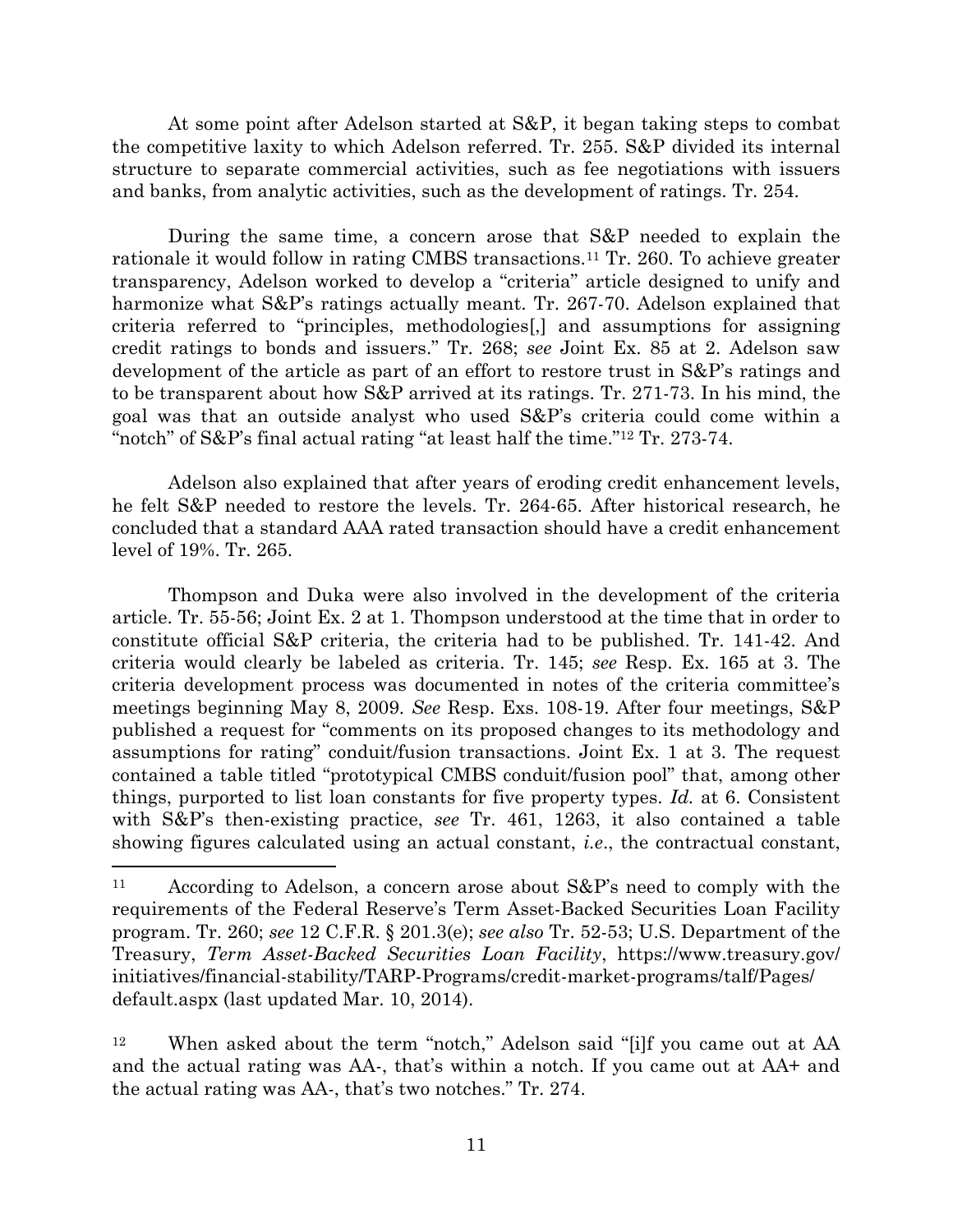rather than those listed in the prototypical pool. Tr. 132; *see* Joint Ex. 1 at 11. The response to the request for comment was quite negative. Tr. 132; *see* Resp. Ex. 140 at 1; Div. Ex. 343. Among the complaints aired by market participants were concerns that S&P's proposed 20% credit enhancement level was "arbitrary and irresponsible." Div. Ex. 343 at 1.

S&P published its criteria article for conduit/fusion transactions in June 2009, announcing that it was changing "its methodologies and assumptions for determining credit enhancement levels and ratings for CMBS conduit/fusion pools." <sup>13</sup> *See* Joint Ex. 2 at 4. Jacob testified that Duka opined to him at the time that the rating criteria described in the article "were conservative and [were] not going to be so accepted by the marketplace." Tr. 525. If Duka expressed this view, she was right; S&P's criteria were viewed as too conservative and the industry response was negative.<sup>14</sup> Tr. 201, 895-97, 1041-42, 1044; *see* Resp. Ex. 140 at 1 (comments regarding S&P's request of comment); Div. Ex. 343 (same).

In the criteria article, S&P defined a conduit/fusion transaction as a "deal[] that include[s] a pool of at least 40 loans that is diversified by both property type and geography, which may or may not contain several relatively larger-sized loans." Joint Ex. 2 at 3. S&P explained that it was "establish[ing] . . . a 'AAA' credit enhancement level that is sufficient . . . to enable tranches rated at that level to withstand market conditions commensurate with an extreme economic downturn without defaulting." *Id.* at 4. The article referred to an ""archetypical' pool" possessing "an S&P loan-to-value (LTV) of 90%[,] . . . an S&P debt service coverage (DSC) of l.2x," and a 19% credit enhancement level.<sup>15</sup> *Id.* at 4, 6. The stated purpose of this archetypical pool was to serve "as a general benchmark against which other conduit/fusion deal pools can be compared." *Id.* at 5.

The criteria article contained a table labeled "Table 1" and titled "Archetypical CMBS Conduit/Fusion Pool." Joint Ex. 2 at 5. As noted above, the import of Table 1 is at the heart of the parties' dispute.

<sup>13</sup> S&P published criteria articles for other types of transactions, as well. Tr. 56-57. The conduit/fusion criteria article is the one relevant to this proceeding.

<sup>14</sup> Duka denied thinking in terms of whether the criteria were too conservative. Tr. 1164. She said that she instead thought in terms of whether the criteria made sense. Tr. 1164-65.

<sup>&</sup>lt;sup>15</sup> The term debt service coverage was defined as "[t] he ratio of a real property's [net cash flow] to the scheduled debt service expressed as a multiple (e.g. 1.2x)." Joint Ex. 2 at 30.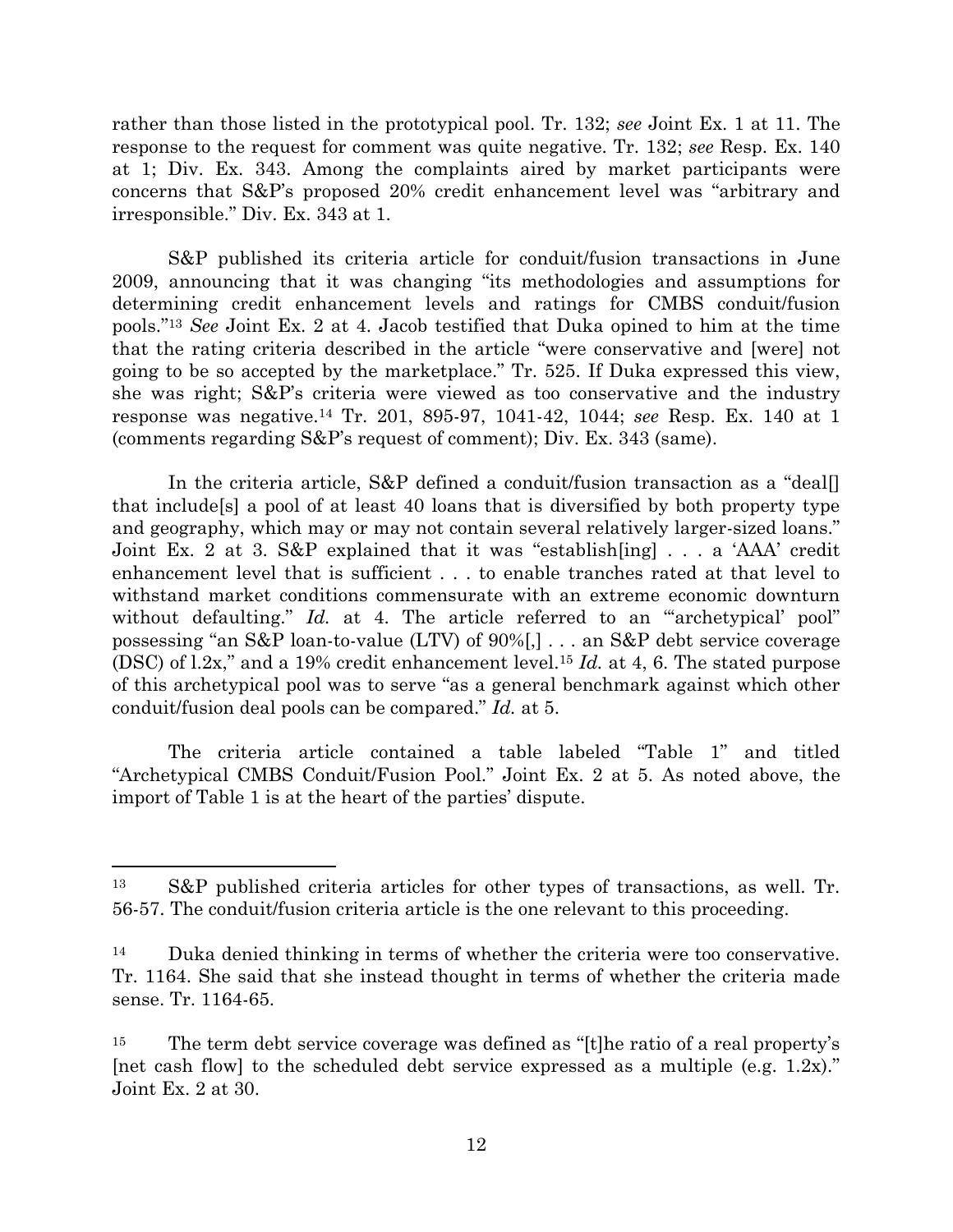Table 1 listed 100 loans with a loan-to-value ratio of 90% and a debt service coverage of 1.2x. Joint Ex. 2 at 5; *see id.* at 27 ("We assume that the archetypical pool would have 100 loans"). As noted, before the publication of this article, S&P calculated debt service coverage using a loan's actual debt service and thus an actual loan constant. Tr. 461, 1263. The criteria article, by contrast, listed loan constants for five different property types: retail, 8.25%; office, 8.25%; multifamily, 7.75%; lodging, 10.00%; and industrial, 8.50%. Joint Ex. 2 at 5. These figures matched those in the prototypical pool found in the earlier request for comments. *See* Joint Ex. 1 at 6.

The exact basis for these constants is not clear. According to Thompson, the criteria committee came up with these constants during a discussion of the then-current "interest rate cycle and just what was going on in regard to commercial real estate lending." Tr. 66; *see* Tr. 195-96. The committee's members put the numbers on a whiteboard, made some revisions, and decided to use the numbers that were eventually listed in Table 1. Tr. 65-66. Thompson made no mention of empirical data being used to arrive at the numbers. *See* Tr. 65-66, 120. He opined that the minutes of the criteria committee's meetings should have documented the committee's vote to use the constants listed in Table 1. Tr. 120.

Notes from the criteria committee's May and June 2009 meetings leading up to the publication of the criteria article, however, do not reveal any discussion about the figures in Table 1 or the use of Table 1 constants to compute debt service in actual transactions. *See* Resp. Exs. 109-18; Tr. 1281. They also do not reflect any discussion about how the figures were derived. *See* Resp. Exs. 108-19. Instead, the minutes only reflect that (1) on May 8, 2009, the committee considered options "for determining a maturity default [,] includ [ing,  $\lfloor \cdot \rfloor$  . . . us [ing] predetermined loan constants and minimum [debt service coverage ratios]"; and (2) on May 17, 2009, the committee decided that constants for a "prototypical pool" should be "8% for all prop types except 10% for hotels." Resp. Ex. 108 at 2; Resp. Ex. 109. As Table 1 eventually reflected, however, the figures listed in the minutes from May 17, 2009, were not used. Joint Ex. 2 at 5. There is therefore no specific information about how S&P's criteria committee developed the figures in Table 1. <sup>16</sup> Given the minutes of the criteria committee and Thompson's testimony, I am left to conclude that the committee arrived at the constants in an ad hoc fashion and settled on them for no particular reason other than a general feeling that they seemed appropriate.

As a factual matter, the criteria article is confusing. The exact point of publishing the Table 1 constants is not evident from reviewing the criteria article

<sup>16</sup> Notes for criteria committee meetings on May 8 and 17, 2009, each include a chart labeled "prototypical pool." Div. Ex. 108 at 1; Div. Ex. 109 at 1. The chart in each is similar to Table 1, but neither chart in the notes lists the loan constants used in Table 1. Div. Ex. 108 at 1; Div. Ex. 109 at 1.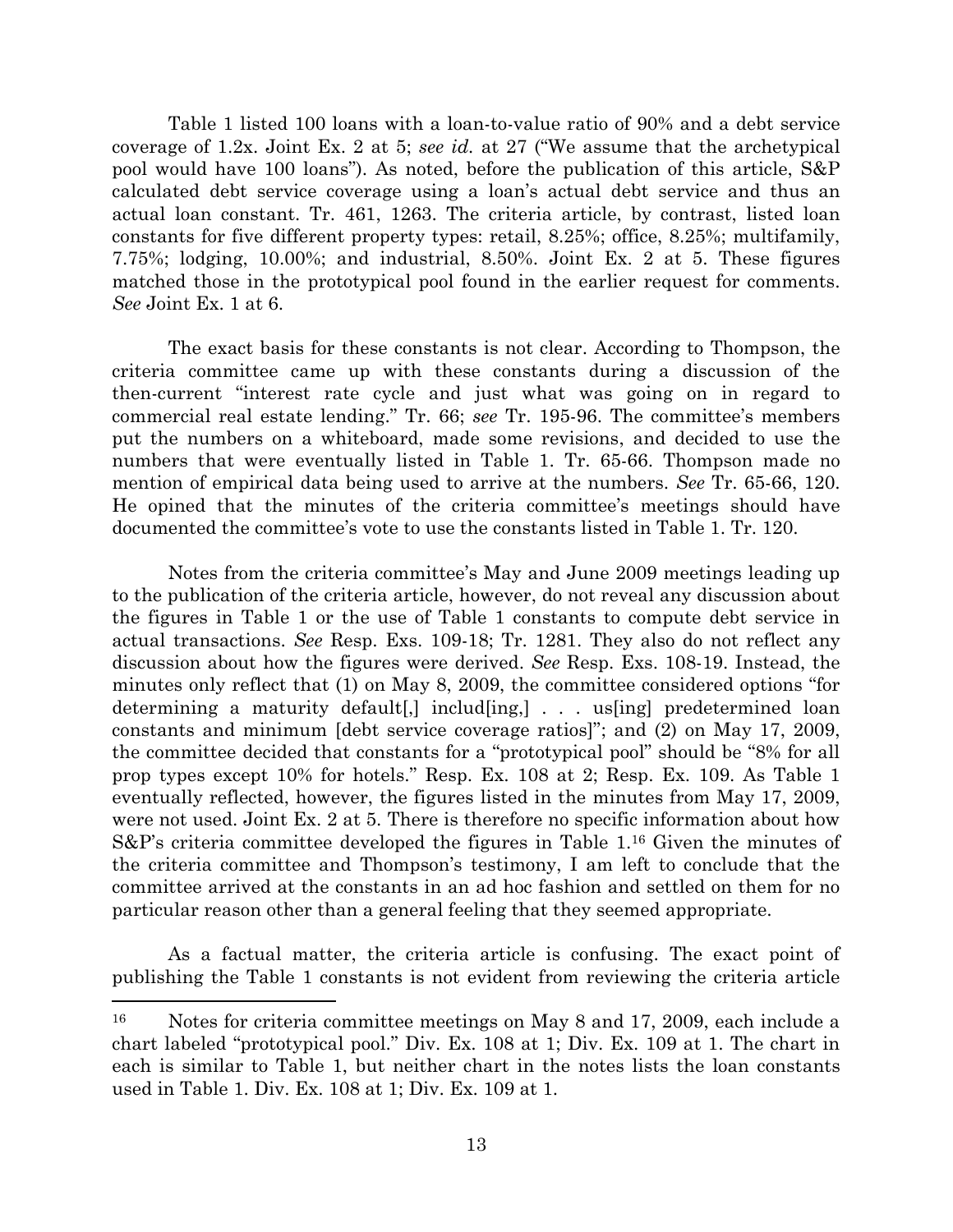itself. Consistent with the idea that the Table 1 constants were intended to serve as a "benchmark," the criteria article provided that actual credit enhancement levels would vary depending on the relative strength of the actual pools in question.<sup>17</sup> Thompson agreed that the article did not say that Table 1 constants would be used to evaluate actual pools and that it was unclear about how the Table 1 constants would be used. Tr. 111. But he testified that he thought the Table 1 constants would be used going forward for rating conduit/fusion transactions. Tr. 66; *see* Tr. 193-94. This latter testimony, however, was somewhat undercut by an e-mail Thompson wrote in December 2010, in which he said "the criteria [article] doesn't stipulate that we have to use loan constants listed." Resp. Ex. 334 at 2.

By contrast, because the loans in the pools in question would have actual, contractual debt service that did not need to be calculated, Duka thought the Table 1 constants would be used for comparison purposes. Tr. 1282; *see* Tr. 1288. She viewed the Table 1 constants as being part of a description of the archetypical pool. Tr. 1116. Duka also did not view them as stressed loan constants, although that is the way they were used. Tr. 1117-18. Duka did not believe that the criteria article required the use of Table 1 constants but rather called for the use of actual constants. Tr. 1147-50.

Adelson essentially confirmed Duka's assessment. After conceding that the first few criteria articles—more articles followed the June 2009 article—were not "as detailed and specific and clear as they should have been," Tr. 274-75, Adelson said that the June 2009 criteria article was "lousy" because it "left stuff out that should have been in it that was part of how ratings were done."<sup>18</sup> Tr. 370. When Duka's counsel posited to Adelson that the criteria article did not state or suggest that Table 1 constants would be used in rating future transactions, Adelson responded that he "ha[d] to agree . . . that the article . . . leaves something to be desired on that score." Tr. 364-65; *see also* Tr. 344 (conceding the "construction" of Table 1 was "inartful presentation"). It is difficult to argue with Adelson's understatement.

There is more. Adding to the confusion about Table 1 constants, the criteria article contained a "Table 6" titled "Suburban Office Building Analysis." *See* Joint

<sup>17</sup> *See* Joint Ex. 2 at 6; *see id.* at 14 ("[Q]ualitative determination may be used to adjust credit enhancement upward for pools that have significant event risk due to high concentrations by property type and/or geography."); *id.* at 19 (noting that the absolute floor for AAA credit enhancement for pools with "exceptional creditworthiness" would be 10%).

<sup>18</sup> Adelson was not alone. A representative of one investor said that with respect to the request for comment, "we had probably more questions than answers in looking at the document." Tr. 926.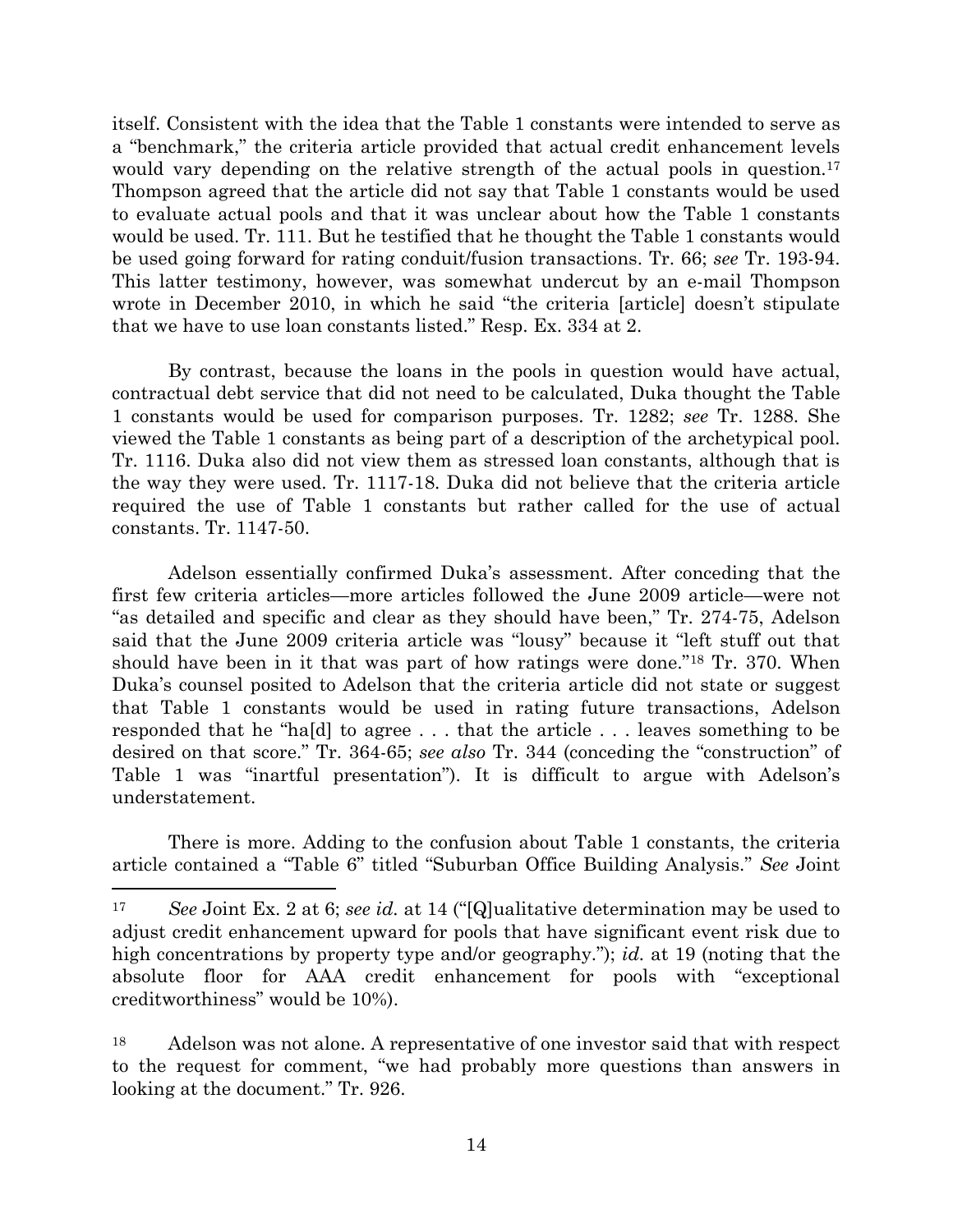Ex. 2 at 16. Although Table 1 called for a loan constant of 8.25%, or 0.0825, for office buildings, *id.* at 5, Tr. 106, calculations based on the figures listed as an example in Table 6 revealed that the loan constant for the example in Table 6 would be 0.07983, Tr. 348-52; *see also* Resp. Ex. 123 at 5; Resp. Ex. 695D. Witnesses agreed that this figure was the actual constant, rather than the Table 1 constant. Tr. 108-09, 352, 1271-72, 1286-87.

As noted, the criteria article's glossary defined the term "debt service coverage" as "[t]he ratio of a real property's [net cash flow] to the scheduled debt service expressed as a multiple (e.g. 1.2x)." Joint Ex. 2 at 30. Thompson professed uncertainty about this definition but offered that normally the term "scheduled debt service" refers to debt service under the terms of the loan in question. Tr. 109. In other words, this definition in the glossary also seemed to suggest that S&P would use actual constants.

Thompson agreed that if the mix of properties, concentration, or geographic mix in an actual transaction varied from that found in the archetypical pool, analysts would make adjustments in the credit enhancement level for the transaction. Tr. 99-100. Likewise, although the archetypical pool envisioned a loan-to-value ratio of 90%, actual loan-to-value ratios would be evaluated on a "loan-by-loan" basis. Tr. 101-02.

According to Adelson, changes to criteria could only be made through the process presented in a series of documents called the rating services criteria process guidelines. *See* Joint Exs. 9-11; Tr. 282-83. He was involved in developing the first criteria process guidelines, which were published in December 2009. Tr. 276-78; *see* Joint Ex. 9. The guidelines, which were published internally, were mandatory for S&P analysts. Tr. 279-80. This was supposed to ensure that analysts used the same process and produced consistent results. Tr. 280.

The criteria change process guidelines article in effect for most of the relevant events was issued in September 2010. Joint Ex. 10 at 1. It describes a five-step process for changing ratings criteria: initiation, research, approval, dissemination, and periodic review. Tr. 283, 287; *see* Joint Ex. 10 at 6-16. By the guidelines' terms, however, this process did "not apply to *interpretations* of the application of [the] criteria to a particular circumstance which are expected to occur as a natural by-product of our analysis and committee process." Joint Ex. 10 at 1 (emphasis added); Joint Ex. 9 at 1; *see* Tr. 281, 373-74.

The guidelines gave criteria officers significant responsibilities.<sup>19</sup> Recall that criteria officers worked on Adelson's side of the divide, not on Duka's and

<sup>19</sup> Each practice group in CMBS had a criteria officer. CMBS's criteria officers during the relevant time reported to Parisi, the chief credit officer for structured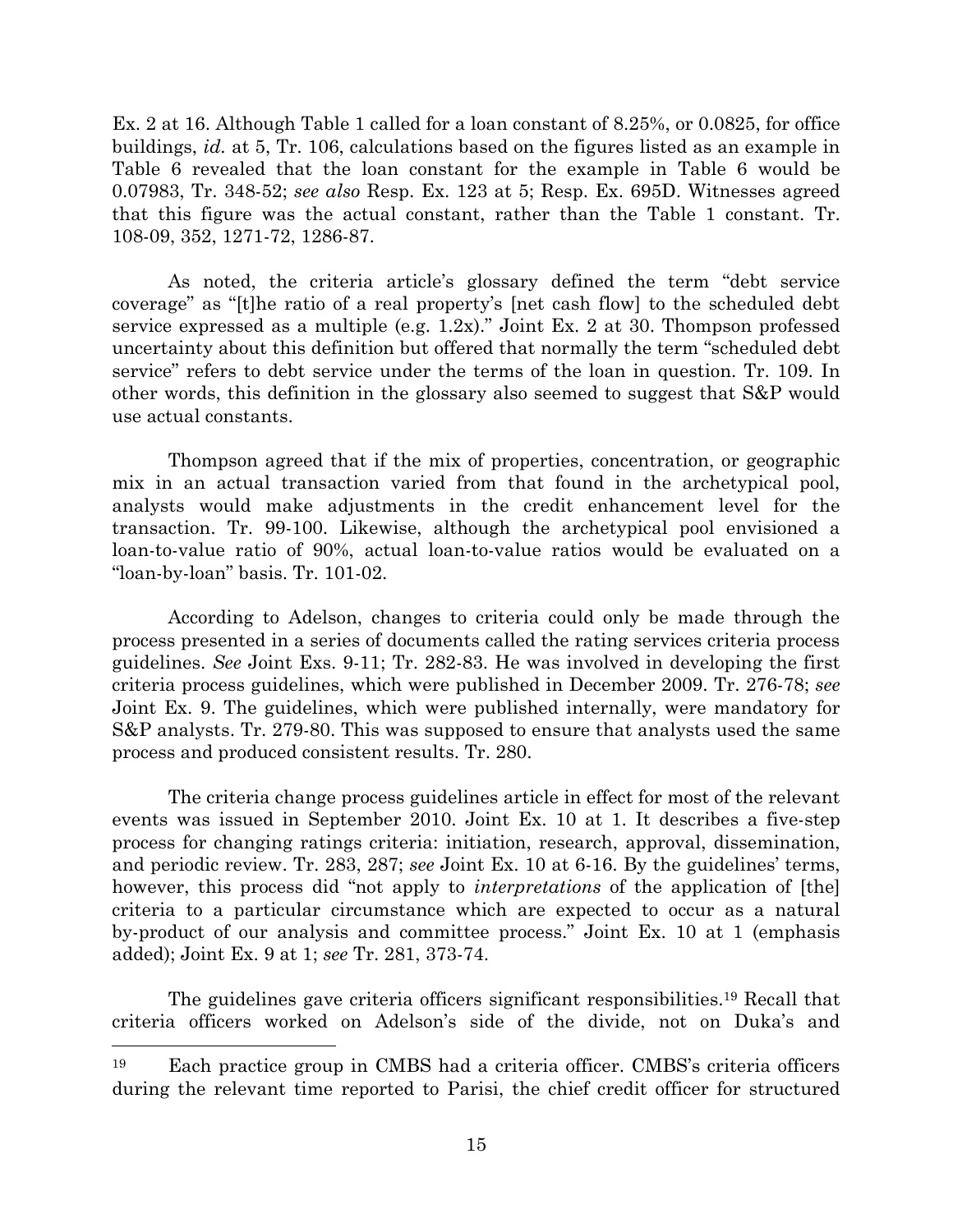Thompson's. According to Adelson, criteria officers primarily served a "control function" and also "serve[d] as a resource, internal consult[ant], [and] reservoir of knowledge." Tr. 373. They were also "specific[ally] responsib[le]" for "serv[ing] as a resource with regard to the procedure governing the criteria process." Tr. 373.

The guidelines provided that any questions about the guidelines should be addressed to the criteria officer or any departmental or regional senior credit officer. Joint Ex. 10 at 1. Further, in the process of deciding whether to initiate the five-step process, criteria officers "should decide when to explore issues that come to light during the criteria process." *Id.* at 8. "[T]he best approach" was "to consult the relevant Practice Criteria Officer or [departmental credit officer] regarding the process for initiating changes." *Id.* And if an analyst identified an issue, it would have been up to the criteria officer to appoint a "criteria champion," to "steer<sup>[]</sup> the process of creating new criteria or revising existing criteria." *Id.* at 2, 8. Within the approval process itself, the criteria officer was "responsible for escalating issues when any of" a defined set of "conditions appl[ied]." *Id.* at 13.

Adelson opined that the language about interpretations was designed to cover unanticipated situations. Tr. 281. He also believed that the language applied to "one-off" situations and that if an issue was likely to recur, the issue would have to be addressed in a new criteria article. Tr. 282, 402. At some point, Adelson informed his subordinates of his view that the term "interpretation" had a limited scope. Tr. 403-04. He conceded that his subordinates only developed this understanding "later on" because "there [was not] much discussion" of the issue earlier in the process. Tr. 403-04.

Adelson also opined that a criteria change would refer to a situation in which S&P would change its ratings method "for the whole population of bonds covered by that criteria." Tr. 282. And a criteria change must be documented. Tr. 283. Adelson said that an interpretation should be documented in a presale in order to be transparent. Tr. 283-84.

Adelson's subordinate Parisi testified that the notion of an "interpretation" referred to "a unique circumstance" and opined that it might be implicated if the criteria article were unclear. Tr. 1506-07. He thought the guidelines would apply to an "across-the-board" change. Tr. 1507. Parisi was asked whether the analytical staff was aware of this distinction. Tr. 1508. He thought there was some awareness among staff members but ultimately concluded that he could not say for certain whether they all understood it. Tr. 1508-09. Parisi opined that the criteria process guidelines were mandatory. Tr. 1509. On cross-examination, Duka's counsel

finance, who reported to Adelson, and who served as a CMBS criteria officer until mid-December 2010. Tr. 648, 1483, 1490-91; Div. Ex. B-1.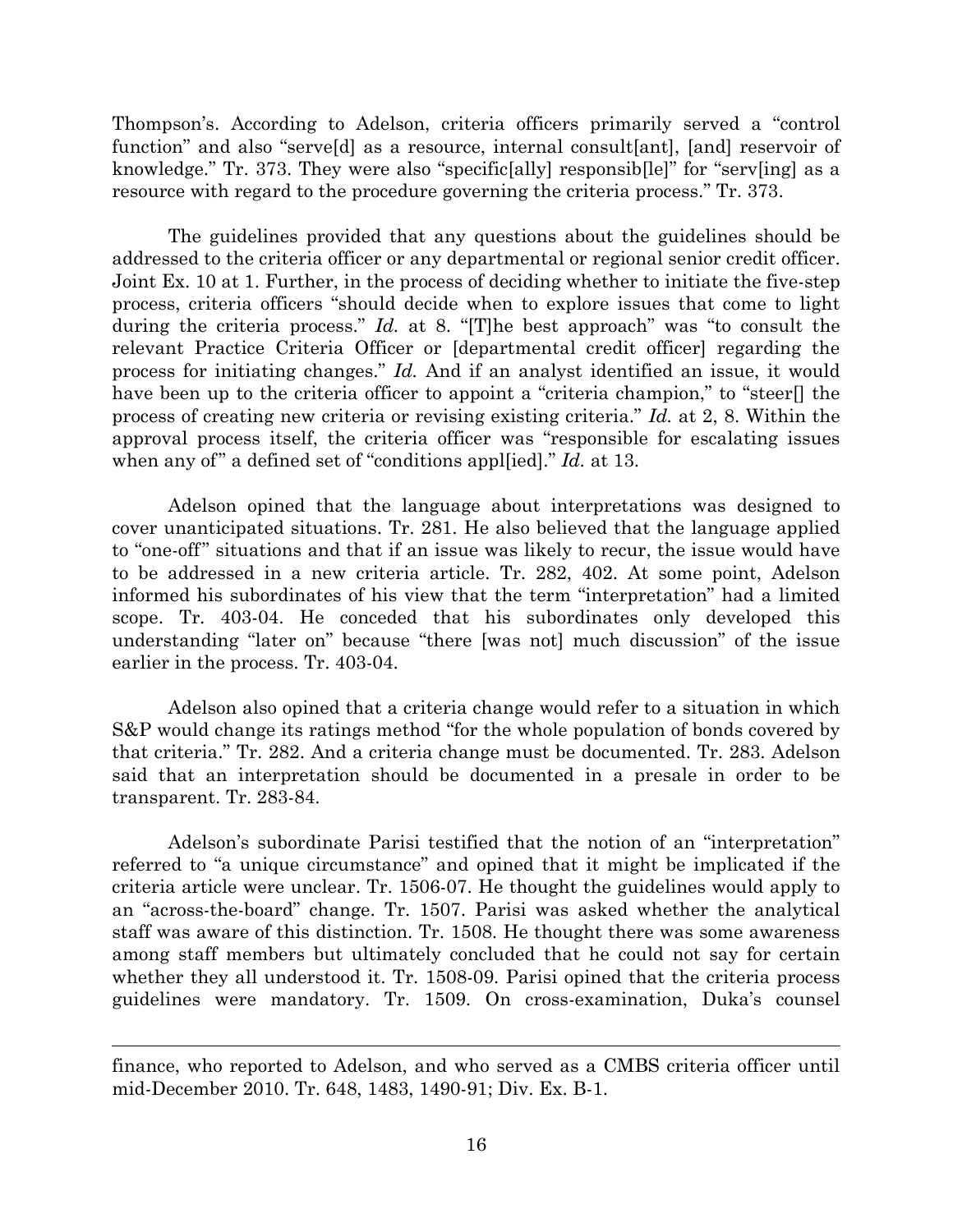demonstrated that there were instances in which interpretations could apply to more than a single transaction. Tr. 1553-54.

The guidelines contemplated appeals and provided that analysts and managers could "appeal existing or new criteria for any analytic reason." Joint Ex. 10 at 17. Under "approval," the third of the five steps in the criteria process, the guidelines provided that if certain conditions applied, "analytic issue[s] and [their] related criteria should be escalated to the chief credit officer or the [Analytics Policy Board]," which was the "final level of appeal/escalation." Joint Ex. 10 at 12-13, 17; Tr. 335. The first level of any appeal or "escalation" regarding new or existing criteria is to the criteria officer. Joint Ex. 10 at 17. Indeed, in advertising for a replacement for Manzi, Parisi drafted a criteria officer job description in which he explained that criteria officers "[m]ake final interpretations of criteria for his/her coverage area (subject to escalation process in the case of a disagreement)." Resp. Ex. 238 at 2; *see* Resp. Ex. 528 at 1 (Parisi stating that "[t]he interpretation of criteria resides with criteria - application resides with the ratings practice"). According to Parisi, a criteria officer could decide whether something represented an interpretation. Tr. 1549. Duka similarly understood the guidelines to mean that if the criteria officer concluded that a change was an interpretation, the five-step process did not apply. Tr. 1246-47.

Adelson held a different view. Notwithstanding the language that "[t]he first level of appeal/escalation is to a Practice Criteria Officer," Adelson disputed that "the first stop is the criteria officer." Tr. 338. He stated instead that "this is going to the criteria officer's boss," and added, apparently as justification, "I wrote it." Tr. 338. He did not explain how or why others would have held this counter-textual view. Adelson conceded, however, that process questions should be directed to the practice criteria officer. Tr. 338.

As noted above and discussed more fully below, the allegations in this case concern the decision to switch from rating transactions using Table 1 constants to using a blend of Table 1 and actual constants. Adelson characterized this switch as a criteria change rather than a criteria interpretation because it "affect[ed] how [S&P] . . . assign[ed] ratings to all the CMBS." Tr. 286. He added that it implicated certain conditions in the guidelines, including a loosening of assumptions and "meaningful franchise or reputational risk." Tr. 289-90; *see* Joint Ex. 10 at 13. Adelson conceded, however, that if an analyst took an issue to a criteria officer because the issue appeared to present such risk, the criteria officer had the authority to decide such risk was not presented. Tr. 405-06. In other words, if the criteria officer decided the issue did not present reputational risk, the discussion "would stop with him." Tr. 406; *see* Tr. 408; Joint Ex. 9 at 12 ("Criteria officers are responsible for escalating issues when any of the foregoing conditions apply.").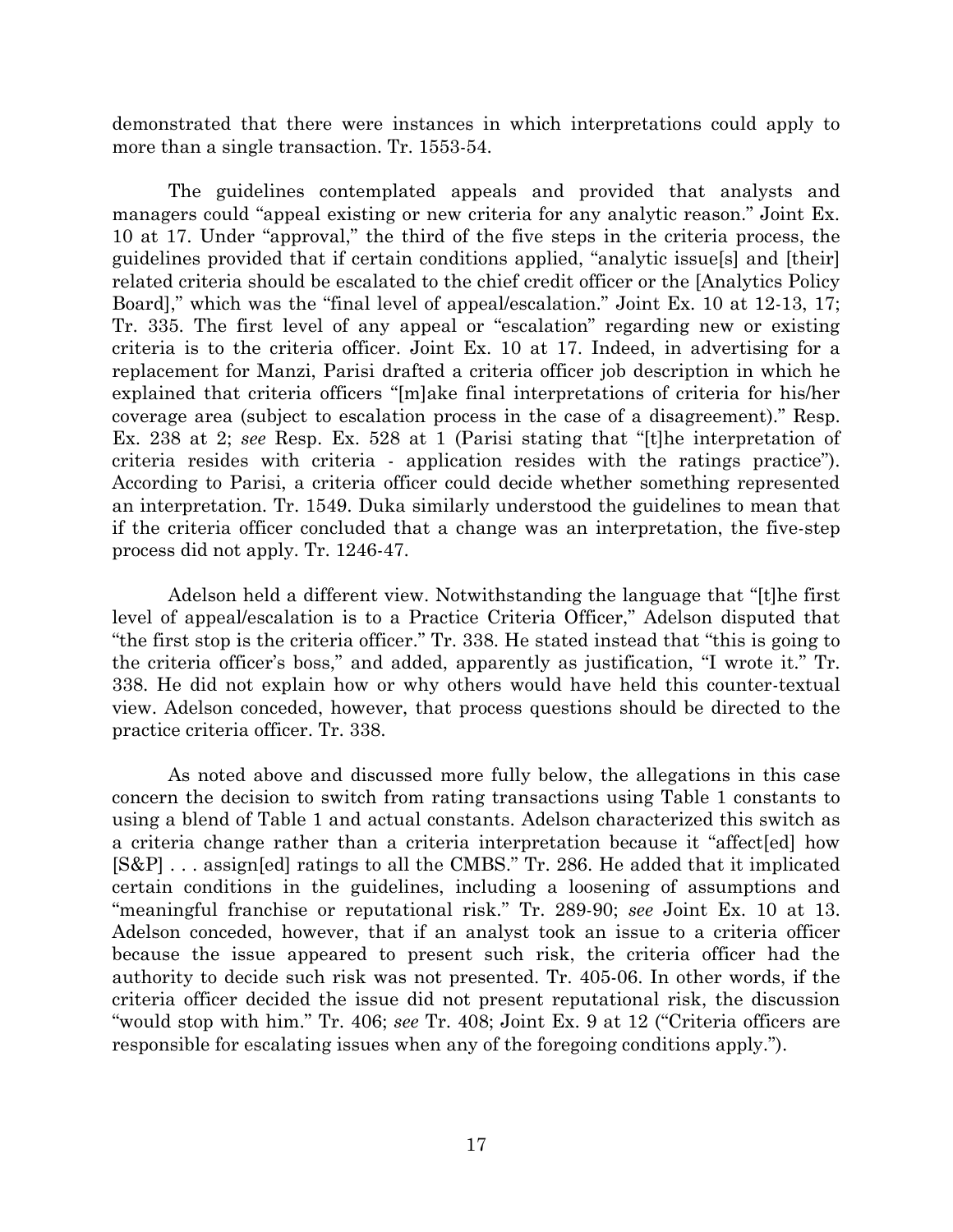#### *1.2.2. Meetings after S&P published the criteria article*

In late July 2009, a disagreement arose about calculating loan constants and their usage in both the term and maturity default tests. *See* Div. Ex. 45; Tr. 80. The disagreement, between Tom Gillis, the chief credit officer for global structured finance, and Manzi, the CMBS criteria officer, Tr. 80, concerned whether Table 1 constants should be used, Tr. 80, 148-50. At the behest of Deven Sharma, who was S&P's president, Milano called a meeting attended by Adelson, Jacob, and others to address the use of loan constants and a "game plan for moving forward with surveillance of CMBS." Tr. 79; Div. Ex. 45. The invitee list did not include all members of the criteria committee, the analytic policy board, or the structured finance committee. Tr. 154-55. Apparently because the meeting concerned a "game plan" for surveillance, neither Duka nor any member of new issuance attended the meeting. Tr. 157.

Especially because Manzi and Gillis were in attendance, Thompson assumed that one of the attendees would have taken notes. Tr. 155-56. No notes were offered into evidence during the hearing, however. Apparently, none were taken. The discussion chiefly concerned whether the criteria article required the use of Table 1 constants. Tr. 156. Thompson testified that a decision was reached—he did not say by whom—that analysts were to use Table 1 constants for both the term and maturity default tests. Tr. 81, 156-57. Logically, because the criteria article said nothing about how Table 1 constants were to be used, one might think that this change would be subject to the criteria change process and, ultimately, to publication. But no evidence was presented about the then-existing criteria change process.<sup>20</sup>

In any event, the decision to use Table 1 constants was not published externally. Under later guidelines, this fact and the fact the criteria committee was not involved would suggest that the decision was an interpretation. Tr. 283, 1295; *see* Joint Ex. 10 at 3 ("'Criteria' encompasses all *published* guidance that governs the analytic basis for determining ratings." (emphasis added)); Joint Ex. 9 at 3 (same). Indeed, Duka understood the decision made at the July 2009 meeting to be an interpretation rather than a criteria change. Tr. 1124-25; *see* Tr. 1142.

The decision to use Table 1 constants was also not published internally. Duka only learned of the July 2009 meeting and resulting decision after Thompson later called a meeting of CMBS staff to relay what had been decided. Tr. 1289-91; *see* Tr. 1124. Given the transactions surveillance reviewed, Duka understood Thompson's concern—the reason he had raised the issue—to relate to interest-only loans, which

l

<sup>20</sup> The earliest process guideline in evidence took effect December 3, 2009, several months after the July 2009 meeting. *See* Joint Ex. 9 at 1. The December 3, 2009 guideline replaced a guideline dated November 25, 2008. *Id.*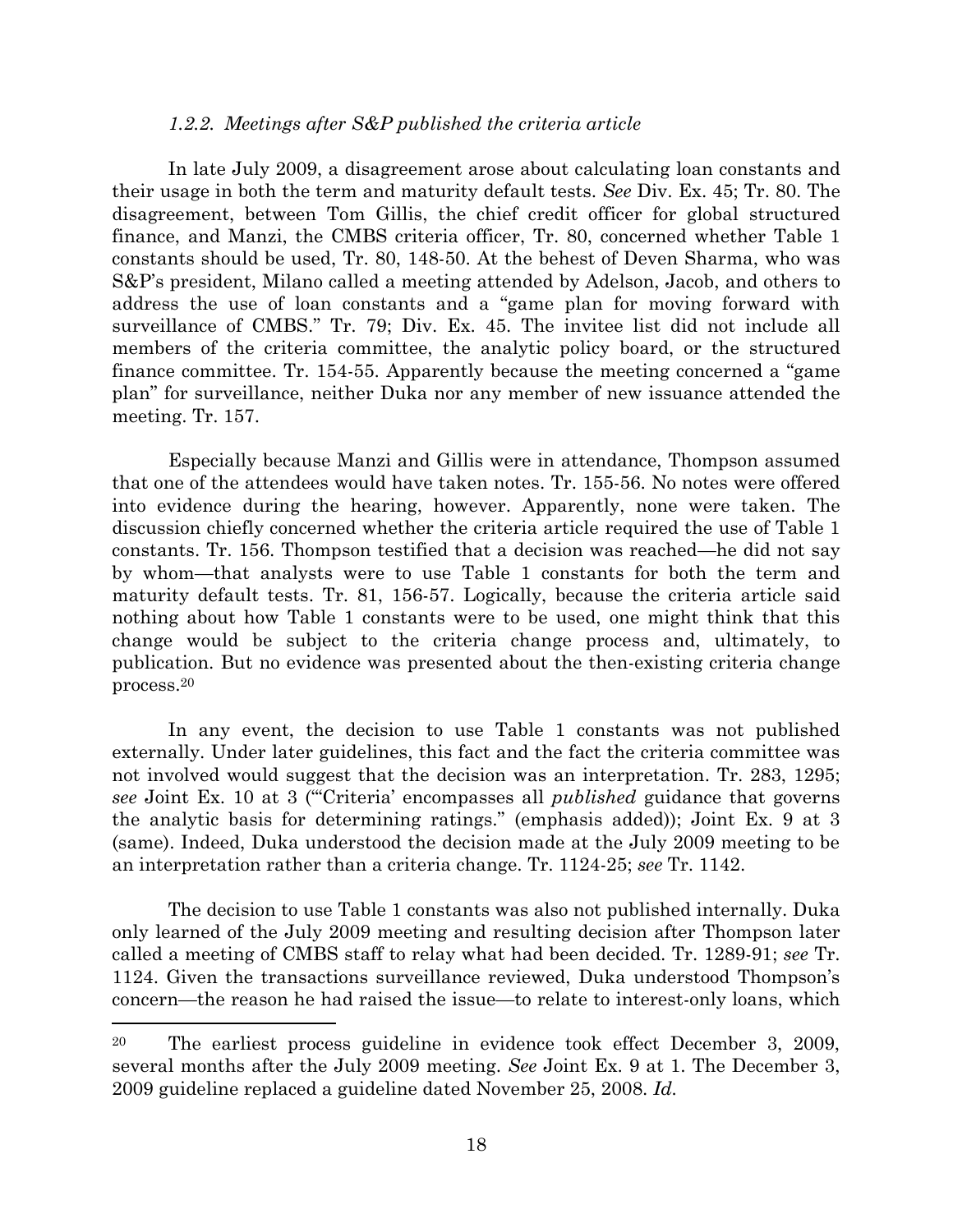made up a large portion of surveillance's portfolio. Tr. 1291-93. Consistent with Duka's understanding, Thompson conveyed that the decision to use Table 1 constants was an interpretation because the criteria article did not address interest-only loans. Tr. 1293-94.

Sometime later, Duka's subordinate, Digney, learned that surveillance was using Table 1 constants. Tr. 475-76. He did not recall receiving any internal memorandum to that effect, however. Tr. 476. Likewise, Henschke, another of Duka's subordinates, was initially unaware that Table 1 constants would be used and also could not recall receiving a memorandum regarding the use of those constants. Tr. 1688-89. He came to understand that Table 1 constants were being used after seeing that usage in S&P's ratings model. Tr. 1688.

The criteria committee met in March 2010 to discuss proposed "enhancements" to the CMBS framework model. *See* Div. Ex. 48 at 2. Noting that S&P had seen "[s]ome new issuance requests . . . where the actual debt service was higher than that calculated with the [Table 1] constants," the committee decided that the rating model should calculate debt service using the higher of the debt service derived using the Table 1 constant or the actual debt service. *Id.* As Duka and Digney both explained, if the Table 1 constant is lower than the actual constant, using the Table 1 constant would not stress the loan. Tr. 477-78, 1434. The committee also decided "to calculate lost interest using the interest rate derived from the constant, or, if higher, the actual loan interest rate." Div. Ex. 48 at 2.

Notes from the meeting suggest that it was a criteria meeting. Div. Ex. 48. The committee's decision, however, was not published externally. Tr. 1301-02, 1464. This suggests the decision reached was an interpretation. Indeed, by Adelson's lights, it could not have been a criteria change because it was not published. *See* Tr. 283.

In June 2010, S&P published a criteria article announcing an update to its methodology for evaluating commercial real estate collateral used in CMBS transactions. Resp. Ex. 4 at 3. The charts in this article largely dealt with capitalization rates for various property types. In Appendix B, the article provided an example of how S&P would analyze hotel property cash flow. *Id.* at 34-37. The Appendix B example used an actual loan constant of 8.6% rather than the Table 1 loan constant for hotel properties, which was 10.0%. Tr. 166-69, 1304-05; Resp. Ex. 695F; *see* Joint Ex. 2 at 5.

Also in June, Duka and Thompson sent Diamond a monthly activity report for CMBS. Div. Ex. 51. In it, they noted that new issuance lost out on two ratings, one because of the terms of S&P's engagement letter and one because of S&P's credit enhancement level. *Id.* at 1; Tr. 1167-68. The latter transaction, issued by JP Morgan, was the first conduit/fusion transaction issued in over two years. Div. Ex.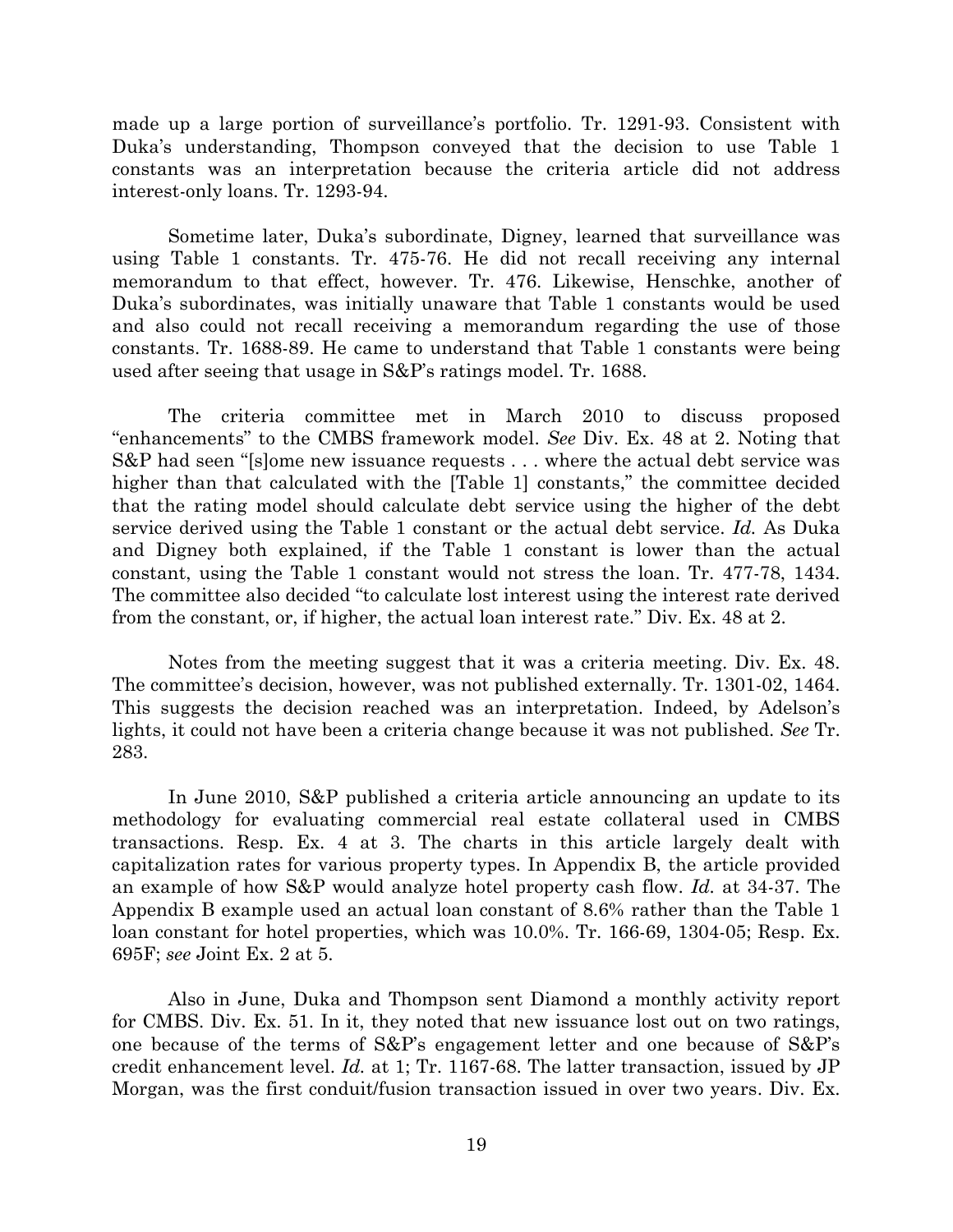51 at 1. Thompson and Duka also reported that new issuance had rated several non-conduit/fusion deals and lost out on rating three others. *Id.*

One week later, S&P published a commentary on the JP Morgan CMBS transaction it was not chosen to rate. *See* Div. Ex. 230. Two of Duka's subordinates were listed as analysts on the commentary and Duka was listed as the analytical manager. *Id.* at 10 (of paginated pages). S&P rated this transaction because it was the first conduit/fusion CMBS transaction issued since the criteria article was published. *Id.* at 1. The commentary stated that S&P believed it was important to inform the market of its views. *Id.* In the commentary, S&P explained that it would use its Table 1 "stressed constants" to evaluate a transaction. *Id.* at 5; Tr. 1216-17.

## *1.3. Switch to blended constants*

 $\overline{\phantom{a}}$ 

## *1.3.1. August to December 2010*

CMBS activity began to increase in the second half of 2010.<sup>21</sup> *See* Resp. Ex. 305. By late July and August, Duka anticipated that the issuance of new conduit/fusion transactions would increase and that CMBS's workload would increase along with it. Resp. Ex. 204 at 1; Resp. Ex. 210; *see* Tr. 1316-17, 1319-20. And due to the increase in CMBS activity and an anticipated further increase in the future, Duka received authority to increase the size of her staff from 6 to 11 analysts. *See* Resp. Ex. 211 at 4 (of paginated pages)*.* 

At the same time, CMBS analysts began to believe that use of Table 1 constants did not make sense. *See* Tr. 730-31. Indeed, as a general matter, the market viewed S&P's criteria as conservative. Tr. 654-55, 895-96. Digney testified that at some point while he was working in surveillance, it crossed his mind that actual constants should be used, given the results he was seeing. Tr. 478-79. He explained that almost all the loans CMBS rated were fixed rate loans. Tr. 437, 477. As a result, an economic downturn would not have changed the annual debt service. Tr. 476-77. This also explained why the criteria article did not call for stressing the numerator of the loan-to-value ratio. Tr. 476-77.

Digney recalled that at some point in the latter part of 2010 Henschke expressed to Digney the view that using the Table 1 constants "was not analytically appropriate."<sup>22</sup> Tr. 729-30. Henschke confirmed that he discussed this opinion with

<sup>21</sup> Although new issuance was not engaged to rate CMBS conduit/fusion transactions in 2010, it rated other transactions. *See* Tr. 1112.

<sup>22</sup> Henschke started working at S&P in 2004. Tr. 1685. He moved to new issuance in 2005 and remained there until he left S&P in January 2011. Tr. 1685-86.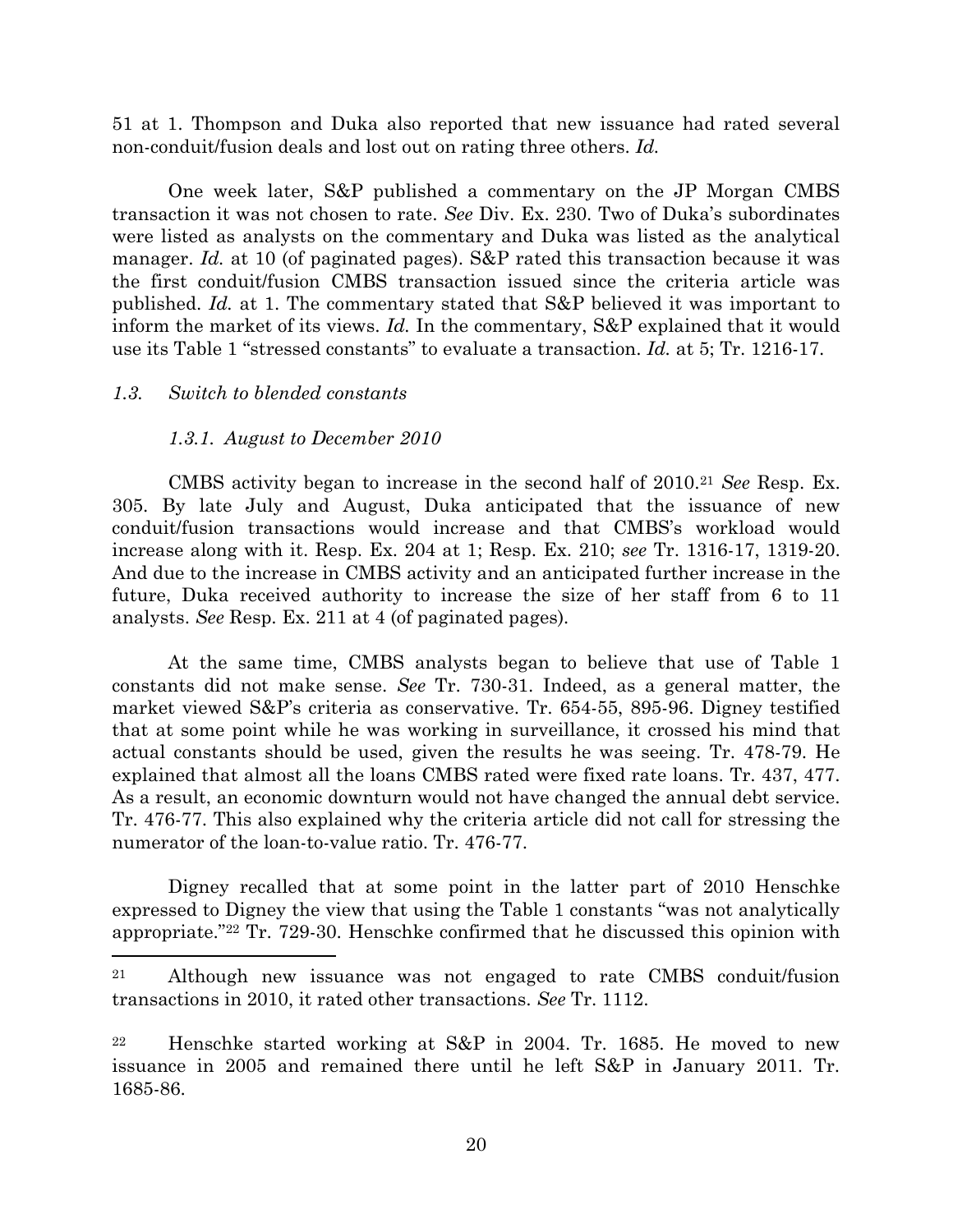"probably almost everyone." Tr. 1699-1700. Thompson recalled that during the fall of 2010 both Henschke and Pollem raised concerns about whether it was analytically appropriate to use Table 1 constants to calculate the debt service coverage ratio for purposes of the term default test. Tr. 178.

For his part, Digney favored using actual constants. Tr. 731. According to Henschke, in the second half of 2010, analysts began to see that their models were producing "very high" subordination levels and were predicting that all loans would default during their terms. Tr. 1692-93. Given the low interest rate environment, the risk of term defaults was lower than the risk of defaults at maturity, when future interest rates could be higher. Tr. 1697; *see* Tr. 1711-12. Henschke thus thought that using Table 1 constants did not make sense.<sup>23</sup> Tr. 1698-99. Duka agreed with this perspective, explaining that market conditions—interest rates—in late 2010 changed such that using Table 1 constants caused S&P's predictions to diverge from the actual performance of the loans in transactions it rated. Tr. 1165-66. Henschke conceded that people at S&P believed that lowering credit enhancement levels would increase business. Tr. 1713-14.

In August 2010, S&P published an article, authored by Thompson, titled CMBS Framework Model. Div. Ex. 180; Tr. 85-86. Thompson testified that S&P used the framework model described in the article to rate CMBS transactions. Tr. 86-88. In the article, Thompson explained that "[t]he CMBS framework model incorporates the assumptions we set forth in our June 26, 2009, criteria update." Div. Ex. 180 at 4. He also explained that  $S\&P's$  "loan constants by property type" were among the "primary inputs to the model." *Id.*

Evidence showed that the pace in new issuance had increased by August 2010. *See* Resp. Ex. 211. At this point, S&P was "rating a large share of" all single-borrower transactions. Tr. 1465. The increase left new issuance short on staff. *See* Resp. Ex. 210; Tr. 1319. In an activity report sent to Jacob and Osborne in that same month, Duka and Thompson reported that they were "continuing to run over capacity on the new issuance and surveillance fronts" and that their "most recent staffing model results both continue to show resource utilization in excess of 100%." Resp. Ex. 211 at 4 (of paginated pages).

Duka and Thompson also reported that they "continu[ed] to see market interest in new ratings Assignments." Resp. Ex. 211 at 1. They stated that it was "notable" that they were rating a JP Morgan conduit transaction in that S&P was

l

<sup>23</sup> Henschke further testified that "we were already applying significant stress to the cash flows [for loan payments]. . . . So applying [that] significant stress . . . and then applying significant stress to [interest rates] caused all those term defaults which yielded subordination levels that were significantly higher than [the] archetypical pool." Tr. 1724.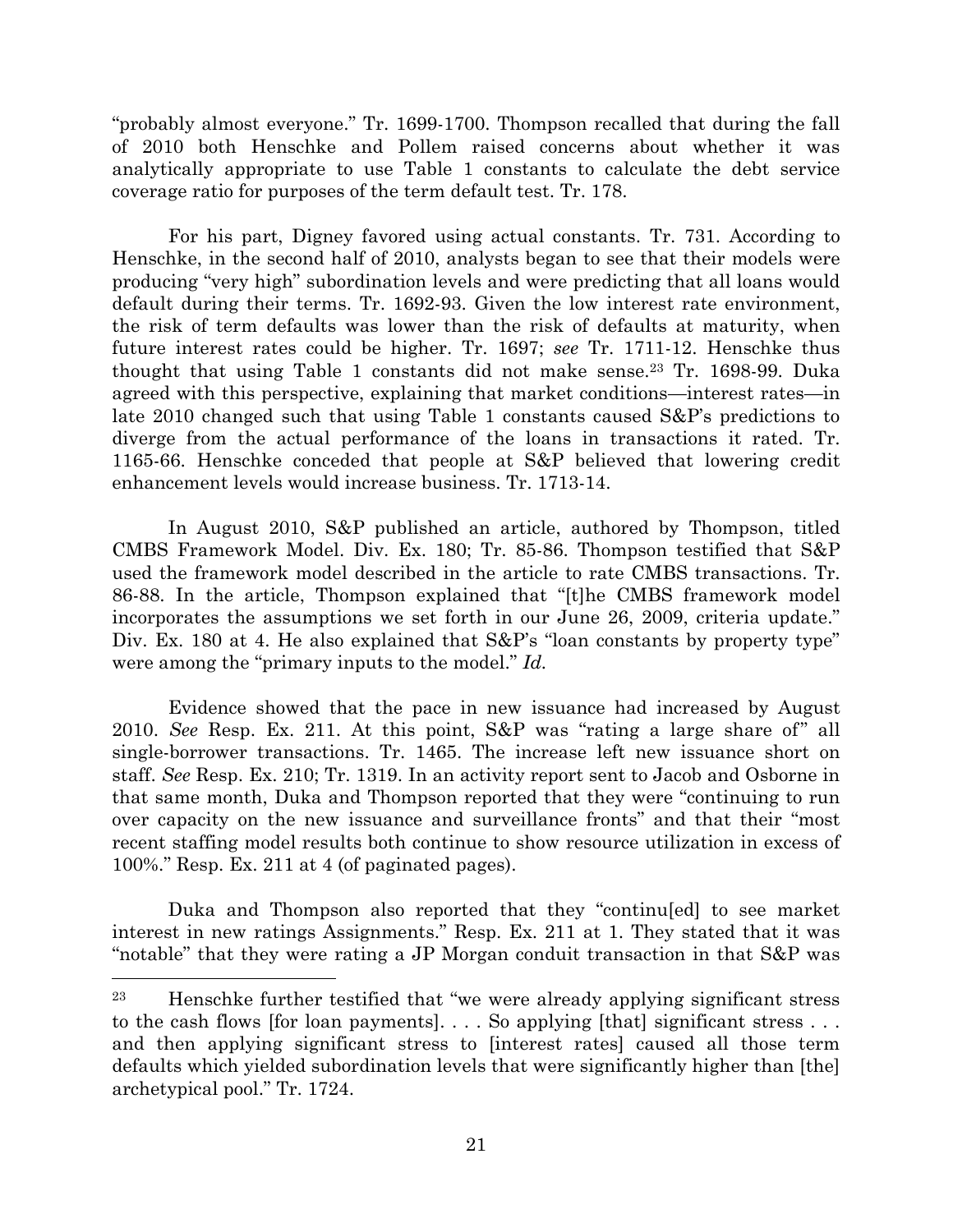"not asked to rate [JP Morgan's] [previous] transaction, partly for criteria reasons." *Id.* Jacob interpreted this reference to criteria reasons to mean that the issuer thought S&P's criteria were too conservative. Tr. 529 (discussing Div. Ex. 54, which is the same memorandum as in Resp. Ex. 211). Duka and Thompson also noted that "[a]ctivity continue[d] to increase," and described the transactions S&P had been engaged to rate. Resp. Ex. 211 at 3. They reported, however, that "due to the terms of" S&P's "new (revised) engagement letter," it had lost out on at least two ratings engagements and was at risk of losing another in a single-borrower transaction. 24 *Id.* S&P also lost out on another rating for reasons unrelated to criteria. *Id.*; *see* Tr. 581.<sup>25</sup> More generally, they reported that "[v]irtually every issuer ha[d] expressed concerns with [S&P's] terms and conditions," four issuers would neither sign nor show S&P transactions, and other issuers had signed but "expressed hesitation in doing so going forward." Resp. Ex. 211 at 2.

The following month, Thompson and Duka reported that over the preceding four to five months, S&P had lost at least seven ratings because issuers objected to the terms and conditions of S&P's engagement letter. Resp. Ex. 234 at 3 (of paginated pages). They also lost out on a transaction issued by Deutsche Bank because S&P's preliminary feedback was more conservative than that provided by Moody's and Fitch. Div. Ex. 56 at 1.

In early October, Jacob asked Osborne whether S&P had looked at a number of specific transactions. Resp. Ex. 245 at 2. Osborne forwarded the inquiry to Duka. *Id.* She and another person responded that S&P had lost out on rating three of the transactions because the issuers had concerns about S&P's terms and conditions. *Id.* at 1. S&P had not been engaged on a fourth—the aforementioned Deutsche Bank transaction—because its feedback was relatively more conservative than other agencies' feedback. *Id.* Duka was unsure why S&P was not engaged on a fifth but speculated that the reason could be S&P's criteria or S&P's terms and conditions or a combination of reasons. *Id.*

In early November 2010, Jacob forwarded Duka, Osborne, and Thompson an article that reported "new life" in the CMBS market and forecast \$100 billion in issuances by 2013. Resp. Ex. 259 at 1. In forwarding the e-mail, Jacob said to Duka, "pls don't get a heart attack. Still 2 years away." *Id.* Among other things, Duka

<sup>24</sup> S&P was insisting that "issuers . . . take responsibility for the quality and accuracy of information about the deals and the underlying assets." Resp. Ex. 237 at 3. Some issuers opposed this requirement. *Id.*

<sup>&</sup>lt;sup>25</sup> At page 581, Jacob discussed a July activity report. Comparison of that report and the August report reveals that both reports discuss the same four missed or potentially missed transactions. *Compare* Resp. Ex. 198 at 4, *with* Resp. Ex. 211 at 3 (of paginated pages).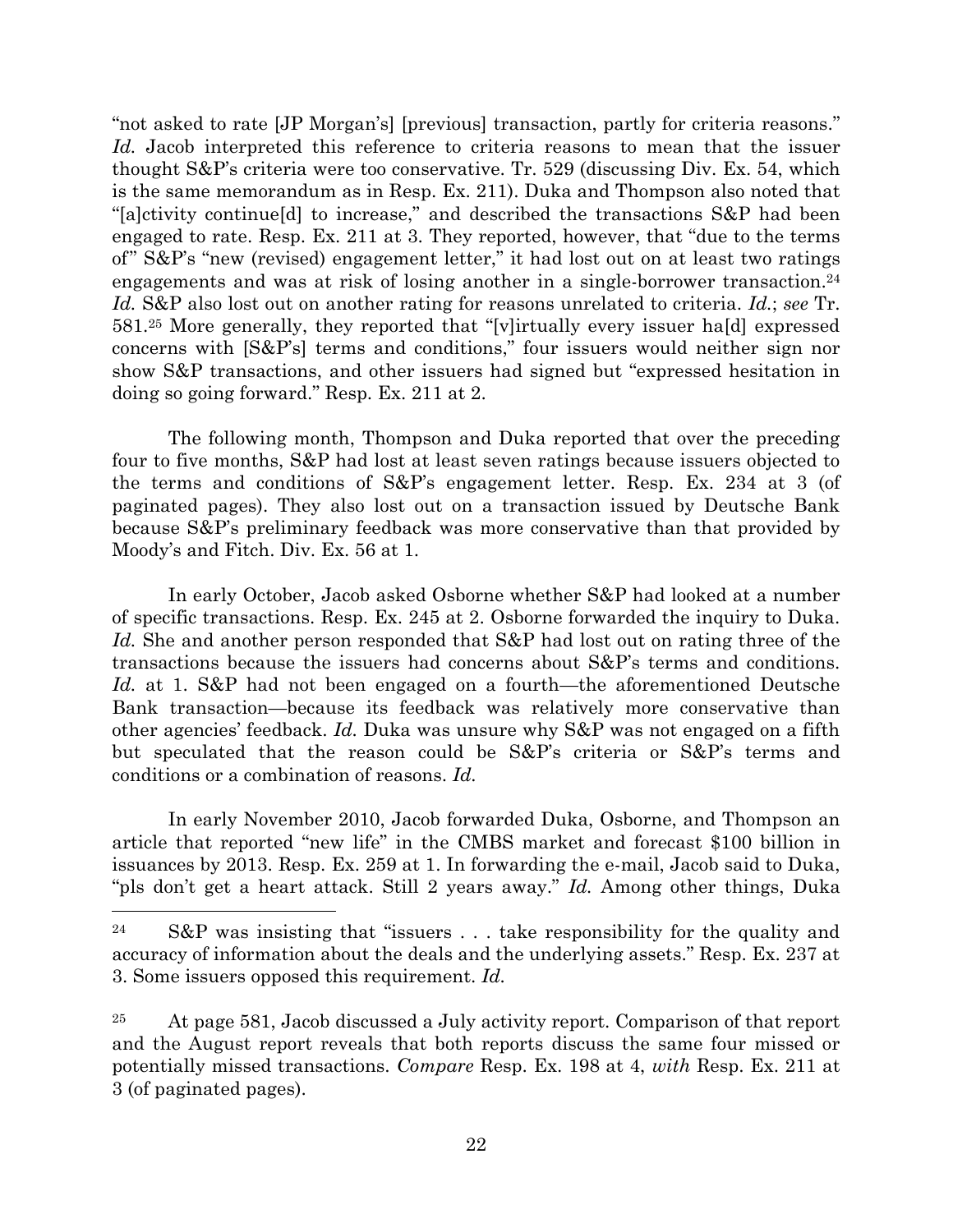responded "if I'm going to get anxious this is a good . . . reason to do so and I'll take it." *Id.* She added that she was glad "we are going in 1 direction rather than the manic ups and downs we now see" and that the report was consistent with what she had already inferred. *Id.*

Two days later, S&P published another criteria article. Joint Ex. 5. Duka, Parisi, and Thompson were all listed on the first page of the article. *Id.* at 1. This article "refin[ed] the methodology [S&P] use[d] to rate U.S. conduit/fusion commercial mortgage-backed securities (CMBS) transactions." *Id.* at 3. The article contained the same Table 6 as in the June 2009 criteria article—an example using an actual constant rather than the constant listed in Table 1—and the same glossary definition of debt service coverage. *Compare id.* at 6, 16, 30, *with* Joint Ex. 2 at 5, 16, 30 *and* Tr. 108-09, 352, 1271-72, 1286.

A week later, on November 11, Osborne e-mailed Duka, Thompson, and two others, asking each to send Osborne "5 key accomplishments/challenges for each of" their teams. Div. Ex. 58 at 2. Among the five accomplishments Duka reported were that the volume of new issuances had been increasing and her team had "managed to stay ahead of it, while balancing [their] many other priorities." *Id.* at 1. Among the five challenges, Duka stated that "criteria, while better than in the past, still fails to consider the business (i.e. give sufficient notice or consider the infrastructure needed to implement changes) to potentially digest huge changes that could impact resources. Also, our position on [terms and conditions] has been a disadvantage." *Id.* She also said that a challenge was:

> More conservative criteria, particularly on conduit / fusion transactions and probably counterparty criteria (depending on where bank ratings migrate to). Could impact the business. May depend on investors and volume (i.e. the more volume, the more of an investor base that will be needed to buy....giving potentially more balance of power to investors than what exists today).

Id. (ellipsis in original). As to this latter point, Duka testified that investors have influence and if they want a particular rating agency to rate a transaction, they can use their influence. Tr. 1176. She also agreed that more conservative criteria could have affected S&P's business, in that being more conservative "may make it harder" to be retained to rate deals. Tr. 1176.

The next day, Duka told Jacob, Osborne, and Thompson of a report that Moody's had added seven analysts. Resp. Ex. 272. This meant that it had 42 analysts evenly spread between new issuance and surveillance. *Id.* Duka added that she only had 12 analysts, including herself. *Id.* Duka hoped to convince her superiors to hire more staff. Tr. 1333. Jacob recalled that the CMBS conduit/fusion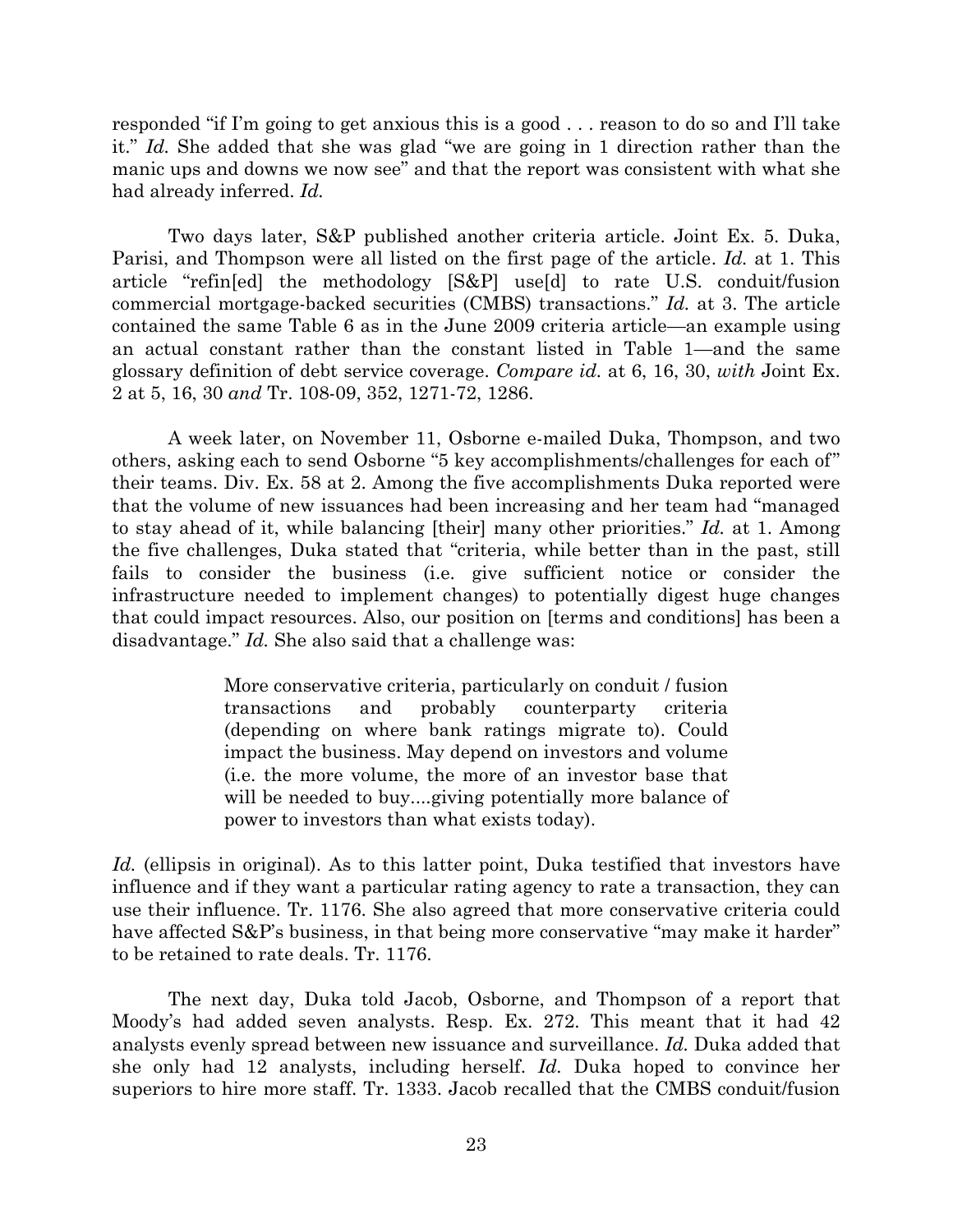market was seeing increased activity during this time. Tr. 599-600. Indeed, just past noon on a Sunday two days later, Duka responded to an inquiry from Jacob saying that she was busy and expected to continue to stay busy through the end of the year. Resp. Ex. 273.

Within a few days, on November 16, a CMBS researcher informed Duka, Thompson, and Jacob that most analysts had increased their forecast for CMBS activity in 2011 and some thought new issuance would reach \$100 billion in 2012. Resp. Ex. 278. The next day, Duka e-mailed Osborne and Thompson to "update [them] . . . on the tidal wave that [she] expect[ed] to see come in either next week or the week after." Resp. Ex. 282 at 1. She reported that new issuance had been engaged to rate a new transaction and had "[f]irst feedback" that was due during the first two weeks of December on five transactions. *Id.*; *see* Tr. 1335.

By the first week of December, Duka and her staff were busy and getting busier. *See* Resp. Ex. 305. Having entered the last quarter of the year expecting to rate zero conduit/fusion transactions, new issuance rated one. *Id.*; Tr. 608. Duka expected it to rate three to four in the first quarter of 2011, partly due to the fact that all but one issuer—Goldman Sachs—had agreed to sign S&P's terms and conditions. Resp. Ex. 305; *see* Tr. 608-09. She also expected her team to be very busy with work associated with training new analysts and meeting with issuers and investors. Resp. Ex. 305.

<span id="page-23-0"></span>On December 9, 2010, Henschke sent comments to Duka, Thompson, and others regarding a draft model quality review report.<sup>26</sup> Resp. Ex. 318; *see* Tr. 179-80. Three days later, on December 12, Duka responded to every recipient of the first e-mail, including Thompson, and stated that her comments and edits were included in an attached draft. Resp. Ex. 318 at 1; Tr. 180. In his original draft, Henschke said "we use the higher of the actual debt constant or the S&P debt constant." Resp. Ex. 318 at 6. Duka responded that "Henschke's starting to convince me that we should rethink this, as it does not have the intended result." *Id.* Duka elaborated during the hearing that what she meant by "this" was the use of Table 1 constants. Tr. 1375-76. She testified that Henschke's point was that Table 1

<sup>26</sup> Haixin Hu, a model quality review associate director two levels below Adelson, *see* Div. Ex. B-1, e-mailed Thompson on November 8, 2010, asking for "corrections and comments" to a draft report she was tasked to prepare regarding the model CMBS used to analyze credit enhancement levels for conduit/fusion CMBS transactions. *See* Resp. Ex. 334 at 3-4; Resp. Ex. 499 at 16-17, 22; Resp. Ex. 535 at 7. In part, Hu sought CMBS's input in order to correct any factual inaccuracies in her description of how CMBS rated transactions. *See* Resp. 334 at 3. Henschke's comments related to Hu's request. *See* Resp. Ex. 318 at 2 (stating that CMBS was responding to the report dated November 8, 2010).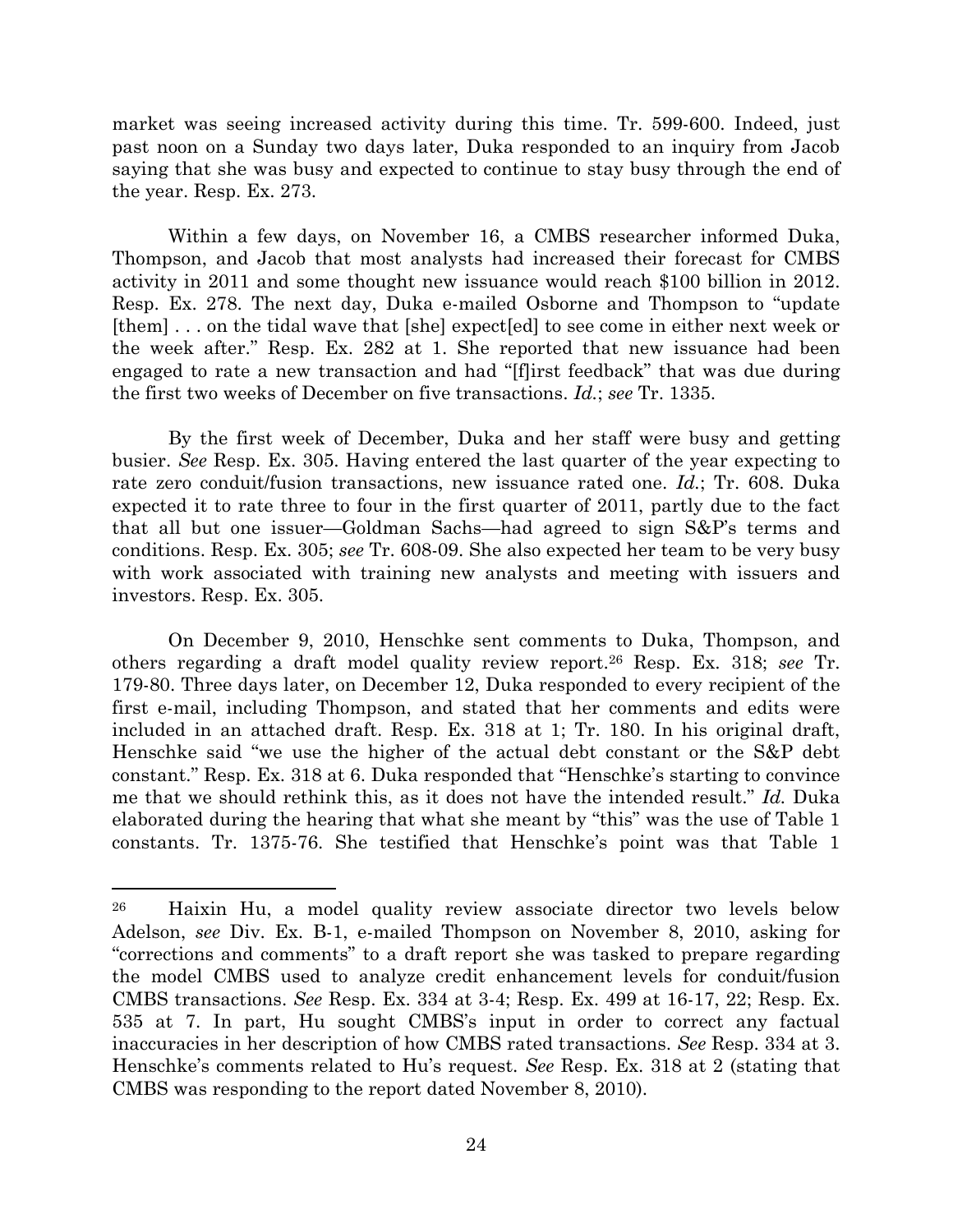constants did not accurately "reflect the credit risk of the underlying loans" and arbitrarily generated random results. Tr. 1375-77.

Meanwhile, Duka's team's workload continued to increase. On Friday, December 10, she e-mailed Osborne and Thompson to report that she had two deals she could "manage," but had received three more that day and would receive a fourth the following Monday. Resp. Ex. 316. As a result, she was "going to need help NOW." *Id.*; *see* Tr. 1339 ("I'm concerned that I don't have adequate staffing to complete the work . . . in the manner that I would like.").

The following Monday, December 13, Duka and Thompson sent Jacob and Osborne an activity report noting a "significant increase in rating activity, since the revised terms & conditions have been distributed." Div. Ex. 61 at 2 (of paginated pages); *see also* Resp. Ex. 322 (discussing an employee's desire to use a vacation day and the increased work load). They reported losing out on rating three deals, two "due to criteria" and one due to the issuer's refusal to sign S&P's terms and conditions.<sup>27</sup> Div. Ex. 61 at 2. Thompson testified that losing out on a rating "due to criteria" meant that S&P's credit enhancement levels were high relative to other agencies. Tr. 75-76. Jacob said that issuers were likely not pleased with S&P's criteria but said that "in all fairness," credit enhancement is only one part of criteria and that it was possible there were other aspects that the issuers did not like. Tr. 530. Duka and Thompson also reported that new issuance was in the process of rating eight transactions and had met or spoken with "multiple issuers" as "[a]ctivity continue[d] to increase." Div. Ex. 61 at 4. Finally, they predicted a significant growth in 2011 in CMBS new issuance, primarily in conduit/fusion transactions. *Id.* at 6. They anticipated the need to hire additional staff and noted that other rating agencies had begun doing so. *Id.*

During the first week of January 2011, Duka learned that it was likely that S&P's ratings engagements would increase even more than anticipated. First, Freddie Mac announced that in 2011, it planned to double its CMBS issuance. *See* Resp. Ex. 343 at 2; Tr. 613. Second, Goldman Sachs, the last holdout among issuers that refused to sign S&P's engagement letter, had relented and agreed to sign. Resp. Ex. 344; *see also* Resp. Ex. 360. And three weeks later, new issuance was so busy, Duka was considering the need to "turn[] deals away."<sup>28</sup> Resp. Ex. 372. By February, Duka reported that new issuance could only barely keep up with the pace of work, and even doing that required using personnel from surveillance. Resp. Ex.

l

<sup>27</sup> According to Jacob, after December 14, 2010, the leading cause for lost business was S&P's criteria. Tr. 663.

<sup>28</sup> In mid-February, Duka canceled a deal because she "could not get comfortable" with the loans in it. Resp. Ex. 415; Tr. 618.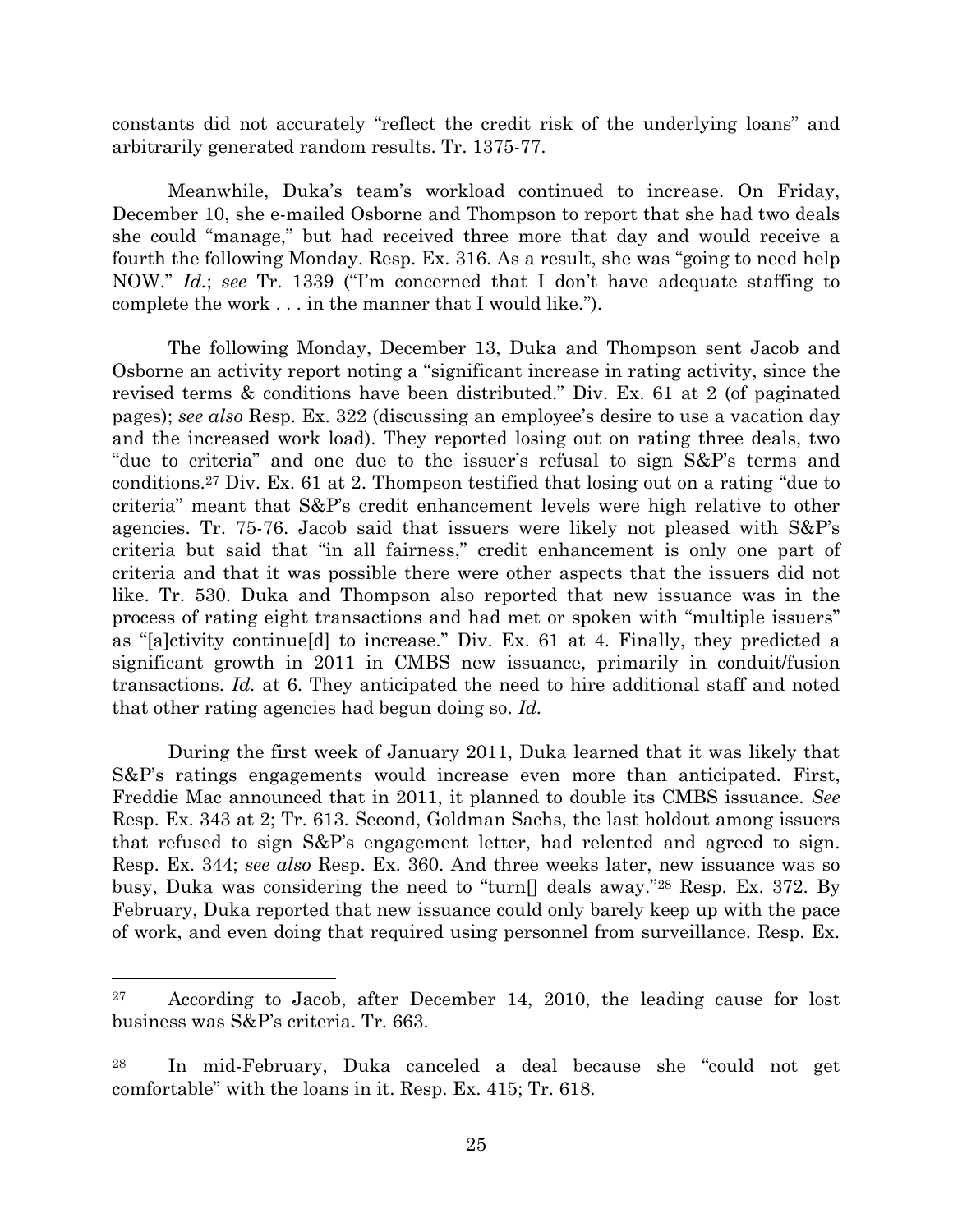400 at 1. She did not believe they could continue without adversely affecting surveillance and explained that she was concerned about a drop in morale.<sup>29</sup> *Id.*

## *1.3.2. Duka and Thompson meet with Parisi*

As noted, during the relevant time, Parisi was the chief credit officer for structured finance in the criteria group. Tr. 1483. And he temporarily served as the CMBS criteria officer from August to December 2010. Tr. 1491. He holds a master's in statistics and a doctorate in management of engineering and technology. Tr. 1482. Parisi worked for S&P from 1985 to 2015. Tr. 1482, 1494. He replaced Tom Gillis as the chief credit officer for structured finance around October 2009. Tr. 1483, 1485. In that role, he reported to Adelson, who was the chief credit officer for S&P. Tr. 1488. Parisi oversaw five criteria officers assigned to different practice areas and was responsible for the development of criteria for S&P's four structured finance divisions. Tr. 1487. In 2016, he settled allegations against him with the Commission relating to an S&P criteria article that he drafted in 2012. *See Francis Parisi*, Securities Act Release No. 10050, 2016 WL 878137 (Mar. 7, 2016). The Commission found Parisi liable for willfully violating Section 17(a)(2) of the Securities Act, ordered him to cease and desist from future violations of Section 17(a), fined him, and barred him from associating with any nationally recognized statistical rating organization. *Id.* at \*5.

Duka and Thompson met with Parisi on December 14, 2010, to discuss CMBS's use of constants. Tr. 89, 1392. Although what transpired during this meeting is significant to the Division's case, the meeting's participants had varying recollections of it.

Parisi recalled that Duka and one other person attended the meeting. Tr. 1511. He could not recall how the meeting was initiated and could not remember how long it lasted. Tr. 1511-12. According to Parisi, Duka sought his analytical opinion and asked about "loan constants for a particular issuance." Tr. 1513. He testified that she proposed to use the average "of the published constants and the then-current market rates." Tr. 1513. Averaging the Table 1 and actual constants in this manner was referred to as a 50/50 blend or a blended constant. *See* Tr. 1133-35.

Parisi recalled that Duka proposed this change in relation to a Freddie Mac transaction. Tr. 1514-15. This mattered to Parisi because of Freddie Mac's relatively superior "underwriting standards, loan quality standards, sole servicer guidelines,"

l

<sup>29</sup> In contrast to the foregoing documentary evidence, analyst Brian Snow testified that CMBS was not very busy in February 2011. Tr. 1772. He had previously said that he was engaged in "busy work" during this time. Tr. 1773. Given the contrary documentary evidence, I do not credit Snow's recollection on this point.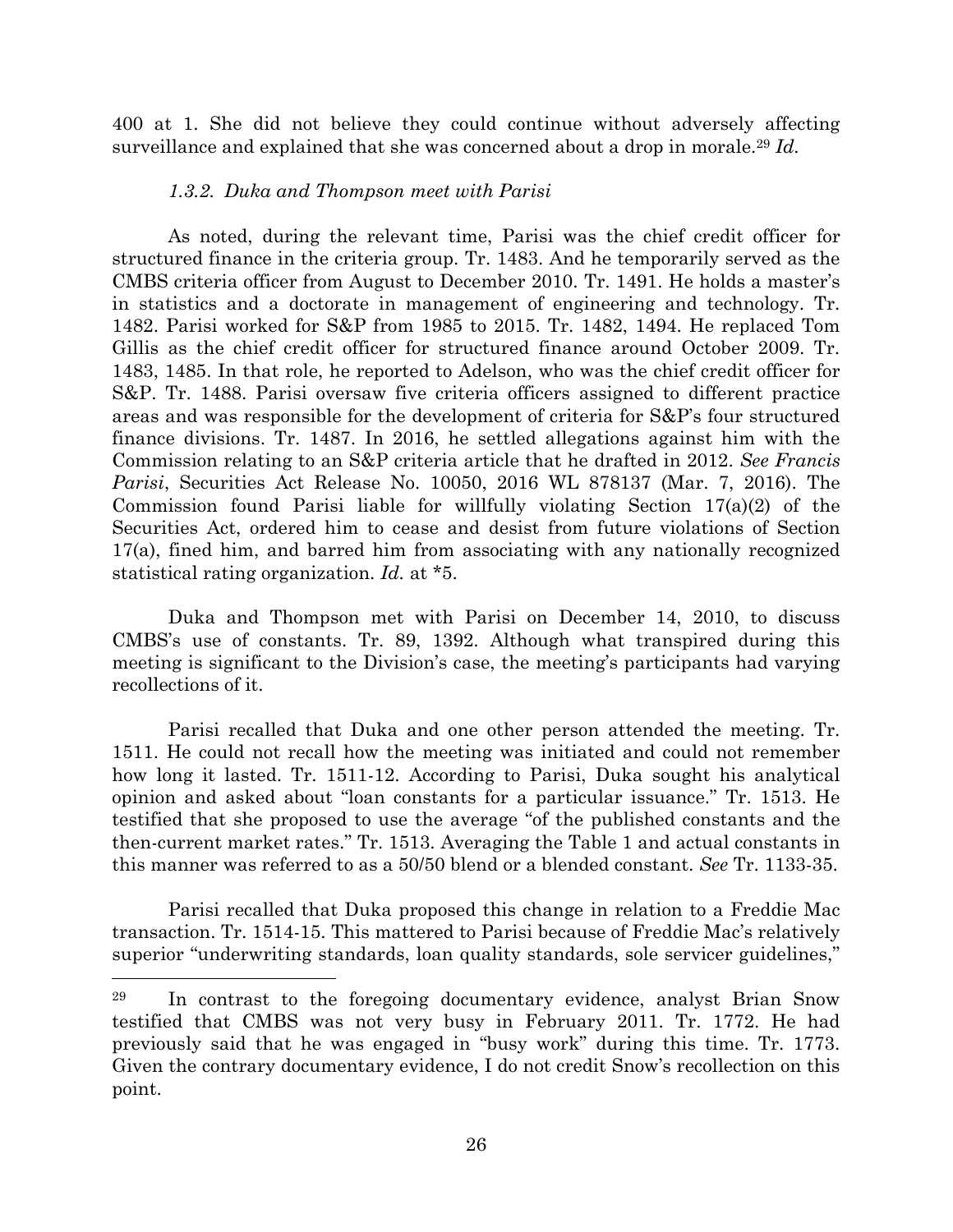and generally "better quality" loans. Tr. 1514-15. He thought it would be reasonable to make the proposed adjustment (*i.e.*, using less stressed constants) for one particular transaction with these higher quality loans, rather than "across-theboard." Tr. 1515-16; *see* Tr. 1559 ("it made sense"). On cross-examination, Parisi conceded that it would be logical to apply this interpretation to other Freddie Mac transactions, given the quality of the collateral in those transactions. Tr. 1575-76.

Duka, by contrast, recalled that the Freddie Mac discussion occurred at a different meeting. Tr. 1384-87. Parisi would later concede this possibility. Tr. 1587-88. Duka testified that she did not recall during the Freddie Mac meeting Parisi limiting the number of Freddie Mac deals to which the interpretation could apply. Tr. 1391. Parisi, however, testified that if the discussion had been about more than a single transaction, the proposal would have represented a change in criteria that would have triggered the formal criteria change process. Tr. 1514. He did not understand Duka to be suggesting a broader change. Tr. 1516-17. Parisi testified that he was not asked to approve anything and did not do so. Tr. 1516.

On the other hand, Parisi testified that he told Duka and Thompson that if they made a change, they "should document it." Tr. 1517. Parisi explained that, to him, "document [ing] it" meant including an explanation in the RAMP and the presale. Tr. 1517-18; *see* Tr. 1589. He did not recall whether Duka responded to his suggestion. Tr. 1518. Parisi also could not remember whether Duka gave him any written materials. Tr. 1518-19.

Duka testified that, at the meeting on December 14 and separate from the aforementioned meeting concerning Freddie Mac transactions, she visited Parisi because it was his job to interpret criteria.<sup>30</sup> Tr. 1138. She said they talked about S&P's then-current ratings methodology and she explained why she thought it did not make sense. Tr. 1140. Contrary to Parisi, Duka testified that she showed Parisi a spreadsheet with three columns: actual constant, stressed (Table 1) constant, and 50/50 blend. Tr. 1158, 1379-80; *see* Resp. Ex. 670C, sheet 2; Tr. 1183 (testifying that she would necessarily have changed the model before meeting with Parisi in order to show him data). To corroborate this assertion, Duka offered a spreadsheet created on December 13, 2010, that she obtained by subpoena from the Commission. Tr. 1379-81; Resp. Ex. 670C. The spreadsheet contained a sheet with the three columns Duka had described and information derived from a deal called Wells 2011-C2; it did not relate to any Freddie Mac transactions. Tr. 1380; Resp. Ex. 670C, sheet 2. The spreadsheet was of the type Duka recalled showing Parisi at the December 14 meeting, though Duka did not actually recall showing Parisi the specific spreadsheet in question. Tr. 1379, 1441. Although unsure, Duka thought Henschke prepared the spreadsheet. Tr. 1441-42. Henschke confirmed that either

<sup>30</sup> Duka was not alone in this view. Jacob agreed that Parisi could interpret criteria. Tr. 651-52.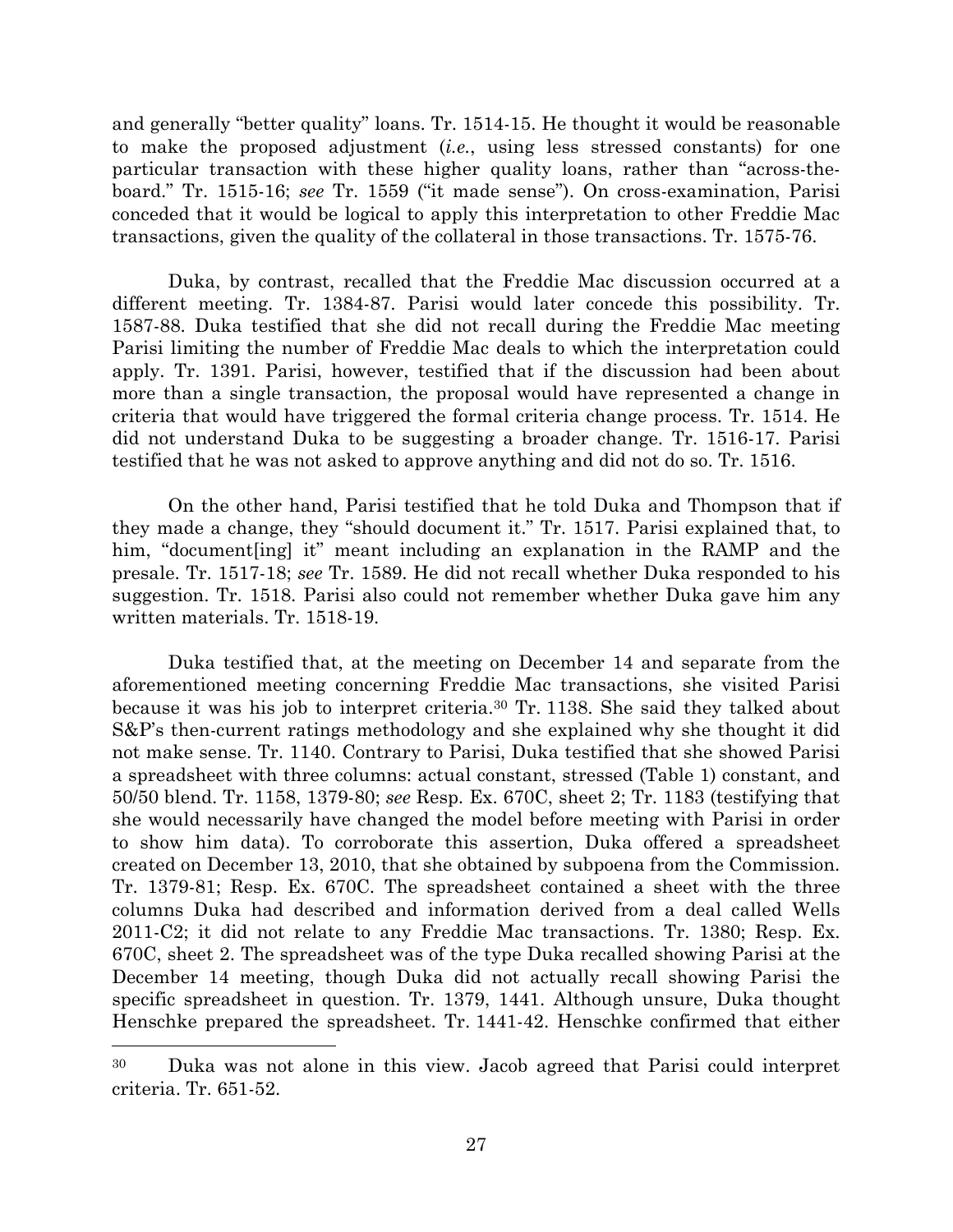he prepared the spreadsheet or one of the modelers in new issuance did. Tr. 1702. For his part, Parisi did not remember seeing the spreadsheet.<sup>31</sup> Tr. 1519.

On examining the spreadsheet during the hearing, Parisi said that it contained the type of information he would expect would be used to show the impact of the change Duka raised. Tr. 1520-21. From the spreadsheet alone, he could not tell whether the information it contained reflected an across-the-board criteria change. Tr. 1521-22. He believed, however, that use of a blended constant would stress the loan depicted in the spreadsheet because the blended constant was higher than the actual constant. Tr. 1567.

According to Duka, Parisi agreed that it did not make sense to use Table 1 constants and that they "could amend the previous interpretations." Tr. 1140; *see* Tr. 1382. Duka also testified that Parisi told her and Thompson to document the change in interpretation in presales and RAMPS. Tr. 1140. She agreed to do so, but testified that she did not think she was promising to do anything that would not have happened anyway, given that analysts must disclose the methodology that goes into a rating. Tr. 1142, 1473-74. Duka disputed that Parisi said the change would apply only to one transaction. Tr. 1140-41. She said that applying the change only to a single transaction would not make sense from the perspective of "comparability and consistency." Tr. 1140-41; *see* Tr. 1142. She opined that the change to a blended constant was an interpretation, *i.e*., a change that could occur without the need to resort to the criteria change process. Tr. 1155. Duka viewed the switch to using blended constants as an interpretation because of how the changes in July 2009 and March 2010 were handled. Tr. 1142, 1383; *see* Tr. 1155. She said Parisi made the decision and determined that the issue did not need to be escalated. Tr. 1138.

Duka testified that she did not document the meeting with Parisi because it was Parisi's job as criteria officer at that time to do so. *See* Tr. 1139, 1159. Thompson agreed that taking notes would have been Parisi's responsibility as criteria officer. *See* Tr. 187. Neither Duka nor Thompson raised with Adelson the issue of the use of blended constants. Tr. 95, 186-88, 1159.

Henschke recalled learning from Duka after her meeting with Parisi that new issuance would use blended constants. Tr. 1702. Henschke did not recall Duka

<sup>31</sup> Through its questioning, the Division suggested that although Duka testified during the hearing that the change from using Table 1 constants to blended constants took place after the meeting with Parisi, Tr. 1136, during her investigative testimony, Duka was unsure and said it was "possible it happened before." Div. Ex. 338 at 581. But other than changing the model before meeting with Parisi in order to show him data, there was no evidence that the change actually occurred before the meeting with Parisi. Tr. 1183.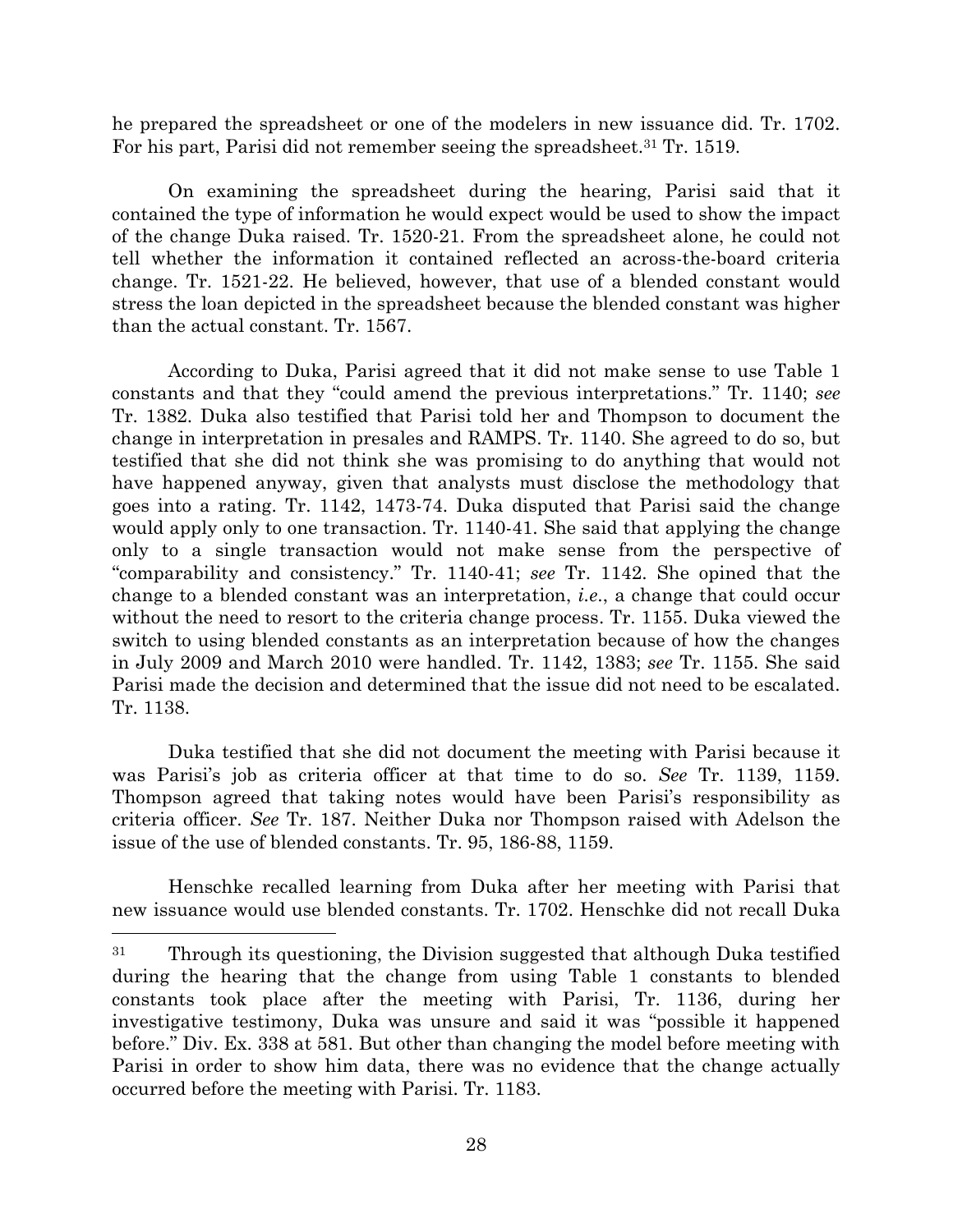issuing any e-mail or memo explaining the change. Tr. 1725-26. Snow did not remember Duka or Pollem telling him that Duka had agreed to disclose the use of blended constants in presales or RAMPs. Tr. 1783-84. Nor did Snow recall anyone telling him that he needed to disclose the use of blended constants in the presales or RAMPs. Tr. 1784.

Thompson remembered that he, Duka, and Parisi were at the December 2010 meeting. Tr. 89. He did not recall anyone taking notes. Tr. 187. According to Thompson, the meeting did not last long and chiefly involved a discussion regarding whether it might be appropriate to "use different constants" or "alternative methods or assumptions" and under what circumstances that might be the case. Tr. 90-91. He did not recall a specific proposal being presented and instead thought the discussion involved "a general dialogue about the framework." Tr. 91. He thought the discussion revolved around the appropriateness of the then-current use of constants "given the environment." Tr. 93. Thompson did not recall any analysis or materials being presented to Parisi. Tr. 91-93.

Thompson came away from the meeting thinking that Parisi "was open to using different constants" if that use was "documented." Tr. 93. To Thompson, documenting something meant putting it in a RAMP and presale. Tr. 93-94. Thompson also recalled that Parisi indicated "there was room for analysts' judgment in regard to the work or the assumptions as the analysis was being conducted." Tr. 93.

Thompson testified inconsistently about Parisi's opinion regarding the continued use of blended constants. He initially recalled that Parisi was flexible and that his flexibility related to specific loans or transactions; it was not "programmatic." Tr. 94. On cross-examination, however, Thompson was asked whether "Parisi indicate[d] . . . that analysts' discretion *could always be had to potentially average constants*." Tr. 183 (emphasis added). Thompson responded, "My recollection was he said that analysts could apply their judgment, so *yes*." Tr. 184 (emphasis added). Generally, Thompson thought there was room for analysts to exercise judgment and the meeting simply provided "clarity around where those guidelines and boundaries were." Tr. 184-85.

Thompson testified that he thought the issue should have been "socialized" with Adelson or the quality group to make sure everyone was on the same page. Tr. 95-96, 192. He did not, however, think there was a requirement that it be raised with other people. Tr. 96. Thompson's alleged belief that it should be raised with others was based on the fact that "there was a lot of sensitivity around the methodology" and the fact that Adelson "was a very opinionated person with a strong personality." Tr. 96. He professed to being concerned that Parisi might not raise the issue with Adelson. Tr. 186. Although Duka did not recall Thompson saying the issue should be elevated, Tr. 1142, Thompson testified that he briefly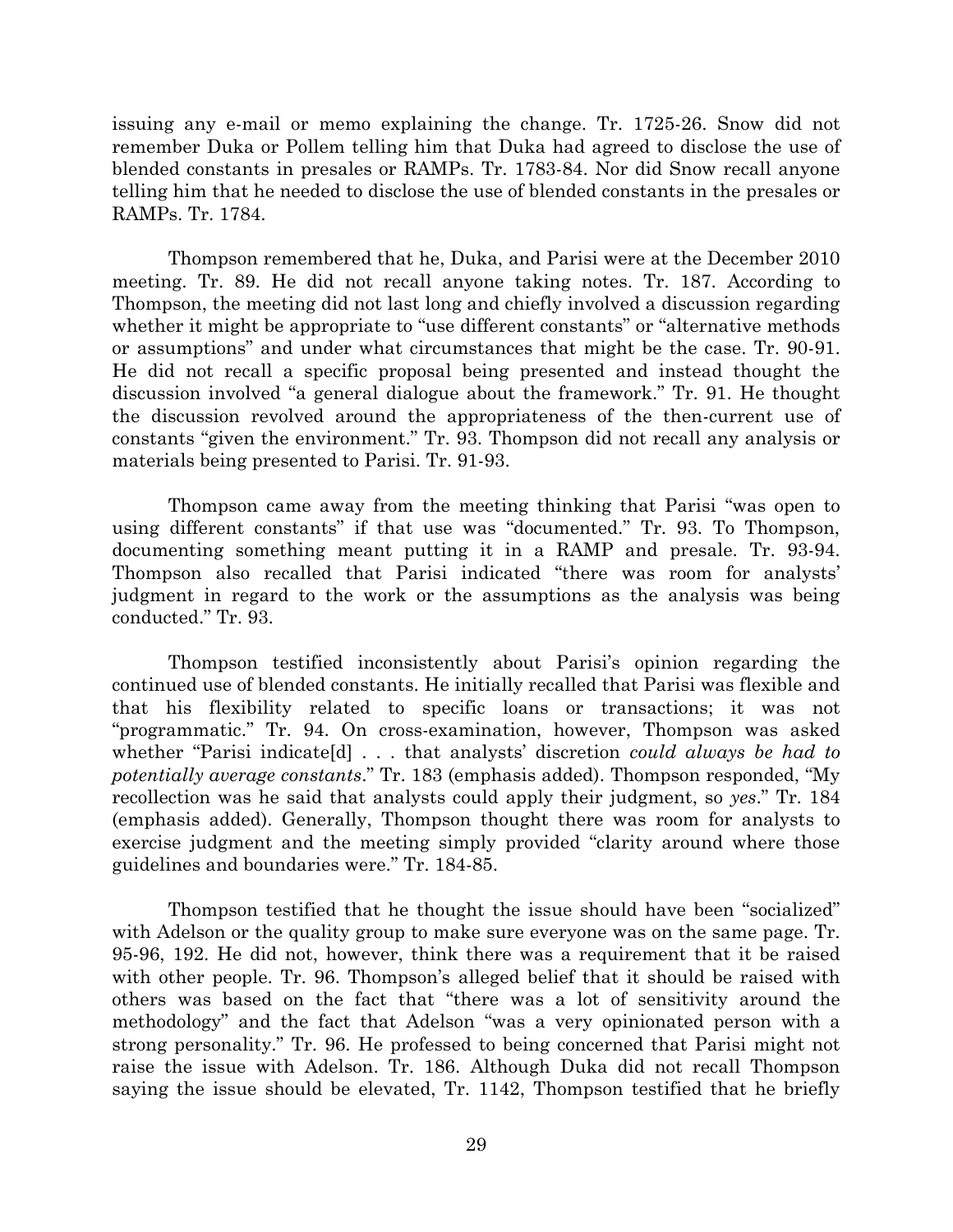discussed with Duka the possibility of "elevating" the issue, Tr. 96. In his remaining three weeks with S&P, however, Thompson did not raise the issue with Adelson or the quality group. *See* Tr. 39, 95-96, 186-88, 191, 1478-79.

Indeed, Thompson was very quickly presented with an opportunity to "socialize" the issue. On December 15, 2010, Digney forwarded more comments about the draft model quality review report discussed the previous week—the draft about which Hu sought comments on November 8. Div. Ex. 70; *see* Resp. Ex. 318; Resp. Ex. 499 at 16-17; *supra* note [266](#page-23-0). In the attached comments, Henschke stated that S&P could "use an alternate debt constant" *because* "the criteria doesn't stipulate that we have to use loan constants listed."<sup>32</sup> Div. Ex. 70 at 6. He explained that he referred only to the use of the "alternate debt constant" (*i.e.*, the blended constant) rather than specifying that the higher of the blended constant or actual constant would be used because he "was being vague . . . in case we wanted to change [the language] in the future" if necessary. Tr. 1706.

The next day, December 16, 2010, Thompson responded. *See* Div. Ex. 71. He suggested including the following emphasized language: "Further, we may use an alternate debt constant *in certain circumstances since the criteria doesn't stipulate that we have to use loan constants listed*. *If we do, we would document it [in] the RAMP*." *Id.* at 3, 6, 10; Tr. 198-200.

On December 17, 2010, Thompson e-mailed Hu, responding to the request for corrections and input she sent on November 8. Resp. Ex. 334. Thompson was responding on behalf of the CMBS group and copied Osborne, Duka, and other personnel in new issuance and surveillance. Resp. Ex. 334 at 1; Tr. 188-89; *see* Tr. 732 (affirming that Thompson responded after "internal correspondence within the CMBS group as to how to respond to Haixin Hu"). He explained to Hu that:

> the loan constants were not derived based on the archetypical pool, they were determined after deliberation in a criteria committee. Further, we may use an alternate debt constant in certain circumstances *since the criteria doesn't stipulate that we have to use loan constants listed*. If we do, we would document it in the RAMP.

Resp. Ex. 334 at 2 (emphasis added). There is no evidence that Osborne or any other recipient of the e-mail in CMBS objected to this statement, *see* Tr. 733-34, which,

l

<sup>32</sup> The e-mail was sent by Digney but indicated that the edits came from multiple individuals. Div. Ex. 70 at 1. The comment in question, however, is attributable to Henschke. *See* Tr. 1706 (Henschke inquiring "Are you asking me why *I didn't say* [the higher of the actual or the 50/50 blended constant] versus the [alternative debt constant]" (emphasis added)).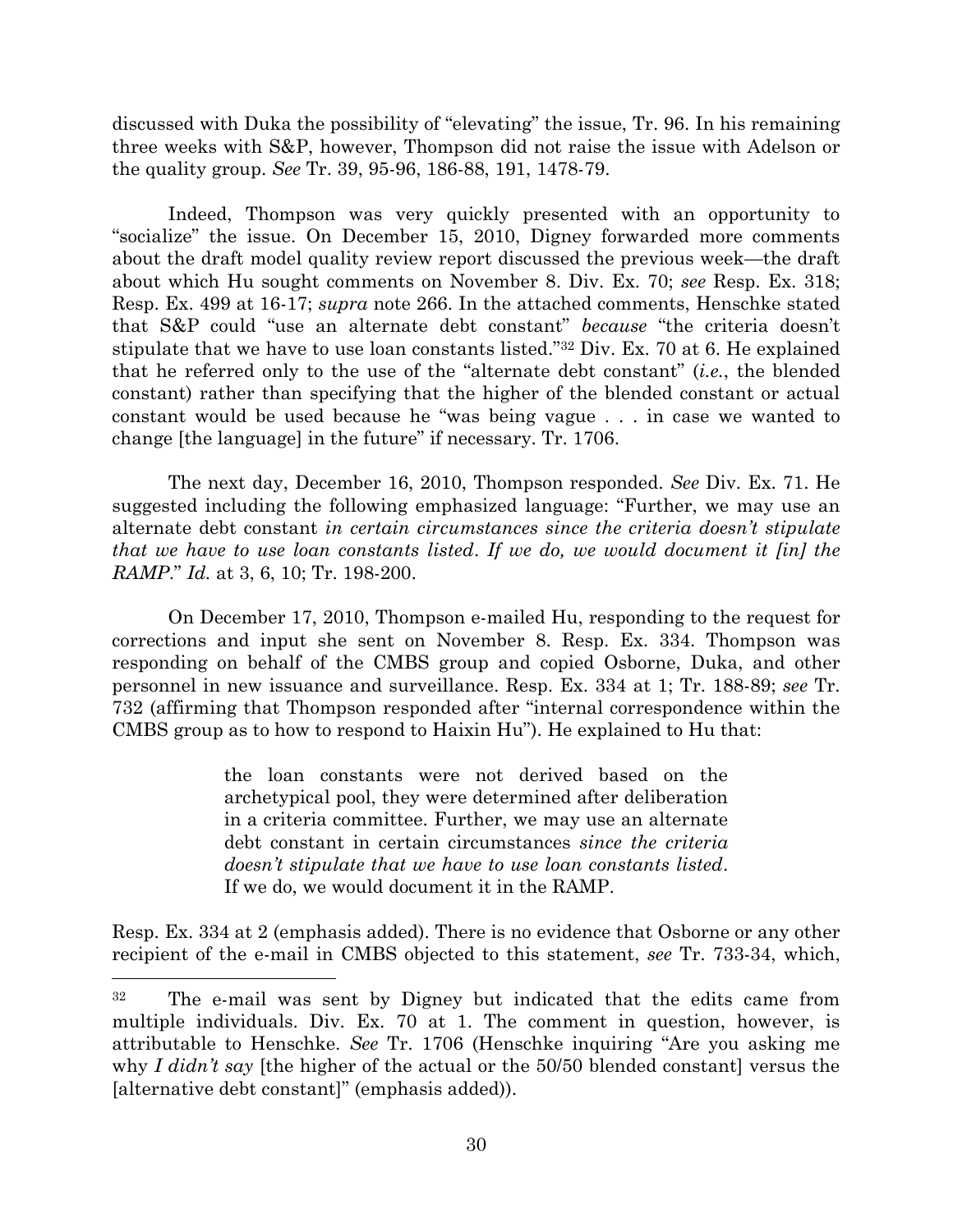three days after the meeting with Parisi, indicated on behalf of the CMBS group that the use of "listed" (*i.e.*, Table 1) constants was not required.

On direct examination, Parisi denied that he knew during the first few months of 2011 that new issuance was using blended constants. Tr. 1567. By the end of his cross-examination, it was apparent that his recollection of events was not reliable. First, he conceded that having been shown evidence during his testimony, he could no longer say that he did not have a second meeting with Duka, *i.e*., a meeting focused on Freddie Mac transactions separate from the meeting on December 14. Tr. 1587-88. Second, he generally conceded that although he knew "what [he] recall[ed]" about the December 14 meeting, he could not refute evidence contrary to his testimony about that meeting. Tr. 1587-88.

In fact, evidence showed that Parisi's recollection was mistaken, and that he knew about the use of blended constants in the first half of 2011. On April 20, 2011, Digney sent an e-mail to a number of people, including Duka and Geramian, who became the CMBS criteria officer in December 2010 and worked under Parisi. Resp. Ex. 473 at 1-2; *see* Div. Ex. B-1; Tr. 1490. In the e-mail, Digney noted, among other issues, that "[w]e are currently using a 50/50 blend of actual loan constants and the stressed [*i.e.*, Table 1] loan constants set forth in the criteria." Resp. Ex. 473 at 2; *see* Tr. 787. Concerned that this approach might "overstat[e] term defaults," he proposed "us[ing] the actual loan constants for [the] term default tests."<sup>33</sup> Resp. Ex. 473 at 2. Duka replied to Geramian, Digney, and two others to clarify to Geramian who in CMBS was responsible for various issues Digney raised. *Id.* at 1. Geramian responded simply by saying "thanks"; there is no evidence that he voiced any concerns about Digney's statement regarding the then-current use of blended constants. *See id.*; Tr. 789.

Digney personally provided Geramian with a similar proposal a month later on May 19, 2011, which he also e-mailed to Geramian the next day. Resp. Ex. 514 at 1, 3; Tr. 790-91. The proposal stated, under the heading "Stressed Loan Constants," that "*[w]e are currently using a 50/50 blend of actual loan constants and the stressed loan constants set forth in Table 1 of the criteria* (unless the actual loan constant is higher), which may be overstating term defaults." Resp. Ex. 514 at 3 (emphasis added). The document then proposed "us[ing] the actual loan constants for our term default tests, since those are in fact the loan constants in place during the loan term," and, in conjunction with that less conservative change, making the "maturity default tests" more conservative. *Id.* On May 21, 2011, Geramian

l

<sup>&</sup>lt;sup>33</sup> Digney explained during the hearing that while it might make sense to stress a loan when it matures because the interest-rate environment at maturity is unknowable, it does not make sense to stress a loan during the term because its interest rate will not change. Tr. 787-89. As noted above, Henschke expressed a similar view at the hearing. Tr. 1697-99; *see* Tr. 1711-12.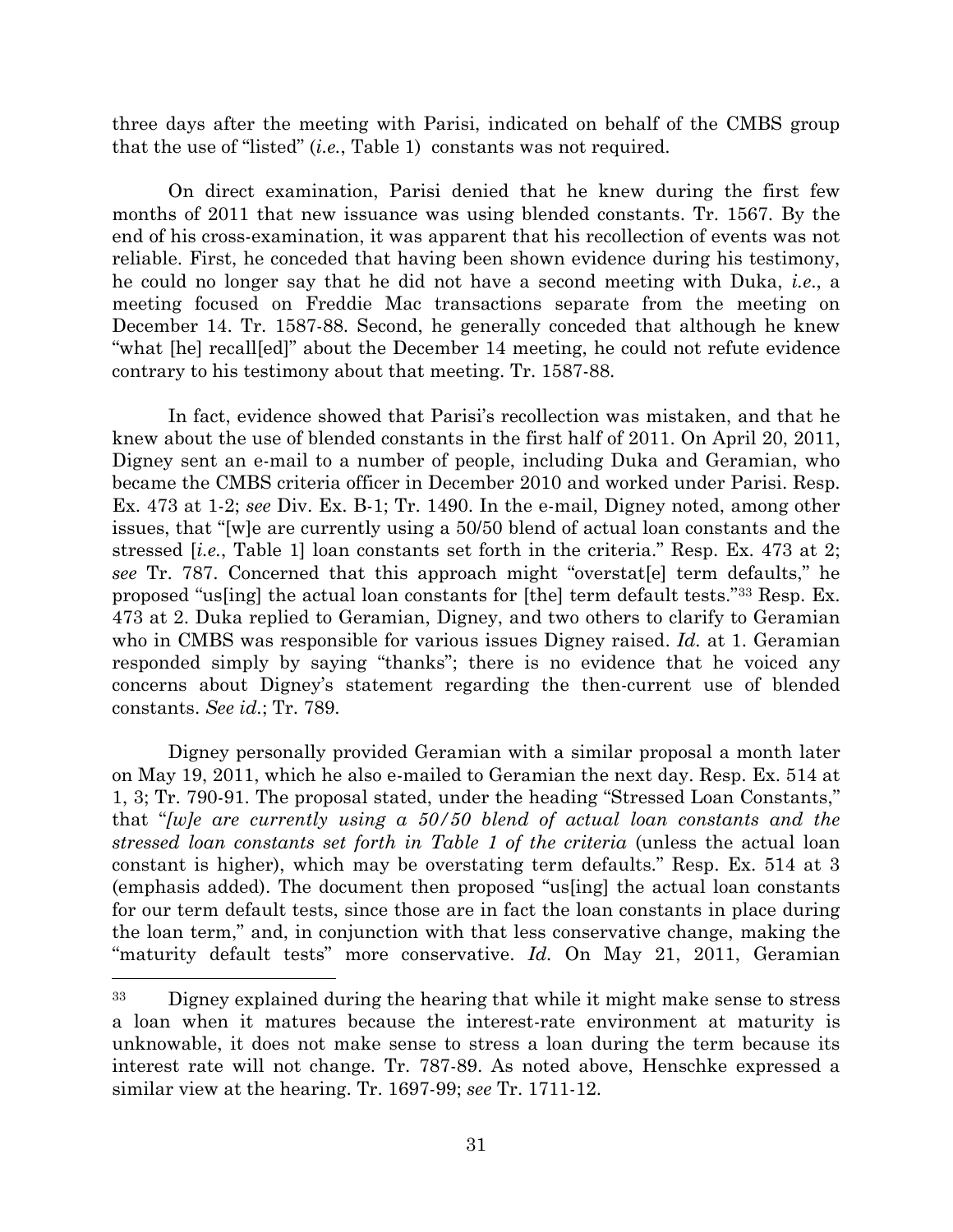responded, *copying Parisi*, who was the only recipient of the e-mail other than Digney and Duka. Resp. Ex. 517. The e-mail reattached Digney's aforementioned proposal, and among other things, referenced the "Stressed Loan Constants" issue and inquired about the proposed maturity default tests. *Id.* at 1. Parisi testified that he did not recall receiving the e-mails. Tr. 1523-24. But on May 21, 2011, he responded to the e-mail chain. Resp. Ex. 518 at 1. And though Parisi was skeptical of the proposed changes—suggesting he reviewed the entire document—he did not take issue with the document's factual statement that blended constants were "currently" being used. Resp. Ex. 514 at 3; Resp. Ex. 518 at 1; *see* Tr. 1571-72. Moreover, Parisi's handwritten notes concerning this e-mail chain are consistent with him being aware of new issuance's use of the blended constant. *See* Tr. 1572-75; Resp. Ex. 657 at 7; *see also* Resp. Ex. 517 at 1. He raised no objection to their then-current use, however. Tr. 793-94; Resp. Ex. 518 at 1.

Parisi's failure to object shows that he was aware of new issuance's use of blended constants. On these facts, and for the reasons discussed below in Section 2.1.1., I conclude that Parisi approved and became aware of new issuance's use of blended constants on December 14, 2010.

# *1.4. Model Quality Review's 2011 report for the CMBS framework model*

 $\overline{a}$ 

Meanwhile, in January 2011, Hu circulated a revised draft of the model quality review report regarding the CMBS framework model.<sup>34</sup> *See* Resp. Ex. 480 at 4. She e-mailed questions to Duka, copying her subordinates in new issuance. *Id.* With regard to a question about constants, Duka responded in March that new issuance "consider[ed] both the constants in Table 6<sup>35</sup> and the actual constants."<sup>36</sup>

<sup>34</sup> Also in January, Duka spoke with Susan Barnes, a quality officer under Bukspan, about CMBS's use of constants. Div. Ex. 73. In a follow-up e-mail, Duka explained that for a listed group of transactions, new issuance "provided feedback which incorporated looking at both the actual constant and S&P constants." *Id.* She offered to send Barnes the subsequent presales, when they were issued, but Barnes said she would locate "the analysis" herself in a repository S&P maintained. *Id.*; *see* Tr. 1248-49. Duka testified that she assumed this meant she did not need to send the presales to Barnes. Tr. 1248-49. There is no evidence Barnes needed Duka's help or permission to access the presales. As a result, there is no reason to dispute Duka's assumption.

<sup>35</sup> Confusingly, although Duka referenced "Table 6," she was referring to the constants in Table 1 of the criteria article. Tr. 1188-89. The Table 6 she referenced is found in the model quality review report and contains the constants found in Table 1 of the criteria article (in addition to constants for property types not found in Table 1); this Table 6 is *not* the same Table 6 found in the criteria article,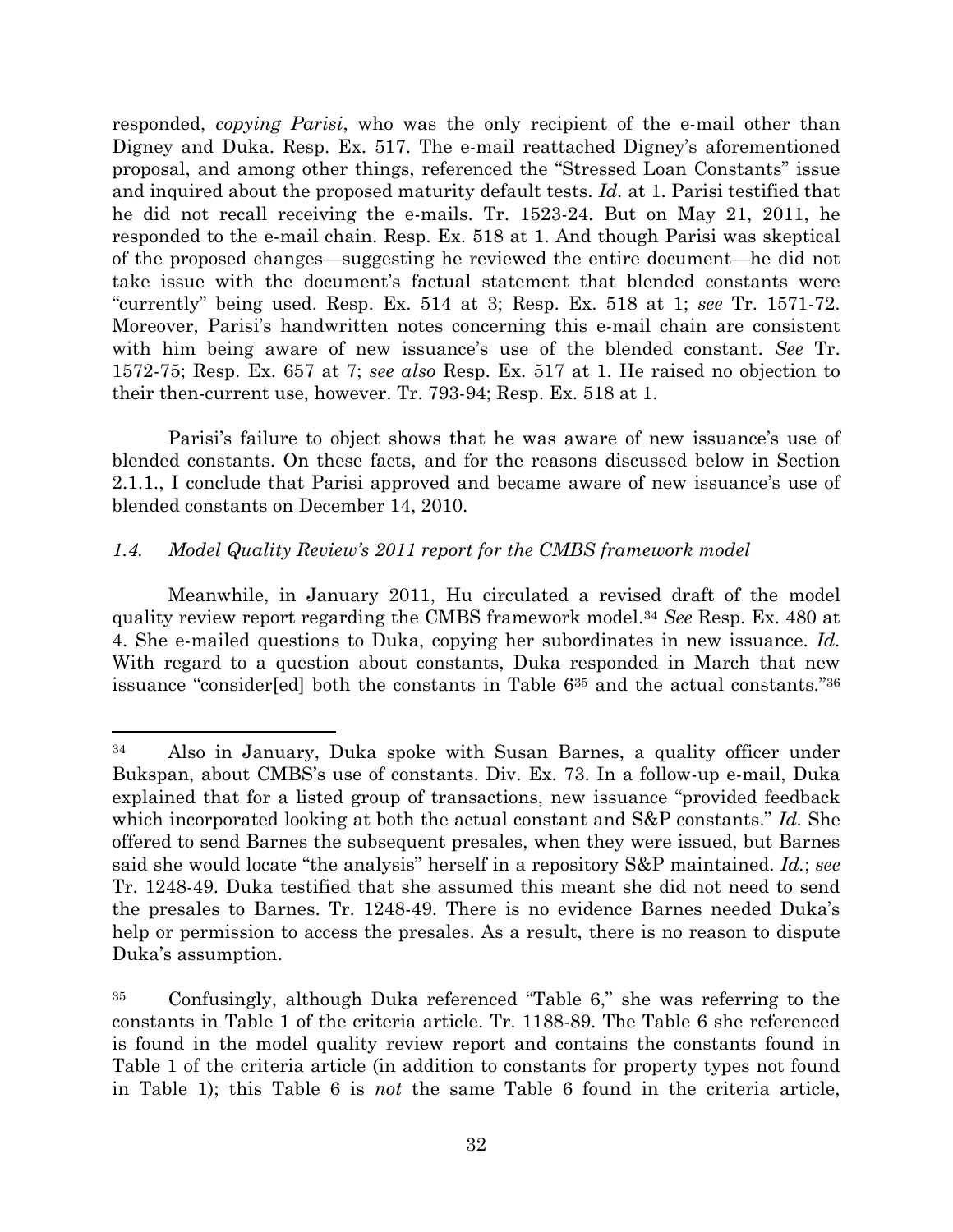*Id.* at 3. Duka subsequently added that "New Issuance would use the actual (if higher) but look at both if the actual constant is lower than the Table 6."<sup>37</sup> *Id.*

Hu responded with changes based on Duka's input. Resp. Ex. 480 at 2*.* She also explained that she had added language: "The 'loan constants' used in the Model is the higher of the actual loan constants and those depicted in Table 6." Resp. Ex. 480 at 2. At first, Digney testified that he thought this response indicated that Hu did not fully understand Duka's e-mails, as it suggested new issuance was using criteria constants (*i.e.*, Table 1/"Table 6" constants) rather than blended constants as Duka had described. *See* Tr. 736-37. Later, he testified that it seemed likely that Hu "was looking at a version of a model that had the formula that took the higher of the actual or the criteria constants," suggesting that the model Hu possessed differed from the one used by new issuance. Tr. 808-09. But Digney only came to this realization in December 2016, when Division counsel questioned Digney about specific portions of Hu's e-mail interaction with CMBS personnel. *See* Tr. 806-09. Digney did not recall that Hu ever asked for a copy of the actual model new issuance used "that used the blended constant." Tr. 832-33.

In any event, after receiving Hu's e-mail, Duka e-mailed Digney and Ramkhelawan with a suggested response. Resp. Ex. 480 at 1. She suggested saying that new issuance "consider[ed] both the actual and the stressed constants . . . and may not necessarily default to the lower of the 2 in all situations. My prior email explains what we do and why." *Id.* Before sending the proposed response to Hu, Duka told Digney and Ramkhelawan "I just want to make sure I am explaining this right" and asked whether they "[c]ould . . . look at [her] responses and . . . meet for ½ hour and get this off my desk?" *Id.* Both responded that her description appeared correct. *Id.* Duka responded in the suggested fashion on April 27, 2011. *See* Resp. Ex. 479 at 1.

discussed in section 1.2.1 and 1.3.1 of this initial decision. *Compare* Joint Ex. 2 at 5, 16, *with* Resp. Ex. 499 at 31.

<sup>36</sup> Gregory Ramkhelawan, a surveillance analyst, indicated that, unlike new issuance, surveillance generally used "pre-defined stress constants," *i.e.*, Table 1 constants, only if they were higher than the actual constants. Resp. Ex. 480 at 3; *see* Tr. 1428. Duka also understood this to be surveillance's practice at the time. *See*  Resp. Ex. 480 at 3-4.

<sup>37</sup> This is consistent with Duka's hearing testimony that new issuance would generally use the higher of the actual or blended constant, Tr. 1133, and, for reasons already explained Duka's reference to "the Table 6" refers to Table 1 constants.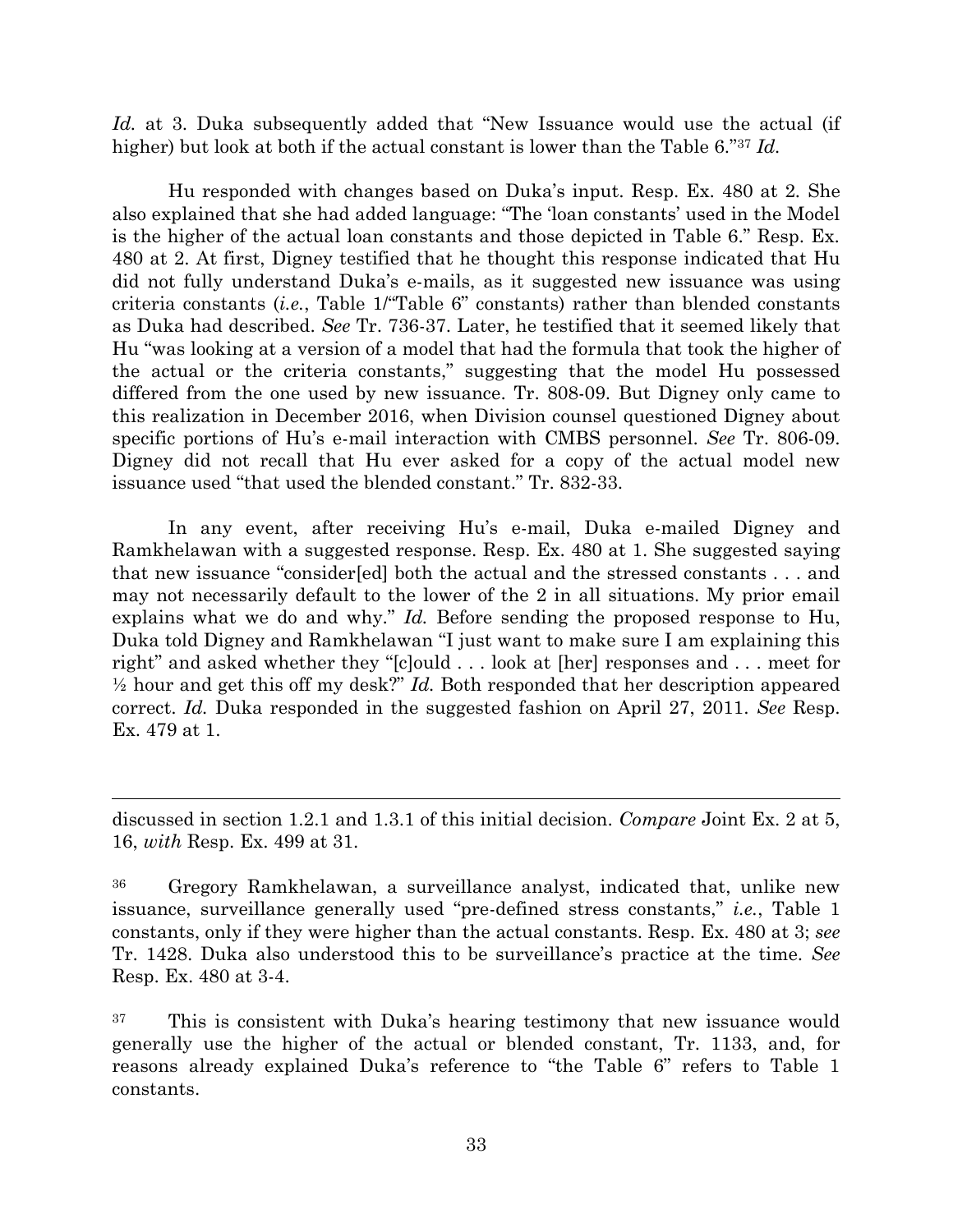Hu forwarded Duka a draft model quality review report for the CMBS framework model on May 2, 2011. *See* Resp. Ex. 499. The draft provided that:

> The loan constants are described in Table 1 'Archetypical CMBS Conduit/Fusion Pool' of the Criteria [l]. The "loan constants" used in the Model is a combination of the actual loan constants and those depicted in [a table on the following page].

> We notice that the Model makes additional assumptions for property types not specified in the Criteria [l].

*Id.* at 30. The following page contained the "Table 6," which listed the same loan constants for the same property types as found in Table 1 of the criteria article, and also loan constants for property types not listed in Table 1 of the criteria article. *Id.* at 31; Joint Ex. 2 at 5; Tr. 742. S&P never published anything explaining how it arrived at the constants for the property types not listed in Table 1. Tr. 743. Digney testified that although the above-quoted language informed the reader that S&P used a "combination" of actual and stressed constants, an outsider would not know the combination was a "50/50 blend." Tr. 813.

The block-quoted language above was incorporated in the final version of the model quality review report for the CMBS framework model, issued in June 2011. *See* Resp. Ex. 535 at 18; Tr. 747. Geramian, as a criteria officer, approved this report. Resp. Ex. 535 at 12. Hu's supervisor, Martin Goldberg, sent the framework to a variety of recipients, including Duka, Osborne, Jacob, Milano, Bukspan, and Adelson. *Id.* at 1. There is no evidence that any recipient objected to the language contained in the framework. Tr. 747-48.

## *1.5. S&P issues presales for eight transactions in 2011*

l

From February to July 2011, S&P issued the following eight presales on the following dates:

- Morgan Stanley Capital I Trust, 2011-C1 (February 4, 2011), Joint Ex. 22;
- FREMF 2011-K701 Mortgage Trust (February 15, 2011), Joint Ex. 30;<sup>38</sup>

<sup>38</sup> Transactions with the designation "FREMF" involve loans sold and guaranteed by Freddie Mac. *See* Joint Ex. 30 at 4; Joint Ex. 46 at 4; Joint Ex. 53 at 4; Joint Ex. 77 at 4.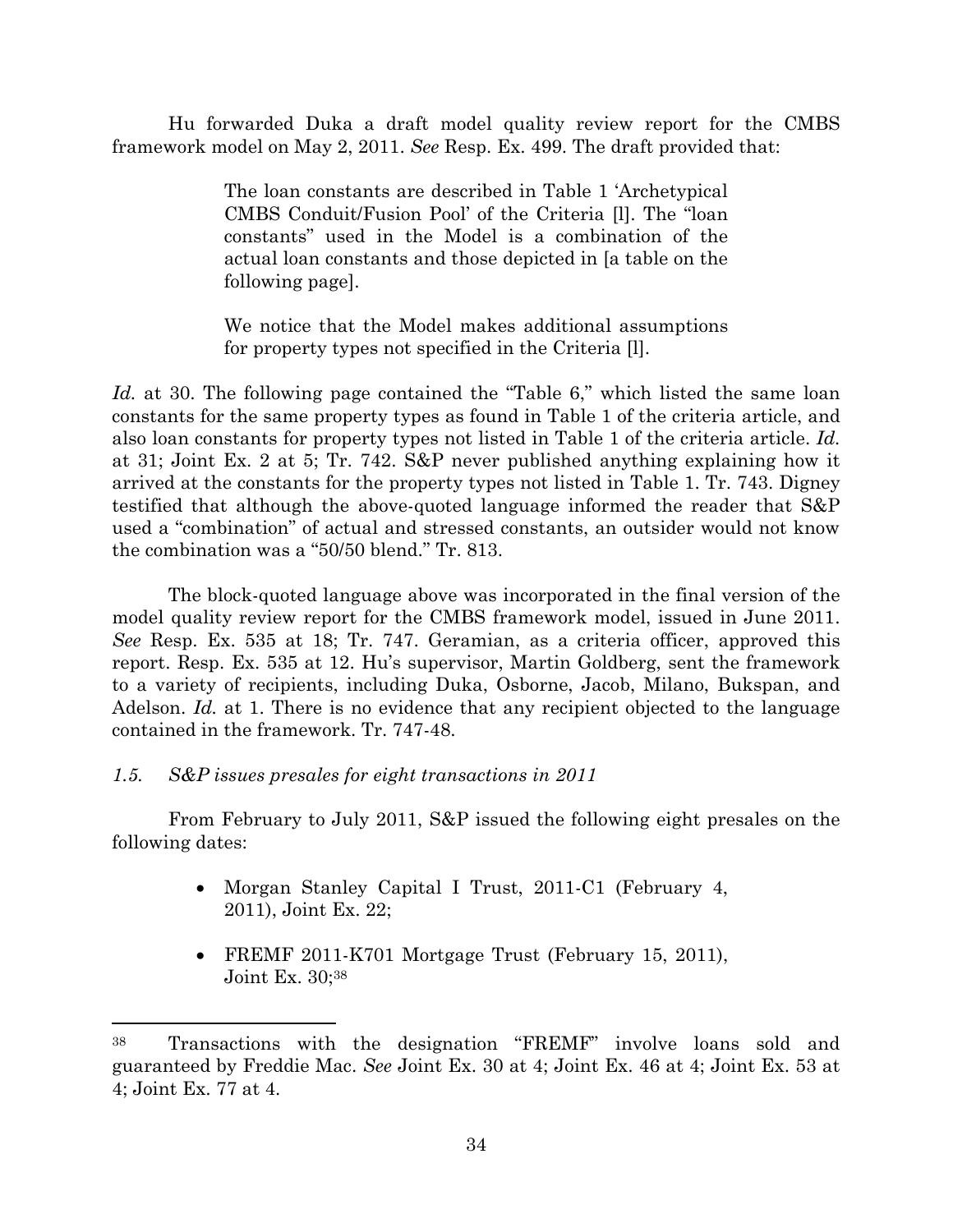- J.P. Morgan Chase Commercial Mortgage Securities Trust 2011-C3 (February 18, 2011), Joint Ex. 37; 39
- FREMF 2011-K11 Mortgage Trust (March 15, 2011), Joint Ex. 46;
- FREMF 2011-K13 Mortgage Trust (May 9, 2011), Joint Ex. 53;
- J.P. Morgan Chase Commercial Mortgage Securities Trust 2011-C4 (May 17, 2011), Joint Ex. 60;
- GS Mortgage Securities Trust 2011-GC4 (July 12, 2011), Joint Ex. 68;40 and
- FREMF 2011-K14 Mortgage Trust (July 18, 2011), Joint Ex. 77.

All of these transactions were rated, and their credit enhancement levels determined, using debt service coverage ratios derived from blended constants. Tr. 766-69, 783-87, 830, 1191, 1612-17; *see* Answer at 21-22. Yet, the presales and RAMPS for these transactions indicated that the debt service coverage ratios were derived from Table 1 constants, which are more conservative. Tr. 1233-36 (Duka conceding this point); Div. Proposed Findings Nos. 53-54, 62 (citing and excerpting relevant portions of presales and RAMPs).

As detailed below, at the hearing there was testimony regarding general practices for the RAMPs and presales, as well as testimony concerning a number of specific transactions. As to this latter category, such evidence is illustrative for purposes of all eight transactions.

The preliminary feedback for the Morgan Stanley deal provided statistics that were generated using a blended constant. Tr. 1217-19; Joint Ex. 24. S&P reported an S&P trust debt service coverage of 1.33x and an S&P weighted average debt constant of 7.62%. Joint Ex. 24 at 5.

l

<sup>39</sup> The parties refer to the two J.P. Morgan Chase transactions relevant to this matter using the issuer's initials, JPMCC.

<sup>40</sup> The GS in the name of this transaction refers to Goldman Sachs. *See* Joint Ex. 68 at 4, 7. The parties refer to this transaction as "the Goldman deal."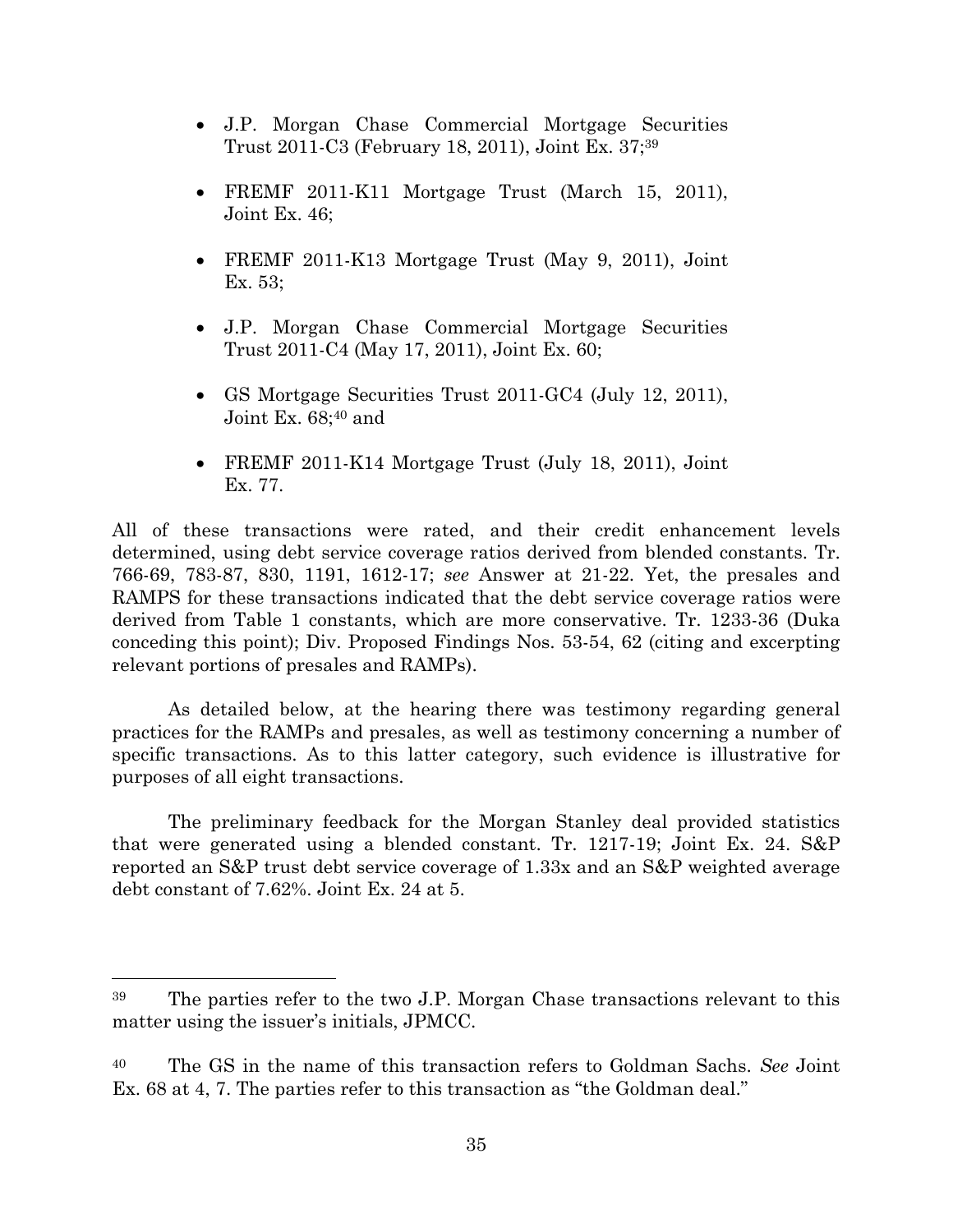The RAMP for the Morgan Stanley transaction listed Brian Snow as the primary analyst.<sup>41</sup> Joint Ex. 23 at 1. It listed a debt service coverage of 1.20x and a weighted average debt service constant of 8.46%, figures that, unlike the figures in the preliminary feedback, were based on Table 1 constants rather than blended constants. *Id.* at 6; Resp. Ex. 24 at 5; Tr. 1219-20, 1231-32. The credit enhancement levels in the RAMP, however, were based on a debt service coverage using a blended constant, not a Table 1 constant. Tr. 1245. Duka, who was a member of the rating committee for this deal, Joint Ex. 23 at 3, agreed that the RAMP did not disclose use of blended constants, contrary to her agreement with Parisi to document the change in the RAMP, Tr. 1232. She testified, however, that the rating committee chair was responsible for ensuring that the RAMP reflected what was discussed by the committee. Tr. 1400. And the assigned analysts were responsible for preparing the analysis reflected in the RAMP. Tr. 1400-01.

The later presale, similar to the RAMP, reported the use of Table 1 constants rather than blended constants yet provided credit enhancement levels based on blended constants. In the document—which listed Snow as the primary analyst and Pollem as the secondary—S&P reported using an 8.46% loan constant to arrive at a debt service coverage of 1.2x; this 8.46% constant was the higher of the actual or Table 1 constant. Tr. 1219-21; *see* Joint Ex. 22 at 1, 5. The presale also stated that "Standard & Poor's [debt service coverages] range from 0.94x to 1.57x and are based on stressed loan constants ranging from 8.25% to 10.00%, depending on the property type." Joint Ex. 22 at 5. But as Duka testified, the credit enhancement level was calculated using a blended constant. Tr. 1222. She further testified that, at the time, she did not notice the discrepancy between the preliminary feedback and the presale, and conceded that the numbers in the presale should have matched those in the preliminary feedback, which was initially provided to the issuer. Tr. 1221-22.

The presales for the eight relevant transactions were prepared by a primary analyst. In general at the time, the primary analyst assigned to prepare a presale was responsible for most of the work to organize and write the document. Tr. 764. The primary received assistance from other analysts underwriting and analyzing particular loans. Tr. 764. Once a draft presale was assembled, "a number of . . . folks" reviewed it, including the analytical manager and possibly the legal department. Tr. 765. Digney or Pollem would typically serve as the secondary analyst, "overseeing the process and reviewing" the presale. Tr. 765.

Additionally, various tables in the presale contained figures based on Table 1 constants despite the fact that blended constants were being used. Tr. 1225-27, 1799; Joint Ex. 22 at 21, 23. Duka admitted that the presale did not "specifically

<sup>41</sup> Snow worked at S&P from 2004 to 2014. Tr. 1736. During the relevant timeframe, he reported to Pollem, who reported to Duka. Tr. 1740.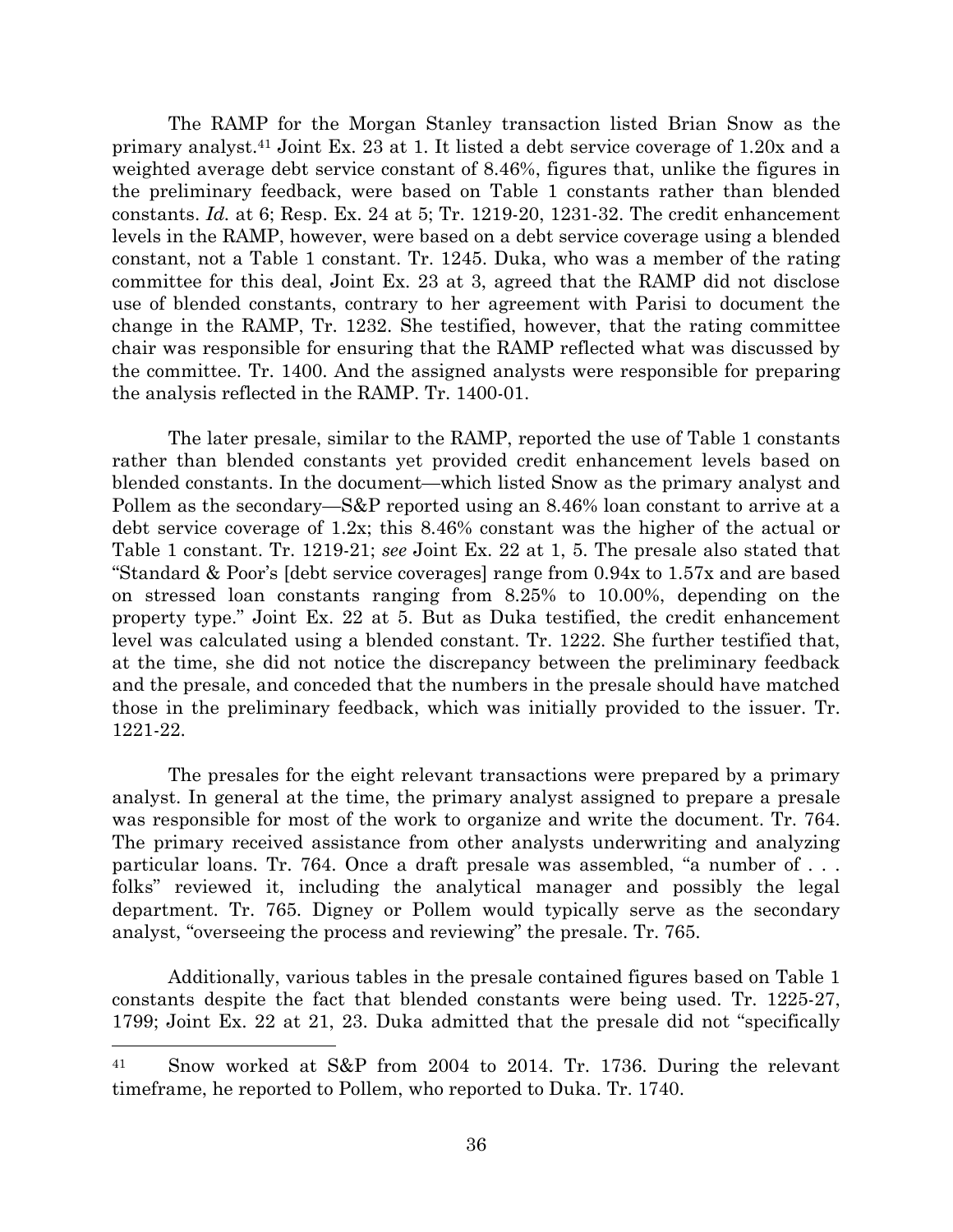disclose . . . the weighting between the constants" or the use of "a 50/50 blend." Tr. 1227, 1231. She asserted, however, that the presale "disclosed in the rating methodology section that" S&P "consider[ed] both the Table 1 constant and an actual constant." Tr. 1227. To support this assertion, Duka pointed to the following language in the presale:

> In determining a loan's DSC, Standard & Poor's will consider both the loan's actual debt constant and a stressed constant based on property type as further detailed in our conduit/fusion criteria.

Joint Ex. 22 at 18; Tr. 1228. Evidence presented showed that Pollem proposed this language to Duka on February 2, 2011. *See* Resp. Ex. 387 at 2; Tr. 1392-93.

Duka testified that she approved Pollem's proposed language. Tr. 1230, 1393. She asserted that the language was intended to describe S&P's "general methodology." Tr. 1394. She thought it best to describe the matter in a general way so as to avoid having to change the disclosure for each transaction. Tr. 1394. Duka conceded that "the totality of the disclosure [in the presale] could have been better." Tr. 1230. Duka denied trying to mislead any reader of the RAMPs or presales. Tr. 1250. After it was published, the presale for the Morgan Stanley transaction was distributed internally on February 10 to over 30 people, including Osborne and Jacob.<sup>42</sup> *See* Resp. Ex. 405.

Snow said that the language to which Duka pointed implicitly conveyed that an actual constant would be used during the term of the loan because that is when the actual constant is relevant. Tr. 1745. Snow asserted that a stressed constant, by contrast, is a hypothetical construct that is relevant for a balloon default analysis. Tr. 1745.

With respect to transactions rated with blended constants, Snow opined that it would not have been helpful to the reader to see data in a presale pertaining to

<sup>42</sup> The following week, on February 15, 2011, Snow proposed to Duka and Pollem that presales going forward include "2 DSC tables: 1 with actual constants; and 1 with S&P constants." Resp. Ex. 419. Duka testified that "[w]e took Brian Snow's recommendation." Tr. 1403. The subsequent presales, issued after February 2011, do contain these separate tables. Joint Ex. 46 at 24-26 (Tables 17 and 20); Joint Ex. 53 at 23-25 (Tables 17 and 20); Joint Ex. 60 at 22-23 (Tables 17 and 18); Joint Ex. 68 at 22-23 (Tables 17 and 18); Joint Ex. 77 at 25-26 (Tables 17 and 20). However, including separate tables of actual constants and Table 1 constants did not communicate that the two were blended for rating transactions—indeed, as noted below, individuals in new issuance were still considering in July 2011 disclosing the use of blended constants. *See* Div. Ex. 103.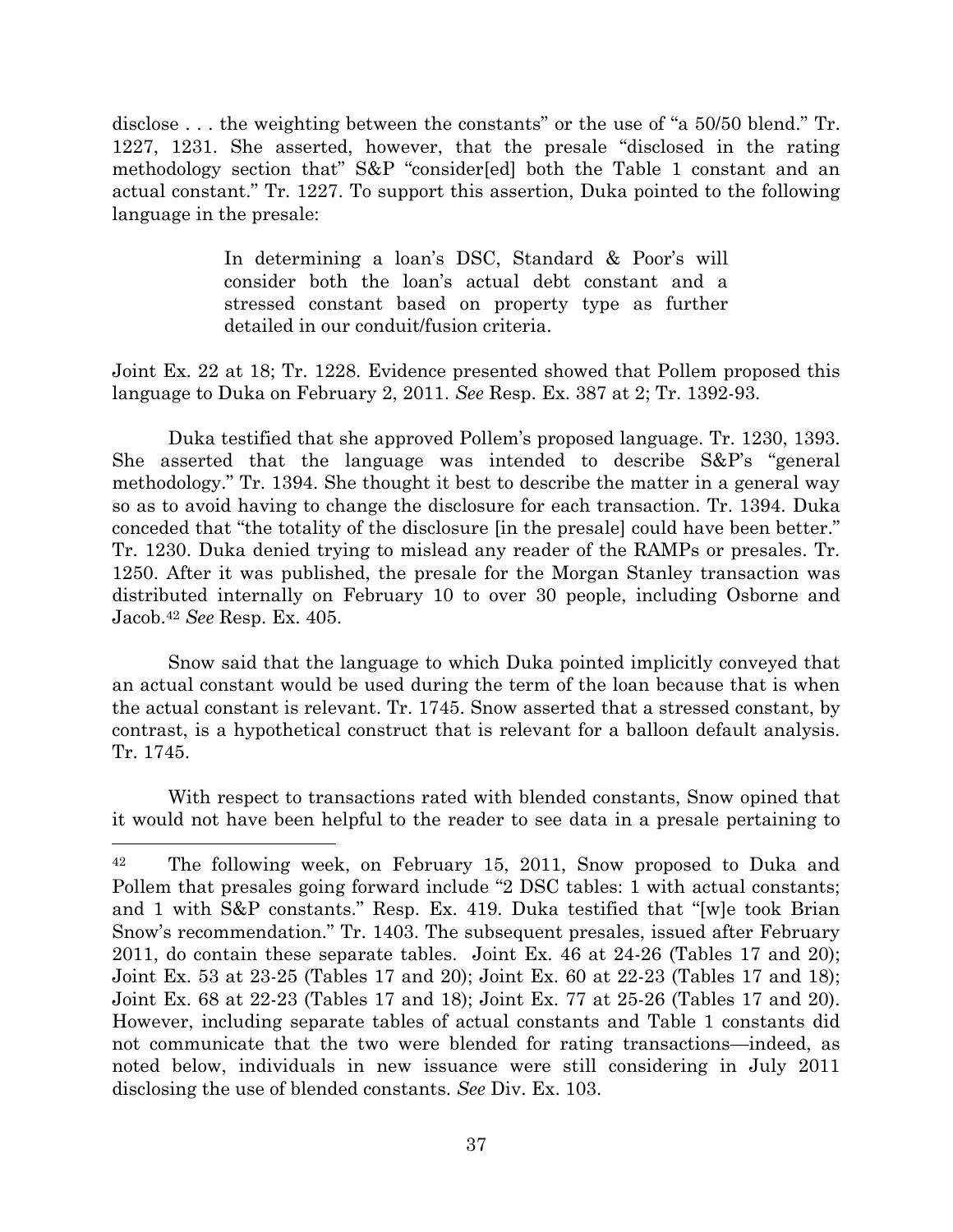blended constants. Tr. 1793-94. When asked why, he responded that as an analyst, he was supposed to do what he thought was "most reasonable in [his] professional judgment." Tr. 1794. He did not think those statistics would help the reader. Tr. 1795. Snow explained:

> If we wanted -- if we thought it was important to put that statistic out there, we could have done that. But, you know, presales are cranked out at a certain rate, and it's good to keep things simple. This is simple. That's hard to mess up. You'd be more consistent with these statistics. It's easier for the analyst. You're less likely to have mistakes.

Tr. 1796. Nonetheless, if Duka or Pollem had told Snow to disclose the use of blended constants in the presales, he would have complied with that directive. Tr. 1799.

Snow denied that he tried to mislead anyone with regard to the debt service coverage ratio described in the presale or how the ratio was calculated. Tr. 1760. When he was asked about the fact that the presales stated a debt service coverage ratio derived from Table 1 constants, whereas the model used blended constants, Snow said that he could not say whether he would have noticed the discrepancy. Tr. 1761. Nor could he say whether he or a more junior analyst input the figures in the presales. Tr. 1762.

No evidence was presented regarding what responsibilities S&P assigned Duka, as the person in charge of new issuance, with respect to the content of presales. Duka described her role in reviewing presales as largely editorial in nature. Tr. 1395-96. She did not reconcile the numbers and thus did not see that the presales represented that Table 1 constants were being used in relation to debt service coverage. Tr. 1395, 1397. Duka instead tried to ensure that the presales were uniform in appearance and style so that they appeared as though they were all written by the same person. Tr. 1395-96; 1470. She did not read the presales cover to cover. Tr. 1464.

On May 10, new issuance analyst Lucienne Fisher sent a final feedback e-mail to the issuer of JPMCC 2011-C4, the sixth of the eight transactions noted above. *See* Joint Ex. 62; Tr. 448-49 (despite referring to "preliminary feedback," e-mail was for final feedback for preliminary ratings). This feedback used a blended constant to calculate credit enhancement levels, the S&P weighted average debt constant, and the BBB-level trust debt service coverage ratio. <sup>43</sup> Tr. 449-50; *see* Joint

<sup>43</sup> A pool-level weighted debt service constant is not used to derive credit enhancement levels and is instead simply a summary statistic. Tr. 829.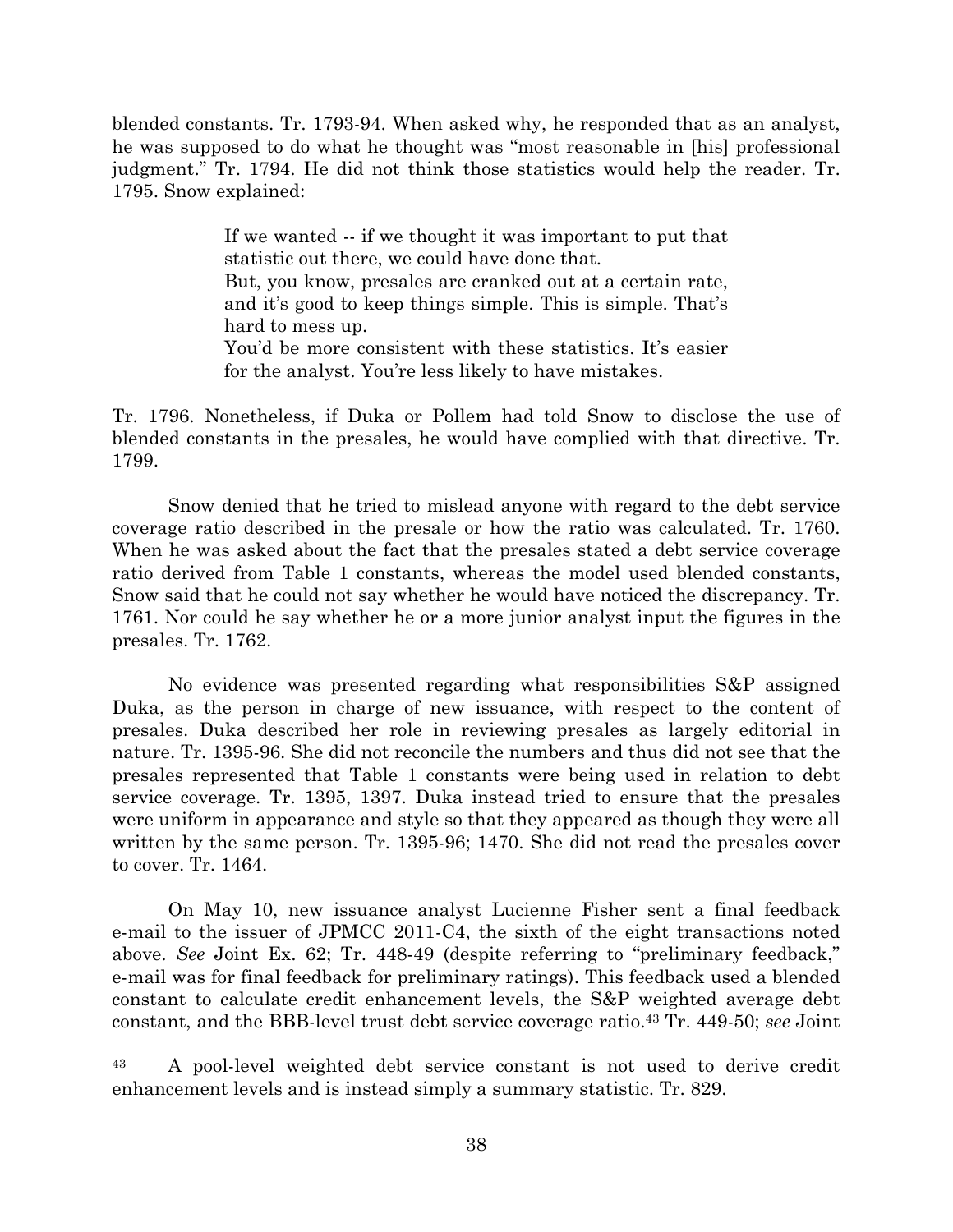Ex. 62 at 3-4. In both the RAMP and the presale, however, S&P calculated the debt service coverage ratio using the Table 1 constants. Tr. 766-67, 773; Joint Ex. 60 at 5; Joint Ex. 61 at 6 (of paginated pages). Fisher was listed as the primary analyst and Digney as the secondary contact on the presale. Joint Ex. 60 at 1. On the RAMP, Fisher was listed as the primary analyst and Digney as the chair and backup analyst. Joint Ex. 61 at 1, 5. Digney denied that he or anyone else tried to mislead any reader of the presale, but admitted that "the methodology used to calculate the [debt service coverage ratio for actually rating the transaction] should have been calculated in the RAMPs." Tr. 767, 823. He also denied that Duka told anyone to report in feedback debt service coverage ratios derived from blended constants but to not use that information in the presale. Tr. 769.

Digney did not recall whether use of blended constants was discussed during the rating committee meeting for JPMCC 2011-C4. Tr. 772-73. He was under the impression, however, that every member of the committee knew that blended constants were used.<sup>44</sup> Tr. 773; *see* Tr. 437-38 (testifying that by March 2011 "it was something that was just sort of I guess universally known"). In this regard, Duka said that the model relating to credit enhancements was displayed on a screen during rating committee meetings. Tr. 1466. Snow confirmed this. *See* Tr. 1792 (testifying that if new issuance was using blended constants and he "was in the room when" the rating committee "reviewed models," he would have known about the use of blended constants). Digney opined that the RAMP included calculations based on Table 1 constants because analysts relied on "cutting and pasting." Tr. 773. He agreed that "sloppiness" accounted for the fact that Table 1 constants rather than blended constants were used in the RAMP. Tr. 774. Digney further explained that, for the presales, analysts tended to use previous transactions as a template. Tr. 765, 818, 820. Snow confirmed this testimony, explaining that an analyst would simply use the most recent transaction that he or she had rated and then determine what the analyst needed to change. Tr. 1749-50. The analyst would also synthesize input from several people and sources. Tr. 1751-52. Similarly, in Snow's experience as a primary analyst, the rating rationale in the RAMP would be copied and pasted from the presale. Tr. 1754. Digney denied that Duka told him or anyone else to use debt service coverage ratios in the RAMP that were derived from Table 1 constants. Tr. 773-74.

On July 11, 2011, before issuing the presale for the seventh transaction, the Goldman deal, Fisher e-mailed Digney to ask whether Duka "want[ed] us to report the [debt service coverage] based on the blend as well as the stressed constant?"

l

<sup>&</sup>lt;sup>44</sup> Digney testified that, unlike new issuance, surveillance was using Table 1 constants. Tr. 438-39. He further testified that one could potentially justify "us[ing] a little less debt stress on the new issue side" because on that side, there were "additional cash flow stresses." Tr. 734. Duka made a similar argument to Hu in an e-mail sent in March 2011. Resp. Ex. 480 at 3-4.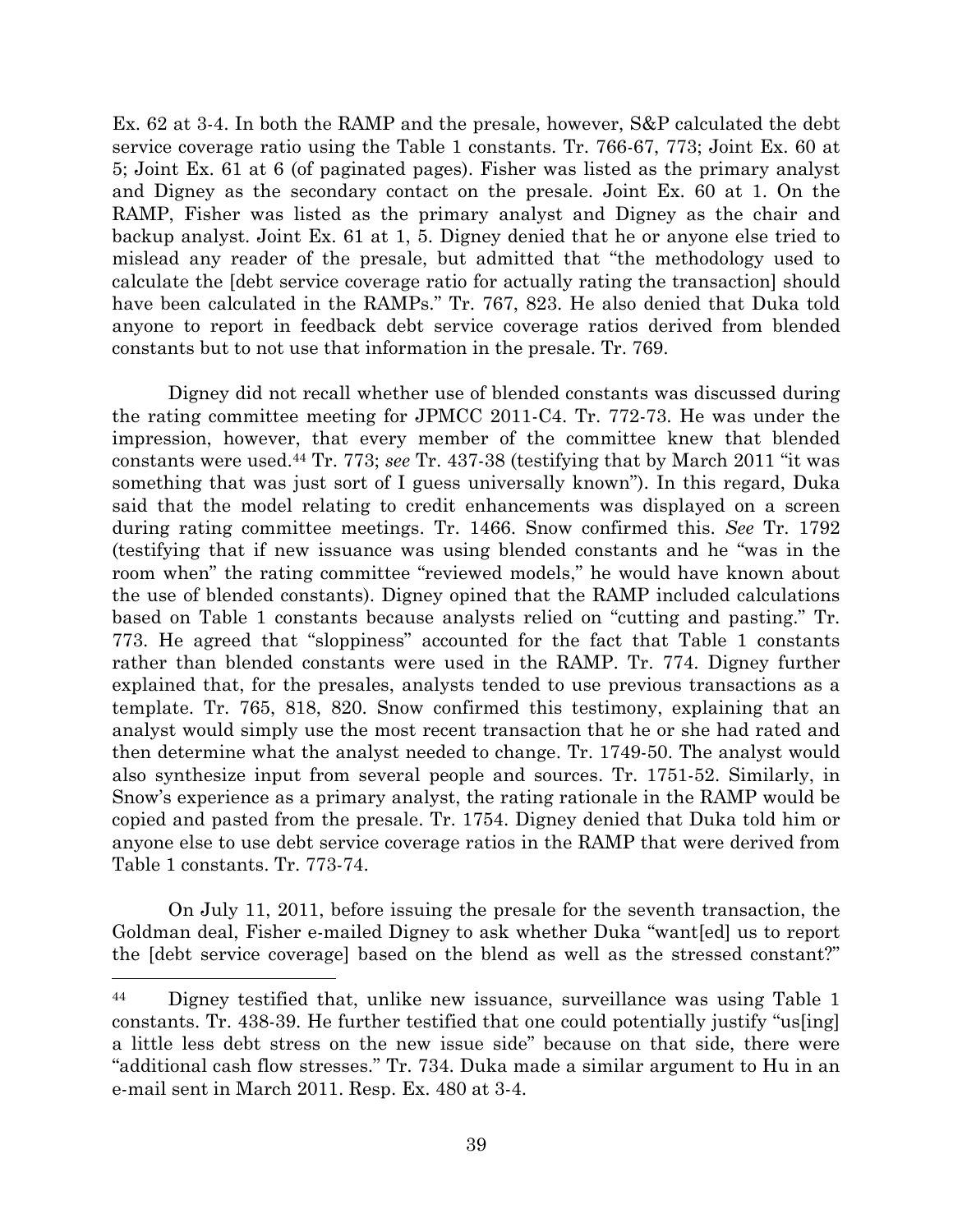Div. Ex. 103; *see* Tr. 456-59. Digney responded that he had spoken to Duka. Div. Ex. 103. During the hearing, Digney could not recall speaking to Duka but assumed he did because he reported doing so in the e-mail. Tr. 459. Duka also could not recall the conversation. Tr. 1237. Assuming Digney spoke to Duka, no evidence was presented regarding what he said to her or how he expressed Fisher's question. What is known is that Digney reported by e-mail that Duka "wants to show both the [debt service coverage] using stressed constant and the [debt service coverage] using actual constant." Div. Ex. 103.

The next day, S&P issued the 81-page presale for the Goldman deal. *See* Joint Ex. 68. Under the heading "Approach" and subheading "Conduit/fusion methodology," the presale provided the same information as in the Morgan Stanley presale: "In determining a loan's [debt service coverage ratio], Standard & Poor's will consider both the loan's actual debt constant and a stressed constant based on the property type, as further detailed in our conduit/fusion criteria." *Id.* at 19; *see* Joint Ex. 22 at 18 (Morgan Stanley presale). Digney recalled that the Goldman deal, like the seven other transactions, was rated using a blended constant. Tr. 460. On the presale for the deal, Digney and Fisher were listed as secondary contacts and Louis Cicerchia was listed as the primary analyst. Joint Ex. 68 at 1. The RAMP for this transaction listed Cicerchia as the primary analyst, Fisher as the backup analyst, and Digney as the chair. Joint Ex. 69 at 1, 5. Digney agreed that the fact the RAMP reported the use of Table 1 constants rather than blended constants was, as with JPMCC 2011-C4, due to sloppiness. Tr. 774, 777; *see* Joint Ex. 69 at 6.

#### *1.6. Ratings withdrawal*

Shortly after S&P published the Goldman deal presale, Jacob began receiving e-mails from market participants questioning it. Tr. 531. One e-mail's author described "[t]he subordination levels S&P allowed" in the deal as "stunning" and questioned Jacob's past comments about a troubling "slippage in underwriting quality." Div. Ex. 105. Jacob became troubled when he received an e-mail on July 15, 2011, from an investor named Ethan Penner in which Penner questioned how S&P could rate 96.25% of the transaction as BBB or better. Tr. 537-39; Div. Ex. 112.

Although Jacob felt he should rely on his analysts' judgment, he also felt compelled to investigate. Tr. 539. He first called Parisi and asked Parisi's opinion about the rating. Tr. 539. Parisi "didn't want to deal with it," so Jacob called Susan Barnes, a quality officer under Bukspan in the quality review group. Tr. 539-40; *see* Div. Ex. B-1.

Adelson first learned of a potential issue with S&P's rating after receiving a press inquiry about the "numbers" in the presale for the Goldman deal. Tr. 296-97; *see* Tr. 780. An internal investigation ensued. *See* Tr. 297-300. Adelson testified that, at some point, Duka said "she hadn't published the blended constant or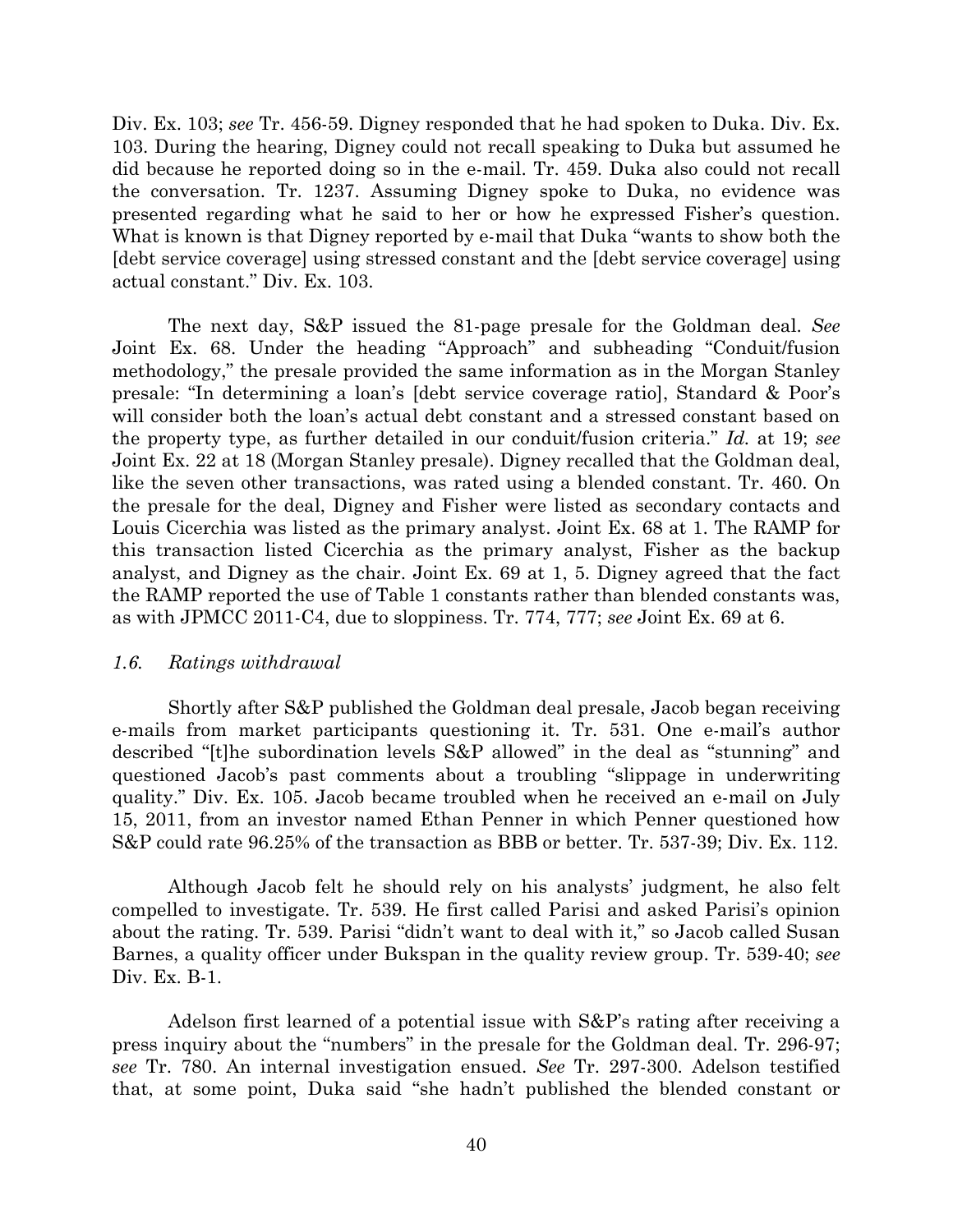explained the blended constant, [because] she didn't want to have to explain why new issu[ance] was different from surveillance." Tr. 300-01. Duka recalled that at the time "Adelson was very focused on the differences between new issuance and surveillance" and thought that in some way S&P should disclose that difference. Tr. 1240. Although she did not clearly remember the conversation, she opined that she likely expressed that such disclosure did not belong in a presale and likely belonged instead in a criteria document. Tr. 1240-41.

Jacob recalled having a number of meetings with senior personnel at S&P, including Sharma, Milano, Adelson, Osborne, and the chief legal officer. Tr. 540-41. Participants favored withdrawing the Goldman rating; Jacob opined that he was alone among the senior staff in urging that S&P not withdraw it. Tr. 541-42. He admitted that he later changed his opinion. Tr. 544-45. Adelson recommended withdrawal because he believed use of the blended constant was inconsistent with S&P's criteria. Tr. 308-10.

During this time, Goldman Sachs and Citigroup responded to market concerns and increased the credit enhancement levels in the Goldman deal to 20%. Div. Ex. 146 at 1, 13; Tr. 780-81.

These events prompted Adelson, who was under considerable pressure, Tr. 629, to draft and S&P to issue a succession of three advanced notices of proposed criteria changes, which Adelson referred to as ANPCCs, Tr. 310. S&P published these to explain that the blended constant was used by S&P to rate several transactions and to announce that it would investigate to determine whether to make a criteria change. Tr. 310-11.

S&P issued the first of these notices on July 27, 2011. Tr. 312; *see* Joint Ex. 6. At the same time, Adelson instructed Parisi to have criteria officers determine whether, based on the existing criteria guidance, the ratings issued in 2011 "could stand," meaning whether they were issued consistent with S&P's ratings definitions. Tr. 315-16. At first, the criteria officers said the ratings could not stand. Tr. 315. Adelson, however, pushed them to "look at it again." Tr. 318. The officers did so and concluded that the ratings "were consistent with the rating definitions." Tr. 318; *see* Div. Ex. 128.

In light of the first notice, the rating committee for the Goldman deal held a meeting, which was documented in a new RAMP. *See* Joint Ex. 71 at 1, 18. The meeting was attended by Duka, Digney, Pollem, Snow, and new issuance analyst David Mollin. *Id.* at 18. Notes from the meeting reflect that:

> The members of this committee strongly believe that the preliminary ratings, as originally assigned, were done so correctly, and in full compliance with S&P's then current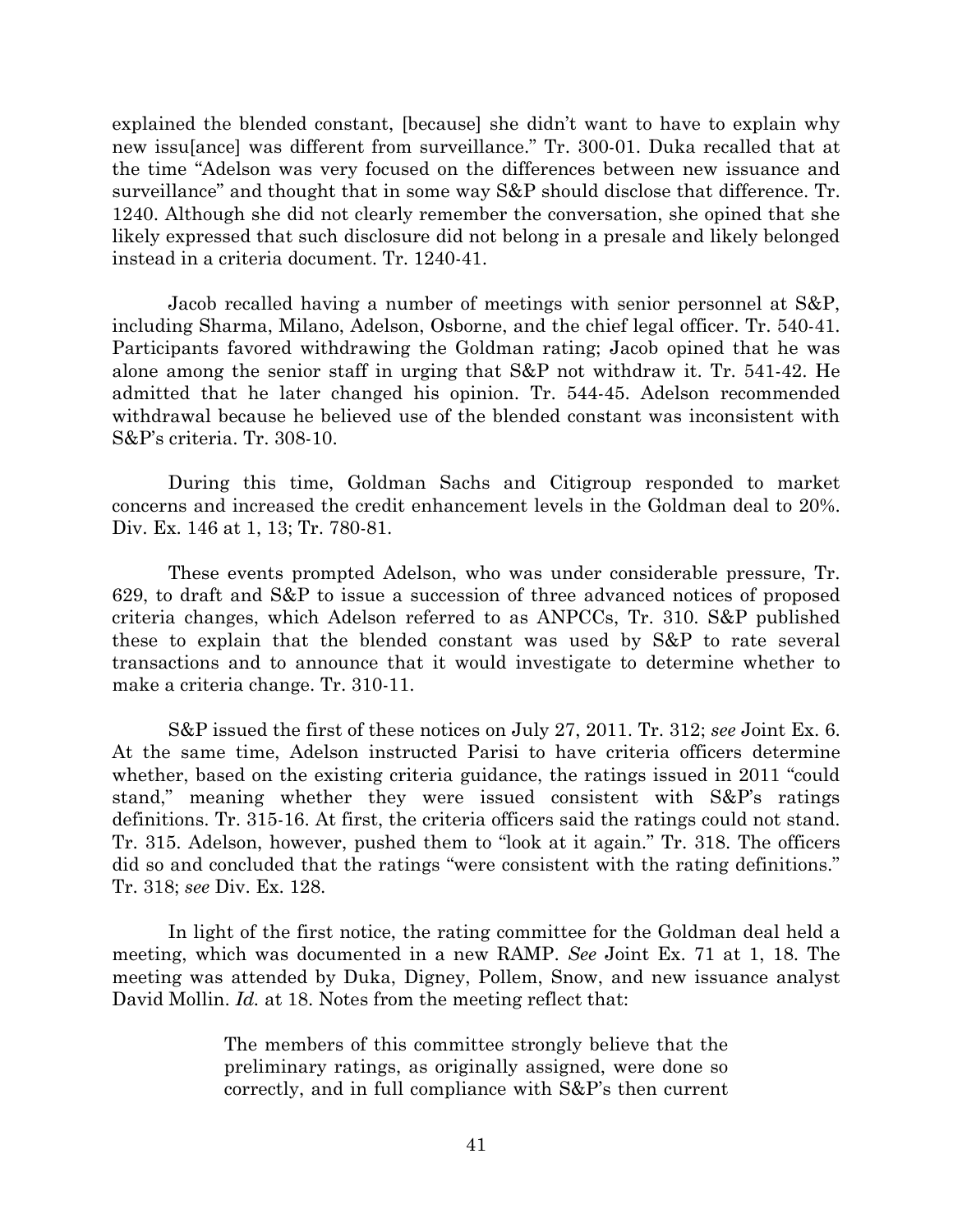criteria. However, in light of the Advanced Notice of Proposed Criteria Change and the uncertainty created thereby, we were left with no option but to withdraw the ratings. This in no way changes our opinion regarding this pool. This is the unanimous view of this committee.

### *Id.*

The presale for FREMF 2011-K14 had been issued on July 18, 2011, six days after the Goldman presale. *See* Joint Ex. 77. The rating committee for FREMF 2011-K14 met July 28, 2011, the day after the Goldman rating committee met about the decision to withdraw the rating. *See* Joint Ex. 80. The members of the FREMF 2011-K14 committee—Duka, Digney, Pollem, and two other analysts—likewise disagreed with the decision to withdraw the ratings. *Id.* Notes from this meeting reflected that:

> The members of this committee strongly believe that the preliminary ratings, as originally assigned, were done so correctly, and in full compliance with S&P[']s then current criteria. However, in light of the Advanced Notice of Proposed Criteria Change and the uncertainty created thereby, we were left with no option but to withdraw the ratings. This in no way changes our opinion regarding this pool. This is the unanimous view of this committee.

## *Id.*

Digney testified that he agreed to document his disagreement with the ANPCC and the decision to withdraw the ratings because documenting his disagreement "was the right thing to do." Tr. 785. Similarly, Henschke opined that use of a blended constant was consistent with the criteria article, which he viewed as "vague or unclear on a lot of points." Tr. 1705.

Digney and Henschke both denied that they participated in a scheme to decrease credit enhancement levels for the purposes of generating ratings business. Tr. 763-64, 1707. They were also unaware of such a scheme. Tr. 764, 1707-08. Digney was similarly unaware "in 2011 of any attempt [by anyone at S&P] to mislead readers of presale reports." Tr. 767. And Henschke testified that Duka never voiced any concern that (1) S&P was not rating enough conduit/fusion transactions; (2) she would lose her job; or (3) the CMBS group might be downsized. Tr. 1706-07.

Ultimately, Sharma decided, after consultation with senior staff, to withdraw the initial rating on the Goldman transaction. Tr. 308-09. S&P published a notice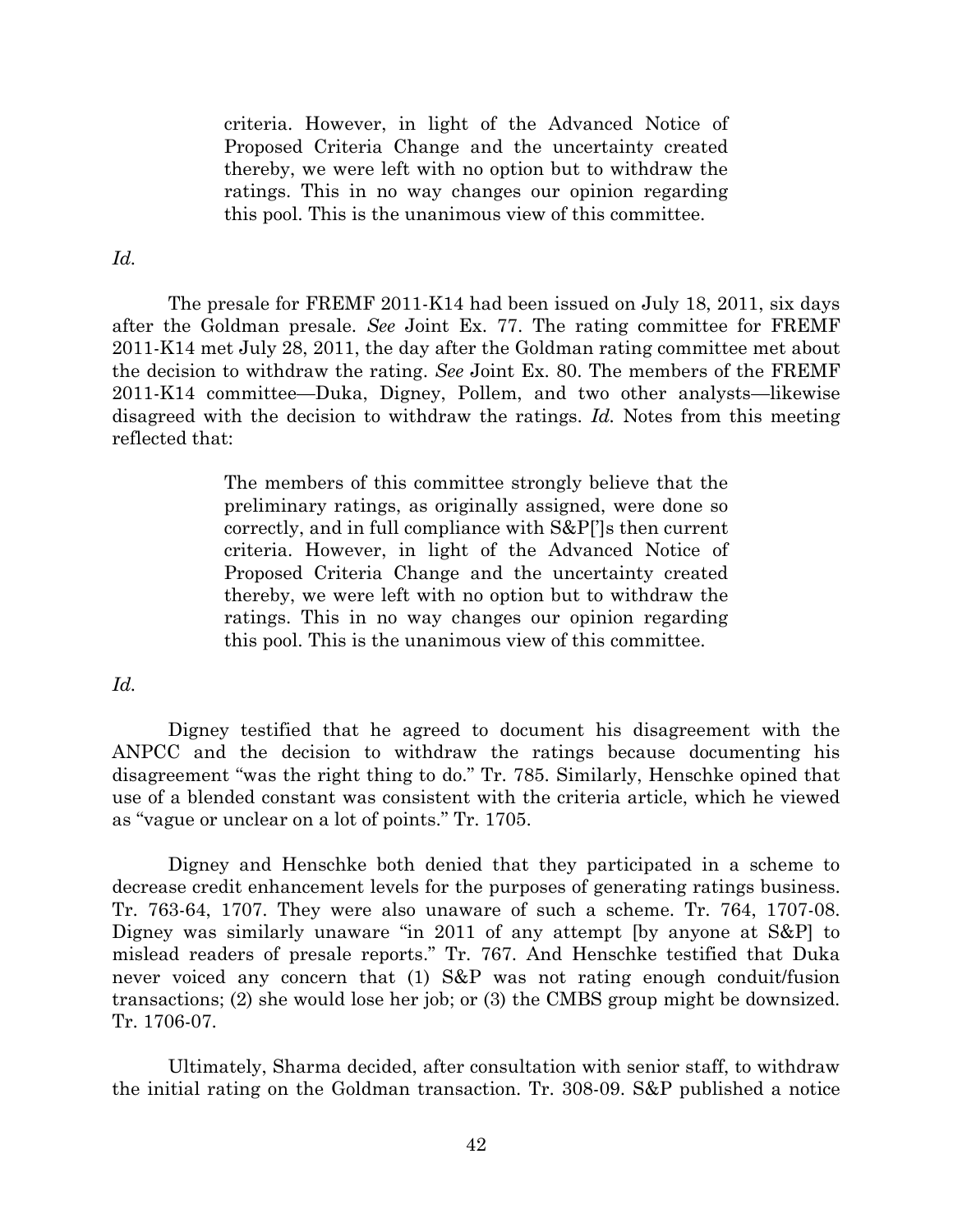on July 28, 2011, that it was withdrawing its preliminary rating for the Goldman deal. Resp. Ex. 105. Also on July 28, 2011, S&P withdrew its rating of FREMF 2011-K14. Resp. Ex. 679.

At the same time, S&P began considering whether to amend its criteria. Tr. 387, 394-95. On Sunday, July 31, 2011, Jacob e-mailed Sharma with an update. Resp. Ex. 589 at 1. He explained that the contemplated changes to the criteria following the withdrawal were "not a correction of what was done," and that "what was done before," *i.e.*, the use of blended constants, "was a quite reasonable interpretation of the application of criteria."<sup>45</sup> *Id.* He noted that new issuance had "consistently rated based on the 50-50 blend of the stressed constant and actual debt service" and that surveillance had "used [a] 100 percent . . . stressed constant." *Id.* And the reason for this difference was that new issuance calculated debt service coverage ratio using stressed net cash flow as a numerator and surveillance used actual net cash flow. *Id.* Jacob explained that "using the stressed constant for debt service, and under-written cash flows for [net cash flow], for new deals would have been double counting." *Id.*

Adelson did not agree with Jacob's statement that the use of blended constants was a "quite reasonable interpretation of the application of criteria." Tr. 382.

Jacob directed CMBS to analyze all the transactions S&P rated in 2010 and 2011 using surveillance criteria. *See* Resp. Ex. 590; Tr. 1461-62. Accordingly, in early August 2011, surveillance personnel analyzed transactions as of the day they were issued and compared surveillance's ratings with new issuance's ratings. *See* Resp. Ex. 611. The analysis determined that the differences in credit enhancement levels were not significant. *Id.*; Tr. 1407-08; *see* Tr. 1426-27 (describing difference between surveillance and new issuance inputs); *see also* Resp. Exs. 605, 648-52, 654.

As part of the investigation, Parisi sent Adelson a spreadsheet that compared AAA credit enhancement levels for the four non-Freddie Mac transactions S&P rated in 2011 using the blended constants and using the "worse of" the Table 1 constant or the actual constants. Tr. 322-23; *see* Tr. 285; Div. Ex. 128 at 2. In an e-mail forwarding the spreadsheet, Parisi reported that the structured finance "criteria team . . . concluded that the results from the analysis of the four CMBS are consistent with our ratings definitions and criteria calibration." Div. Ex. 128 at 1;

<sup>45</sup> Jacob testified that at some later point, his opinion changed. Tr. 658. This change resulted from his hearing shifting explanations of how S&P came to use blended constants. Tr. 665-66. He came to the conclusion that the switch to blended constants "was so much of a change" that it could not have been an interpretation. Tr. 667. "But," he testified, "that wasn't my biggest problem. My biggest problem was disclosure, always." Tr. 667.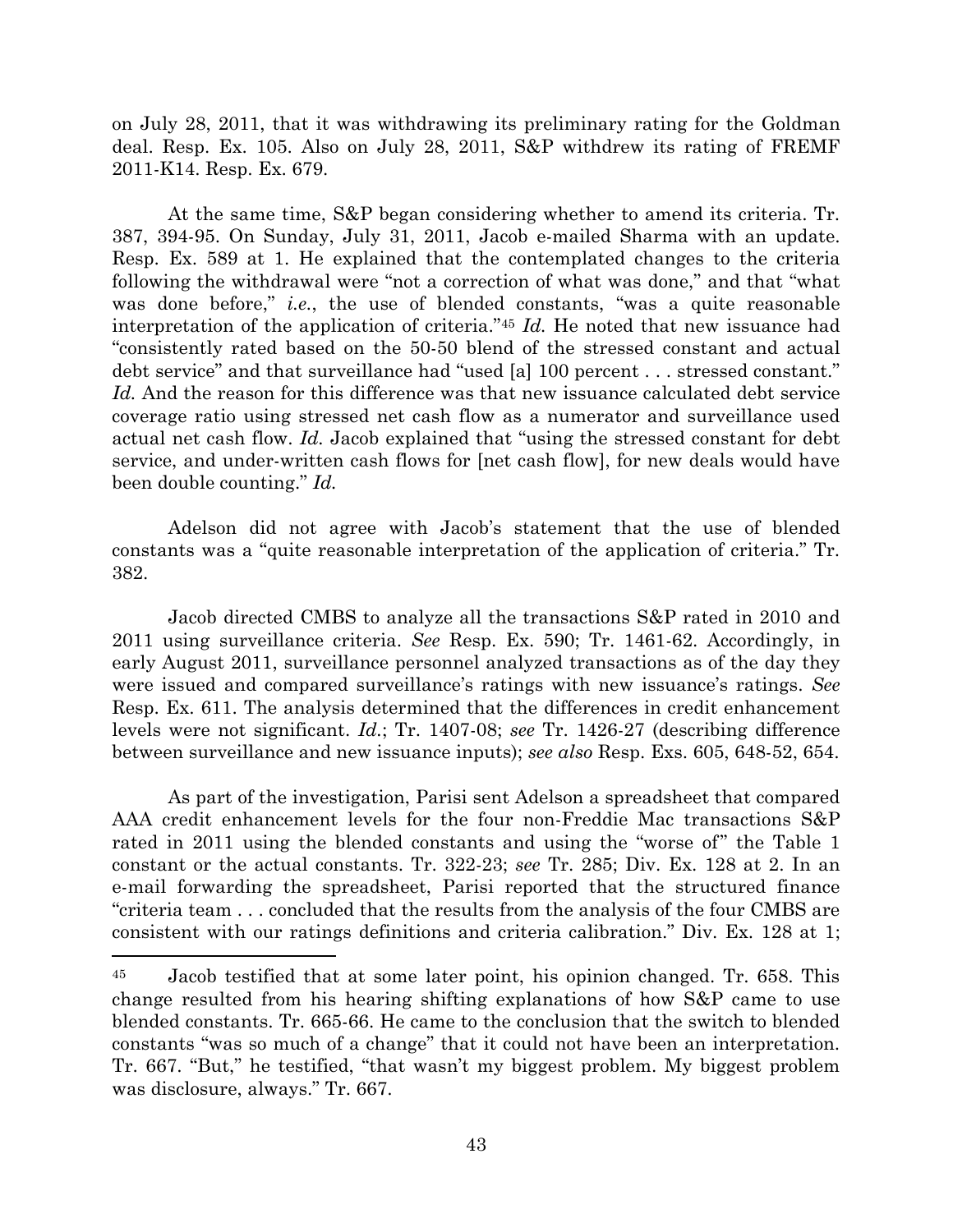*see* Div. Ex. 148 at 2. Parisi nonetheless testified that using the blended constant resulted in credit enhancement levels that were several hundred basis points lower than the "worse of" approach. Tr. 323.

S&P published a second ANPCC on August 5, 2011. Joint Ex. 7. S&P reported that since early 2011, S&P had used an average of two ratios to calculate a loan's debt service coverage ratio. *Id.* at 1. It also reported that "[o]ne ratio used the loan's actual debt service amount as a denominator" and the other used a hypothetical debt service amount. *Id.* According to Adelson, this statement turned out to be inaccurate. Tr. 325. Although the Division theorized that this inaccuracy was evidence that Duka was hiding information, Adelson did not confirm that theory. Tr. 325-27. He could not remember who provided the information he included in the August 5 notice. Tr. 326. The notice also provided that "[e]ffective immediately, Standard & Poor's will resume assigning ratings to new conduit/fusion transactions by applying the averaging approach described above." Joint Ex. 7 at 1. For Digney, this latter statement reinforced his opinion that using blended constants was consistent with the criteria article. Tr. 786.

Eleven days later, S&P published a third ANPCC, announcing that S&P had used a blended constant for all new ratings since early 2011 and showing how the debt service ratios in those transactions were calculated. Joint Ex. 8 at 1-2; Tr. 328. S&P stated that "the results produced" using the blended constant were "consistent with [its] rating definitions." Joint Ex. 8 at 1-2. It also explained that it would immediately resume rating transactions using the blended constant. *Id.* at 2. Adelson opined that with this notice, he and S&P finally "got it right." Tr. 328.

On cross-examination, Adelson said there was more going on than evidenced in the last ANPCC. Tr. 383-84. He testified that S&P was "going to send all the new deals to the criteria officers . . . and if [a deal] didn't pass, then we wouldn't put a rating on it." Tr. 383. Adelson did not include this information in the ANPCC "because [he] didn't want to publish something that was going to say [S&P wasn't] following criteria, because it's improper not to follow criteria." Tr. 384. He also said he expected S&P to quickly complete a new criteria article which he thought would not endorse use of a blended constant. Tr. 384, 394-95. When it became clear that it would take some time to produce a new criteria article, however, Adelson did not draft a new ANPCC. Tr. 395.

With reference to the language in the ANPCC regarding resuming the practice of using blended constants, Jacob was asked whether "it [was] true that S&P [could] only resume an approach that fits the requirements of criteria?" Tr. 646. He answered that "new ratings would have to follow criteria." Tr. 646. It follows that in S&P's collective opinion, as Jacob stated to Sharma on July 31, the use of blended constants was consistent with the criteria article.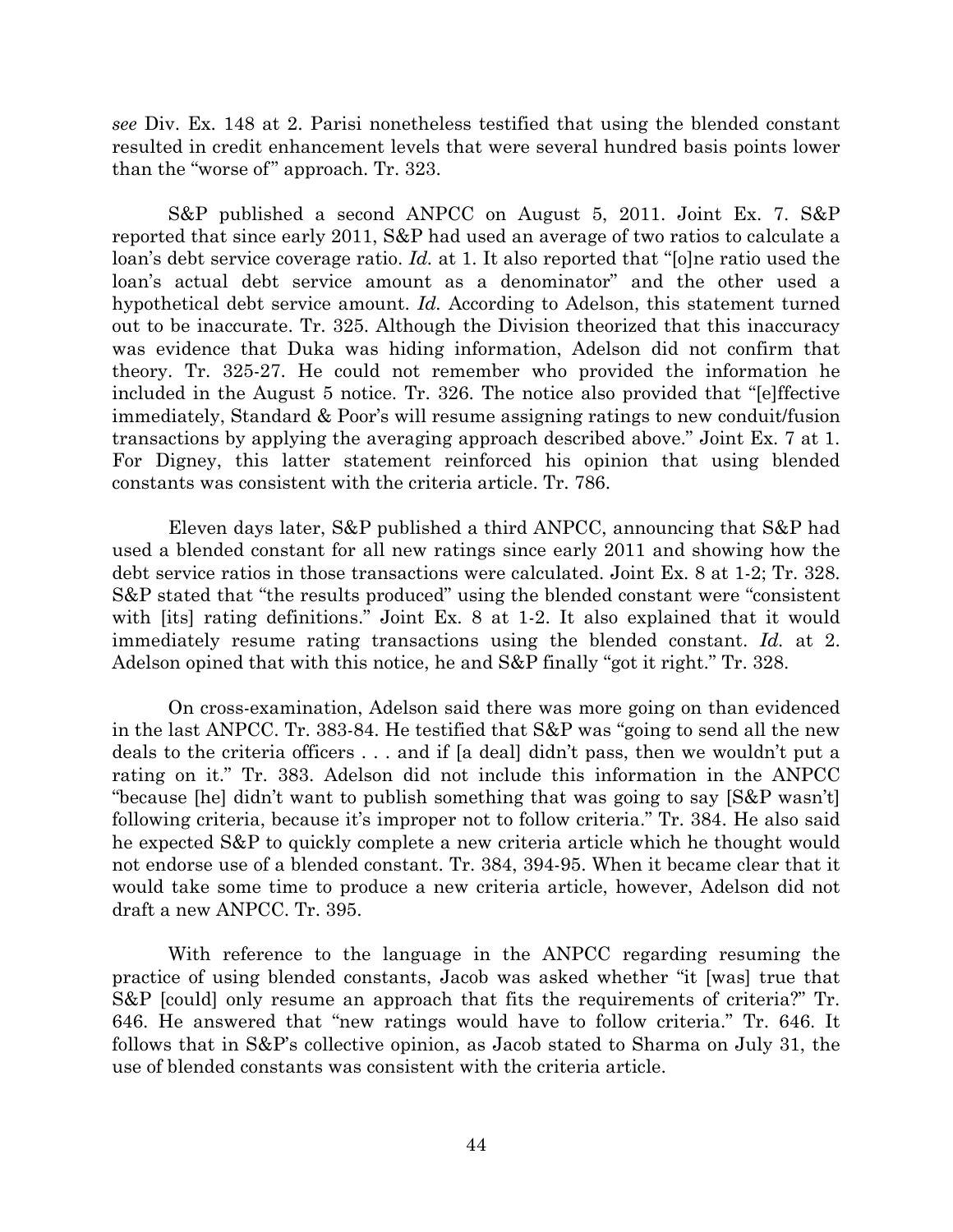S&P subsequently republished the presales for the Goldman deal and FREMF 2011-K14. Joint Ex. 75, 84. When the presales were republished, they listed the same credit enhancements that were listed in the original presales. Tr. 385-86. *Compare* Joint Ex. 68 at 4, *and* Joint Ex. 77 at 4, *with* Joint Ex. 75 at 4, *and* Joint Ex. 84 at 4. When he was asked about this fact, Adelson said that he did not "understand . . . how" anyone could "expect the credit enhancement to have changed on a deal that is already done and is held." Tr. 386. Notably, Morningstar also rated the Goldman deal and calculated the same credit enhancement levels as S&P. *Compare* Resp. Ex. 554 at 2, *with* Joint Ex. 68 at 4.

S&P eventually published new criteria in 2012. Tr. 795. The 2012 criteria article called for the use of actual constants. Tr. 795. Digney did not recall that anyone involved in the process ever said that Table 1 constants should be used. Tr. 796.

### *1.7. Industry perspective*

### *1.7.1. Ethan Penner*

Ethan Penner, who was called by the Division to testify, runs an investment fund that originates loans and owns them on behalf of the fund's investors. Tr. 677-78. He has a good deal of experience in the CMBS industry. Tr. 678-80. Penner opined that CMBS creates efficiencies that allow bond buyers to rely on the due diligence process performed by rating agencies so that the buyers no longer need to visit the collateral associated with the loans in question. Tr. 681-84; *see* Tr. 705-06 ("bond buyers don't have the capacity to do very much due diligence" and "larger bond buyers . . . generally don't go into the field to see properties or meet borrowers").

Penner testified that CMBS investors have between a week and a month after a CMBS deal is announced in which to make an investment decision. Tr. 682. In making an investment decision, Penner considers a number of factors, "starting with a rating of the security itself." Tr. 680. He testified that CMBS investors also rely on the issuers' disclosures, particularly with respect to the larger loans in the transaction, in addition to the characteristics of the loans. Tr. 683. Penner opined that CMBS investors use loan constants to judge the borrower's ability make debt payments. Tr. 701.

As a CMBS investor, Penner expected rating agencies to follow published criteria and that the agencies would consistently apply their standards. Tr. 687-88. To Penner, consistency is the "most important foundation of the industry." Tr. 688. He would assume that loan constants listed in a presale would be the loan constants actually used to rate a transaction. Tr. 720-21. If that were not the case, Penner would want to know. Tr. 721.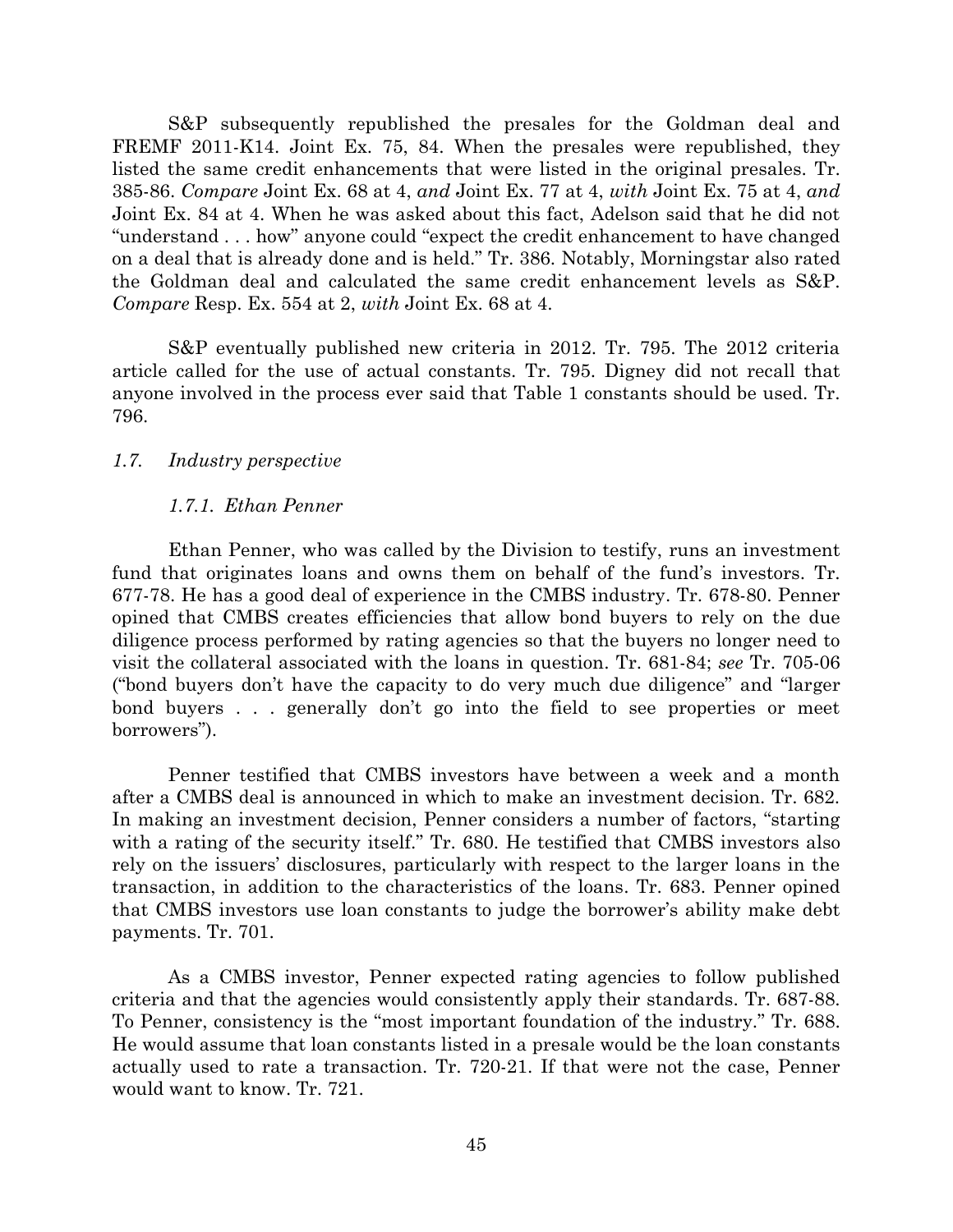Because of the financial crisis and the loosening of rating standards that preceded it, Penner viewed the application of more conservative criteria as a positive development. Tr. 691-92; *see* Tr. 702-03. Penner testified that once S&P or Moody's rates a deal, no one cares how the second rating agency rates the deal. Tr. 715. Once the issuer obtains a rating from one of those two, it goes to a second rating agency and asks whether it can match the first one. Tr. 715. If it can, it will be hired; if it cannot, it will not be hired. Tr. 715. Penner does not know whether that is what actually happened with Morningstar's rating of the Goldman deal. Tr. 716.

#### *1.7.2. Douglas Weih*

Douglas Weih was called by the Division to testify. He works at Aegon USA Investment Management in Cedar Rapids, Iowa. Tr. 849. Aegon is a global financial services company. Tr. 852. Weih began at Aegon as a CMBS analyst and became head of Aegon's CMBS group in 2005. Tr. 852-53. In 2009, he was additionally made responsible for Aegon's residential mortgage-backed securities portfolio. Tr. 853-54. In 2012, he was placed in charge of all of Aegon's trading portfolio asset management. Tr. 854. In 2015, following a reorganization, he was made the head of Aegon's public fixed income group. Tr. 854.

In the 2010 to 2011 timeframe, Weih's team would have had less than a week to consider whether to invest in a new CMBS issuance. Tr. 862. As part of the decision whether to invest, his team's analyst would review and analyze the terms sheet and the top ten loans in the transaction. Tr. 864, 868. Weih's team did not actually visit the collateral. Tr. 866. The team would model cash flow and review the rating agency's presale, which he viewed as "another set of eyes" that might identify something his team missed. Tr. 867-68.

Weih and his team were concerned about downgrade risk, which he described as the risk that losses in the underlying loans would lead surveillance to downgrade the rating. Tr. 870; *see* Tr. 884-85. Because of downgrade risk, it was important to Aegon that surveillance and new issuance use the same rating methodology. Tr. 890. He testified that Aegon would not buy any CMBS conduit transaction rated less than AAA. Tr. 874-75.

Weih's team ran stress scenarios and also tried to replicate the rating agency's approach. Tr. 868-69. Weih denied, however, that his team would "outsource [its] due diligence." Tr. 871. He believed that rating agencies have access to more information about the transactions they rate than investors have. Tr. 872.

Weih reviewed presales to see what the rating agency liked and did not like, and his team used presales in conducting a deeper analysis at the property level. Tr. 876-77, 884. His team also used presales to compare the rating agency's value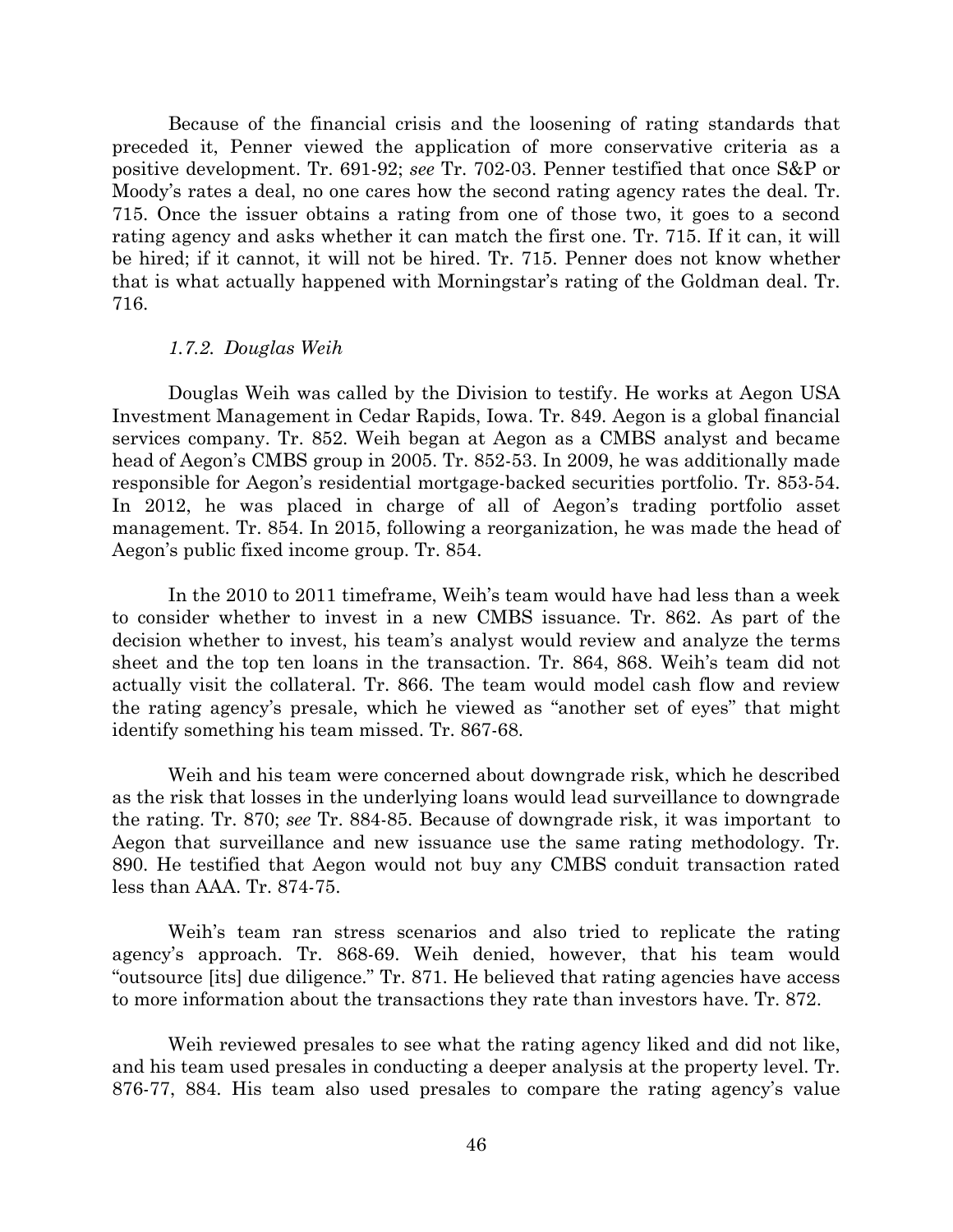assessment with Aegon's. Tr. 884. Because it often contained boilerplate, Weih's team would not necessarily review the methodology section of the presale. Tr. 886-87. The team would instead focus on information specific to each deal. Tr. 887.

In looking at commercial real estate, Weih's team tried to determine the likelihood of underlying defaults. Tr. 880-81. In performing that analysis, they looked at the underlying collateral and credit enhancement levels. Tr. 881.

Aegon would normally have wanted to see one of Moody's, Fitch, or S&P on a transaction. Tr. 879. This was the case because other investors relied on those rating agencies. Tr. 879. Having Moody's, Fitch, or S&P rate the bond would thus allow Aegon to sell it if necessary. Tr. 879-80. Weih explained that a rating matters insofar as it determines price. Tr. 883.

If a rating agency changed its rating methodology, Weih would expect to see that change published. Tr. 887, 911. He would also want to know if issuers received information that differed from what investors were told. Tr. 889-90. Using two different sets of numbers might increase the risk of downgrade. Tr. 890.

#### *1.7.3. Marc Peterson*

The Division also called Marc Peterson to testify. He works as a managing director for Principal Real Estate Investors, which is part of Principal Global Investors. Tr. 1015. He has been with Principal's CMBS investment group since 1997. Tr. 1017. He oversees a team that manages a CMBS portfolio in excess of \$9 billion. Tr. 1018.

Peterson testified that in making CMBS investment decisions, Principal will typically have five to seven days to decide whether to invest. Tr. 1028. In that time, Principal will "re-underwrite the risk" in the top 15 to 20 loans in the transaction, based on information from the issuer, and "then run[] those loans through [Principal's] model." Tr. 1024, 1026. Principal's investment decisions are limited by how far down the capital structure its clients will permit investment, *i.e*., how far below AAA the client will permit Principal to invest. Tr. 1033-34.

Peterson testified that it is important to understand an agency's rating methodology so that an investor can understand the risk of downgrade. Tr. 1037-38. He is thus concerned with consistency and would expect to be told about changes in rating methodology. Tr. 1038, 1080-82. Peterson would also have been concerned if S&P were using numbers that differed from what was listed in the criteria article. Tr. 1047. This concern would have been fueled by Principal's concern about the possibility of future downgrades. Tr. 1048. Peterson thought the changes reflected in the criteria article were arbitrary and overly conservative. Tr. 1041-44.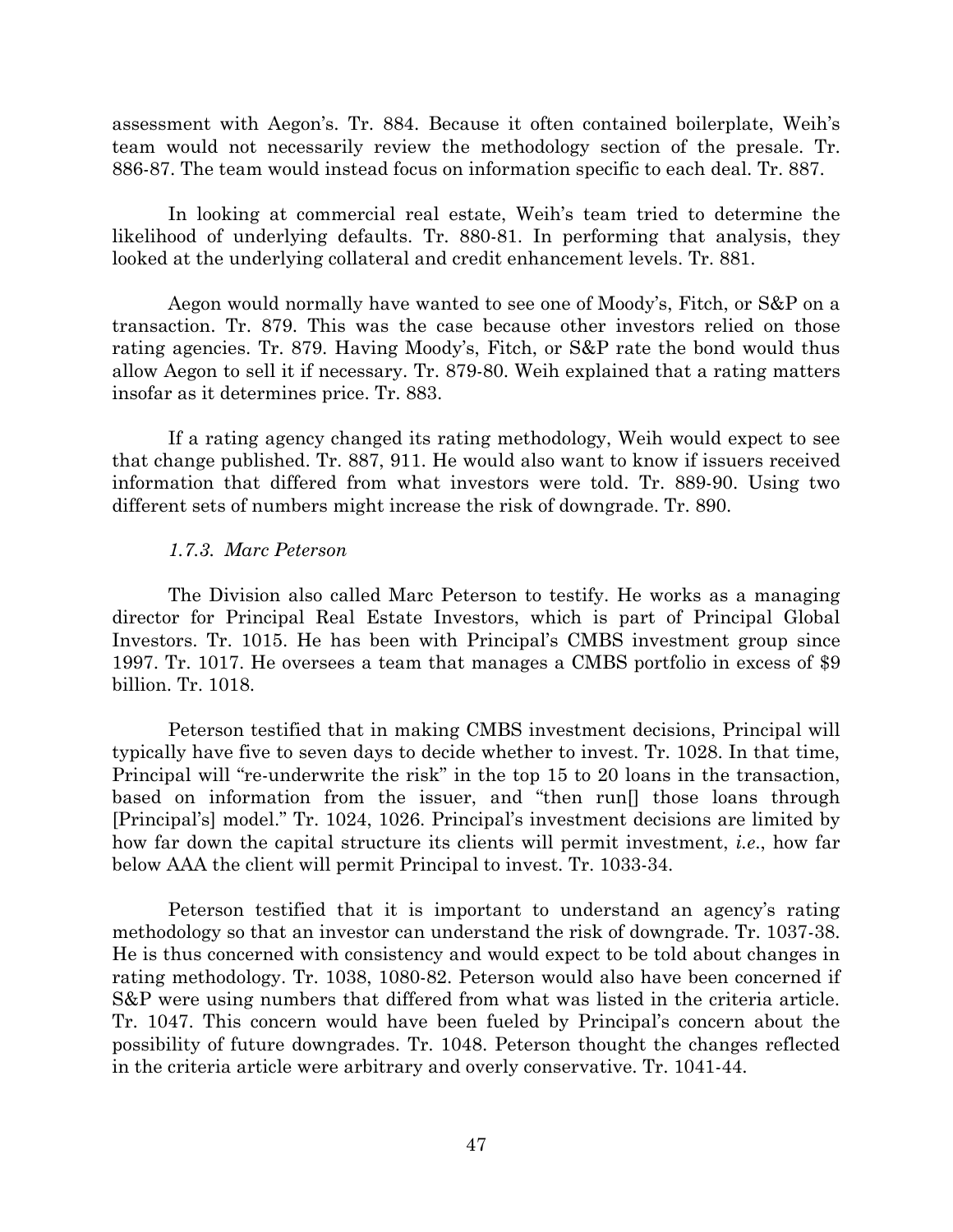Peterson is concerned about ratings to the extent they determine price. Tr. 1052. He said that loan constants are not a variable in Principal's models. Tr. 1058.

Peterson thought the Table 1 constants were intended to serve as a benchmark against which to judge other pools. Tr. 1073. He would thus expect an actual transaction's credit enhancement level to vary according to the makeup of the loans it comprised. Tr. 1073.

#### *1.7.4. Matthew Reidy*

 $\overline{\phantom{a}}$ 

Matthew Reidy, who was called by Duka to testify, is the senior CMBS portfolio manager at Fort Washington Investment Advisors, where he has worked since 2005. Tr. 1963. He has a master's degree in business. Tr. 1964. Fort Washington invested in CMBS during the time relevant to this proceeding, including transactions rated by S&P. Tr. 1965-67; *see* Resp. Ex. 881. Reidy researched Fort Washington's investments and decided whether and what to purchase. Tr. 1965-66.

In deciding whether to invest in a CMBS transaction, Reidy would consider the originator's term sheet and then "dig into" the top 15 properties in the transaction. Tr. 1967. Reidy would also consider cash flow for the properties. Tr. 1968.

Reidy testified that he considers a "stress scenario" at the end of the loan, at which point he would apply the rate Fort Washington sets for the property type in question. Tr. 1969-70. Having done that, he calculates the expected debt service coverage ratio on the expected new loan. Tr. 1970. Reidy said that Fort Washington would typically invest if he calculated no losses at the AAA level. Tr. 1971-72.

Reidy testified that the "specific metrics" found in rating agency presales were typically not relevant to his analysis.<sup>46</sup> Tr. 1975; *see* Tr. 1992 (testifying that metrics published in a presale made no difference to his investment decision); *see also* Tr. 1976. It was therefore the case in 2011 that Reidy did not read rating agency presales "as a matter of course." Tr. 1973. He estimated that he read about a quarter of presales for transactions in which he chose to invest. Tr. 1973. When he did review a presale, he did so either to double-check something or to find information not found in the term sheet. Tr. 1974; *see* Tr. 1989 (agreeing that the presales served as a "sanity check").

<sup>&</sup>lt;sup>46</sup> If he were to consider prior transactions to identify trends, he would look at Moody's debt service coverage ratio and loan-to-value metrics. Tr. 1976. He relied on Moody's because its methodology was more consistent and comparable than other rating agencies. Tr. 1976, 1979.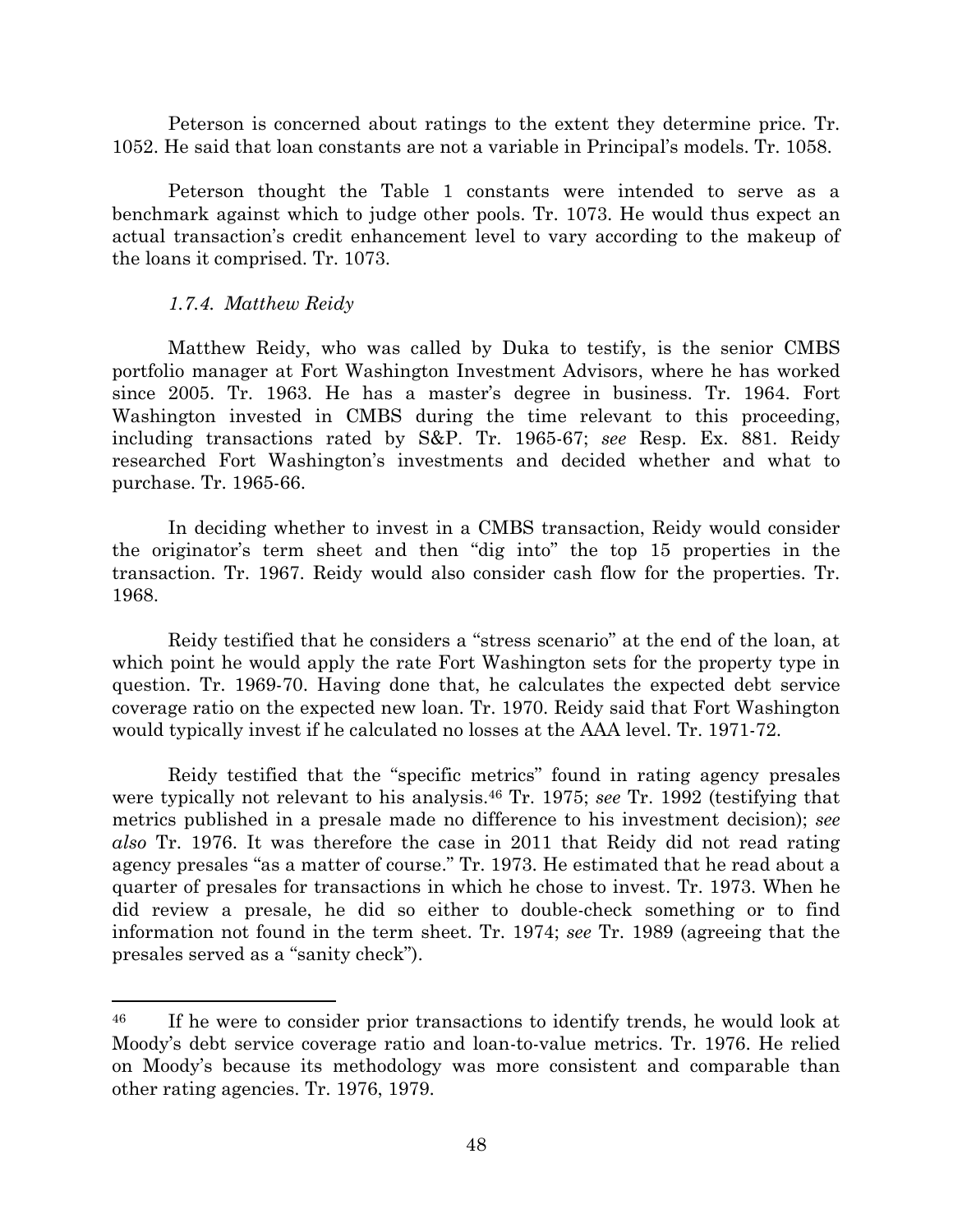#### *1.7.5. Kent Born*

Duka called Kent Born to testify. Since 1995, he has worked for PPM America, a money management firm with over \$100 billion in assets under management. Tr. 1996. He started with PPM America as a CMBS portfolio manager. Tr. 1997. Today he is co-head of PPM's real estate group and is responsible for CMBS, commercial mortgage lending, and all of PPM's involvement in commercial real estate. Tr. 1997-98. During 2009 to 2011, PPM's CMBS portfolio amounted to about \$4 billion. Tr. 1998.

In 2011, Born's responsibilities included deciding which conduit/fusion transaction to recommend, from a credit perspective, that PPM purchase. Tr. 2005. On his recommendation, PPM purchased a tranche of MSC 2011-C1. Tr. 2005. In making a purchase decision, Born's team would review the term sheet and the presale and then "run" the pool through PPM's model before comparing "a whole host of different metrics" across different transactions. Tr. 2006. Born's team would then meet and discuss the transaction's top ten loans. Tr. 2006. Because PPM's approach was "significantly different from" that of the rating agencies, PPM did not compare its projected losses to the credit enhancement levels in the offering documents. Tr. 2007. How rating agencies calculated credit enhancement levels reported in presales "was not a big consideration" for PPM. Tr. 2015. PPM reviewed presales to see what rating agencies had to say about the 10 to 15 largest loans in the pool. Tr. 2008.

Born thought it important that rating agencies be consistent and agreed that it would be problematic if the agencies made methodological changes without telling the market. Tr. 2010-11.

#### *1.7.6. Antony Wood*

Antony Wood, who was called by Duka to testify, runs the structured products group at The Hartford. Tr. 2093. That group has over \$25 billion in assets under management. Tr. 2093. In 2011, he managed the CMBS group and had about \$16 billion in assets under management. Tr. 2095. The Hartford invested in conduit/fusion transactions in 2011, including four rated by S&P. Tr. 2095-96.

In making its investment decision, The Hartford would underwrite every loan in a transaction to determine the cumulative projected loss and an internal rating. Tr. 2098-2102. Wood's team "[t]ypically, . . . d[id] not look at the S&P pre-sale." Tr. 2103-04. In fact, Wood's team did not even obtain S&P's presales for two of the transactions in which The Hartford invested. Tr. 2104. Wood explained that because The Hartford had "lost so much money in CMBS through the [financial] crisis," it determined that it could not rely on rating agencies' ratings and instead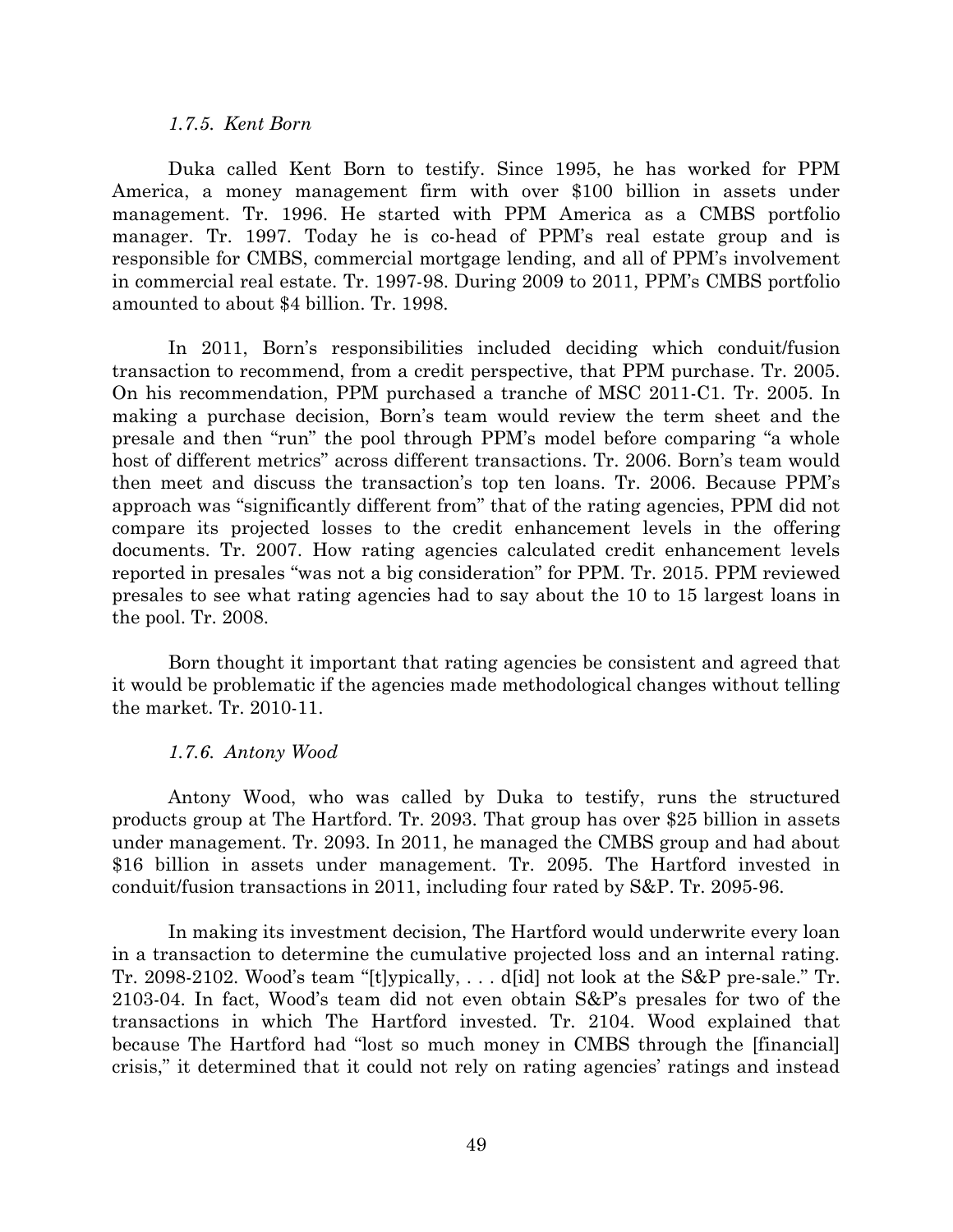developed its own ratings. Tr. 2104-05. He agreed that his team might refer to a presale just to ensure that they had not missed anything. Tr. 2121.

On cross-examination, the Division demonstrated that Wood's and the Hartford's perspective on CMBS investing was not typical. Tr. 2109-15. Wood agreed that he would expect S&P's presales to be truthful and accurate and would want S&P to publish changes to its methodology. Tr. 2116-17.

Beyond hurting S&P's credibility, Wood was uncertain whether S&P's withdrawal of the Goldman rating affected the market. Tr. 2107.

#### *1.8. Hearing issues*

During the interim between the seventh and eighth day of the hearing, after the Division rested, Duka's counsel raised an objection to the Division's plan to call Pollem as a rebuttal witness. Letter from Guy Petrillo (Dec. 28, 2016). During the eighth day of the hearing, Division counsel explained that the Division wished to call Pollem to rebut testimony Duka gave when she was examined by her counsel during the Division's case-in-chief. Tr. 1945. Specifically, Division counsel referenced Duka's testimony at transcript page 1393 about approving the language Pollem proposed that was included in the presales regarding disclosure of blended constants. Tr. 1943-45; *see* Tr. 1393; Resp. Ex. 387. According to the Division, because this testimony exceeded the scope of direct, and because the parties had agreed that Duka's counsel's cross of Duka could exceed the scope of direct, her testimony was not actually developed during its case-in-chief. Tr. 1945.

After reviewing the record and excerpts of investigative testimony, I concluded that the Division had explored during its direct examination of Duka her approval of the language in the presales regarding disclosure of blended constants. Tr. 2142; *see* Tr. 1227-30. As represented by Duka's counsel, Tr. 1941, 1947, I also concluded that the issue was addressed during the Division's investigation. Tr. 2142. During the last day of testimony, I asked Division counsel whether he was aware of any precedent that would support the position that a Plaintiff or prosecution could present evidence to rebut something that was developed during the plaintiff's or prosecution's case-in-chief. Tr. 2141. When counsel said that he had not located such a case, I suggested that the likely reason for that was that "when that happens, the solution is to call a witness to address whatever the evidence is." Tr. 2141. I then asked counsel whether he thought the Division would have been entitled to call a rebuttal witness even if Duka rested without calling any witnesses. Tr. 2142-43. Counsel asserted that the Division could do so. Tr. 2143. Because I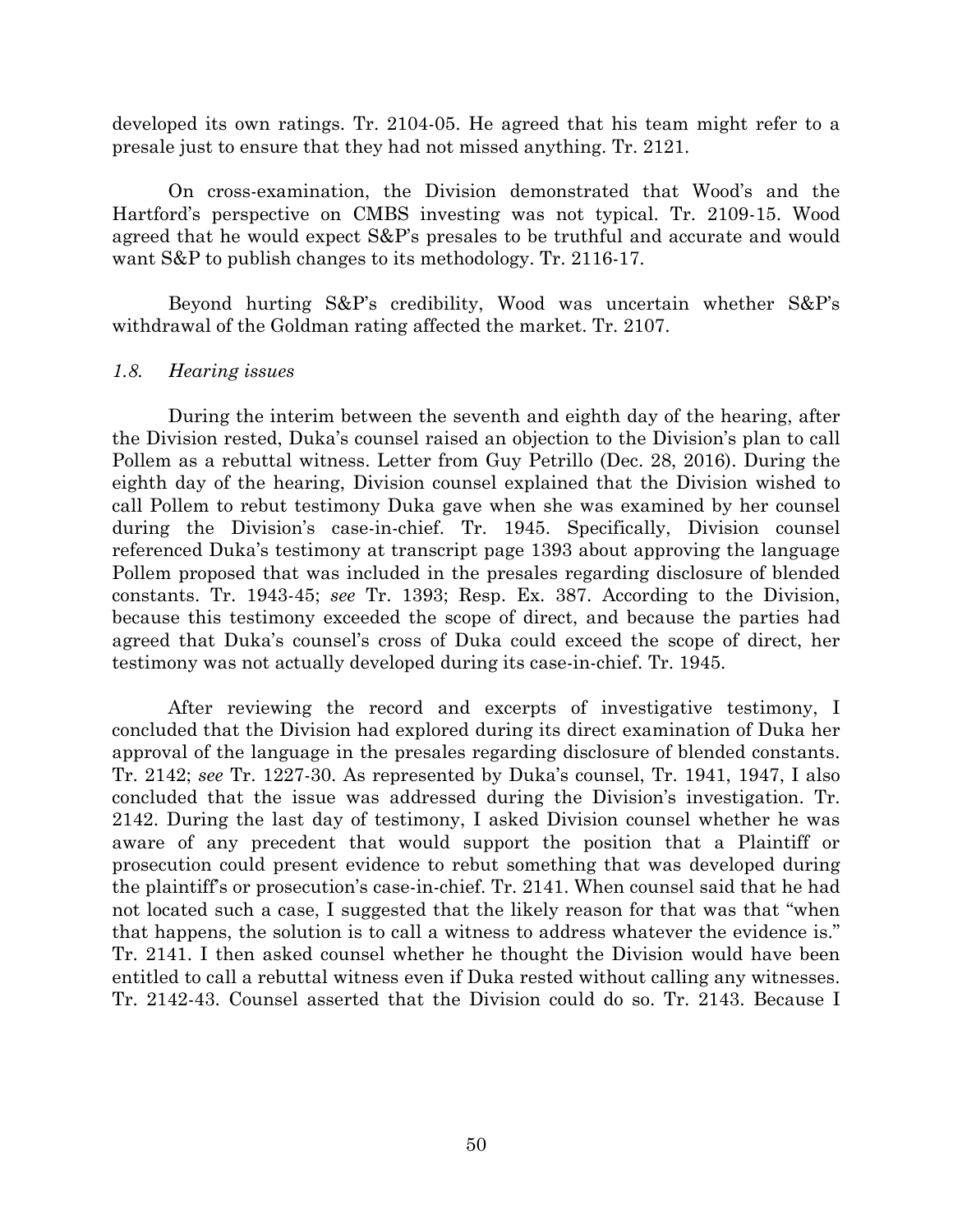disagreed, I sustained Duka's objection and barred the Division from calling Pollem to rebut Duka's testimony.<sup>47</sup>

## *Issues*

- 1. Did Duka act with scienter and thus violate the antifraud provisions of the Securities Act and Exchange Act?
- 2. Did Duka negligently violate Section 17(a)(2) and (3) of the Securities Act?
- 3. Did Duka aid and abet and cause S&P's violations of Exchange Act Section  $15E(c)(3)$  and Rules  $17g-2(a)(6)$  and  $17g-6(a)(2)$ ?

# *2. Discussion and Conclusions of Law*

## *2.1. Antifraud claims*

 $\overline{\phantom{a}}$ 

Duka is charged with willfully violating Securities Act Section 17(a) and Exchange Act Section 10(b) and Rule 10b-5. 15 U.S.C. §§ 77q(a), 78j(b); 17 C.F.R. § 240.10b-5; OIP ¶ 49. She is alternatively charged with willfully aiding and abetting and causing  $S\&P$ 's violations of these same provisions. OIP  $\P$  50.

Section 10(b), which applies "in connection with the purchase or sale of any security," makes it unlawful "[t]o use or employ . . . any manipulative or deceptive device or contrivance in contravention of . . . rules" set by the Commission. 15 U.S.C. § 78j(b). The term "manipulative" refers to actions "intended to mislead investors." *Dennis J. Malouf*, Securities Act of 1933 Release No. 10115, 2016 WL

<sup>47</sup> Tr. 2143, 2145, 2152; *see Marmo v. Tyson Fresh Meats, Inc*., 457 F.3d 748, 759 (8th Cir. 2006) ("rebuttal evidence may be used to challenge the evidence or theory of an opponent—and not to establish a case-in-chief"); *Faigin v. Kelly*, 184 F.3d 67, 85 (1st Cir. 1999) ("The principal objective of rebuttal is to permit a litigant to counter new, unforeseen facts brought out in the other side's case."); *Morgan v. Commercial Union Assur. Cos.*, 606 F.2d 554, 555 (5th Cir. 1979) ("Rebuttal is a term of art, denoting evidence introduced by a Plaintiff to meet new facts brought out in his opponent's case in chief."); *see also Myers v. Cent. Fla. Invs., Inc*., 592 F.3d 1201, 1225 (11th Cir. 2010) (holding that "there was no evidence to rebut" where defendants did not address an issue during their case); *Smith v. Conley*, 584 F.2d 844, 846 (8th Cir. 1978) ("Plaintiffs here can make no reasonable claim of ignorance as to defendant's theory of the shooting. Defendant's deposition and opening statement revealed the defense that the shooting was accidental, and plaintiffs' evidence of a deliberate aiming and firing of the revolver controverted the defense.").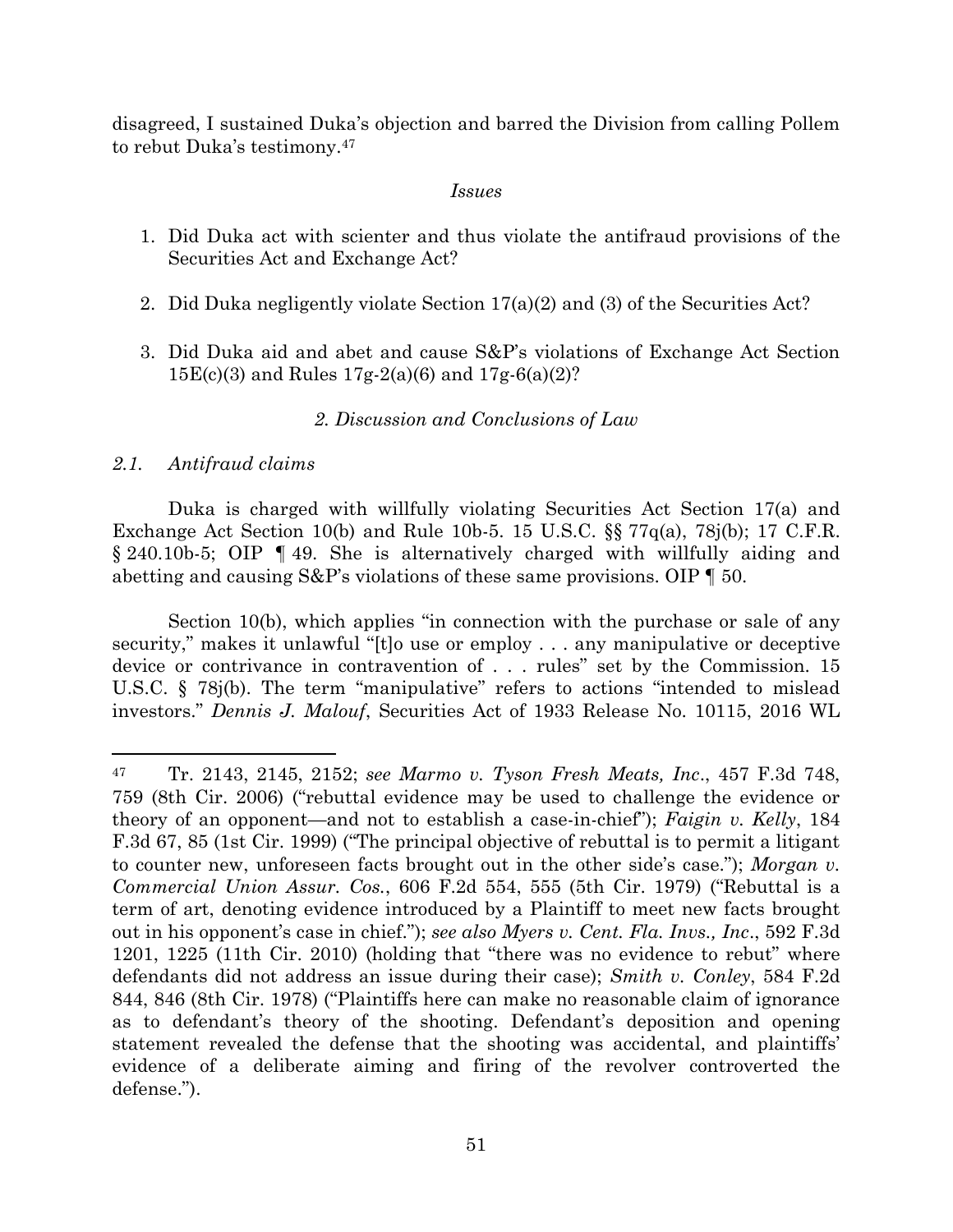4035575, at \*6 (July 27, 2016). A deceptive device or act refers to "conduct that produces a false impression." *Id.*

The Commission implemented the authority provided in Section 10(b) by promulgating Exchange Act Rule 10b-5. *Dennis J. Malouf*, 2016 WL 4035575, at \*7. Rule 10b-5 makes it unlawful:

> (a) To employ any device, scheme, or artifice to defraud, (b) To make any untrue statement of a material fact or to omit to state a material fact necessary in order to make the statements made, in the light of the circumstances under which they were made, not misleading, or (c) To engage in any act, practice, or course of business which operates or would operate as a fraud or deceit upon any person,

in connection with the purchase or sale of any security.

17 C.F.R. § 240.10b-5. Rule 10b-5 is broadly worded and "is 'designed to encompass the infinite variety of devices'" that are inimical to "fair dealing." *Dennis J. Malouf*, 2016 WL 4035575, at \*7. The three subsections in Rule 10b-5 overlap and are "mutually supporting rather than mutually exclusive." *Id.* at \*9.

To demonstrate liability under Rule 10b-5, the Division must show that Duka acted with scienter. *Dennis J. Malouf*, 2016 WL 4035575, at \*7. "[T]he term 'scienter' refers to a mental state embracing intent to deceive, manipulate, or defraud." *Ernst & Ernst v. Hochfelder*, 425 U.S. 185, 193 n.12 (1976). The term "includes recklessness," which is "'an extreme departure from the standards of ordinary care . . . to the extent that the danger was either known to the [respondent] or so obvious that the [respondent] must have been aware of it.'" *Gregory O. Trautman*, Exchange Act Release No. 61167A, 2009 WL 6761741, at \*16 (Dec. 15, 2009) (quoting *Makor Issues & Rights, Ltd. v. Tellabs Inc*., 513 F.3d 702, 704 (7th Cir. 2008)). "Scienter may be inferred from circumstantial evidence." *Brian A. Schmidt*, Exchange Act Release No. 45330, 2002 WL 89028, at \*8 (Jan. 24, 2002). The necessary corollary to this last point is that circumstances may also show a lack of scienter. <sup>48</sup>

<sup>48</sup> Courts have held that "[a] defendant may only be liable as part of a fraudulent scheme based upon misrepresentations and omissions under Rule[] 10b-5(a) or (c) when the scheme also encompasses conduct beyond those misrepresentations or omissions." *WPP Luxembourg Gamma Three Sarl v. Spot Runner, Inc*., 655 F.3d 1039, 1057 (9th Cir. 2011); *see also Pub. Pension Fund Grp. v. KV Pharm. Co*., 679 F.3d 972, 987 (8th Cir. 2012); *Lentell v. Merrill Lynch & Co*., 396 F.3d 161, 177-78 (2d Cir. 2005); *SEC v. St. Anselm Expl. Co*., 936 F. Supp. 2d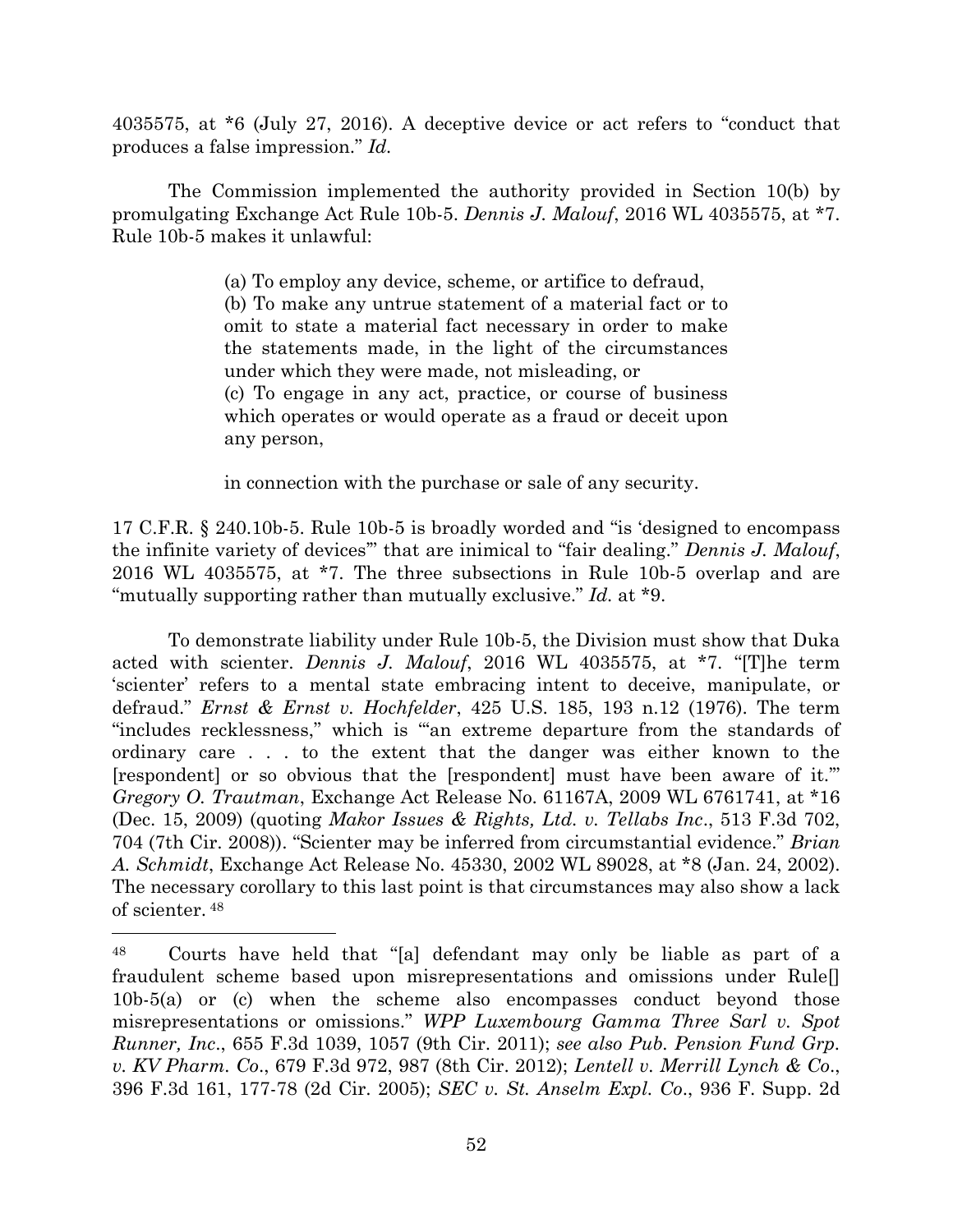Section 17(a), which applies "in the offer or sale of any securities," makes it unlawful:

> (1) to employ any device, scheme, or artifice to defraud, or (2) to obtain money or property by means of any untrue statement of a material fact or any omission to state a material fact necessary in order to make the statements made, in light of the circumstances under which they were made, not misleading; or

> (3) to engage in any transaction, practice, or course of business which operates or would operate as a fraud or deceit upon the purchaser.

15 U.S.C. § 77q(a).

l

To find a violation of Exchange Act Section 10(b), Rule 10b-5 thereunder, or Securities Act Section 17(a), the misconduct must have occurred by means of interstate commerce. 15 U.S.C. §§ 77q(a), 78j(b); 17 C.F.R. § 240.10b-5(b).

Similar to Rule 10b-5, the paragraphs under Section 17(a) "are 'mutually supporting rather than mutually exclusive," and do not "narrow the reach of" their neighboring paragraphs. *Dennis J. Malouf*, 2016 WL 4035575, at \*11 (citations omitted). Unlike under Rule 10b-5, conduct encompassed by Section 17(a) need not "itself be 'manipulative or deceptive."" *Id.* at \*10-11. To prove a violation of Section 17(a)(1), the Division must show scienter or deceptive intent. *Id.* at \*11. But the Division can prove violations of paragraphs (2) and (3) by demonstrating negligence, which is the "failure to exercise reasonable care." *Ira Weiss*, Securities Act Release No. 8641, 2005 WL 3273381, at \*12 (Dec. 2, 2005), *pet. denied*, 468 F.3d 849 (D.C. Cir. 2006).

A misstatement or omission of a material fact could constitute a device or artifice for purposes of Section 17(a)(1). *Dennis J. Malouf*, 2016 WL 4035575, at \*11. In comparison to paragraph (1), which prohibits "scienter-based fraud," paragraph (2) bars "negligent misrepresentations that deprive investors of money or property." *Id.* Because paragraph (3) is directed at "any transaction, practice, or course of business" it does not apply to single acts. *Id.* at \*12. Repeated acts, however, could fall within the terms of paragraph (3). *Id.*

<sup>1281, 1298-99 (</sup>D. Colo. 2013); *SEC v. Benger*, 931 F. Supp. 2d 908, 913-16 (N.D. Ill. 2013); *SEC v. Familant*, 910 F. Supp. 2d 83, 93-94 (D.D.C. 2012); *In re Nat'l Century Fin. Enters., Inc., Inv. Litig*., No. 2:03-MD-1565, 2006 WL 469468, at \*21 (S.D. Ohio Feb. 27, 2006). In *Dennis J. Malouf*, the Commission disagreed with this approach. *See* 2016 WL 4035575, at \*5-11 & n.14.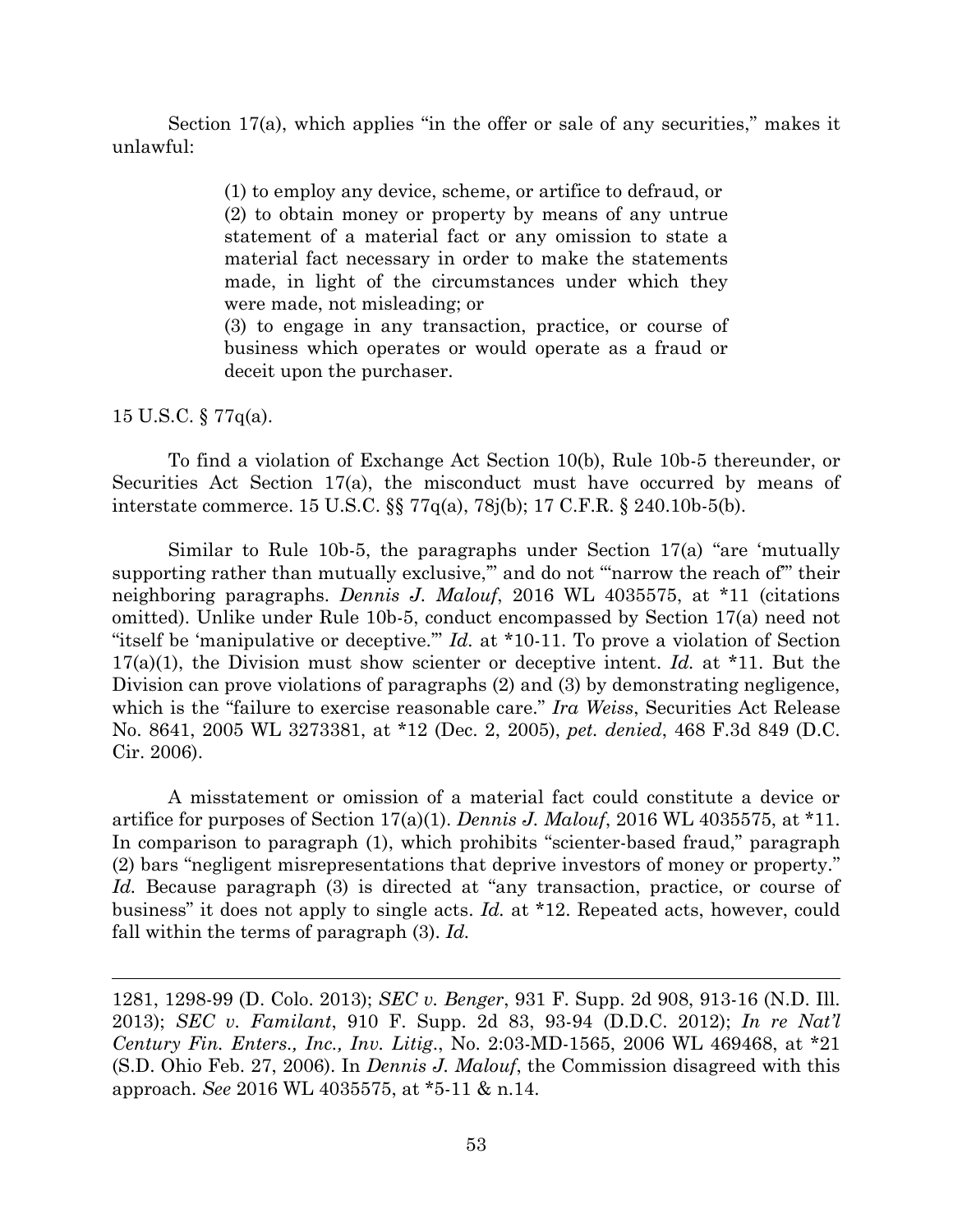#### *2.1.1. Scienter-based claims*

Resolution of the scienter-based charges under Securities Act Section 17(a)(1), Exchange Act Section 10(b), and Exchange Act Rule 10b-5 comes down to whether the Division met its burden to show that Duka acted with the intent to deceive, manipulate, or defraud. Considering the record, there is no evidence that Duka acted with such intent. Instead, the evidence tells a different story that is inconsistent with the Division's arguments. It demonstrates that Duka, in effecting the switch to using blended constants, did so for analytical reasons—rather than for commercial or professional gain—and with the knowledge of appropriate S&P personnel.

In the second half of 2010, life in new issuance—the S&P subgroup that Duka managed—grew increasingly hectic. It is clear that Duka was under stress and increasingly felt that she had insufficient resources to deal with the expected influx of business. *See* Resp. Ex. 316 (stating that she was "going to need help NOW"); Tr. 1339 ("I'm concerned that I don't have adequate staffing to complete the work . . . in the manner that I would like"). Each month, the reports she and Thompson sent to Osborne described how CMBS was increasingly stretched thin. *E.g.*, Resp. Ex. 211 at 4 (of paginated pages). Notably, the Division characterizes these reports as if they were written by Duka alone, when in fact, Thompson was a co-sender. *See, e.g.*, Div. Proposed Finding No. 36. But the Division offers no reason to doubt Thompson's assessment of CMBS's workload.

During this time, Duka even took to chiding her superiors about the fact that competitors were hiring more analysts while she was stuck with the same number of people. Resp. Ex. 272. Duka's level of anxiety was not a secret. Even Jacob remarked on it once when he noted that the pace of new issuances was expected to increase. Resp. Ex. 259. These facts do not paint a picture of someone who was worried she or her people would lose their jobs. *See* OIP ¶ 5 (alleging that Duka perceived "her position within the firm" to be threatened).

During this same time, Henschke and then Pollem voiced their concerns about the use of Table 1 constants. Henschke thought that using Table 1 constants did not make sense because they predicted defaults that were unlikely in the existing low interest rate environment. Tr. 1692-93, 1697-99, 1711-12, 1723-24. Henschke confirmed that he discussed his opinion about Table 1 constants with "probably almost everyone." Tr. 1699-1700. Thompson recalled that Henschke and Pollem had concerns about using Table 1 constants. *See* Tr. 178. Digney likewise came to believe that using Table 1 constants did not make analytical sense. Tr. 478- 79, 731. Indeed, he subsequently concluded in April 2011 that even the use of blended constants was too conservative for term default tests and proposed using only actual constants. Resp. Ex. 473 at 2; Resp. Ex. 514 at 3.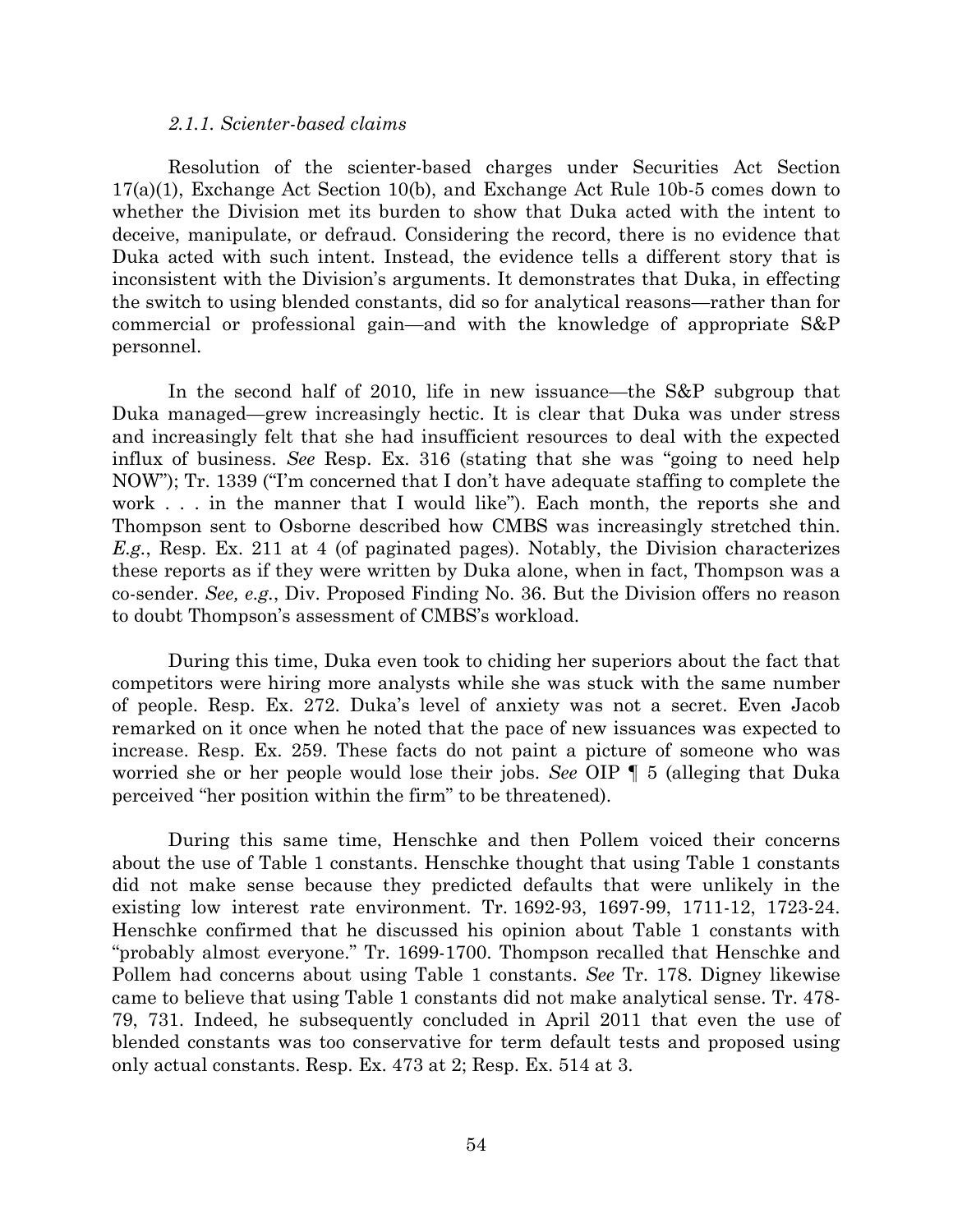Accordingly, the evidence shows that rather than trying to ease ratings to generate business, Duka acted in response to her senior subordinates' concerns about the analytical deficiencies associated with using Table 1 constants. Also, there was no evidence that Duka was afraid she or anyone else would lose their jobs. Digney and Henschke both denied that they participated in a scheme to decrease credit enhancement levels using blended constants so as to generate business and further denied being aware of any such scheme. Tr. 763-64, 1707-08. Digney testified that he never heard Duka tell anyone to report debt service coverage in feedback using blended constants but to not use that information in the presale. Tr. 769. And Henschke affirmed that Duka never said to him she was concerned that: (1)  $S\&P$  was not rating enough conduit/fusion transactions; (2) she would lose her job; or (3) the CMBS group might be downsized. Tr. 1706-07.

It was against this backdrop, with all senior members of her team expressing doubts about whether it made sense to use Table 1 constants, that Duka approached Parisi about using blended constants. It was not until December 2010, that Duka said that Henschke had "start[ed] to convince [her] that [CMBS] should rethink" the use of Table 1 constants because their use did "not have the intended result." Resp. Ex. 318 at 6.

The Division says Duka's meeting with Parisi on December 14, 2010, was merely part of a ploy to generate business for S&P. Div. Posthearing Br. at 10. The Division paints the meeting as a nefarious "informal discussion" designed to evade notice and keep the use of blended constants "under the radar at S&P." *Id.* But raising the issue in the first instance with Parisi, the criteria officer at the time, was exactly what the criteria change process guidelines instructed Duka to do. *See* Tr. 648, 1491; Joint Ex. 10 at 1 ("Analysts are encouraged to consult with . . . criteria officers with application and interpretation questions."); *id.* at 8, 17. Those guidelines say nothing about how formal an analyst's discussion or decision with a criteria officer should be. Further, as Parisi said, a criteria officer could decide whether an analytical approach represented an interpretation rather than a change requiring a criteria amendment. Tr. 1549. And the characterization of the meeting as "under the radar" is apparently based on the Division's belief that Duka had some responsibility to document her meeting with Parisi. *See* OIP ¶ 30. Both Thompson and Duka, however, testified that it would have been Parisi's job to document the meeting. *See* Tr. 187, 1139, 1159. No contrary evidence was presented.

Although it is not entirely clear what happened at the December 14 meeting with Parisi, later events paint a picture and show whose testimony about the meeting is reliable. Based on that testimony, I conclude that Parisi knew about and approved the use of blended constants on December 14, 2010.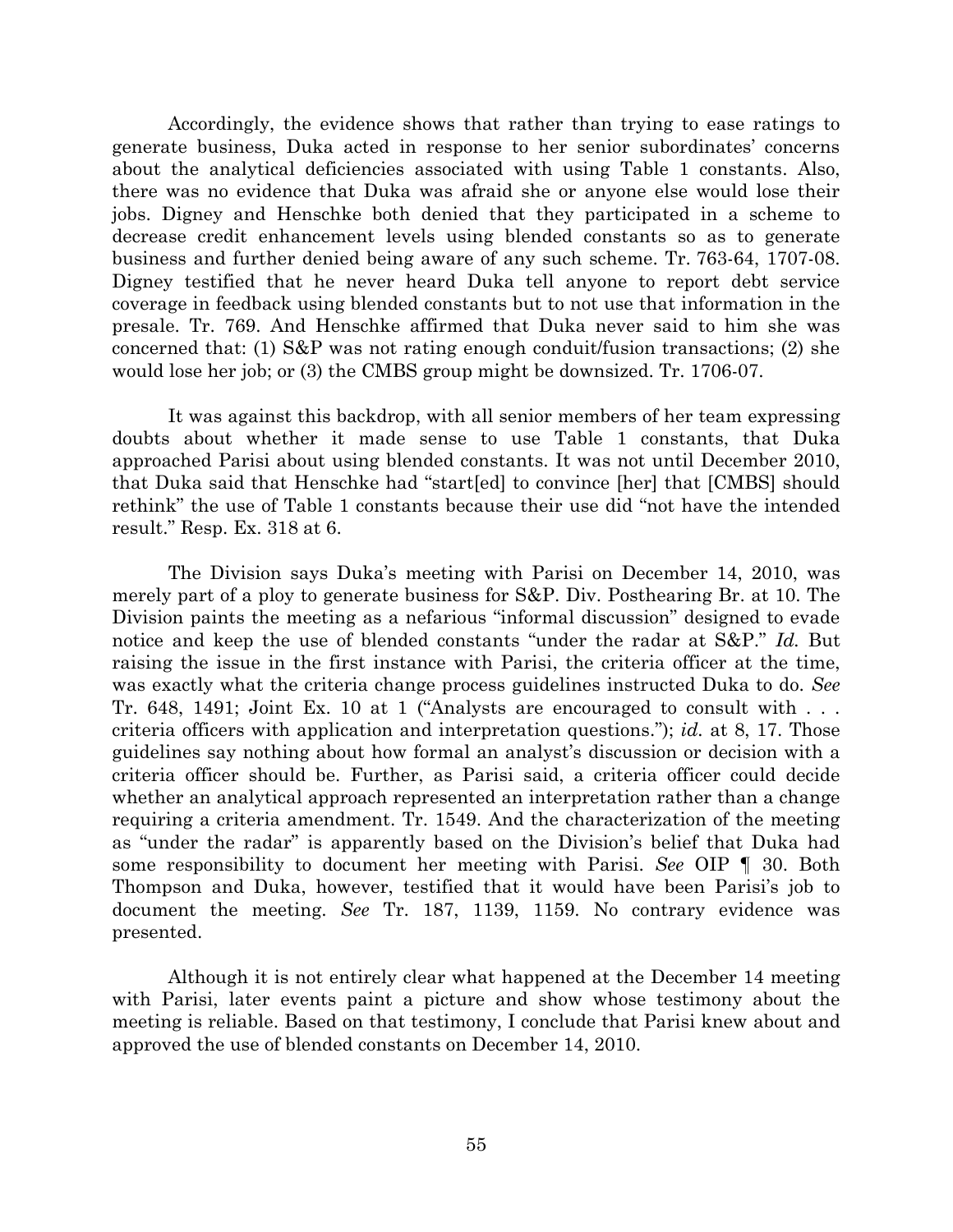As an initial matter, it is evident that at some point before April 20, 2011, Parisi and his direct report, Geramian, were aware of the use of blended constants. Other than saying "[t]hanks," Geramian did not respond to Digney's e-mail on April 20 in which Digney specifically said that "[w]e are currently using a 50/50 blend of actual loan constants and the stressed loan constants set forth in the criteria." Resp. Ex. 473 at 1-2. If, as the CMBS criteria officer since mid-December 2010, Geramian had a problem with the use of blended constants, this would have been an appropriate time to raise his concern to others, including his boss, Parisi. There is no evidence, however, that he raised any concerns. Parisi also did not react a month later, on May 21, when he was directly presented with the same information. *See* Tr. 793-94, 1569-75; Resp. Ex. 517 at 4; Resp. Ex. 518 at 1; Resp. Ex. 657 at 7. Given that Parisi was Geramian's boss, the only reasonable conclusion that follows from these two facts is that Parisi was aware of new issuance's use of blended constants before April 20.

The question, therefore, is when in the period of December 14, 2010 to April 20, 2011, Parisi learned of the use of blended constants. It is possible that because everyone in new issuance knew about such use by March 2011, Tr. 437-38, 773, Parisi and Geramian simply gleaned that information from interacting with new issuance staff members. But if Parisi and Geramian were previously unaware of the use of blended constants and simply learned about that use through staff interactions, it is difficult to imagine one or both of them not questioning why blended constants were being used. *See* Joint Ex. 10 at 6, 8 (describing the responsibilities of the criteria organization and criteria officers). No evidence was presented, however, that Parisi and Geramian raised such questions. I therefore conclude that Parisi learned about the use of blended constants before March 2011.

This leaves the December 14 meeting between Duka, Thompson, and Parisi. Although Parisi denied approving the use of blended constants at the December 14 meeting, he admitted that his memory was suspect. Tr. 1516, 1587-88. In fact, it is evident that Duka had two separate meetings with Parisi during this period in late 2010; Duka testified that, of the two meetings, one concerned Freddie Mac deals specifically and the other—the December 14 meeting attended by Thompson concerned CMBS's overall use of blended constants versus Table 1 constants. Tr. 1136, 1138-40, 1385-87, 1392. Parisi first recalled only the meeting with Duka and Thompson, and stated that it concerned a Freddie Mac deal. Tr. 1511-15, 1575. But the spreadsheet that Duka likely used with Parisi during the December 14 meeting, which Henschke likely created on December 13, did not involve a Freddie Mac deal, which would have been odd if the meeting was specific to such a deal. Tr. 1379-81, 1441, 1702; Resp. Ex. 670C. By the end of his cross-examination, Parisi conceded that he could no longer deny that there was a second meeting. Tr. 1587-88.

Thompson was also present at the December 14 meeting but his testimony and later actions were equivocal. Contrary to his allegedly expressed concern, Tr.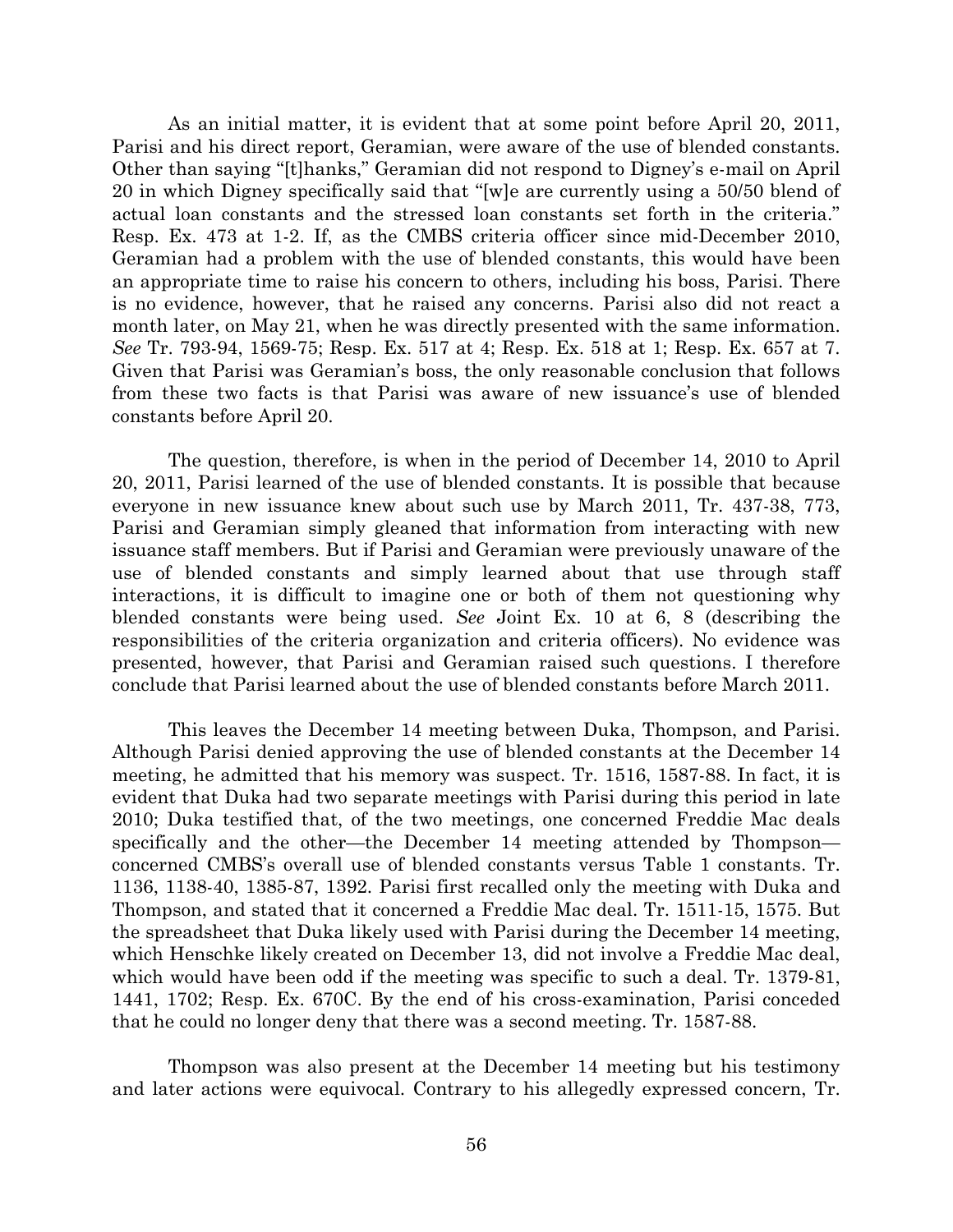95-96, 192, he did not "socialize" the use of blended constants when given the chance, *see* Resp. Ex. 334 at 2; Div. Ex. 71 at 3, 6, 8. And while he said that Parisi's flexibility on using blended constants was not "programmatic," Tr. 94, he testified that Parisi said "there was room for analysts' judgment in regard to the work or the assumptions as the analysis was being conducted." Tr. 93. He also agreed that Parisi conveyed that analysts had the "*discretion . . . to potentially average constants*" and thought the meeting concerned getting clarity about the "guidelines and boundaries" for analysts' exercise of judgment. Tr. 183-85 (emphasis added). This is consistent with Duka's recollection. As Duka pointed out, it would not have made sense, from a consistency standpoint, to use blended constants only for one rating. Tr. 1140-42. If it made sense to use blended constants in one rating—and Parisi said it did insofar as a Freddie Mac transaction, Tr. 1515-16, 1559—it would make sense for the others, as well, *see* Tr. 1575-76 (Parisi conceding it would be logical to apply this interpretation to other Freddie Mac transactions).

Thompson was not asked whether the meeting he attended concerned a Freddie Mac deal, but his testimony suggests that the discussion was general and not specific to Freddie Mac deals. Notably, Thompson thought that Parisi was generally "open to using different constants" so long as the usage was documented. Tr. 93. He also testified that the discussion involved "a general dialogue about the framework." Tr. 91.

Given the foregoing, I conclude that Parisi learned of and approved the use of blended constants during the December 14, 2010, meeting at which Thompson was also present. I also conclude that none of Duka's meetings with Parisi were part of a ploy.

In addition to the facts discussed above about Duka's motivation, her assertion that she acted for analytical reasons is circumstantially supported by what happened once S&P determined to withdraw its preliminary rating for the Goldman deal. First, Jacob e-mailed S&P's president, Sharma, on July 31, 2011, and explained that the contemplated changes to the criteria following the withdrawal were "not a correction of what was done," and that "what was done before," *i.e.*, the use of blended constants, "was a quite reasonable interpretation of the application of criteria." Resp. Ex. 589 at 1. Second, with withdrawal of the Goldman deal imminent, the members of the rating committee for the deal held a meeting and stated in writing that they "strongly believe[d] that the preliminary ratings, as originally assigned, were done so correctly, and in full compliance with S&P's then current criteria." Joint Ex. 71 at 18. The members of the rating committee for the FREMF 2011-K-14 deal reached the same conclusion in writing. *See* Joint Ex. 80. Third, in the final ANPCC, S&P announced its use of blended constants and stated that "the results produced" using the blended constant were "consistent with [its] rating definitions." Joint Ex. 8 at 1-2. S&P also explained that it would immediately resume rating transactions using this method. *Id.* at 2. As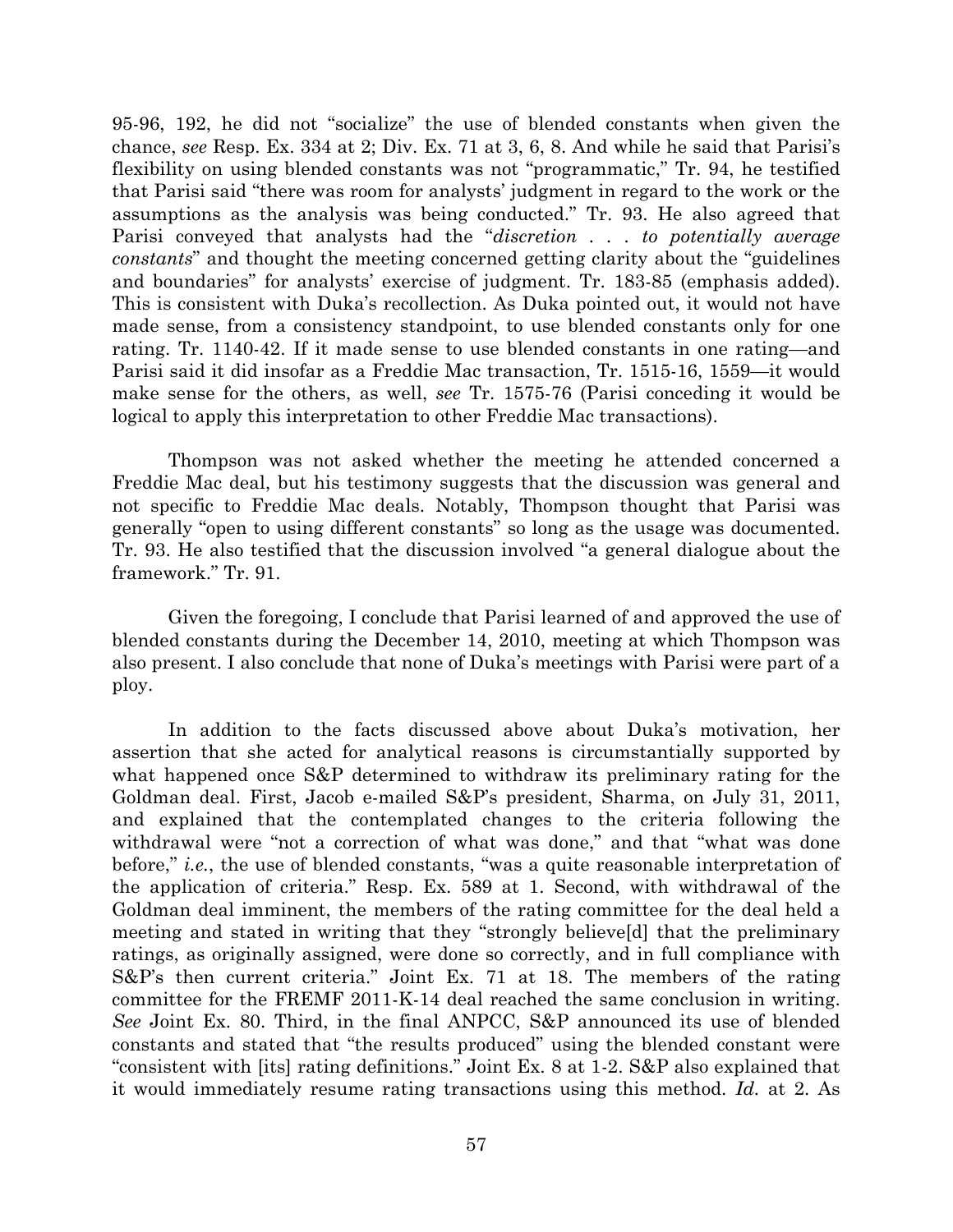Jacob admitted, S&P could only *resume* rating transactions using blended constants if that "approach . . . fit[] the requirements of criteria." Tr. 646. Fourth, when the presales for the two withdrawn ratings were republished, they listed the same credit enhancements that were listed in the original presales, with no indication on these listings that the credit enhancements would have differed had Table 1 constants been used. Tr. 385-86. *Compare* Joint Ex. 68 at 4, *and* Joint Ex. 77 at 4, *with* Joint Ex. 75 at 4, *and* Joint Ex. 84 at 4. Fifth, S&P essentially repudiated the use of Table 1 constants in its 2012 criteria article. *See* Tr. 795-96.

To be clear, this is not to say that using blended constants or Table 1 constants produced better results. Whether using blended constants or Table 1 constants was better is largely irrelevant and not a matter about which I could opine. *See* 15 U.S.C. § 78*o*-7(c)(2). It is for each rating agency to determine how best to rate transactions. *See id.* Had Duka's decision been analytically unsound, however, one might expect that some personnel at S&P would have said so at the relevant times. But that did not happen.

In the facts section of its brief, however, the Division asserts that "Duka was acutely aware" that S&P was losing out on rating engagements because its 2009 criteria was resulting in S&P assigning higher credit enhancement levels. Div. Posthearing Br. at 8-9. It notes Thompson's testimony that Duka remarked on the effect of S&P's credit enhancement levels and the fact that Thompson and Duka regularly reported to supervisors that CMBS had lost engagements because of conservative criteria. *Id.* at 8. Although it does not exclusively rely on these factors in asserting that Duka acted with scienter, it is apparent that the Division believes Duka's "acute aware[ness]" shows that she did, and that she was "motivated by a desire to attract paid ratings business at the expense of ratings integrity." *See id.* at 36-38.

It is true that Duka *and Thompson* regularly reported to Osborne, their supervisor, about lost engagements and explained the multiple reasons—including S&P's credit enhancement levels—why engagements were lost. But submitting monthly activity reports was a required part of their job. Tr. 72, 74. And the Division does not claim those reports were inaccurate. If Duka and Thompson were going to report lost opportunities, it is unclear why it would be unreasonable or suspicious that they would explain why those opportunities were lost. Accurately reporting news directly related to one's job hardly evidences nefarious intent especially since management was interested in knowing whether S&P had been engaged to rate particular deals and why. *See* Resp. Ex. 245. And no one thinks that credit enhancement levels—*sometimes* the reported cause of lost engagements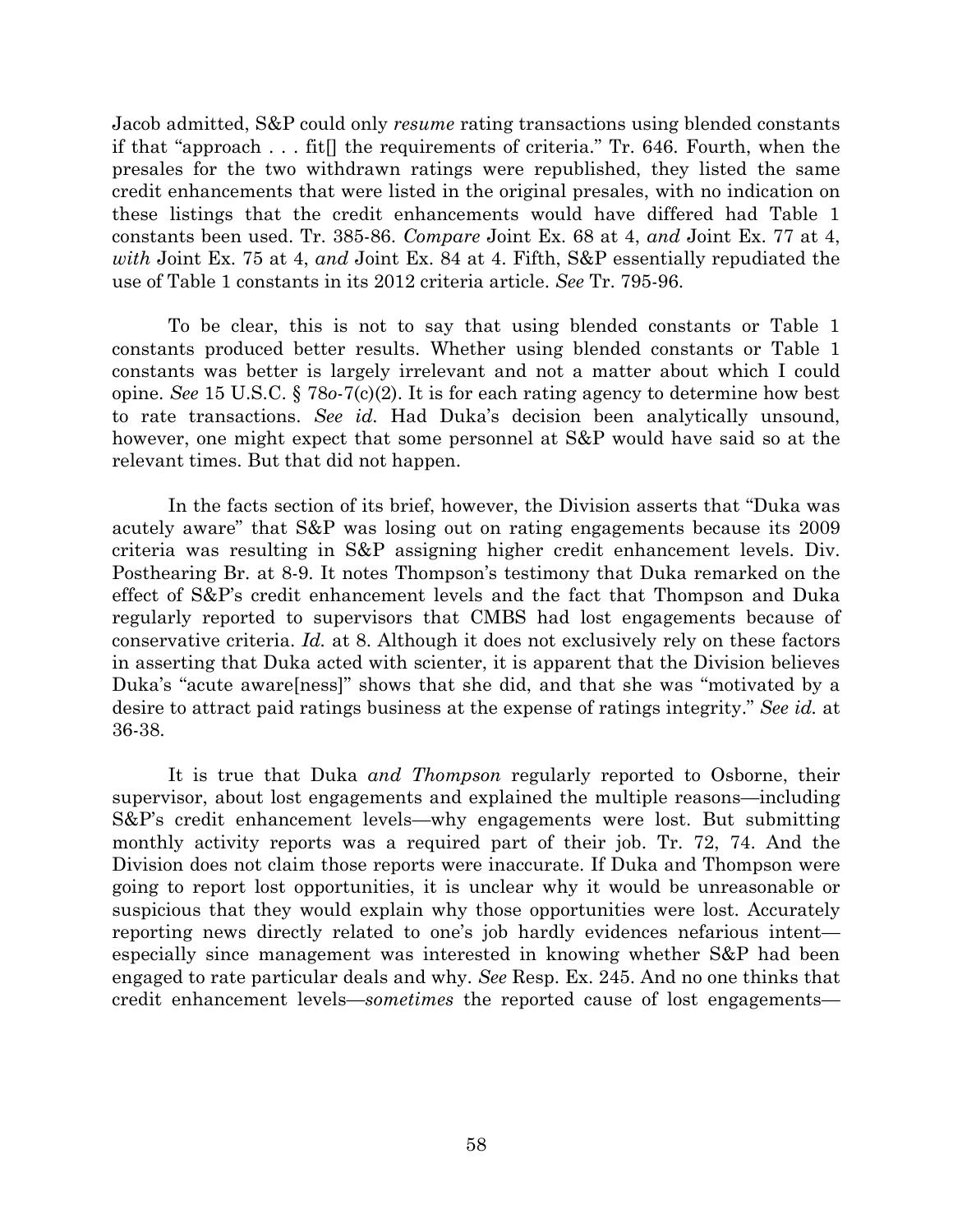were irrelevant to issuers.<sup>49</sup> The fact Duka *and Thompson* remarked on the fact of the lost engagements does not show Duka acted based on a commercial interest.

Putting Duka's alleged acute awareness aside, the Division's argument that it demonstrated scienter proceeds as follows. According to the Division the strongest—or at least the first—indication that Duka acted with scienter is inferential: if using actual constants was analytically justified, there would have been no reason not to simply switch to actual constants, as opposed to blended constants, and announce that switch. Div. Posthearing Br. at 37. Presumably, the Division is suggesting that because Duka did not truly believe any change away from using Table 1 constants was analytically justified, she chose a less dramatic change to blended constants to avoid "subject[ing] her proposal to [the] internal scrutiny" that might accompany a more dramatic shift to actual constants. *Id.* at 37.

Putting aside the lack of evidence for the Division's position, it is not clear why this would necessarily be so. The point of using Table 1 or blended constants was to stress the loans in question. As Parisi conceded, the use of a blended constant also stressed the loans—albeit to a lesser degree than using pure Table 1 constants—because the blended constant was higher than the actual constant. Tr. 1567; *see* Resp. Ex. 670C, sheet 2. And while it may have been that no one could explain why CMBS chose a 50/50 blend, as opposed to a 60/40 or some other blend, *see* Tr. 1144-46, that fact did not make the Table 1 constants any less arbitrary than the use of the blended constants. As noted, the criteria committee settled on Table 1 constants after throwing some numbers up on a whiteboard and collectively agreeing—without documenting any methodology, discussion, or vote—that the numbers looked right. Tr. 65-66, 119-120; *see* Resp. Exs. 108-19. Conversely, blended constants were tied, at least partially, to actual constants and thus had some basis in reality.

There was much evidence that blended constants also mitigated the extreme or unrealistic results predicted by use of the Table 1 constants. *See* Tr. 813-14, 1165-66, 1375-78, 1692-99, 1723-24. And, even Parisi thought that Duka's proposal and analysis made sense, at least with respect to particular transactions, and "[t]hat the basis was analytical." Tr. 1515-16, 1559, 1575-76. Especially in light of the evidence that many thought usage of blended constants was analytically sound, Duka's desire to use blended constants as opposed to other types of constants is not, in and of itself, evidence of deceptive intent.

<sup>&</sup>lt;sup>49</sup> Indeed, the most significant reason that S&P lost out on ratings engagements during the second half of 2010 was issuers' dissatisfaction with S&P's terms and conditions, not its methodology. *E.g.*, Resp. Ex. 234 at 3 (of paginated pages); Resp. Ex. 245 at 1; *see* Div. Ex. 61 at 2 (of paginated pages) (reporting on December 13, 2011, a "significant increase in rating activity, since the revised terms & conditions have been distributed").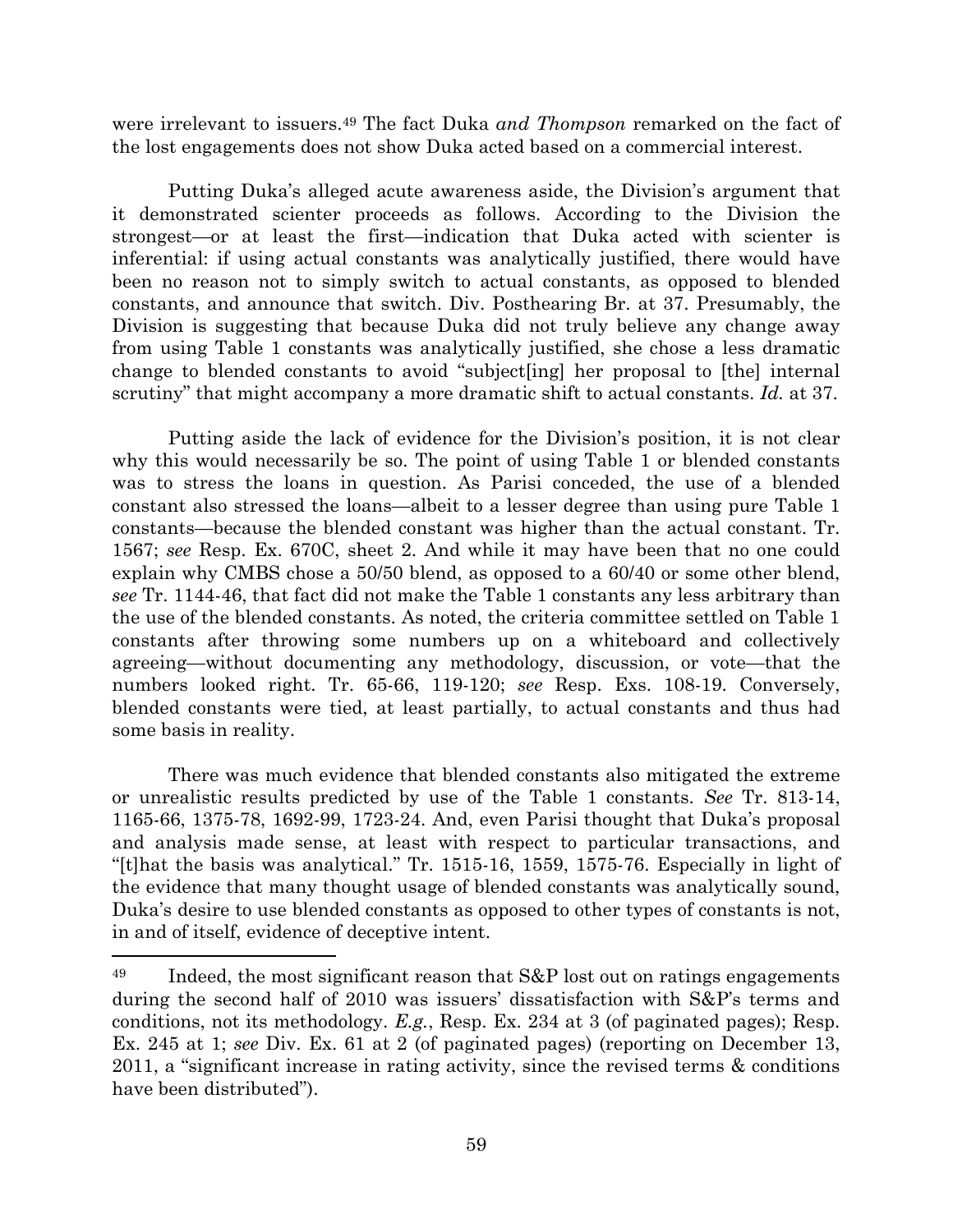The Division also points to Duka's approval of the vague "consider both" language for the presales and her alleged instruction to Digney not to report the use of blended constants in the presale for the Goldman deal. Div. Posthearing Br. at 14-15, 37. Although it is true that Duka approved the "consider both" language, Tr. 1230, 1393, saying that her approval of it reflects her intent to deceive is a stretch. The language was actually drafted by Pollem who, months before, had raised concerns about the analytical soundness of using Table 1 constants. *See* Resp. Ex. 387 at 2; Tr. 178, 1392-93. No one suggested that Pollem was motivated by anything other than a desire to use an analytically sound methodology. And there was no evidence that Duka gave Pollem any directions regarding this language or the disclosure of CMBS's constants.

Moreover, saying that Duka told Digney not to report the use of blended constants in the presale for the Goldman deal overstates what happened. In his responsive e-mail to Fisher on July 11, 2011, Digney reported that Duka said "she want[ed] to show both the [debt service coverage ratio] using stressed constant and the [debt service coverage ratio] using actual constant." Div. Ex. 103. But neither Digney nor Duka could remember whether they actually had a conversation about Fisher's question or, if they did, what was said. Tr. 459, 1237. It is a fact, however, that the disclosure in the Goldman presale matched the disclosure in the Morgan Stanley presale. Joint Ex. 22 at 18; Joint Ex. 68 at 19. This fact raises the possibility that Duka simply said to continue the current practice. But regardless, there is no evidence she affirmatively told Digney not to report the use of blended constants or that she gave the matter any specific thought.

The Division relies on two final points. It points to Adelson's testimony that in July 2011 Duka said she did not publish use of blended constants because she did not want to explain the differences between new issuance and surveillance. <sup>50</sup> Div. Posthearing Br. at 37; *see* Tr. 300-01. It also says Duka failed to ensure that Hu received a copy of new issuance's model as part of Hu's model quality review. *Id.* at 38.

As to the latter point, there is no evidence that Hu asked for and was refused access to the model. *See* Tr. 832-33. There is also no reliable evidence that Duka was responsible for giving model quality review CMBS's model, let alone that she had an affirmative responsibility to ensure that Hu was reviewing the correct

<sup>&</sup>lt;sup>50</sup> The Division also purports to rely on its exhibit 209 and Jacob's testimony. Division exhibit 209, which was not admitted, merely reflects Adelson reporting his conversation with Duka and is thus not an additional source of evidence about what Duka said. And Jacob did not testify that Duka said she did not want to explain differences between new issuance and surveillance. *See* Div. Posthearing Br. at 15. Instead, he could not remember how he heard that someone said "we didn't want to have to explain this to the public." Tr. 666.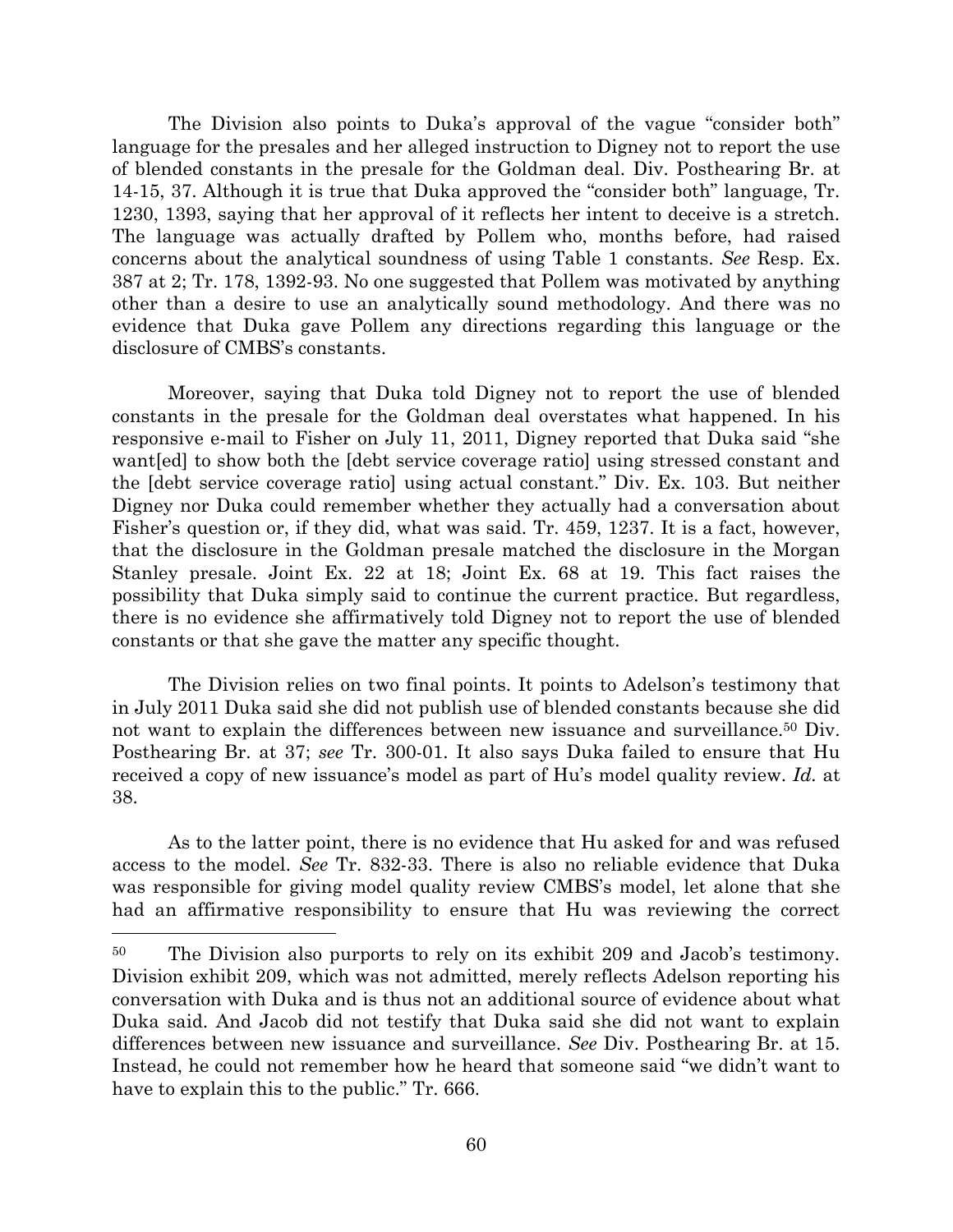model. Indeed, the Division's argument that Duka "was responsible for making sure [model quality review] received accurate information" rests on a weak foundation. Instead of providing some direct evidence of Duka's responsibilities, it relies on Digney's agreement that he "guess[ed]" it is fair to say Duka "was ultimately responsible for providing whatever [model quality review] needed to perform this assessment" and his following testimony that he did not "know if there's anything specific . . . in the policy and procedure document that says who does. But I guess that makes sense." *See* Div. Posthearing Br. at 18 (citing Div. Finding of Fact No. 97, which in turn cites Tr. 810-11). Digney's speculation does not show that Duka had an affirmative responsibility to make sure model quality review had the correct model. And Division counsel's examination of Digney demonstrated that it was not until he testified in December 2016 that Digney realized Hu might have been reviewing the wrong model. *See* Tr. 806-09. There is no evidence that anyone in 2011 thought Hu might have been looking at the wrong model.

The Division thus moves to a fallback that Duka's communications with Hu were unclear. Div. Posthearing Br. at 18. But the evidence shows that by the time Duka responded to Hu in late April 2011, a large number of people within S&P, including all of new issuance and CMBS's criteria officer were aware of the use of blended constants. That usage was not a secret and there is no evidence anyone was trying to hide it.

The Division also ignores what actually transpired. In late April 2011, Duka prepared to respond to Hu's request. *See* Resp. Ex. 480 at 1. Rather than e-mailing only Hu with an intentionally opaque answer, Duka first e-mailed Digney and Ramkhelawan with a suggested response, asking them both to review her proposed response "to make sure [she was] explaining this right." *Id.* Only after both responded that her description appeared correct, *id.*, did Duka respond to Hu, copying Digney, Ramkhelawan, and Pollem, Resp. Ex. 479 at 1. By asking Digney and Ramkhelawan to make sure she explained the matter correctly, Duka demonstrated that she was not trying to hide anything from Hu.

And Hu understood. She forwarded a draft framework model a week later, on May 2, 2011. *See* Resp. Ex. 499. The draft accurately provided that loan constants used in the model were a combination of actual loan constants and Table 1 constants. *Id.* at 30. True enough, Hu did not say the constants were a 50/50 combination, but she did say they were a combination, which is an accurate depiction.

This leaves Duka's remark to Adelson that she did not publish use of blended constants because she did not want to explain the methodological differences between new issuance and surveillance. Although this remark is more concerning, it is not sufficient to show that Duka acted with scienter. By failing to address the evidence that Duka's group had more work than it could handle and that Duka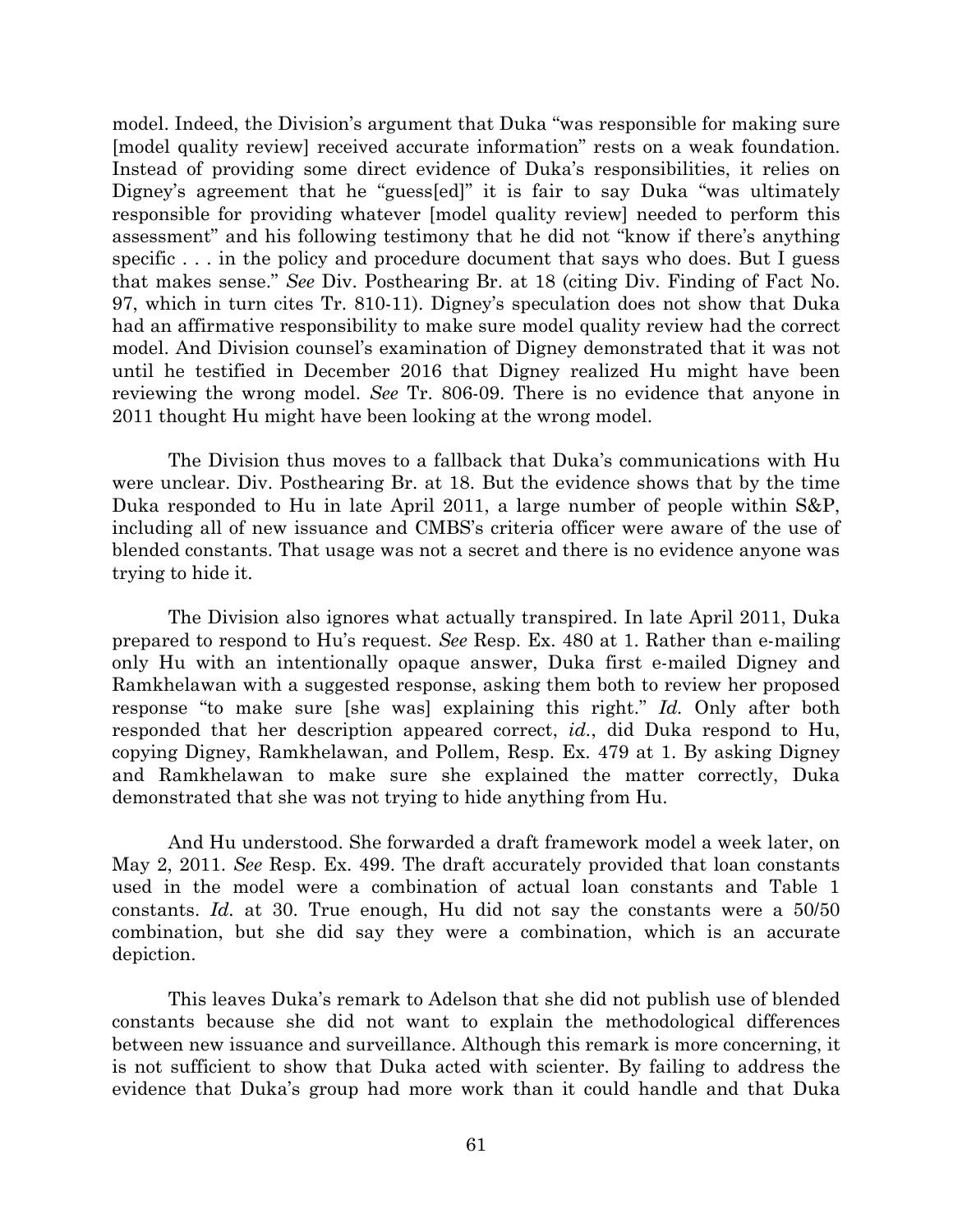acted because her subordinates had convinced her that using Table 1 constants was analytically unsound, the Division ignores the context. Its position is thus undercut by its failure to engage all of the affirmative evidence that Duka acted out of a desire to produce analytically sound ratings. Given that unaddressed context, it is entirely plausible that what Duka actually said to Adelson was that she did not want to explain the differences *in a presale* because that sort of general explanation belonged in a criteria document, not a transaction-specific presale. Tr. 1240-41.

Given the foregoing, I reject the charges that Duka acted with scienter. The allegations under Securities Act Section  $17(a)(1)$ , Exchange Act Section 10(b), and Exchange Act Rule 10b-5 are dismissed. To the extent the allegations under Securities Act Section  $17(a)(2)$  and  $(3)$  are premised on scienter, those allegations are dismissed as well.<sup>51</sup>

## *2.1.2. Negligence claims under Securities Act Section 17(a)(2) and (3)*

As noted, negligence—the "failure to exercise reasonable care"—is sufficient to demonstrate violations of paragraphs (2) and (3) of Securities Act Section 17(a). *Ira Weiss*, 2005 WL 3273381, at \*12. To demonstrate liability under paragraph (2), the Division must show that Duka negligently "obtain[ed] money or property by means of any untrue statement" or "omission" "of a material fact." 15 U.S.C. § 77q(a)(2). To demonstrate liability under paragraph (3), the Division must show that Duka negligently "engage[d] in any transaction, practice, or course of business which operate[d] or would [have] operate[d] as a fraud or deceit upon [a] purchaser." 15 U.S.C.  $\S$  77 $q(a)(3)$ . For the reasons outlined below, the Division's negligence claims fail under subsection (a)(2) but prevail under (a)(3).

As to the threshold requirements for Section  $17(a)(2)$  and  $(a)(3)$  liability, the alleged failure to adequately disclose the use of blended constants occurred in the offer or sale of securities and occurred by means of instrumentalities of interstate commerce. Issuers solicited ratings in the course of preparing to issue CMBS transactions and provided the rating presales to investors. Tr. 72, 879-80, 1027-28. And investors considered the presales and ratings described in them to a greater or lesser degree in deciding whether to invest. Tr. 871-72, 1778-79, 2060. These facts are sufficient to satisfy the broadly defined term "in the offer or sale of any securities." *See United States v. Naftalin*, 441 U.S. 768, 773 (1979). Additionally, issuers sent the presales, prepared in New York, to investors located in other states, such as Iowa. Tr. 848-49, 1015. This is sufficient to meet the interstate commerce or mails requirement. *See United States v. Roby*, 499 F.2d 151, 152-53 (10th Cir. 1974).

<sup>51</sup> Duka's lack of scienter also means the Division's alternative argument—that she aided and abetted  $S\&P$ 's violations of the antifraud provisions, OIP  $\P$  50, Div. Posthearing Br. at 31 n.29—fails. *See Mohammed Riad*, Exchange Act Release No. 78049A, 2016 WL 3627183, at \*17 n.41 (July 7, 2016).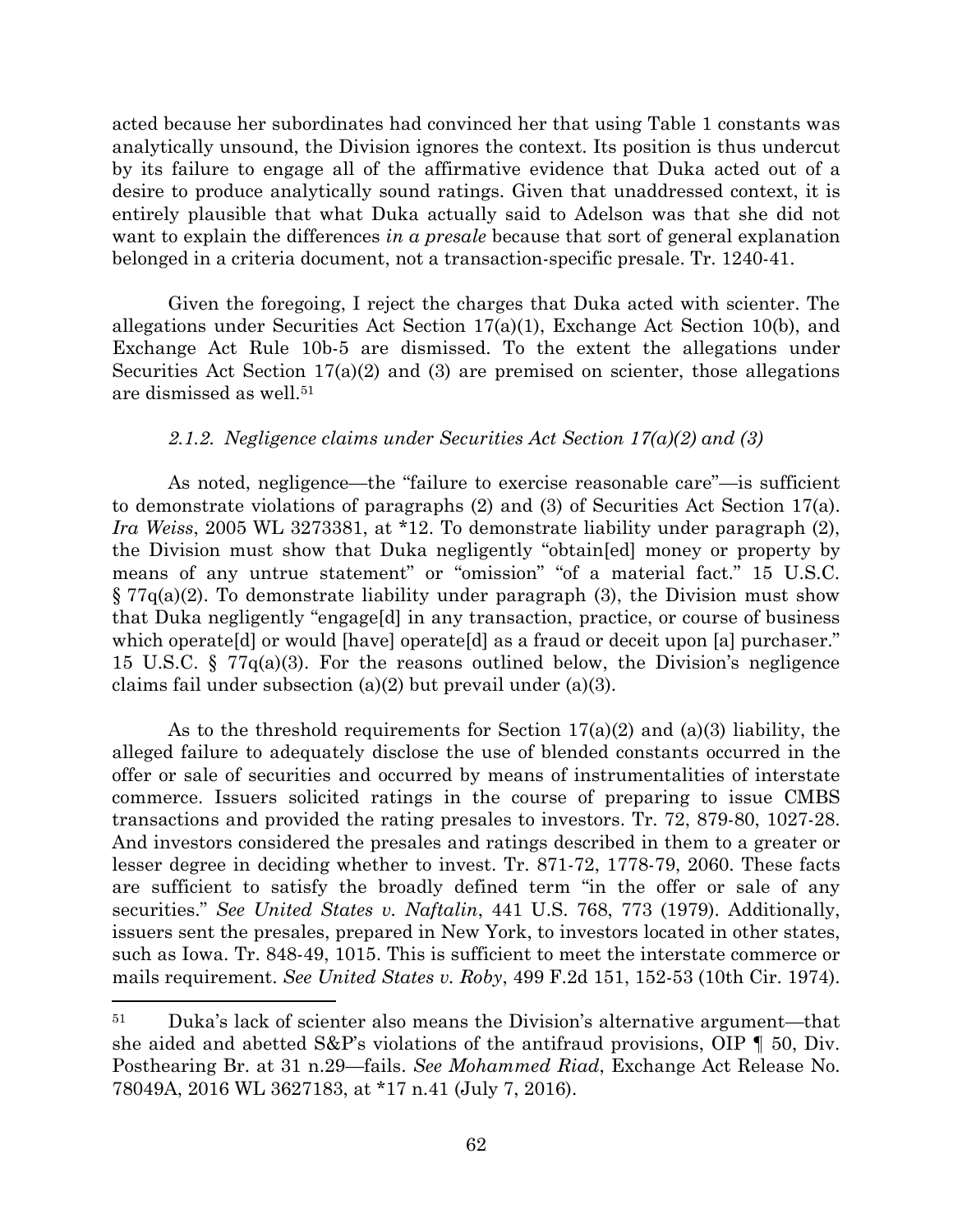*Section 17(a)(2).* For two reasons, the Division's case under subsection (a)(2) breaks down on the question of whether Duka "obtain[ed] money or property by means of any untrue statement" or "omission." The first reason is that the Division presented no evidence that Duka received any money or property. The second reason is that no money or property was acquired "by means of" the statements or omissions in the presales.

On the first point, the Division argues that the fact "S&P obtained" money in the form of fees for rating CMBS transactions is enough to prove that Duka obtained money or property. <sup>52</sup> There is a split of authority on the issue of whether obtaining money for one's employer is sufficient to meet the obtaining money element. In *SEC v. Stoker*, the court held that:

> It would be contrary to [the statute's] language ["directly or indirectly"], and to the very purpose of Section 17(a), to allow a corporate employee who facilitated a fraud that netted his company millions of dollars to escape liability for the fraud by reading into the statute a narrowing requirement not found in the statutory language itself.

865 F. Supp. 2d 457, 463 (S.D.N.Y. 2012); *see SEC v. Mudd*, 885 F. Supp. 2d 654, 669-70 (S.D.N.Y. 2012) (applying *Stoker*).

In *SEC v. Syron*, on the other hand, the court framed the issue as "turn[ing] on whether [the defendants] can be said to have 'obtained' money or property when they did not, in fact, gain personal possession of either." 934 F. Supp. 2d 609, 638 (S.D.N.Y. 2013). The court turned to various dictionaries to see how the word "obtained" was defined around 1933, when the Securities Act was passed. *Id.* Because the dictionaries the court consulted defined the word as "to acquire," "to get and retain possession," or "to get hold of," the court concluded that the "definitions make clear that to obtain an object is to gain possession of it." *Id.* Because the defendants' employer gained possession of money but the defendants did not, the court in *Syron* rejected the interpretation in *Stoker*. *Id.* at 638-40; *see SEC v. Wey*, No. 15-CV-7116, 2017 WL 1157140, at \*11-12 (S.D.N.Y. Mar. 27, 2017) (following *Syron*); *SEC v. DiMaria*, 207 F. Supp. 3d 343, 358 (S.D.N.Y. 2016) (same).

<sup>52</sup> Div. Posthearing Br. at 30 n.28 (relying on *SEC v. Stoker*, 865 F. Supp. 2d 457, 463 (S.D.N.Y. 2012) for the proposition that "it is sufficient under Section 17(a)(2) for the SEC to allege that [the defendant] obtained money or property for his employer while acting as its agent, or, alternatively, for the SEC to allege that [the defendant] personally obtained money indirectly from the fraud"); *see* Div. Response Br. at 3-4 ("It is sufficient that the respondent obtained money or property for her employer while acting as its agent.").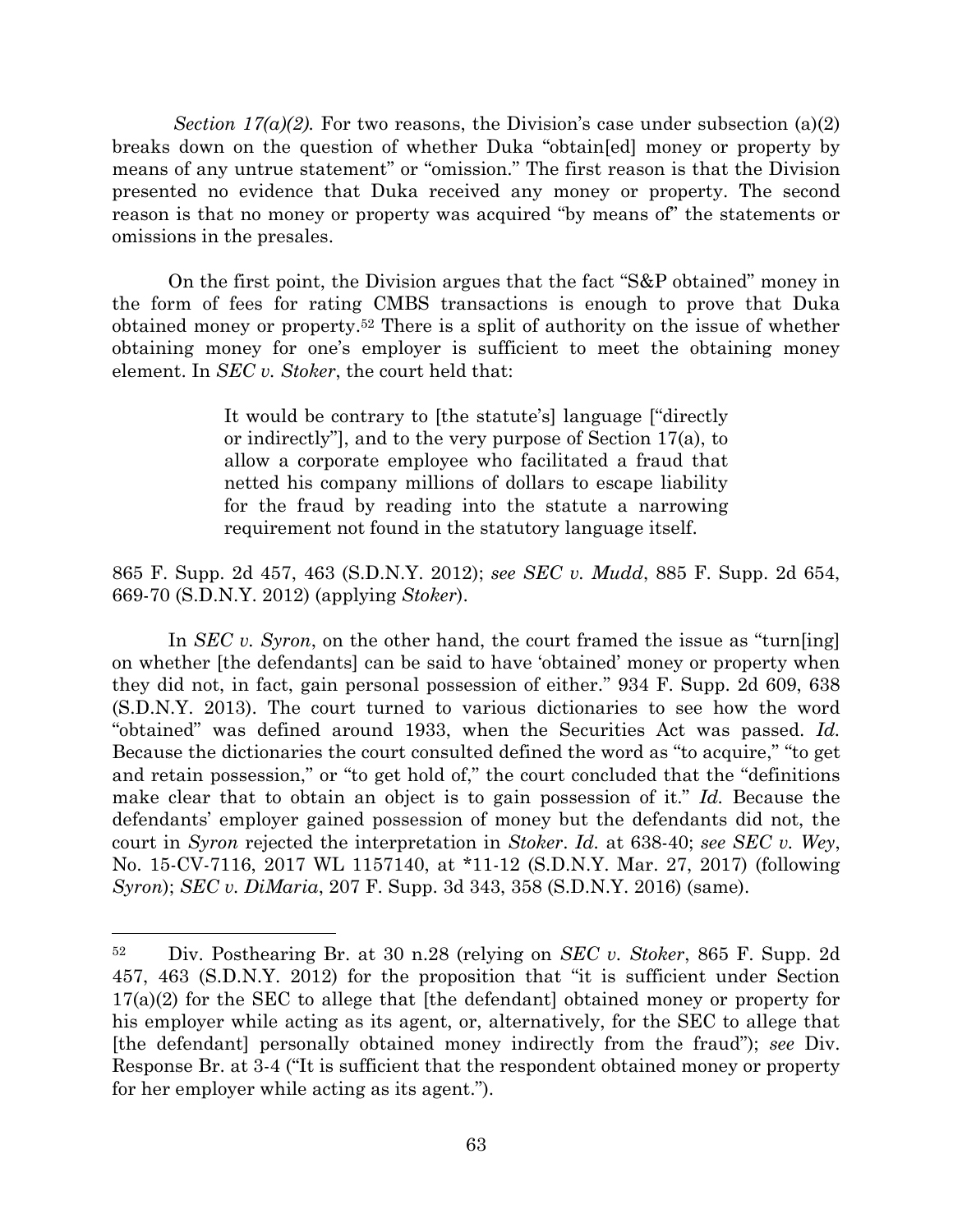*Syron* has the better of this argument. When determining the meaning of a statute, the "first step . . . is to determine whether the language at issue has a plain and unambiguous meaning." *Robinson v. Shell Oil Co*., 519 U.S. 337, 340 (1997). Statutory language should be interpreted consistent "with its ordinary or natural meaning" at the time the language was enacted. *See Dir., Office of Workers' Comp. Programs, Dep't of Labor v. Greenwich Collieries*, 512 U.S. 267, 272 (1994); *Perrin v. United States*, 444 U.S. 37, 42 (1979). Resort to dictionary definitions contemporary to the time of enactment is an accepted way of determining the ordinary meaning of statutory language. *See Taniguchi v. Kan Pac. Saipan, Ltd*., 566 U.S. 560, 566-67 (2012); *Amoco Prod. Co. v. S. Ute Indian Tribe*, 526 U.S. 865, 874 (1999).

*Syron* makes clear that at the time the Securities Act was passed, the word *obtain* connoted acquiring possession or getting hold of something. 934 F. Supp. 2d at 638. This understanding suggests that obtaining something—getting hold of it is a personal act. It follows that Duka cannot be said to have obtained something she never acquired, held, or possessed. Saying Duka acquired, held, or possessed money she never actually acquired, held, or possessed ignores the plain meaning of the word obtain. And there is no indication that she indirectly obtained money due to some control over or personal benefit from whatever was received by her employer. Indeed, the Division does not seek disgorgement and does not argue that Duka was enriched by her actions. *See* Div. Posthearing Br. at 41-43.

Even putting this problem aside—even assuming one could say that Duka obtained money because S&P received money—the question would remain whether she obtained money "*by means of*" the statements or omissions in the presales.<sup>53</sup> The evidence shows that the issuers incurred the obligation to pay S&P well before their presales were issued. For instance, the engagement letter for the Morgan Stanley deal was signed December 13, 2010, Joint Ex. 21, before Duka spoke to Parisi on December 14 and before Pollem suggested language for the presale on February 2, 2011, *see* Resp. Ex. 387; Tr. 1392-93. And the presale was issued on February 4, nearly two months after the engagement letter was signed. <sup>54</sup> *See* Joint Ex. 22.

<sup>53</sup> 15 U.S.C. § 77q(a)(2) (emphasis added); *see* Div. Prehearing Br. at 6 (tying the Section 17(a)(2) claim to "material misstatements and omissions in S&P publications, specifically its Presale reports"); Div. Posthearing Br. at 30 & n.28 ("As Section 17(a)(2) requires, Duka 'obtain[ed] money or property' by means of the misstatements and omissions in the 2011 Presales.").

<sup>&</sup>lt;sup>54</sup> The remaining engagement letters and presales followed a similar pattern. *See* Joint Exs. 29 (FREMF 2011-K701 engagement letter signed December 2, 2010), 30 (FREMF 2011-K701 presale issued February 15, 2011), 36 (JPMCC 2011-C3 engagement letter signed December 10, 2010), 37 (JPMCC 2011-C3 presale issued February 18, 2011), 45 (FREMF 2011-K11 engagement letter signed December 22,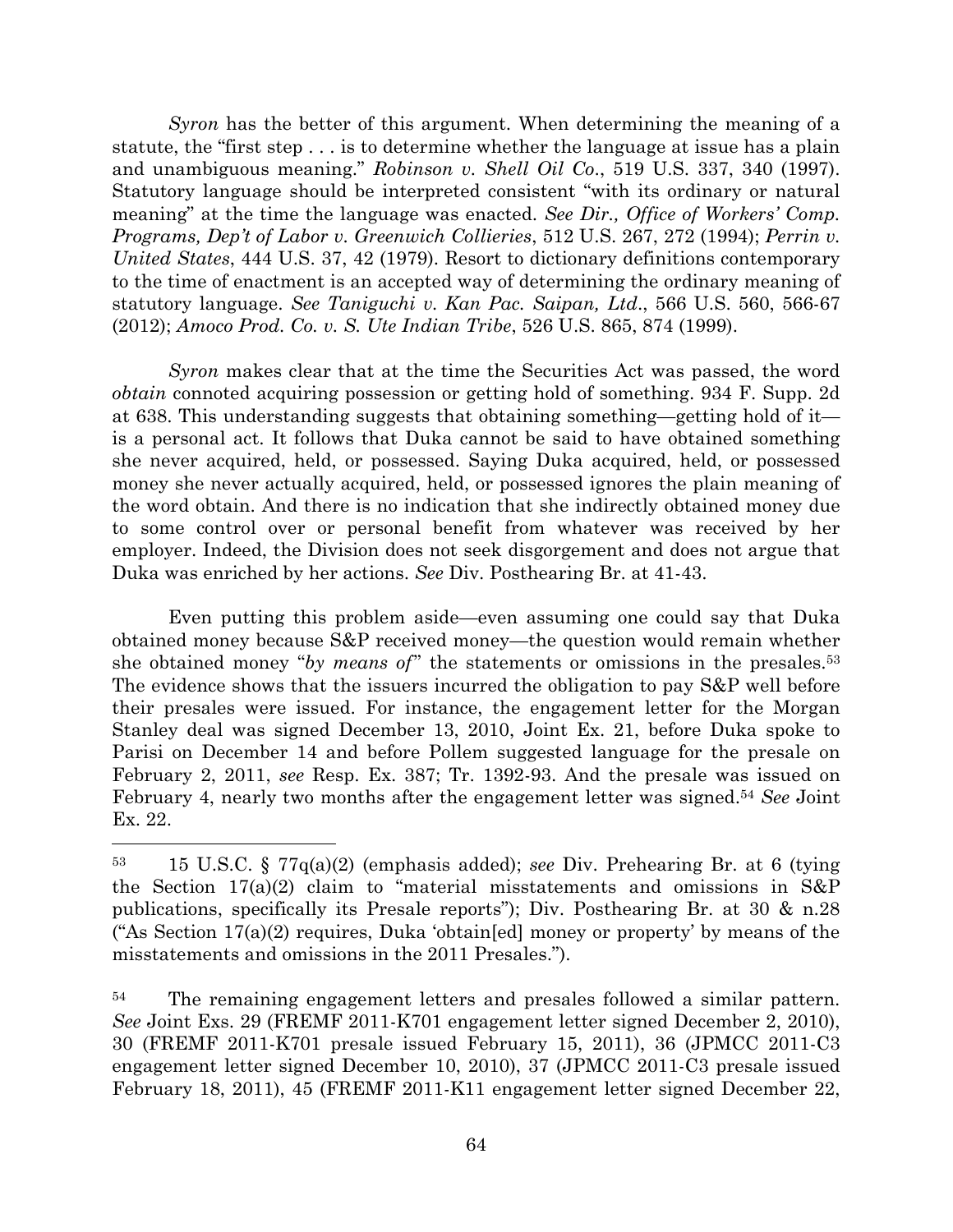The Division argues that the engagement letters show that S&P received fees in exchange for rating the issuers' CMBS transactions and adds that the issuers used the presales in marketing and selling their bonds. Div. Response Br. at 3. Both of these points are accurate as far as they go. But these facts do not mean that S&P obtained money "*by means of*" the statements or omissions *in the presales*. Instead, the issuers obligated themselves well before the alleged misstatements or omissions in the presales for those transactions ever existed. Indeed four of the engagement letters were signed before the first relevant presale was created. *Compare* Joint Exs. 21, 29, 36, 45, *with* Joint Ex. 22. At least on the record in this case, S&P cannot have obtained money by means of a statement or omission that did not yet exist.<sup>55</sup>

Perhaps the Division could have argued that the issuers who signed engagement letters after February 2011 were generally relying on what they had seen in the first three or four 2011 presales in deciding to engage S&P, but the Division does not advance this argument. And except to elicit testimony very generally describing the process by which issuers engage rating agencies, *see* Tr. 422-35, the Division presented no evidence as to what induced the issuers of the eight transactions to engage S&P or how or whether Duka was involved in that initial process.

*Section 17(a)(3).* In determining whether Duka negligently "engage[d] in any transaction, practice, or course of business which operate[d] or would [have] operate [d] as a fraud or deceit upon [a] purchaser," 15 U.S.C. § 77 $q(a)(3)$ , the question is whether Duka "failed to exercise reasonable care" and thereby caused investors to "receive misleading information" about the issuers' transactions or somehow "prevented [investors] from learning material information about" those transactions, *Dennis J. Malouf*, 2016 WL 4035575, at \*11 n.74, \*12. Answering the question of whether there was a misleading omission is more complicated here than usual. As Adelson readily admitted, the criteria article is "lousy" and "leaves something to be desired" in terms of whether S&P would use Table 1 constants to

2010), 46 (FREMF 2011-K11 presale issued March 15, 2011), 52 (FREMF 2011-K13 engagement letter signed March 10, 2011), 53 (FREMF 2011-K13 presale issued May 9, 2011), 59 (JPMCC 2011-C4 engagement letter signed March 31, 2011), 60 (JPMCC 2011-C4 presale issued May 17, 2011), 67 (GSMS 2011-GC4 engagement letter signed May 10, 2011), 68 (GSMS 2011-GC4 presale issued July 12, 2011), 76 (FREMF 2011-K14 engagement letter signed May 4, 2011), 77 (FREMF 2011-K14 presale issued July 18, 2011).

 $\overline{\phantom{a}}$ 

<sup>55</sup> For this reason, the Division also cannot show that S&P committed a primary violation of Securities Act Section  $17(a)(2)$ , meaning the Division's alternative argument—that Duka caused such a violation, OIP ¶ 50, Div. Posthearing Br. at 31 n.29—fails. *Robert M. Fuller*, Securities Act Release No. 8273, 2003 WL 22016309, at \*4 (Aug. 25, 2003).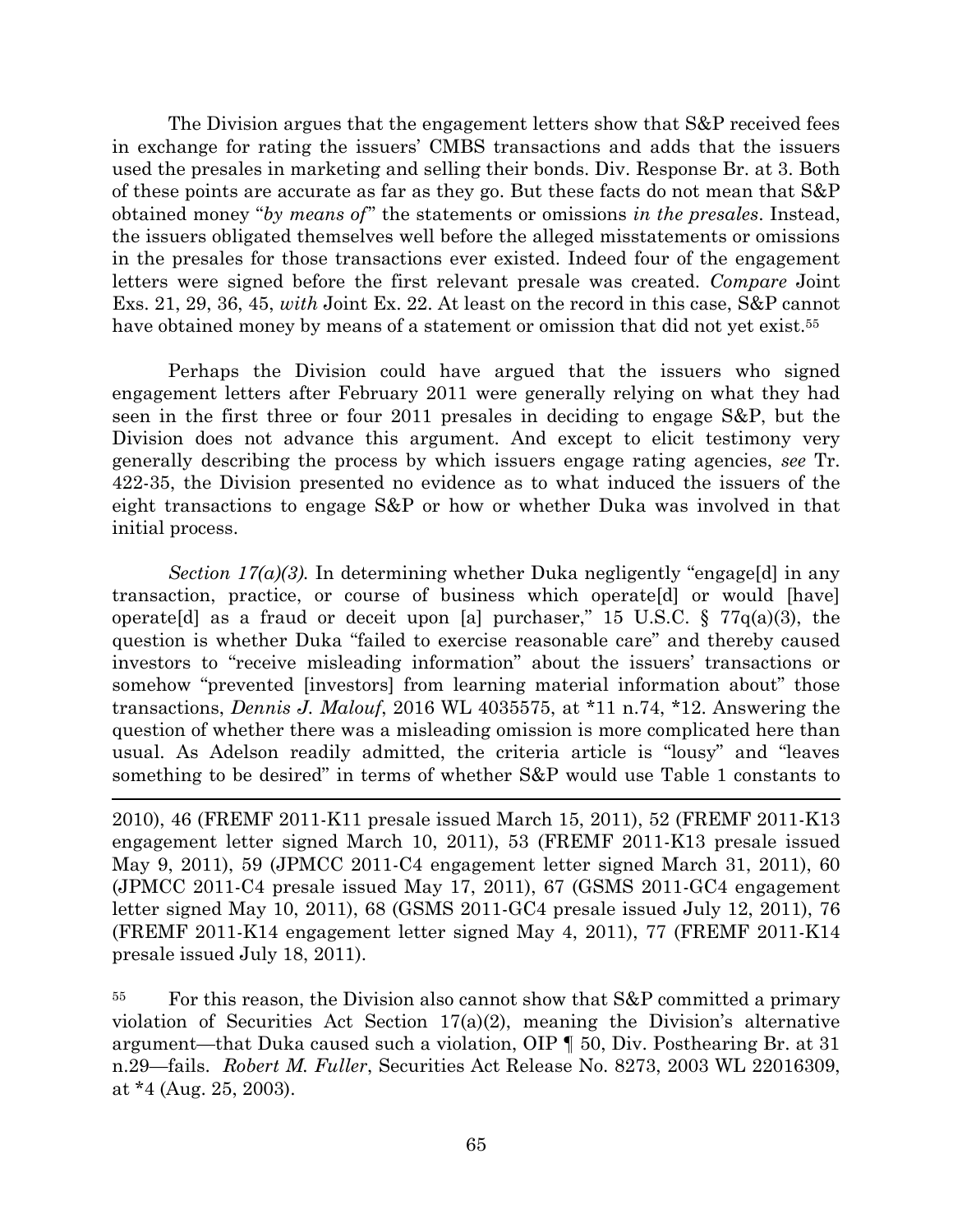rate transactions. Tr. 365, 370. Indeed, the article does not say that Table 1 constants would be used to rate actual, real world transactions. Rather, the fact that Table 1 constants were supposed to serve as a "benchmark" suggests that actual transactions would be judged against the Table 1 constants in some fashion rather than using them. And, as Duka's counsel ably demonstrated, if one looked at Table 6 of the criteria article and used a calculator, one would learn that the information conveyed in that table was based on actual constants rather than Table 1 constants. Tr. 105-09. Given the confusing nature of the criteria article, it is a not a useful reference, by itself, for judging whether the presales were misleading.

On the other hand, even if one believes, as Duka does, Resp. Posthearing Br. at 30-31, Resp. Responsive Br. at 4, that the criteria article called for the use of actual constants, the fact remains that none of the eight transactions were rated using actual or Table 1 constants. They were rated using blended constants, a fact not disclosed.

The presales, however, suggest the use of Table 1 constants. For example, the presale for the Morgan Stanley deal provided that:

> The transaction has a weighted average DSC of 1.20x based on a Standard & Poor's loan constant of 8.46%, which is in line with the archetypical pool. Standard & Poor's DSCs range from 0.94x to 1.57x and are based on stressed loan constants ranging from 8.25% to 10.00%, depending on the property type.

Joint Ex. 22 at 5. This language is seemingly based on Table 1. *See* Joint Ex. 2 at 5; *see also* Joint Ex. 5 at 5-6. Reference to S&P's "loan constant of 8.46%," Joint Ex. 22 at 5, 7, "a weighted average stressed Standard & Poor's loan constant of 8.46%," *id.* at 8, "Debt service coverage (based on Standard & Poor's constant)," *id.* at 22, or "Standard & Poor's stressed constant of 8.25%," *id.* at 23, 28, 33, 52, 57, 61, 66, are also found in the presale. These references also suggest reliance on Table 1 constants. For example, Table 1 provides an 8.25% loan constant for retail and office properties. Joint Ex. 2 at 5. Further indications of Table 1 constants include use of "Standard & Poor's stressed constant[s]" that correspond to additional property types listed in Table 1. *Compare* Joint Ex. 22 at 38 (8.50%), 44 (8.5%), 47 (10%), *with* Joint Ex. 2 at 5 (8.50% and 10% loan constants for industrial and lodging properties, respectively). And it bears noting that in 2010, when it rated a transaction for which it was not retained, S&P said (1) it was rating the transaction to inform the market of its views, and (2) it would use its Table 1 "stressed constants" to evaluate transactions. Div. Ex. 230 at 1, 4 (of paginated pages). Finally, the presale repeatedly differentiates between S&P's stressed constant and actual constants. *Id.* at 18, 23, 28, 33, 38, 47, 57, 61, 66.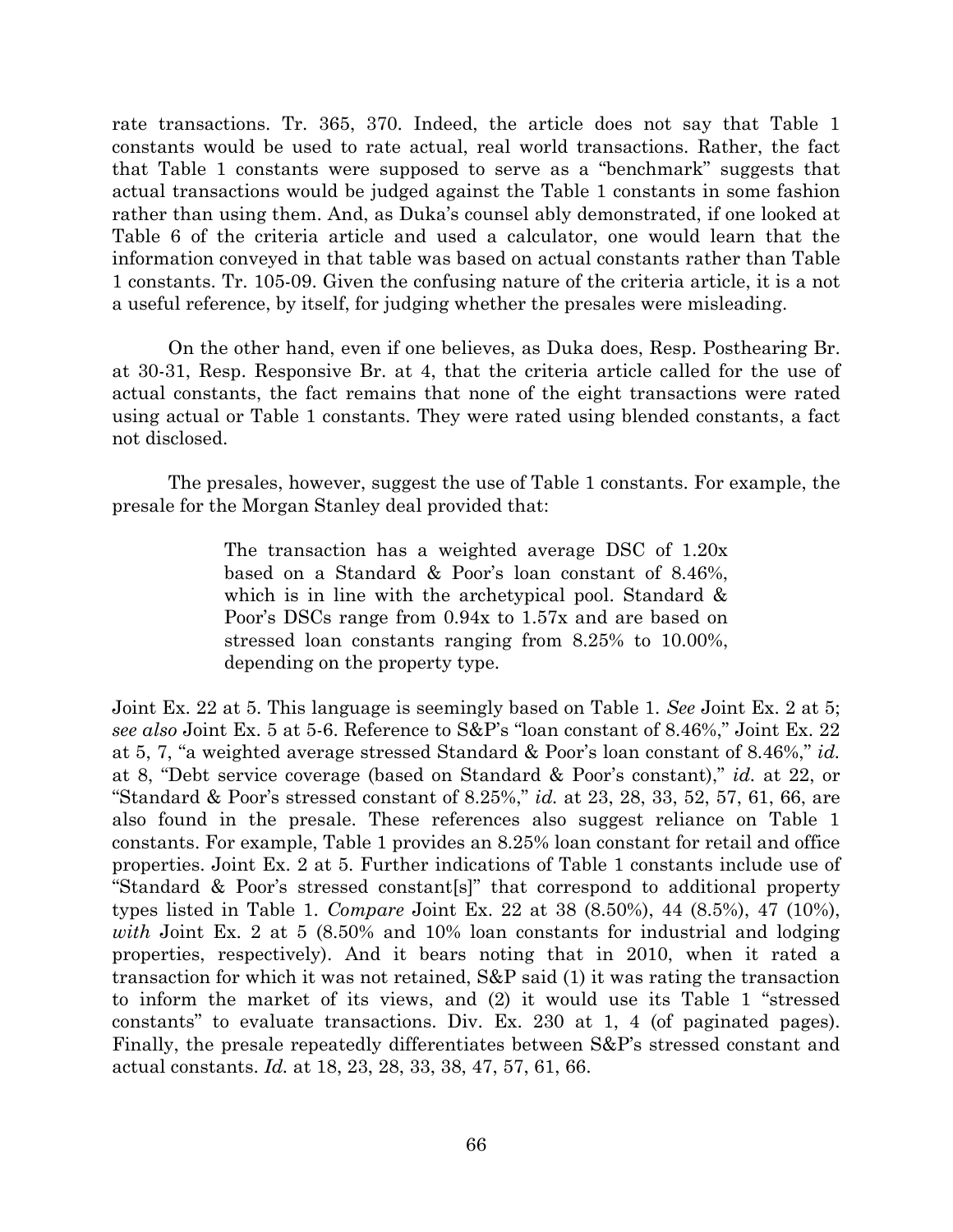Despite the suggestion that Table 1 constants would be used to rate transactions, and as detailed above, the eight CMBS transactions at issue were rated using blended constants. The presales, however, do not mention the use of blended constants. Tr. 1231. The closest the presales come to disclosing the use of blended constants is the language cited by Duka that:

> In determining a loan's DSC, Standard & Poor's will consider both the loan's actual debt constant and a stressed constant based on property type as further detailed in our conduit/fusion criteria.

*E.g.*, Joint Ex. 22 at 18. This disclosure is "literally true," *IFG Network Sec., Inc*., Advisers Act Release No. 2533, 2006 WL 1976001, at \*10 (July 11, 2006), insofar as calculations based on blended constants involve consideration of both actual and stressed constants. But in light of the indications that the pools would generally be rated using Table 1 constants, this statement "presented an incomplete picture," *id.*, because new issuance was not vaguely "consider[ing] both" the actual and stressed constants; it was averaging the two, *see* Tr. 1232 (conceding that this language only "partially complied" with her agreement with Parisi). S&P thus omitted information in the presale.

The next question is whether this omission was material.<sup>56</sup> Materiality turns on "whether a *reasonable* investor would have viewed the [un]disclosed information 'as having significantly altered the 'total mix' of information made available."<sup>57</sup> Because this test is objective, *TSC Indus., Inc. v. Northway, Inc*., 426 U.S. 438, 445 (1976), "the reaction of individual investors is not determinative of materiality," *Richmark Capital Corp*., Securities Act Release No. 8333, 2003 WL 22570712, at \*5 (Nov. 7, 2003). That reaction, however, is relevant.

The Division says that the undisclosed use of blended constants is material because the switch to blended constants resulted in a dramatic change in credit

<sup>56</sup> *Cf. IFG Network Sec., Inc*., 2006 WL 1976001, at \*12 (holding that the negligent omission of material information constituted violations of Section 17(a)(2) and (3)); *Byron G. Borgardt*, Securities Act Release No. 8274, 2003 WL 22016313, at \*10, \*13 (Aug. 25, 2003) (holding that respondent caused violations of Section 17(a)(2) and (3) by omitting material facts).

<sup>57</sup> *Matrixx Initiatives, Inc. v. Siracusano*, 563 U.S. 27, 44 (2011) (quoting *Basic Inc. v. Levinson*, 485 U.S. 224, 232 (1988)); *see Timothy S. Dembski*, Securities Act Release No. 10326, 2017 WL 1103685, at \*8 (Mar. 24, 2017) ("A misstatement or omission is material if 'there is a substantial likelihood that it would be perceived as important by a reasonable investor.'" (citation omitted)).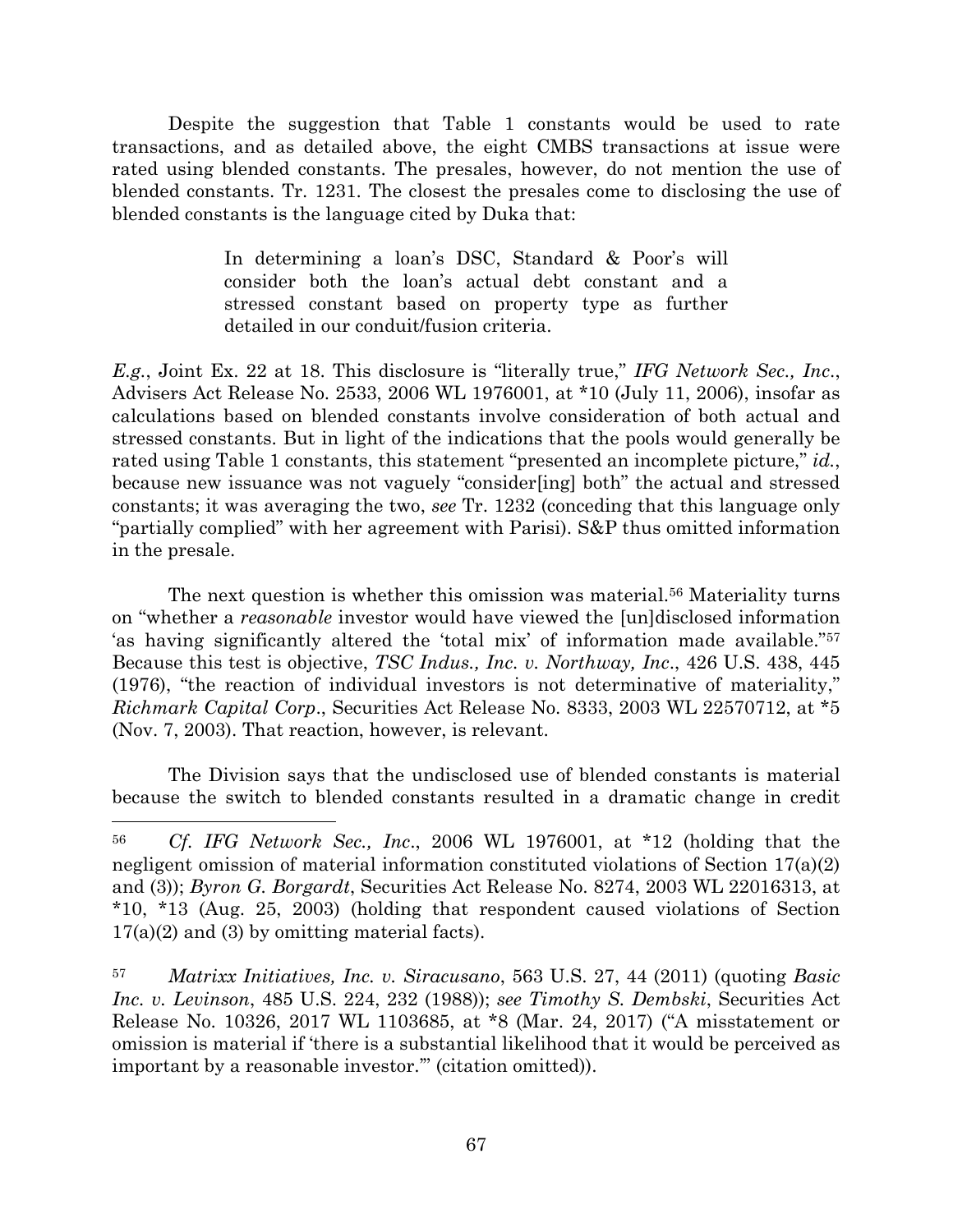enhancement levels from the levels that S&P would have calculated using Table 1 constants. Div. Prehearing Br. at 14; Div. Posthearing Br. at 9, 22-23. For seven of the eight transactions, the change was between 437 and 750 basis points, amounting to a reduction of between 25% and 55%. Div. Posthearing Br. at 9; *see* Div. Ex. 335 at 48-50. For one transaction, there would have been no change.<sup>58</sup> These transactions would have received lower ratings using Table 1 constants as compared to blended constants. Div. Ex. 335 at 48-50. This means that the transactions would have required additional credit enhancement, meaning less AAA-rated bonds could be sold to investors.

Duka argues that the change could not be material because CMBS investors are sophisticated institutions that perform their own due diligence and are unconcerned about the specific metrics S&P employed. Resp. Posthearing Br. at 6-7. Essentially, Duka complains that the Division is attempting to define materiality too generally while the Division says Duka is trying to be too specific. The Division has the better of this argument. Investors might not have cared about the specific metrics but they cared, some more than others, about the final rating, even if they only viewed the rating as a sanity check. *See* Tr. 1989. Given the correlation between constants and ultimate ratings, a reasonable investor would view it as important that, whereas an undisclosed constant was used and yielded higher reported ratings, the disclosed constant was not used and would potentially have yielded different ratings that were not disclosed.

Anecdotal evidence supports this determination. For instance, Penner opined that CMBS investors use loan constants to measure the borrower's ability make debt payments. Tr. 701. Weih testified that Aegon would not buy any CMBS conduit transaction rated under AAA for various portfolios. Tr. 874-75. And Peterson both tried to understand rating agencies' ratings methodology and said Principal's investment decisions are limited by how far below AAA a client would permit Principal to invest. Tr. 1033-34, 1037-38. It is thus likely that a reasonable investor would have viewed S&P's omission as important. Duka's omission was therefore material. *See Timothy S. Dembski*, 2017 WL 1103685, at \*8.

This brings us to the ultimate question: whether Duka failed to exercise reasonable care. Duka understood that Parisi's approval of the use of blended constants was conditioned on that use being disclosed in presales and RAMPS. Tr. 1140, 1517. Duka agreed to do so. Tr. 1142, 1473-74. But Duka never told anyone about her agreement with Parisi or the need to comply with it. She also never

<sup>58</sup> Oddly enough, the one transaction for which using blended constants did not change the credit enhancement levels was FREMF 2011-K14, *see* Div. Ex. 335 at 38 n.96, 50 & n.137, one of the two transactions for which S&P withdrew its rating, Resp. Ex. 679.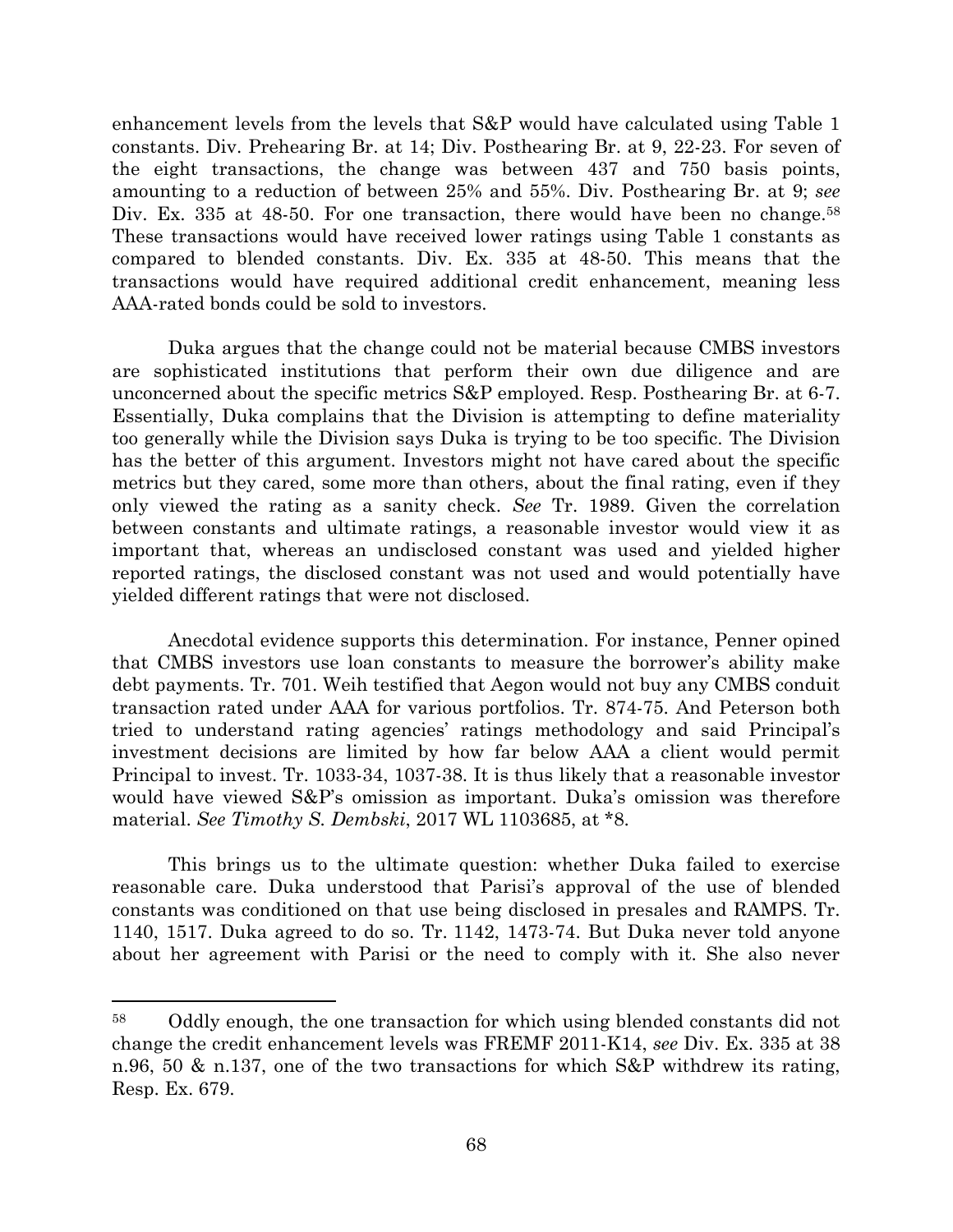verified that the use of blended constants was fully disclosed. Given these failures, it is hardly surprising that they were not fully disclosed.

And Duka admitted that she fell down on her responsibility. When asked, Duka agreed that she "could have said something clearer about actually using a 50/50 blend in the pre-sale." Tr. 1230. Duka also conceded that Pollem's language in the presale only "partially complied" with her agreement with Parisi. Tr. 1232.

Whether Duka was normally responsible for reviewing presales is not relevant. She agreed as a condition of using blended constants to ensure that use was disclosed. Duka failed to live up to her end of that agreement.

Whether a person acted negligently—whether the person failed to act with reasonable care—depends on the context in which the person acted or failed to act. *See KPMG Peat Marwick LLP*, Exchange Act Release No. 43862, 2001 WL 47245, at \*20 (Jan. 19, 2001), *recons. denied*, Exchange Act Release No. 44050, 2001 WL 223378 (Mar. 8, 2001), *pet. denied*, 289 F.3d 109 (D.C. Cir. 2002). Here, S&P had not previously used blended constants. It had not previously announced that it might use blended constants. Investors would have had no reason to even guess S&P might use blended constants. Yet after receiving permission to use blended constants and promising to disclose that use in the presales, Duka never told any of her subordinates to include that information in the presales and never confirmed that it was included. And when asked to approve language regarding the use of blended constants, she approved language that inadequately disclosed S&P's methodology.

In this context, Duka's failure to ensure that the use of blended constants was disclosed, after she voluntarily accepted the responsibility to ensure that disclosure, reflected a lack of reasonable care because the potential harm resulting from that failure was predictable. This is especially the case because Duka was specifically asked to approve Pollem's language concerning the issue.<sup>59</sup> *See Byron G. Borgardt*, 2003 WL 22016313, at \*10 ("In failing to see that appropriate disclosures were made, Respondents were negligent."). Duka failed to act with reasonable care and was therefore negligent. And her negligence caused "investors [to] receive misleading information" and "prevented [them] from learning material information." *Dennis J. Malouf*, 2016 WL 4035575, at \*12. Because Duka's negligence extended to eight presales that omitted material information, her actions

<sup>59</sup> At common law, one who voluntarily assumes a duty is responsible for acting with due care in carrying out that assumed duty. *See Hartford Steam Boiler Inspection & Ins. Co. v. Pabst Brewing Co*., 201 F. 617, 633 (7th Cir. 1912); *see also Noonan Const. Co. v. Fed. Barge Lines, Inc*., 453 F.2d 637, 640 (5th Cir. 1972); *Rogers v. United States*, 397 F.2d 12, 14 (4th Cir. 1968); *Robinson v. Ne. Steamship Corp*., 228 F.2d 679, 681 (2d Cir. 1956).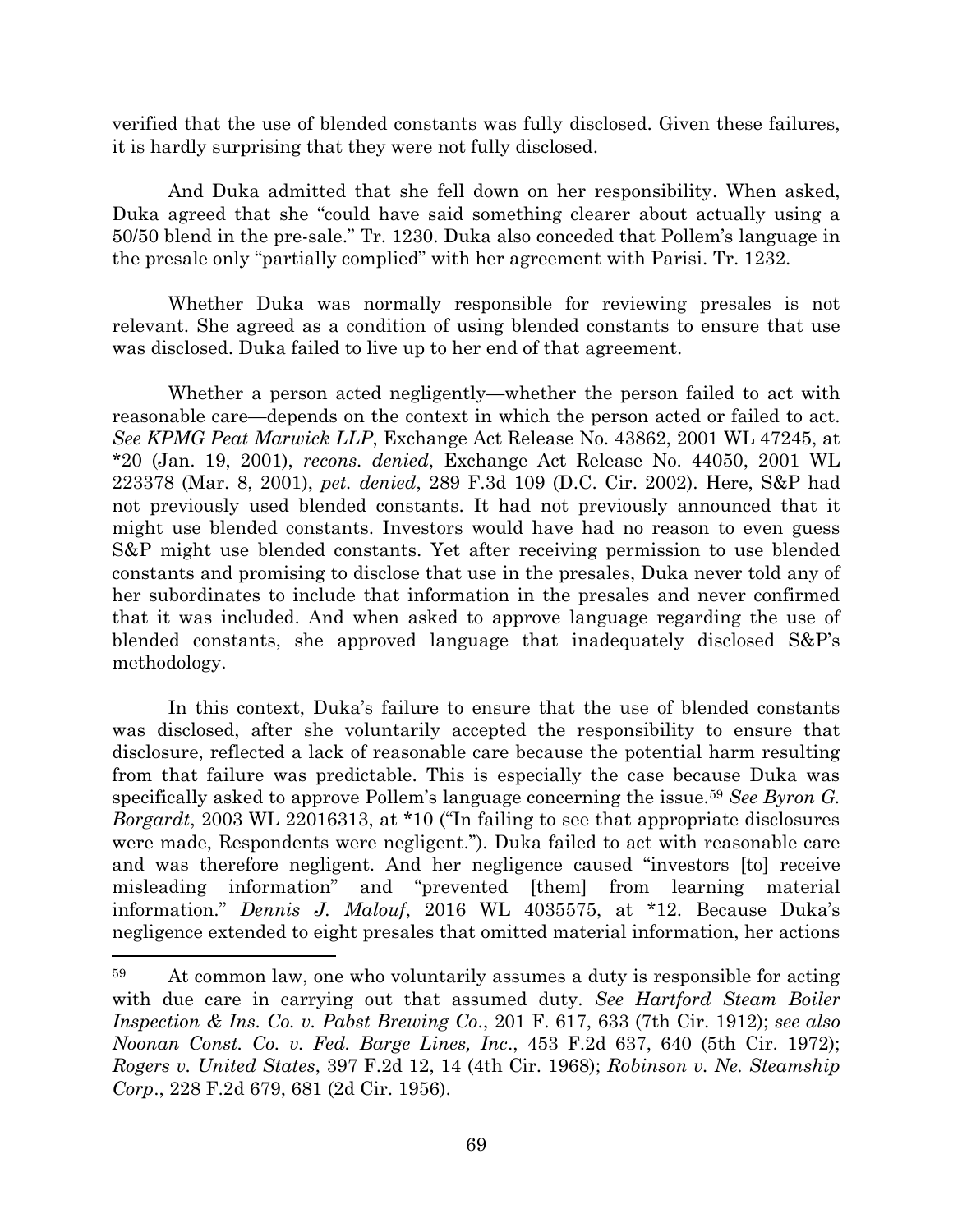amounted to a "practice[] or course of business which operate[d] . . . as a fraud or deceit upon [a] purchaser." $60$  15 U.S.C.  $\frac{577}{q(a)(3)}$ .

# *2.2. The alleged violations of Exchange Act Rules 17g-2 and 17g-6 and Exchange Act Section 15E(c)(3)*

The Division argues that Duka aided and abetted, and caused S&P's violations of Exchange Act Rules 17g-2(a)(6) and 17g-6(a)(2) and Exchange Act Section 15E(c)(3). To demonstrate aiding and abetting liability, the Division must show (1) a primary violation; (2) knowledge or awareness by Duka of the primary violation; and (3) Duka's substantial assistance in the commission of the primary violation. *Mohammed Riad*, 2016 WL 3627183, at \*17 n.41. Showing recklessness is sufficient to satisfy the knowledge or awareness requirement. *Id.* A person "who aids and abets a primary violation is necessarily a cause of that violation." *Id.*

To establish liability for causing a violation, the Division must similarly show: (1) a primary violation; (2) an act or omission by Duka that caused the violation; and (3) that Duka knew, or should have known, that her conduct would contribute to the violation. *Robert M. Fuller*, 2003 WL 22016309, at \*4. Negligence is enough to demonstrate causing liability if the primary violation does not require a showing of scienter. *KPMG Peat Marwick LLP*, 2001 WL 47245, at \*19.

At the outset, I reject the suggestion that, because S&P settled allegations against it in a separate matter, the Division has established a primary violation in this matter. *See* Div. Posthearing Br. at 24 & n.25. The findings announced under that settlement do not bind Duka. *See Standard & Poor's Rating Services*, 2015 WL 252448, at \*1 n.1; *see also Rodney R. Schoemann*, 2009 WL 3413043, at \*13 n.55 ("settlements can be reached for any number of reasons[] and . . . are not precedent"). The Division must therefore independently establish the primary violations underlying the aiding and abetting and causing violations it has alleged.

# *2.2.1. Duka did not aid and abet or cause a violation of Rule 17g-2(a)(6)*

Congress passed the Credit Rating Agency Reform Act of 2006 in an effort to improve the quality of ratings issued by rating agencies. S. Rep. 109-326, at 1 (2006). The Act added a new Section 15E to the Exchange Act and imposed certain application requirements on any credit rating agency wishing to be treated as a nationally recognized statistical rating organization. *See* Pub. L. 109-291, § 4(a), 120 Stat. 1327, 1329-31 (codified at 15 U.S.C. § 78*o*-7). As is relevant to this proceeding, the Act required that an agency's application "contain information regarding . . . the

l

<sup>&</sup>lt;sup>60</sup> The fact that the use of blended constants happened not to "move" the credit enhancement levels for FREMF 2011-K14 does not render the omission immaterial. *See SEC v. DCI Telecommunications, Inc*., 122 F. Supp. 2d 495, 499 (S.D.N.Y. 2000).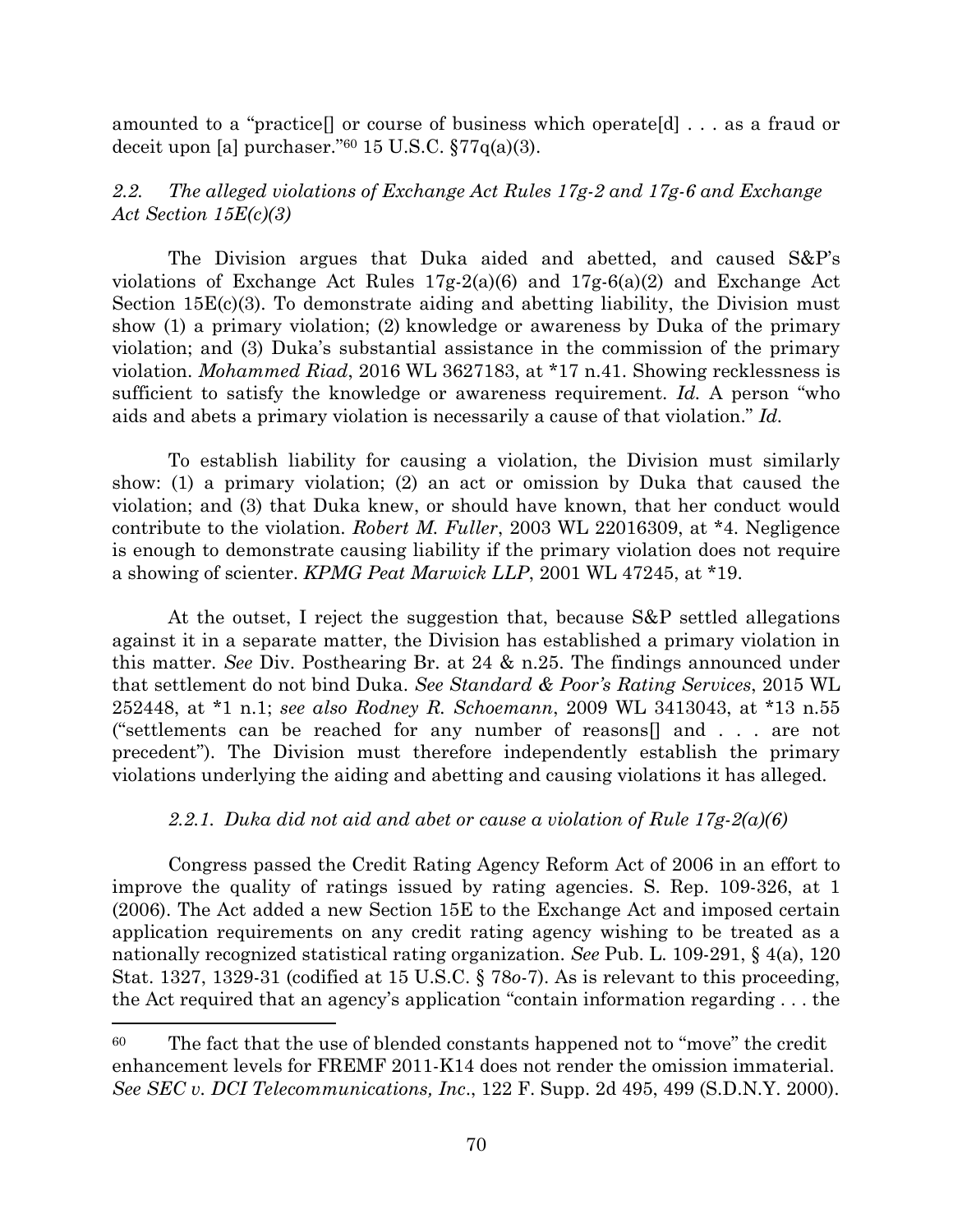procedures and methodologies that the [agency] uses in determining credit ratings." *Id.*; *see* 15 U.S.C. § 78*o*-7(a)(1)(B)(ii). The Act imposed a requirement on the Commission to either grant the application or institute proceedings to determine whether it should be denied. *See* 15 U.S.C. § 78*o*-7(a)(2)(A). The Act empowered the Commission to deny an application if the rating agency lacks the "resources . . . to materially comply with the procedures and methodologies" disclosed in the agency's application. 15 U.S.C. § 78*o*-7(a)(2)(C)(ii)(I).

After passage of the Credit Rating Agency Reform Act, the Commission promulgated Exchange Act Rule 17g-2. *See* Oversight of Credit Rating Agencies, Exchange Act Release No. 55857, 2007 WL 1624609, at \*35-50 (June 5, 2007). Rule 17g-2 imposes on rating agencies certain recordkeeping requirements designed to ensure compliance with Section 15E. *Id.* at \*35. Among other requirements, the rule mandates, consistent with Exchange Act Section  $15E(a)(1)(B)(ii)$ , that a rating agency internally maintain a complete and current "record documenting the *established* procedures and methodologies used by the nationally recognized statistical rating organization to determine credit *ratings*." 17 C.F.R. § 240.17g-2(a)(6) (emphasis added); *see* 2007 WL 1624609, at \*40.

In a motion for summary disposition and reply to Duka's opposition to the motion, the Division asserted that Duka aided and abetted S&P's violation of Rule 17g-2(a)(6) by failing to document in the RAMPs the use of blended constants. In its initial motion, it argued that:

> By failing to explain and make an accurate record of the rating recommendations in the RAMPs as required by the RAMP Guidelines, and failing to describe and document in the RAMPs key assumption[s] used in and modifications made to models as required by the Model Use Guidelines, S&P failed to maintain complete and current books and records documenting established procedures and methodologies used to determine credit ratings.

Div. Mot. at 26. In reply to Duka's opposition, the Division asserted that "[t]he RAMP is . . . an integral and critical part of S&P's procedures to ensure criteria is followed. As such, it should be and is covered by Rule 17g-2(a)(6)." Div. Reply at 17.

In its prehearing brief, the Division asserted that "Duka's surreptitious change in loan constants used by S&P to rate CMBS transactions was, in effect, an improper amendment to S&P's CMBS ratings methodology without following S&P mandated procedures for making and documenting the change." Div. Prehearing Br. at 21.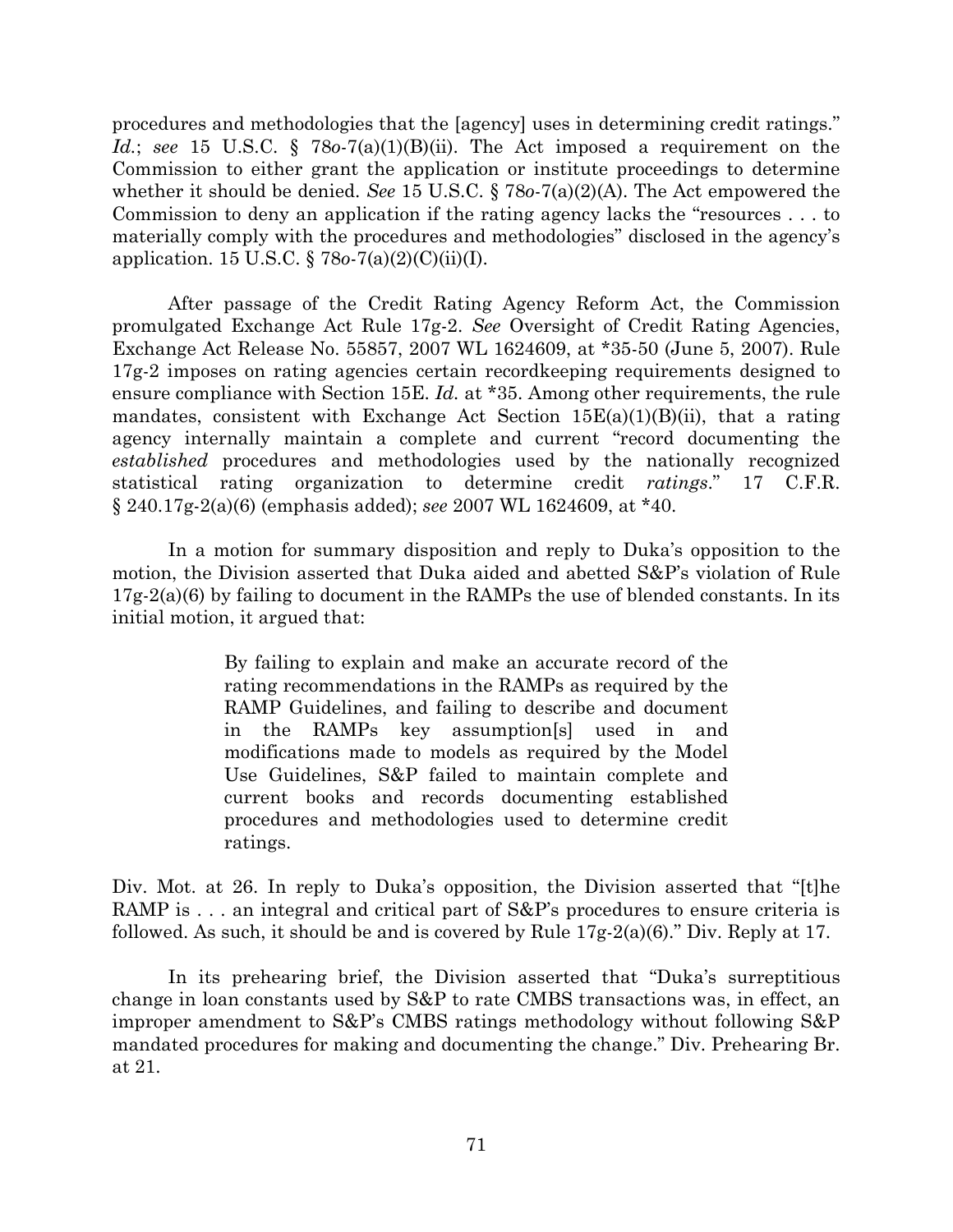In its posthearing brief, the Division argues that S&P violated Rule 17g-2(a)(6) in two ways. Div. Posthearing Br. at 26. It reiterates the RAMP-based aspect of its argument, asserting that S&P failed "to document the use of blended constants in the RAMPs for the eight CMBS transactions rated by Duka's team in 2011." *Id.* It adds that S&P also failed "to document the switch to blended constants as a significant modification of the 2009 Criteria." *Id.* The Division apparently believes Duka aided and abetted these violations by failing to follow the criteria process guidelines, which, had she done so, would have led to the change being documented "both through a criteria article or other general description of the use of blended constants, and in the RAMP[s]." *Id.* at 27. The Division is ambiguous about whether it views the criteria and RAMP documentation failures as simply results of Duka's failure to follow the guidelines, or rather, as additional independent failures on the part of Duka. *Id.*; Div. Response Br. at 21. That distinction, however, is immaterial for purposes of my analysis.

The Division is mistaken to premise a Rule 17g-2(a)(6) violation on the documentation failures in the RAMPs. Section 15E and Rule 17g-2(a)(6) make plain that the term *procedures and methodologies* refers to procedures and methodologies that are generally applicable, *i.e*., those that are "established." 15 U.S.C. § 78*o*-7(a)(1)(B)(ii); 17 C.F.R. § 240.17g-2(a)(6). Indeed, the rule applies to procedures and methodologies used "to determine . . . *ratings*" not used to determine a specific *rating*. *See* Oversight of Credit Rating Agencies, 2007 WL 1624609, at \*38 (dispensing with a rating-specific recordkeeping requirement in favor of a requirement to maintain a record of "procedures and methodologies it uses to determine credit ratings"). And because the procedures and methodologies must be included in the rating agency's initial application, *see* 15 U.S.C. § 78*o*-7(a)(1)(B)(ii), the contemplated procedures and methodologies would exist before any rating is issued and thus cannot be tied to any specific rating.

As Duka argues, in promulgating Rule 17g-2(a)(6), the Commission initially proposed requiring rating agencies to maintain "[r]ecords with respect to each of the rating organization's current credit ratings indicating . . . [t]he procedures and methodologies used to determine the rating." Oversight of Credit Rating Agencies, Exchange Act Release No. 55231, 2007 WL 325688, at \*79 (Feb. 2, 2007); *see* Resp. Posthearing Br. at 41-42. In the final adopting release, the Commission jettisoned this requirement in favor of a more general requirement to "document the procedures and methodologies it uses to determine credit ratings." Oversight of Credit Rating Agencies, 2007 WL 1624609, at \*38. And instead of mandating the public release of "each procedure and methodology," the Commission required agencies to internally maintain "a description of [its] procedures and methodologies." *Id.* at \*40. The Commission expressly stated that "examiners will not need an individual record identifying the methodology used to determine each credit rating." *Id.* at \*38.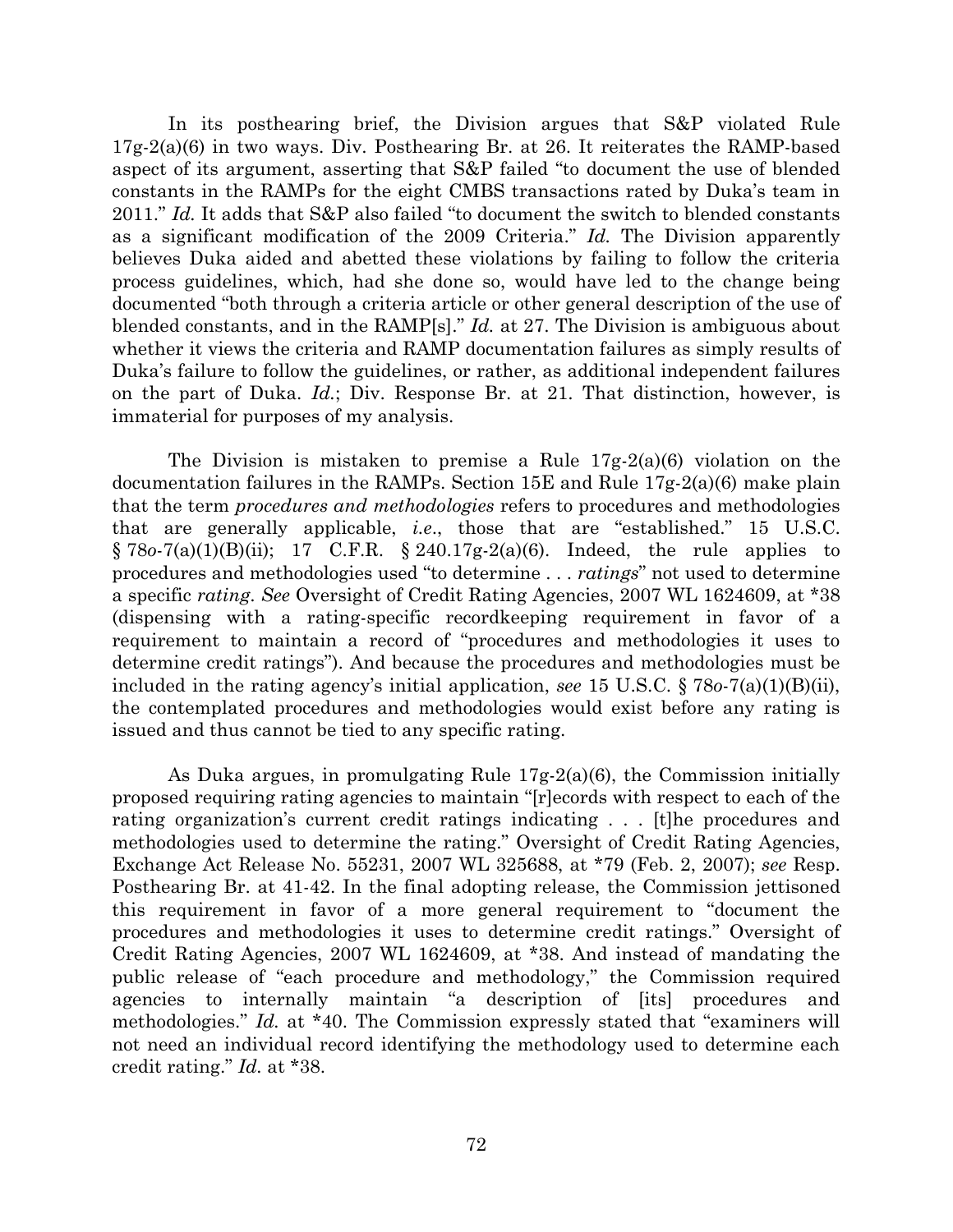The Division is therefore mistaken that, by failing to document in the RAMPs the use of blended constants or by failing to follow criteria process guidelines (which led to such RAMP documentation failures), Duka caused S&P's violation of Rule  $17g-2(a)(6)$ . While the RAMPs were specific to each transaction, the rule pertains to established procedures and methodologies rather than to specific transactions.

The Division is also mistaken to premise the asserted Rule  $17g-2(a)(6)$ violation on a published criteria article. The Commission made clear in promulgating Rule 17g-2(a)(6) that the rule pertains to procedures and methodologies that are "documented internally." Oversight of Credit Rating Agencies, 2007 WL 1624609, at \*40. Indeed, the rule was "designed to avoid" burdens associated with public disclosure. *Id.* Accordingly, a published criteria article or "other general description" does not fall within the rule's terms and therefore cannot by itself serve as a basis for a violation.

Moreover, the purported failure by Duka to follow the criteria process guidelines—which the Division asserts is the cause of the RAMP and criteria documentation failures, Div. Posthearing Br. at 27—is not supported by the evidence. In fact, Duka followed the guidelines insofar as she raised the blended constants issue with Parisi, the acting criteria officer, as the guidelines required. It is true that Duka failed to adequately document the switch to blended constants in the RAMPs and the presales, as she agreed. But, as already noted, Rule  $17g-2(a)(6)$ is not aimed at such transaction-specific documents. Oversight of Credit Rating Agencies, 2007 WL 1624609, at \*38.

Further, the evidence shows that the switch to blended constants was an interpretation and thus not a criteria change subject to the criteria change process guidelines. *See* Resp. Ex. 589 at 1; Joint Ex. 8 at 1-2; Tr. 646. But even assuming the switch was more than an interpretation, the responsibility to document a programmatic change rested, by the terms of the criteria process guidelines, with Parisi and Geramian, who were criteria officers. Joint Ex. 10 at 12-13, 17. Duka, therefore, did not aid and abet or cause a violation of Rule 17g-2(a)(6).

## *2.2.2. Duka did not aid and abet or cause a violation of Rule 17g-6(a)(2)*

Exchange Act Section 15E also required that the Commission issue rules "prohibit[ing] any act or practice . . . by a nationally recognized statistical rating organization that the Commission determines to be unfair, coercive, or abusive, including any act or practice" set forth in Section  $15E(i)(1)(A)$  through (C). 15 U.S.C. § 78*o*-7(i)(1)(A)-(C); Oversight of Credit Rating Agencies, 2007 WL 1624609, at \*67. Among the acts or practices subject to this rulemaking requirement were those that relate to: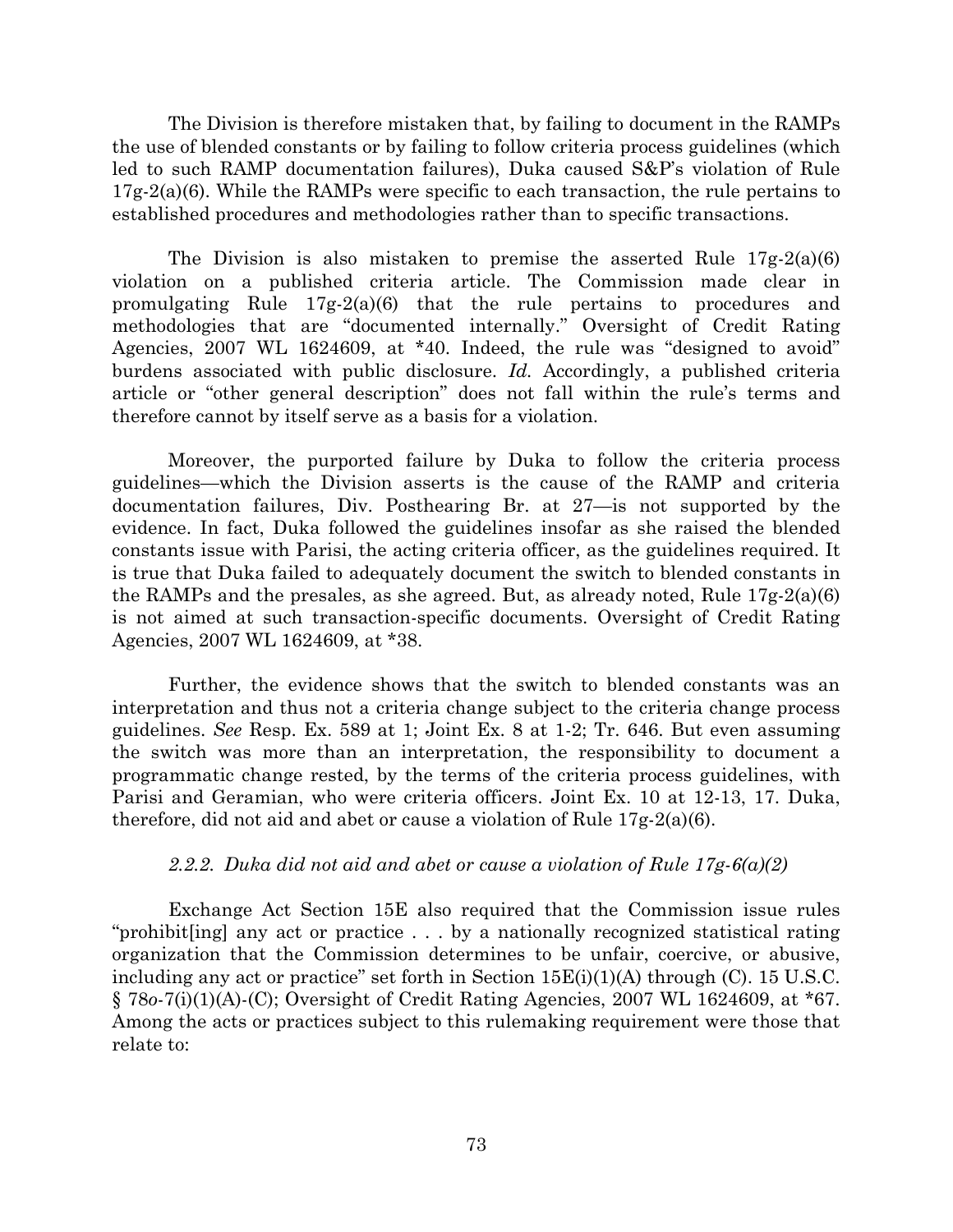modifying or threatening to modify a credit rating or otherwise departing from its adopted systematic procedures and methodologies in determining credit ratings, based on whether the obligor, or an affiliate of the obligor, purchases or will purchase the credit rating or any other service or product of the nationally recognized statistical rating organization or any person associated with such organization.

# 15 U.S.C. § 78*o*-7(i)(1)(C).

Based on this congressional directive, the Commission promulgated Exchange Act Rule 17g-6(a)(2). *See* Oversight of Credit Rating Agencies, 2007 WL 1624609, at \*69-70. This rule bars:

> [i]ssuing, or offering or threatening to issue, a credit rating that is not determined in accordance with the nationally recognized statistical rating organization's established procedures and methodologies for determining credit ratings, *based on* whether the rated person . . . purchases or will purchase the [organization's] credit rating.

17 C.F.R. § 240.17g-6(a)(2) (emphasis added). As explained by the Commission, a rating agency would violate this rule by issuing or threatening to issue a lower rating than that called for by its methodology based on whether the issuer pays for the rating—punishing the issuer if it did not pay for the rating. Oversight of Credit Rating Agencies, 2007 WL 1624609, at \*69 & n.411. A rating agency would also violate the rule by "issuing or promising to issue a higher credit rating" based on whether the issuer pays for the rating—rewarding the issuer if it did pay for the rating. *Id.* As the Division puts it, Rule 17g-6(a)(2) "prohibits [rating agencies] from altering ratings methodologies to attract business." Div. Posthearing Br. at 24.

The Division asserts S&P violated Rule 17g-6(a)(2) by switching to blended constants in order to attract business. Div. Posthearing Br. at 25-26. It argues that because Duka directed this switch to blended constants based on a commercial motive, she contributed to or caused S&P's violation of Rule 17g-6(a)(2). *Id.* at 26. As discussed above with respect to the antifraud allegations, there is no evidence that Duka or anyone else at S&P switched to using blended constants for the purpose of attracting business. Instead, new issuance sought and received permission to use blended constants for analytical reasons. Duka and her staff in new issuance used blended constants because they did not believe that using Table 1 constants made analytical sense. Even assuming the switch to blended constants resulted in ratings "not determined in accordance with" S&P's "established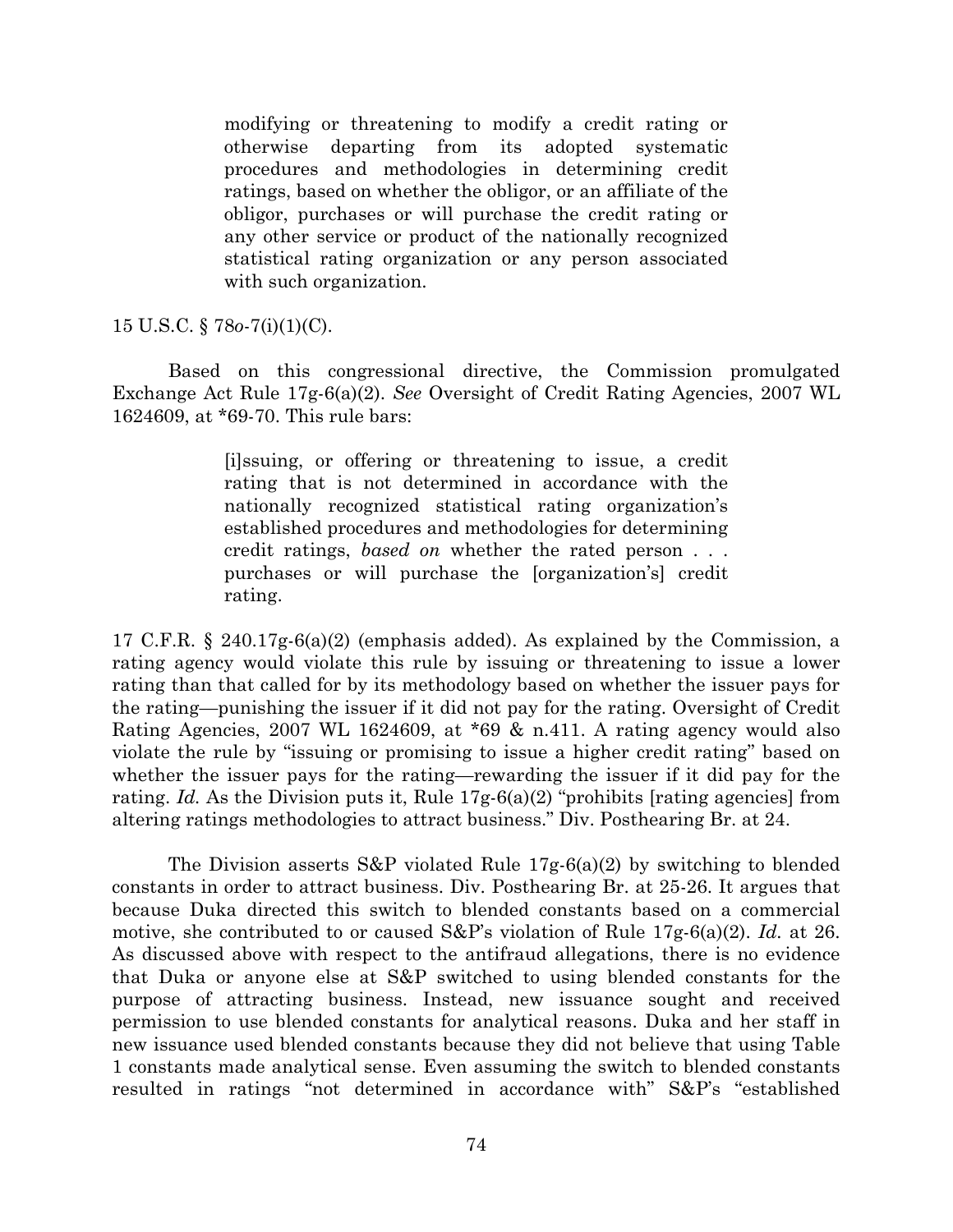procedures and methodologies," there is no evidence the decision to switch was "based on" the desire to induce issuers to engage S&P. The Division has thus failed to establish a primary violation of Rule 17g-6(a)(2). It follows that the Division cannot show that Duka aided and abetted or caused S&P's violation of this rule.

## *2.2.3. Duka caused S&P's violation of Section 15E(c)(3)*

In 2010, Congress added a new subsection (c)(3) to Exchange Act Section 15E. *See* Dodd-Frank Wall Street Reform and Consumer Protection Act, Pub. L. 111-203,  $§ 932(a)(2)(B), 124 Stat. 1376, 1873. Subsection (c)(3)(A) provides that:$ 

> Each nationally recognized statistical rating organization shall establish, maintain, enforce, and document an effective internal control structure governing the implementation of and adherence to policies, procedures, and methodologies for determining credit ratings, taking into consideration such factors as the Commission may prescribe, by rule.

15 U.S.C. § 78*o*-7(c)(3)(A). This requirement was "self-executing" and effective the day after the Dodd-Frank Act was enacted. Nationally Recognized Statistical Rating Organizations, Exchange Act Release No. 72936, 2014 WL 4538057, at \*30 (Aug. 27, 2014); *see* Dodd-Frank Act, Pub. L. 111-203, § 4, 124 Stat. 1390.

In moving for summary disposition, the Division argued, in part, that S&P violated this provision when Hu, on behalf of the model quality review group, reviewed an outdated model. Div. Mot. at 25. It argued that Duka aided and abetted and caused this violation by changing the model and "being obtuse in her answers to" Hu's inquiries. *Id.* It also argued that Duka's failure to comply with guidelines and her broken promise to Parisi constituted aiding and abetting S&P's violation. *Id.*; Div. Reply at 14.

In its prehearing brief, the Division added that "S&P undermined its own internal control structure" by allowing Duka to influence the criteria she was implementing. Div. Prehearing Br. at 20. The Division did not attempt to define the nature of S&P's internal control structure. *See id.*

In its posthearing brief, the Division asserts that S&P's internal controls included its code of conduct, criteria process guidelines, model quality control group, and RAMP documentation. Div. Posthearing Br. at 15-16, 27 n.27. It also notes ways "S&P's internal controls may have been undermined," before arguing that S&P rendered its internal control structure ineffective by "putting Duka in a position to both modify the 2009 Criteria and evade S&P's internal controls"—*i.e.*, S&P committed a primary violation by putting Duka in charge of CMBS. *Id.* at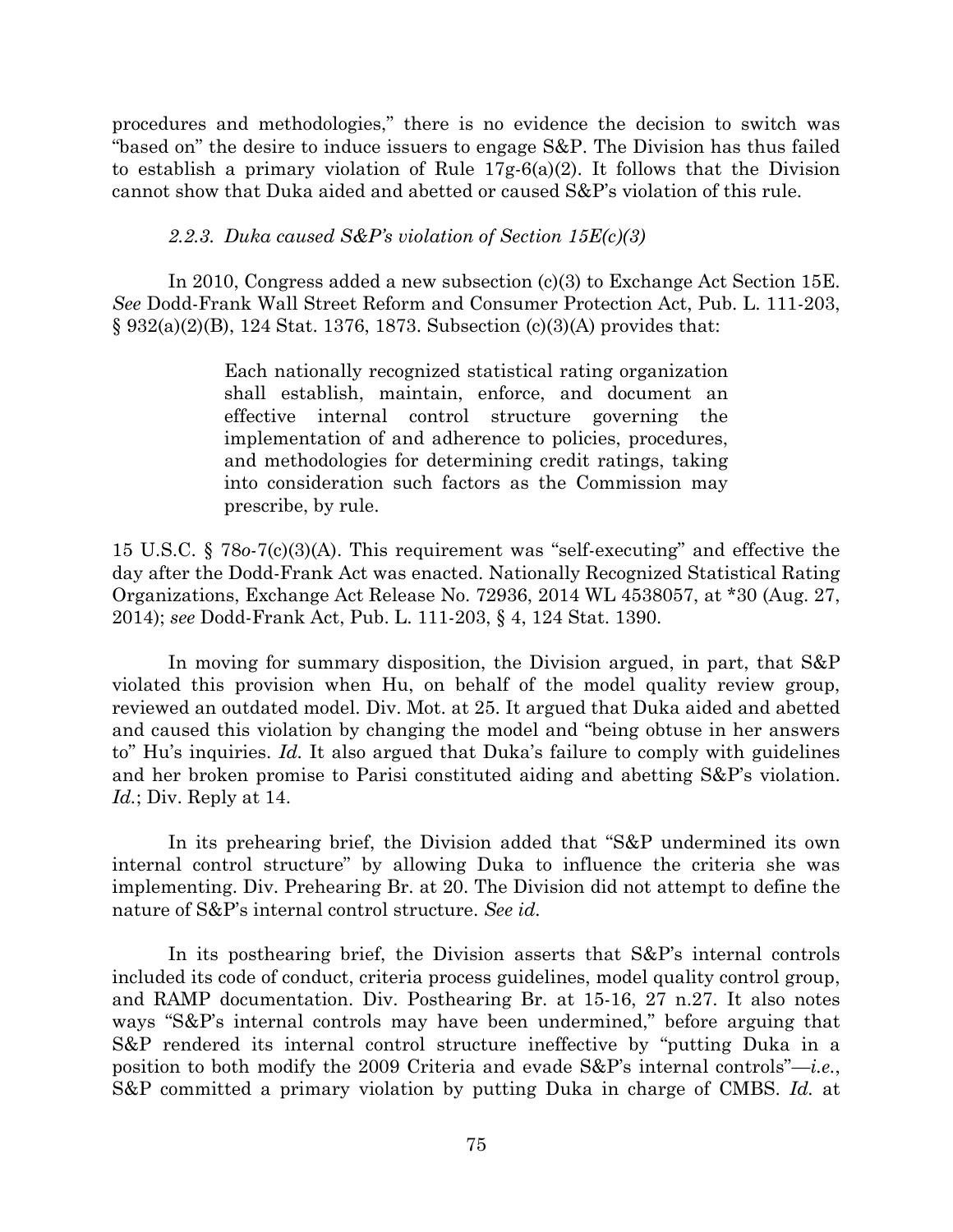28-29. And by reference to section II.E of the facts section of its brief, the Division seems to claim that Duka "failed to maintain and enforce [S&P's] internal controls" by her alleged scheme involving her meeting with Parisi. *Id.* at 9-11, 29. It thus argues that "Duka was at least negligent in causing S&P's failure to maintain and enforce its internal controls" because she hid the change from model quality review, did not follow criteria process guidelines, and failed to ensure the switch to blended constants was documented and disclosed. *Id.* at 29. In response to Duka's posthearing brief, the Division argues that "Duka's scheme exposed the ineffectiveness of S&P's internal [model quality review], Quality, and Criteria controls that failed to detect her conduct, and caused S&P to issue ratings that were not consistent with the 2009 Criteria, leading to the withdrawal of two preliminary ratings." Div. Response Br. at 21.

The Division's assertion that S&P undermined its internal controls by placing Duka in her position does not support any aiding and abetting or causing liability as to Duka because the Division presented no evidence that Duka substantially assisted or contributed to S&P's decision to put her in this position or delineate the powers accompanying that position.

As noted, however, the Division mainly contends that the primary violation was S&P's failure to maintain and enforce its relevant internal controls—the criteria process guidelines, the model quality review group, RAMP documentation, and the code of conduct. Div. Posthearing Br. at 15-16, 27 n.27, 29. But I have already determined that Duka followed the criteria process guidelines by raising the switch to blended constants with Parisi. As to model quality review, there is no evidence that Duka had responsibility to ensure Hu had the correct model, and Duka even took steps to ensure that she accurately explained new issuance's model to Hu. Further, the Division does not explain how RAMP documentation served as a control rather than simply a record of how ratings were determined. *See* Tr. 770, 1207. When Milano was asked about written documents that "governed . . . internal control[] functions," he did not mention the transaction-specific RAMPs but instead referred to the code of conduct, as well as "policies" and "guidelines" that offer "more procedural guidance on how to comply with the policies." Tr. 218. Indeed, consistent with this testimony, it appears the actual internal control governing how RAMP documentation was carried out was the model use guidelines issued by the policy governance group. *See* Div. Ex. 196 at 1, 5.

This leaves the code of conduct, which Milano said was an internal control. Tr. 218. He also affirmed that S&P personnel had been disciplined for violating the code of conduct. Tr. 211. Among its 17 pages, the code of conduct provides that "[w]here Ratings Services assigns an initial rating to a structured finance product, it shall provide investors and/or subscribers (depending on Ratings Services business model) with a brief statement of its analytic rationale." Div. Ex. 269 at 10; *see* OIP ¶ 9.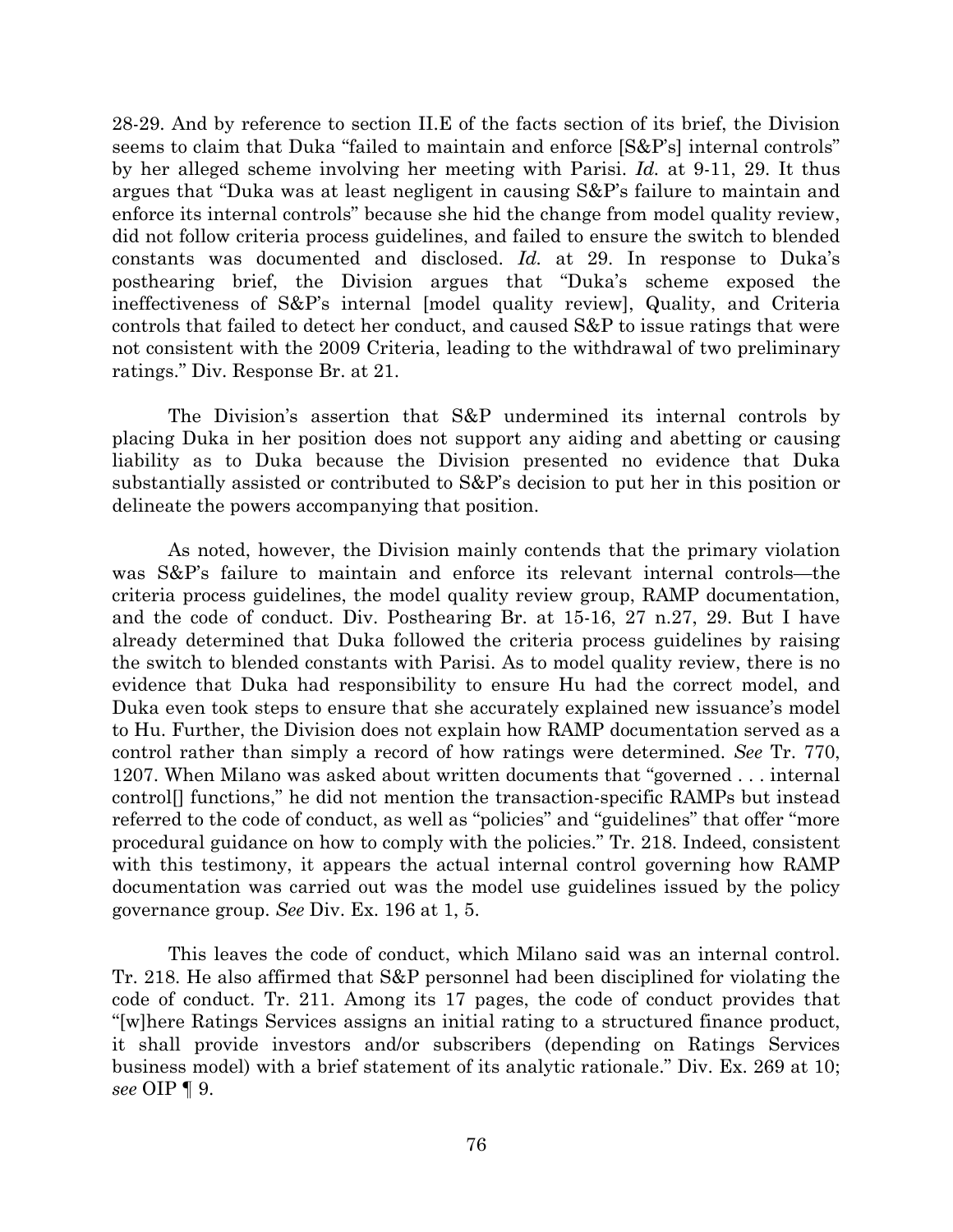Given the requirements of the code of conduct and the omissions in the presales, the questions are (1) whether S&P's publication of ratings that did not fully disclose the use of blended constants violated the code of conduct, and (2) if so, whether those violations of the code of conduct mean that S&P failed to "maintain[ or] enforce . . . an effective internal control structure governing the implementation of and adherence to policies, procedures, and methodologies for determining credit ratings." 15 U.S.C. § 78o-7(c)(3)(A).

The answer to the first question is yes. Under the code of conduct, when providing a rating, S&P was required to give investors "a brief statement of its analytic rationale." Div. Ex. 269 at 10. S&P failed to do this—it did not accurately provide "its analytic rationale," briefly or otherwise—because its presales did not disclose the use of blended constants and instead suggested the use of Table 1 constants. Had S&P used Table 1 constants, as its presales suggested, seven of the transactions would have been rated differently.

The second question comes down to whether S&P's publishing a presale that did not comply with an internal control means the company failed to maintain and enforce an effective internal control structure. Answering yes, on the one hand, might suggest that S&P was required to maintain a perfect, rather than effective, internal control structure. It might also mean that every failure to adhere to internal controls is proof the control structure was not maintained or enforced. Neither of these suggestions is consistent with the spirit of the statute. On the other hand, multiple undetected violations of internal controls might sufficiently show that those controls were not maintained or enforced.

The issue here falls into the latter category. All eight of the CMBS presales S&P published from February to July 2011 omitted the fact that blended constants were used and instead suggested that Table 1 constants were used. All eight failed to comply with the analytic rationale requirement in the code of conduct. These consistent and repeated failures show that S&P failed to maintain and enforce an effective internal control structure and constitute a violation of Exchange Act Section 15E(c)(3)(A). 61

 $\overline{\phantom{a}}$ 

 $61$  Nothing in the language of Section  $15E(c)(3)(A)$  suggests an intent requirement for finding a violation; rather, it conveys, without reference to intent, a positive command to take certain action. *See* 15 U.S.C. § 78*o*-7(c)(3)(A); *SEC v. Wills*, 472 F. Supp. 1250, 1268 (D.D.C. 1978) (finding that Exchange Act Sections 13(a) and 14(a) do not require a showing of scienter because neither "gives [a] hint that intentional conduct need be found, but rather, appear[] to place a simple and affirmative duty of reporting on certain persons" (quoting *SEC v. Savoy Indus., Inc.*, 587 F.2d 1149, 1166-1167 (D.C. Cir. 1978))).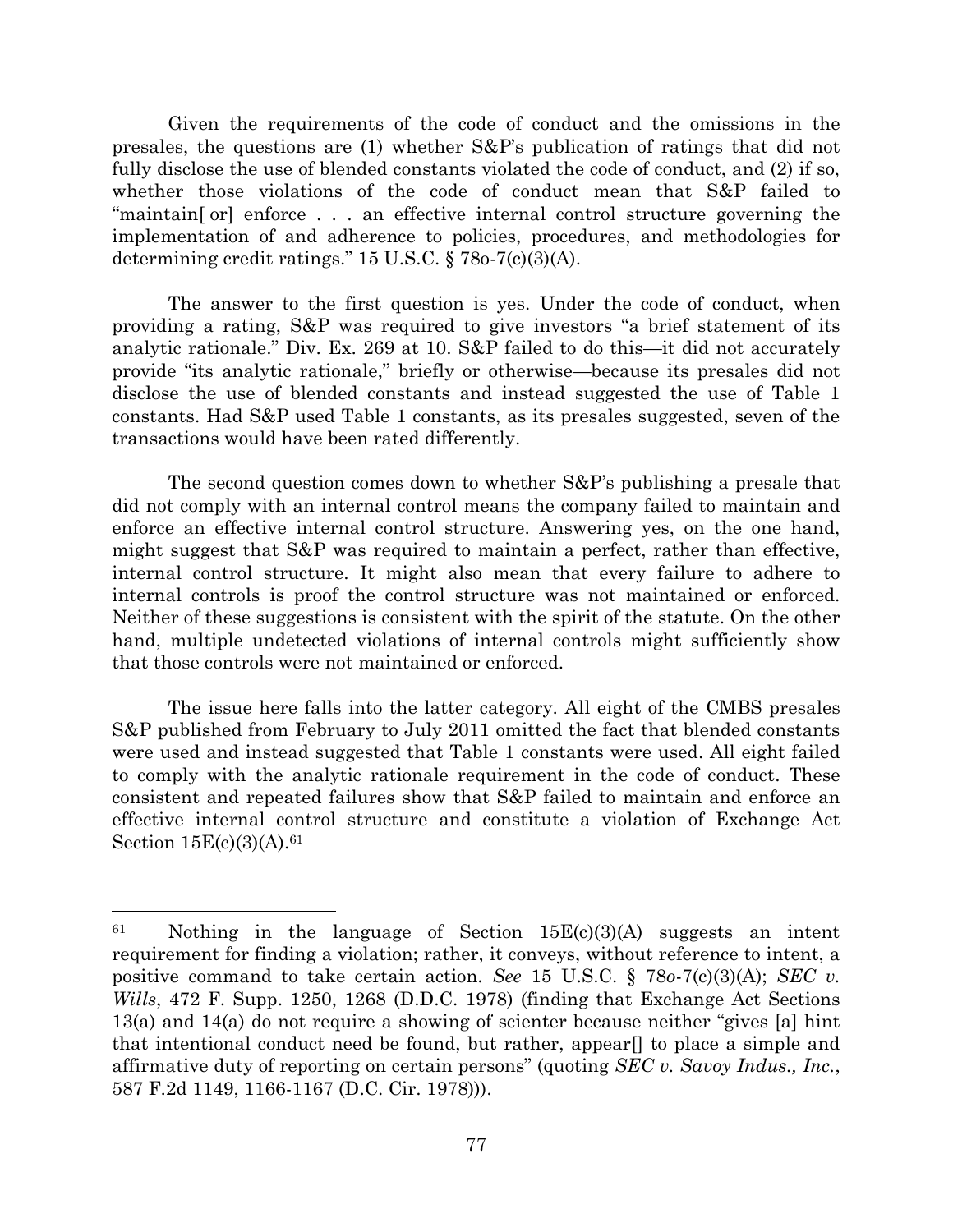Given  $S\&P$ 's primary violation of Section  $15E(c)(3)(A)$ , the issue is whether Duka is liable for causing the violation. <sup>62</sup> Negligence is sufficient to support a charge that a respondent caused such a violation. *See KPMG Peat Marwick LLP*, 2001 WL 47245, at \*19. Duka's negligent failure to ensure that the presales disclosed the use of blended constants, after telling Parisi she would do so, was a cause of S&P's violation.<sup>63</sup> And Duka should have known that, by making this promise and then not following through, the disclosure failure would occur. She is therefore liable for having caused S&P's violation.

Duka argues that she cannot be secondarily liable for violating subsection (c)(3)(A) by allegedly having "circumvented" S&P's internal controls. Resp. Posthearing Br. at 37-38. In support of this argument, she asserts that the subsection is similar to the internal controls provision of Exchange Act Section 13(b)(2), except that Congress specifically prohibited circumvention of such controls in Section 13(b)(5). Because Section 13(b) contains an express circumvention prohibition, Duka thinks Congress's omission of one in Section 15E(c) must mean that Congress did not intend for there to be secondary liability for circumvention of internal controls under the latter provision.

Duka's argument, a variant of the canon that the expression of one thing is the exclusion of others, might have some force if Section 15E(c) and Section 13(b)(5) had been enacted at the same time. At least in that circumstance, she would have a plausible argument that Congress had the possibility of an express circumvention provision in mind when it passed Section 15E(c). But Congress added paragraph (5) to Section 13(b) in 1988, 22 years before it added subsection (c)(3) to Section 15E in the 2010 Dodd-Frank Act. *See* Omnibus Trade and Competitiveness Act of 1988, Pub. L. 100-418, § 5002, 102 Stat. 1107, 1415. The inclusion of an express circumvention provision in Section 13(b)(5) therefore does not mean that a respondent cannot be liable for causing a violation of Section  $15E(c)(3)(A)$  by circumvention. <sup>64</sup> Accordingly, I reject Duka's argument that she cannot be

 $\overline{\phantom{a}}$ 

<sup>63</sup> To be sure, it was not the only cause. The analysts' recycling of previous presales for use as templates also contributed to this violation.

<sup>64</sup> *See Lindh v. Murphy*, 521 U.S. 320, 330 (1997) ("negative implications raised by disparate provisions are strongest when the portions of a statute treated differently had already been joined together and were being considered simultaneously when the language raising the implication was inserted"); *cf. Marx v. Gen. Revenue Corp*., 133 S. Ct. 1166, 1175 (2013) ("the *expressio unius* canon does not apply 'unless it is fair to suppose that Congress considered the unnamed

<sup>62</sup> The Division did not show that Duka acted with scienter or extreme recklessness. It therefore cannot show that Duka aided and abetted S&P's violation of Section  $15E(c)(3)(A)$ .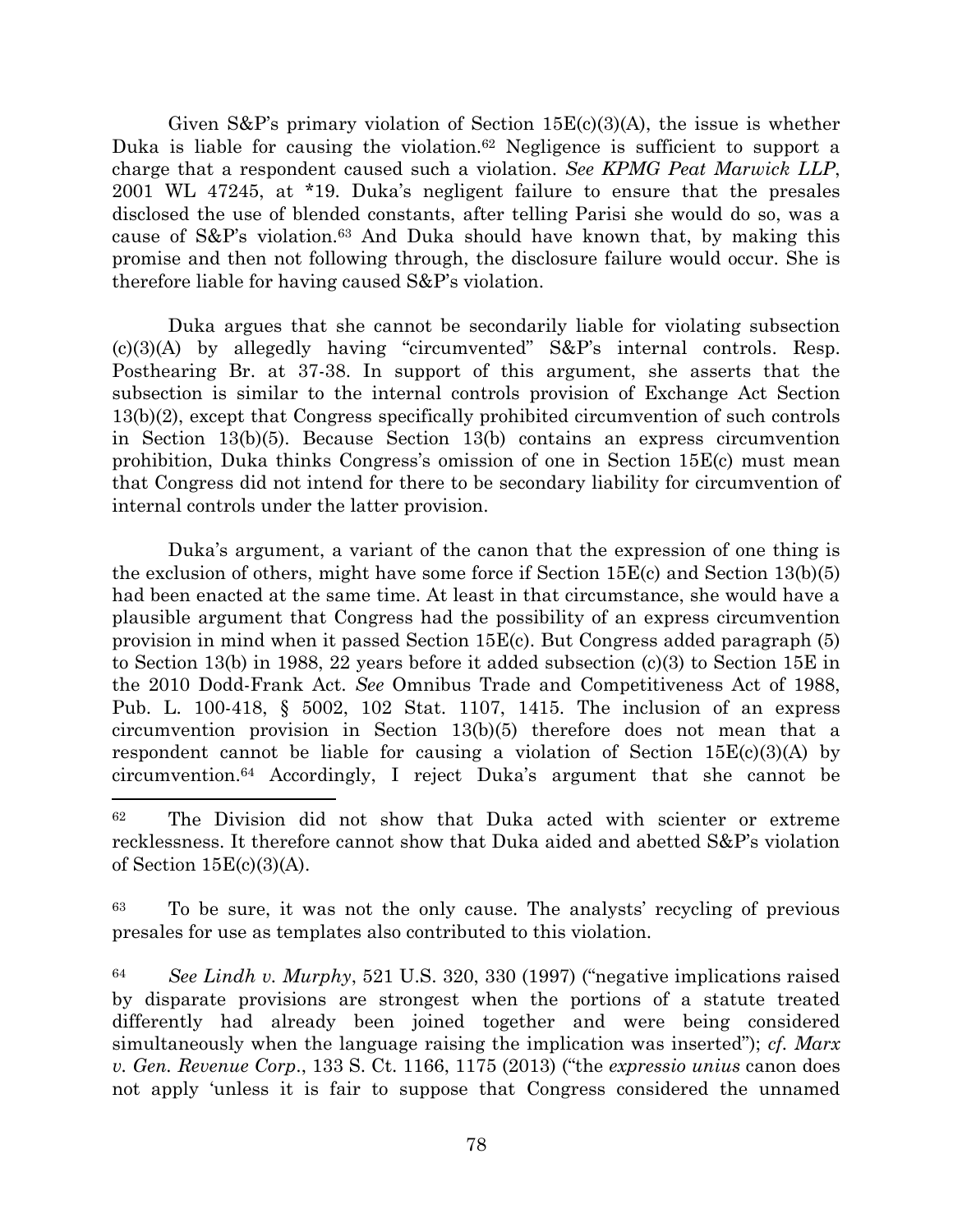secondarily liable for violating Section  $15E(c)(3)(A)$  by circumventing  $S\&P's$  internal controls. 65

## *3. Sanctions*

The Division asks that I impose on Duka a cease-and-desist order, unspecified third-tier monetary penalties, and a bar from certain capacities in the securities industry. Div. Posthearing Br. at 41-43. Because there is no evidence Duka was enriched, unjustly or otherwise, the Division does not seek disgorgement.

## *3.1. Cease-and-desist order*

 $\overline{\phantom{a}}$ 

Section 8A(a) of the Securities Act and Section 21C(a) of the Exchange Act authorize the Commission to issue a cease-and-desist order against a person who "is violating, has violated, or is about to violate" any provision of or rule under the Securities Act and Exchange Act, respectively. 15 U.S.C. §§ 77h-1(a), 78u-3(a). These statutes also allow the imposition of a cease-and-desist order against any person "that is, was, or would be a cause of the violation, due to an act or omission the person knew or should have known would contribute to such violation." 15 U.S.C. §§ 77h-1(a), 78u-3(a). In deciding whether to issue a cease-and-desist order, I must consider: (1) whether future violations are reasonably likely; (2) the seriousness of the violations at issue; (3) whether the violations are isolated or recurrent; (4) Duka's state of mind; (5) whether Duka recognizes the wrongful nature of her conduct; (6) the recency of her violations; (7) "whether the violations caused harm to investors or the marketplace"; (8) "whether [Duka] will have the opportunity to commit future violations"; and (9) "the remedial function [a] cease-and-desist order would serve in the overall context of any other sanctions sought in [this] proceeding." *Gordon Brent Pierce*, Securities Act Release No. 9555, 2014 WL 896757, at \*23 (Mar. 7, 2014), *pet. denied*, 786 F.3d 1027 (D.C. Cir. 2015); *see KPMG Peat Marwick LLP*, 2001 WL 47245, at \*26.

"[T]he showing of risk of future violations" necessary to warrant a cease-anddesist order is "significantly less than that required for an injunction." *KPMG Peat Marwick LLP*, 2001 WL 223378, at \*6 (denying reconsideration). As a result, that which the Division must show "need not be very great to warrant issuing a cease-

possibility and meant to say no to it'") (quoting *Barnhart v. Peabody Coal Co.*, 537 U.S. 149, 168 (2003)).

<sup>65</sup> Based on Commission precedent, I also reject Duka's argument that this proceeding violates the Appointments Clause of the Constitution. Resp. Posthearing Br. at 42; *see Harding Advisory LLC*, Securities Act Release No. 10277, 2017 WL 66592, at \*19 & nn.82, 90 (Jan. 6, 2017), *pet. for review filed*, No. 17-1070 (D.C. Cir. Mar. 6, 2017).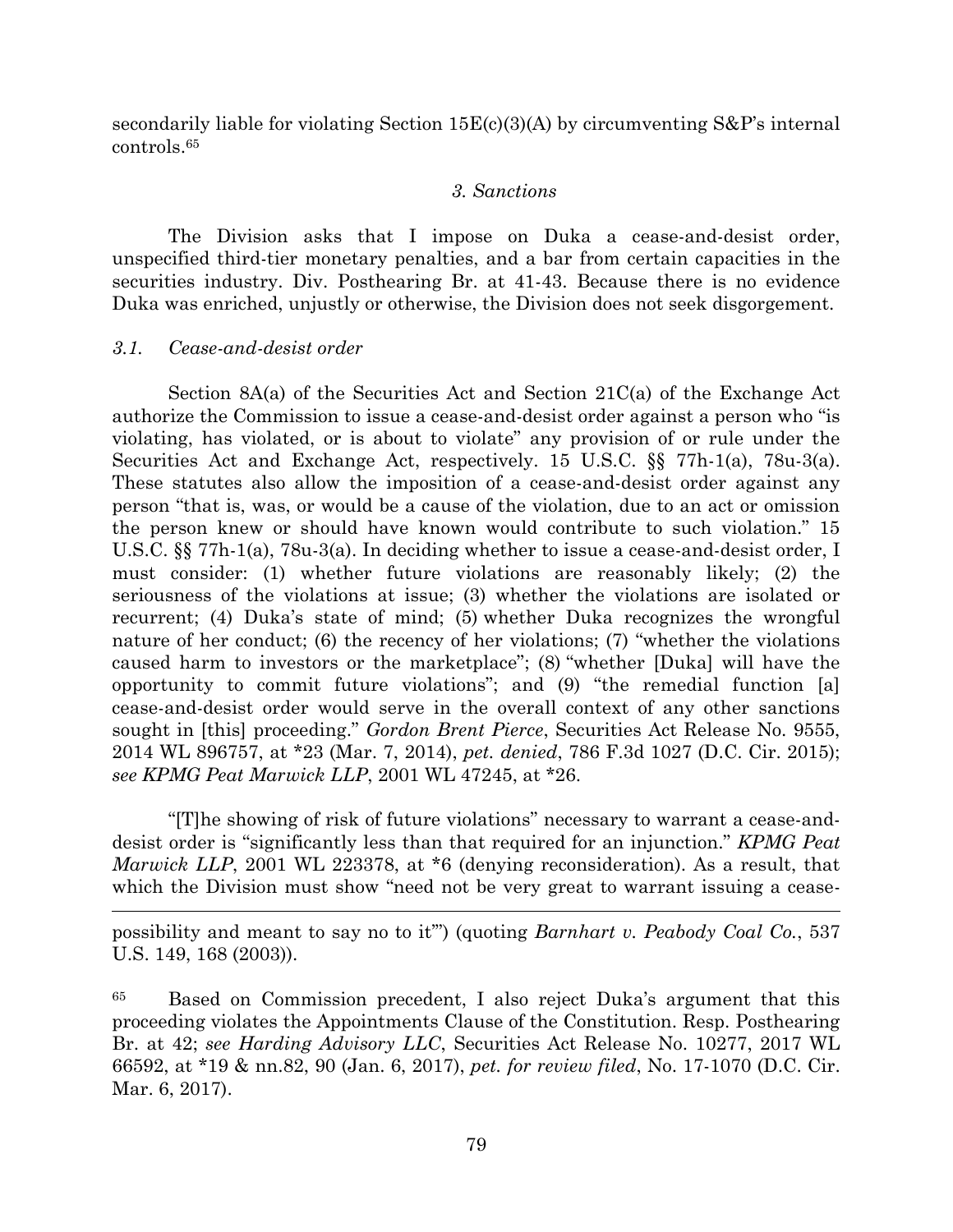and-desist order." *Id.* Indeed, "in the ordinary case and absent evidence to the contrary, a finding of past violation raises a sufficient risk of future violation." *Id.* A cease-and-desist order does not automatically follow, however, a determination of a past violation. *Id.* at \*7. Only after considering the other factors should a cease-anddesist order be imposed. *Id.*

Other than noting the rule from *KPMG Peat Marwick* that a risk of future violations can normally be shown solely by the fact of a past violation, the Division makes no argument as to why a cease-and-desist order is warranted. This is significant because this case involves a negligent omission which does not strongly suggest the risk of a future violation. *See Moneta Fin. Servs., Inc*., Advisers Act Release No. 2438, 2005 WL 2453949, at \*2 (Oct. 4, 2005) (declining to issue a ceaseand-desist order).

Left to my own devices, I conclude that Duka's violations were serious. Duka assumed a duty to ensure adequate disclosure concerning the use of blended constants. Her failure to take any steps to follow through on her assurance to Parisi directly contributed to the relevant omissions in the presales.

The violations were not isolated in that there were eight presales and each one omitted the same material information. On the other hand, the violations occurred eight times in a six-month span, six years ago. There is no evidence they have been repeated since 2011. Duka did not act with scienter and did not act with the intent to harm or defraud anyone. I cannot say definitively whether she recognizes the wrongfulness of her omission, but she somewhat attempted during her testimony to shift responsibility for the disclosure onto others rather than herself. Tr. 1473-74. She did, however, recognize that the presales could have been more informative regarding the use of blended constants.

S&P's decision to withdraw the two ratings in July 2011 caused disruption and uncertainty in the market. Tr. 542, 906-07, 909-10. Issuers were harmed because they were forced to make investors whole. Tr. 906, 908-09; *see* Tr. 547-48. And S&P's reputation suffered. Tr. 547-48, 907, 2107. But whether Duka's omission caused these things is not clear. S&P's republished presales had the same ratings as those in the withdrawn presales, and S&P affirmed that the original ratings were consistent with the criteria article. This raises the possibility that withdrawing the ratings was unnecessary and therefore that S&P's decision to withdraw, not Duka's omission, caused the disruption in the market and harm to S&P's reputation and to issuers.

Finally, the context of the other sanctions discussed below supports imposing a cease-and-desist order. This is a close call. Weighing the foregoing, however, I conclude that it is appropriate to issue a cease-and-desist order.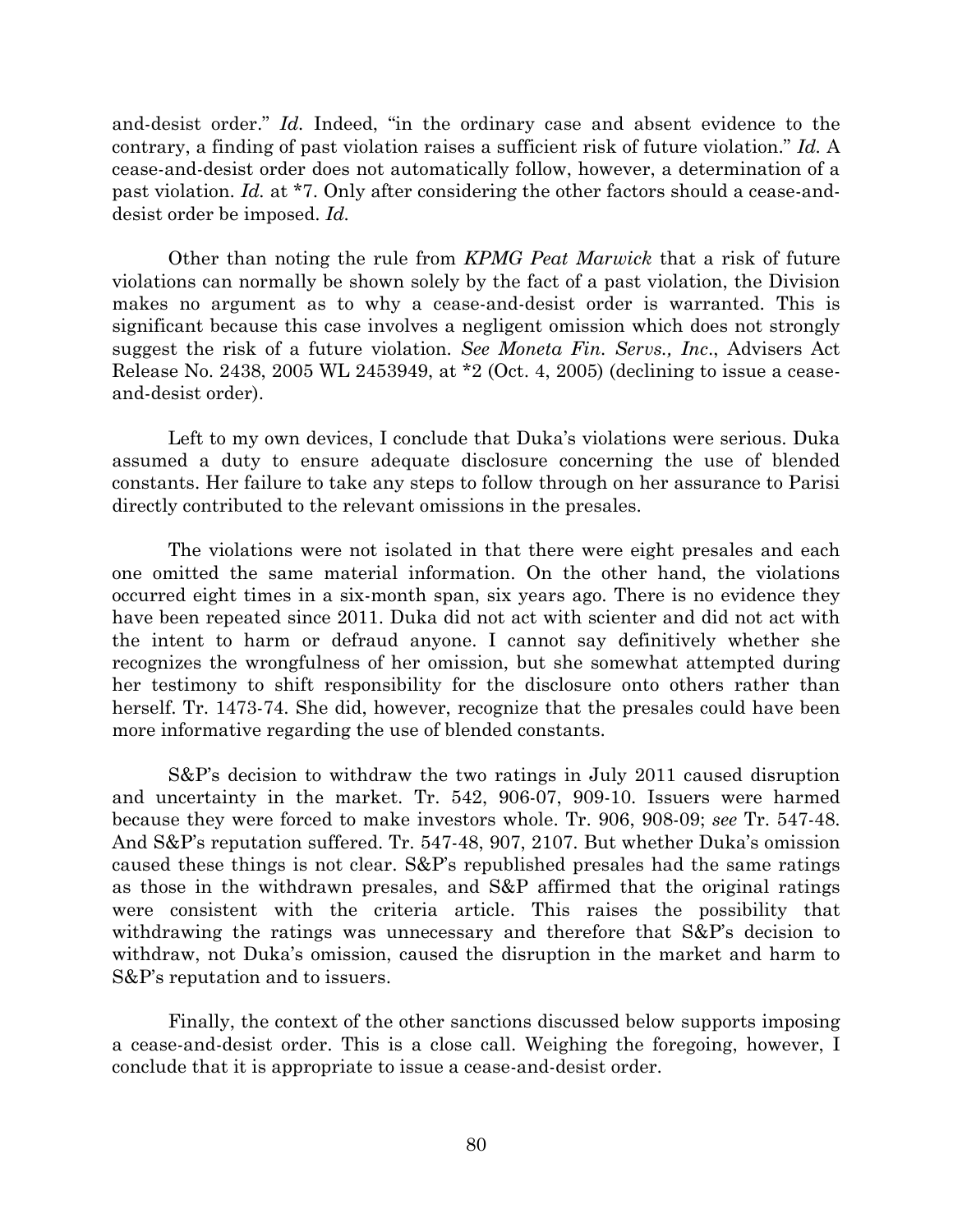## *3.2. Monetary penalties*

 $\overline{\phantom{a}}$ 

The Securities Act and the Exchange Act each set out a three-tiered system for determining the maximum civil penalty for each act or omission constituting a violation of those acts. 15 U.S.C.  $\S$  77h-1(g)(2), 78u-2(b). For the time period at issue, the maximum first-, second-, and third-tier penalties under both Acts for each violation, as adjusted by regulation, is \$7,500, \$75,000, and \$150,000, respectively. 15 U.S.C. §§ 77h-1(g)(2), 78u-2(b); 17 C.F.R. § 201.1001, tbl.I. Second- and third-tier penalties are permitted if a respondent's violations involved fraud, deceit, manipulation, or deliberate or reckless disregard of a regulatory requirement. 15 U.S.C. §§ 77h-1(g)(2)(B), (C)(i), 78u-2(b)(2), (3)(A). Because Duka's violations did not involve these factors, neither second- nor third-tier penalties may be imposed.

Securities Act Section 8A(g) and Exchange Act Section 21B(a) permit the Commission to impose first-tier civil monetary penalties against any person who violates or causes a violation of those Acts or rules thereunder, if doing so is in the public interest. 15 U.S.C. §§ 77h-1(g)(1), (2)(A), 78u-2(a)(2), (b)(1).

Although the Exchange Act lists six factors to consider when weighing the public interest in relation to monetary penalties, the Securities Act does not. *Compare* 15 U.S.C. § 77h-1(g), *with* 15 U.S.C. § 78u-2(c). The Commission nonetheless relies on the factors listed in the Exchange Act in determining the public interest under the Securities Act. *See Thomas C. Gonnella*, Securities Act Release No. 10119, 2016 WL 4233837, at \*14-15 (Aug. 10, 2016).<sup>66</sup> Under the Exchange Act, the factors are:

> (1) whether the violation involved fraud, deceit, manipulation, or deliberate or reckless disregard of a regulatory requirement; (2) the resulting harm to other persons; (3) any unjust enrichment and prior restitution; (4) the respondent's prior regulatory record; (5) the need to deter the respondent and other persons; and (6) such other matters as justice may require.<sup>67</sup>

<sup>67</sup> These statutory public interest factors considered in relation to monetary penalties are distinguished from the public interest factors, discussed below, considered in relation to determining whether to impose an industry bar. *See Jay T.* 

<sup>66</sup> In *Gonnella*, civil monetary penalties were available under Securities Act Section 8A(g), Exchange Act Section 21B(a), Advisers Act Section 203(i), and Investment Company Act Section 9(d). 2016 WL 4233837, at \*14. The amount of first- and second-tier penalties the Commission imposed, however, was only available under the Securities Act. *See* 15 U.S.C. §§ 77h-1(g), 78u-2(a), 80b-3(i), 80a-9(d).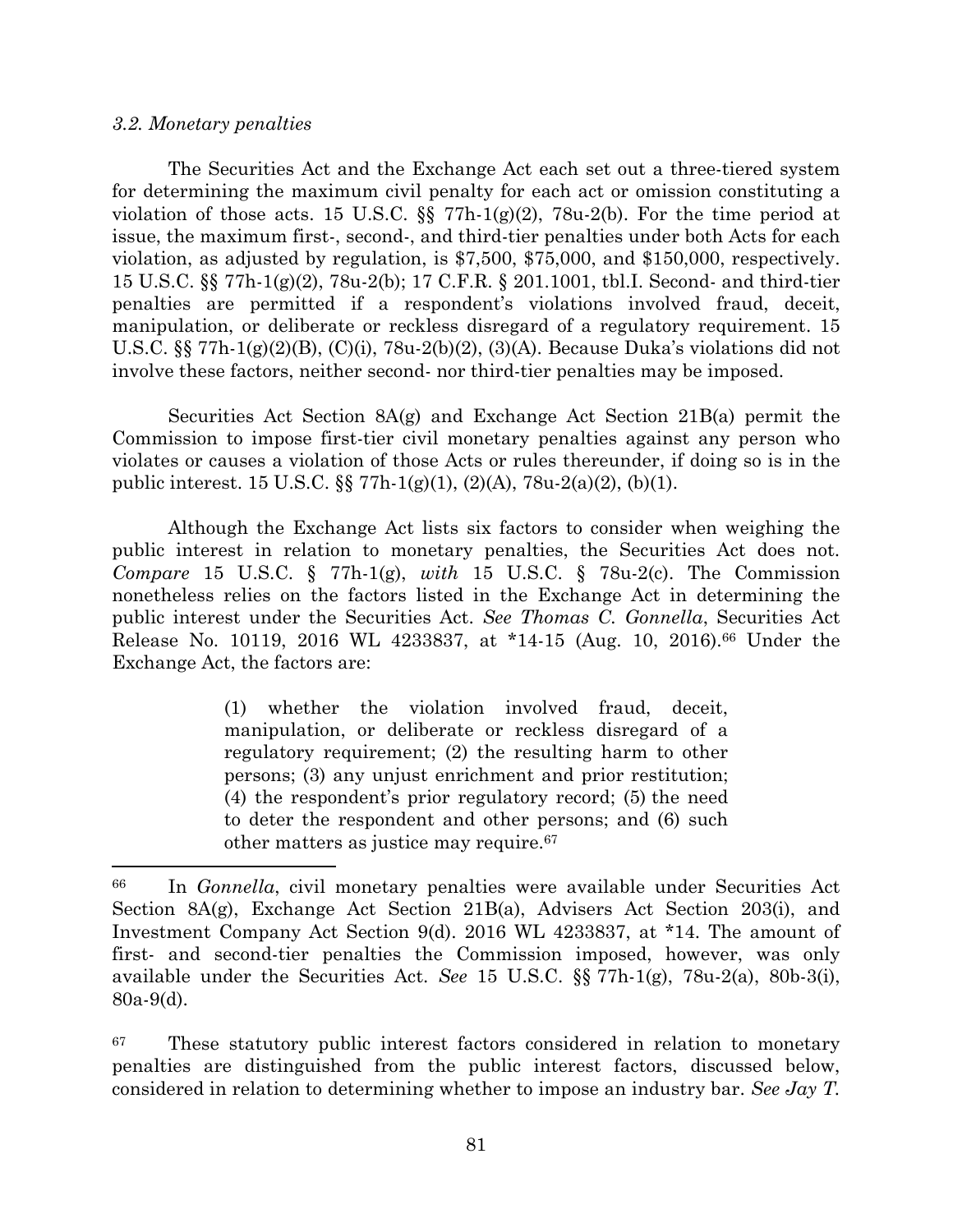15 U.S.C. § 78u-2(c). Showing the existence of all six factors is not a prerequisite for imposing monetary penalties. *Re. Bassie & Co.*, Accounting and Auditing Enforcement Act Release No. 3354, 2012 WL 90269, at \*13 (Jan. 10, 2012).

The Division argues for third-tier penalties, asserting that Duka's conduct involved fraud and deceit and "created a significant risk of substantial losses to investors." Div. Posthearing Br. at 42. I have already rejected the argument that Duka's conduct involved fraud or deceit. It is not entirely clear what evidence exists that Duka's omission, as opposed to S&P's decision to withdraw its ratings, posed a risk to investors. As noted, the decision to withdraw hurt S&P, the marketplace, issuers, and investors. But S&P's republished presales had the same ratings as those in the withdrawn presales and S&P affirmed that the original ratings were consistent with the criteria. This raises the possibility that the withdrawals were a supervening overreaction. I determine that Duka's omission at least contributed to the decision to withdraw the ratings.

Duka was not enriched, unjustly or otherwise, as a result of her omission. She has no disciplinary history. Imposing a penalty would, however, serve the important goals of generally deterring others and specifically deterring Duka from similar omissions in the future.

Although there were eight deficient presales and Duka is liable for two statutory violations, the deficiencies and violations were the result of one, ongoing omission. Balancing the factors above and the fact that this case involves a single, continuing omission, I find it appropriate to impose a single, maximum first-tier penalty of \$7,500.

## *3.3. Bars*

 $\overline{\phantom{a}}$ 

Under the Exchange Act, the Commission may censure, suspend, or bar any person from associating with a nationally recognized statistical rating organization if the person has willfully violated any provision of the Securities Act or the Exchange Act or rules under either Act and, at the time of the misconduct, was associated with a nationally recognized statistical rating organization. 15 U.S.C. § 78*o*-7(d)(1)(A) (cross referencing 15 U.S.C. § 78*o*-7(b)(4)(D), authorizing industry bars for willful violations of the securities laws). Under the Investment Company Act, a person who willfully violates any provision of the Securities Act or the Exchange Act or rules under either Act is subject to being prohibited from "serving or acting as an employee, officer, director, member of an advisory board, investment adviser or depositor of, or principal underwriter for, a registered investment company or affiliated person of such investment adviser, depositor, or principal

*Comeaux*, Exchange Act Release No. 72896, 2014 WL 4160054, at \*5 (Aug. 21, 2014).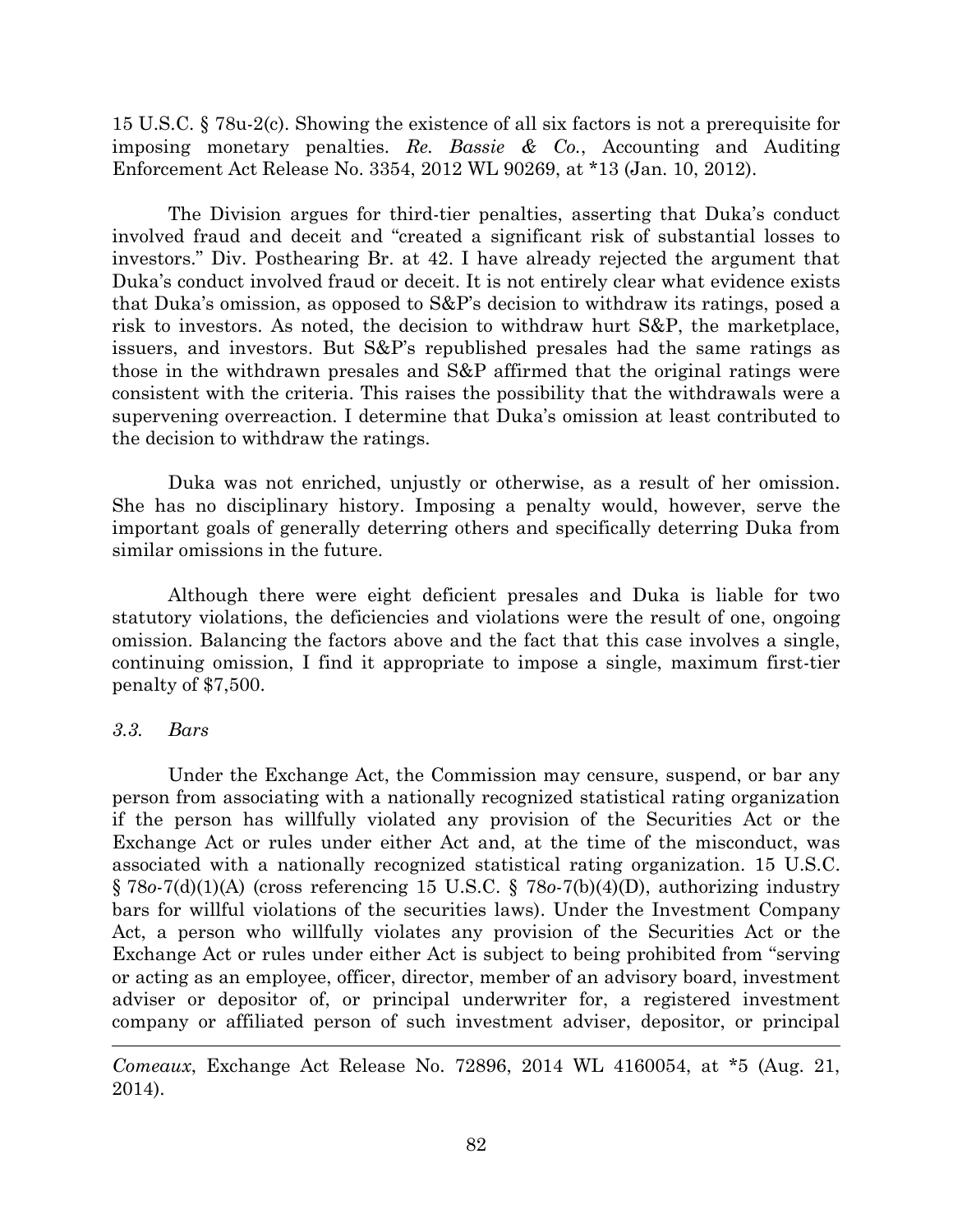underwriter." 15 U.S.C. § 80a-9(b)(2). Before imposing a sanction under either provision, the Commission must determine that doing so would be in the public interest. 15 U.S.C. §§ 78*o*-7(d)(1), 80a-9(b).

The Division seeks both types of bar against Duka. Div. Posthearing Br. at 43.

The initial question is whether Duka acted willfully. Willfulness in this context simply means intentionally committing the act that constitutes the violation. *Timothy S. Dembski*, 2017 WL 1103685, at \*13. As a result, a respondent can negligently violate the securities laws and still have acted willfully in so doing.<sup>68</sup>

Here, Duka negligently failed to take action. This circumstance raises the question of whether Duka can be said to have intentionally done anything that could constitute a violation. The Commission has held that a negligent omission can constitute a willful act. *See The Robare Grp., Ltd*., Advisers Act Release No. 4566, 2016 WL 6596009, at \*9, \*11 (Nov. 7, 2016). In *The Robare Group*, the negligent omission occurred in the context of the respondents' failure to fully disclose information they were required to disclose in Forms ADV. *Id.* at \*11. The respondents in *IFG Network Securities* similarly failed to fully disclose information they were required to divulge. *See* 2006 WL 1976001, at \*8-9, 12, 14 & n.41.

Although Duka was not responsible for the presales, she did undertake to approve Pollem's proposed language about the use of blended constants. Tr. 1230, 1393-94. She intended this language to describe S&P's process. Tr. 1394. She also undertook her promise to Parisi to ensure disclosure of the use of blended constants. Tr. 1142, 1473-74. Duka's intentional approval of the language in the presale in the context of her broader failure to follow through on her affirmative promise to Parisi amounts to willfulness.

Deciding whether to censure, suspend, or bar a respondent requires consideration of the public-interest factors set forth in *Steadman v. SEC*, 603 F.2d 1126, 1140 (5th Cir. 1979), *aff'd on other grounds*, 450 U.S. 91 (1981). *See Edgar R.* 

 $\overline{\phantom{a}}$ 

<sup>68</sup> *See David F. Bandimere*, Securities Act Release No. 9972, 2015 WL 6575665, at \*26 (Oct. 29, 2015) ("we have applied [*Wonsover v. SEC*, 205 F.3d 408 (D.C. Cir. 2000)] in other contexts, including for violations that had no scienter or negligence requirement"), *set aside on other ground*s, 844 F.3d 1168 (10th Cir. 2016); *C. James Padgett*, Exchange Act Release No. 38423, 1997 WL 126716, at \*7 n.34 (Mar. 20, 1997) (rejecting argument that negligent conduct cannot support a finding of willful conduct), *pet. denied sub nom*. *Sullivan v. SEC*, 159 F.3d 637 (D.C. Cir. 1998) (table decision).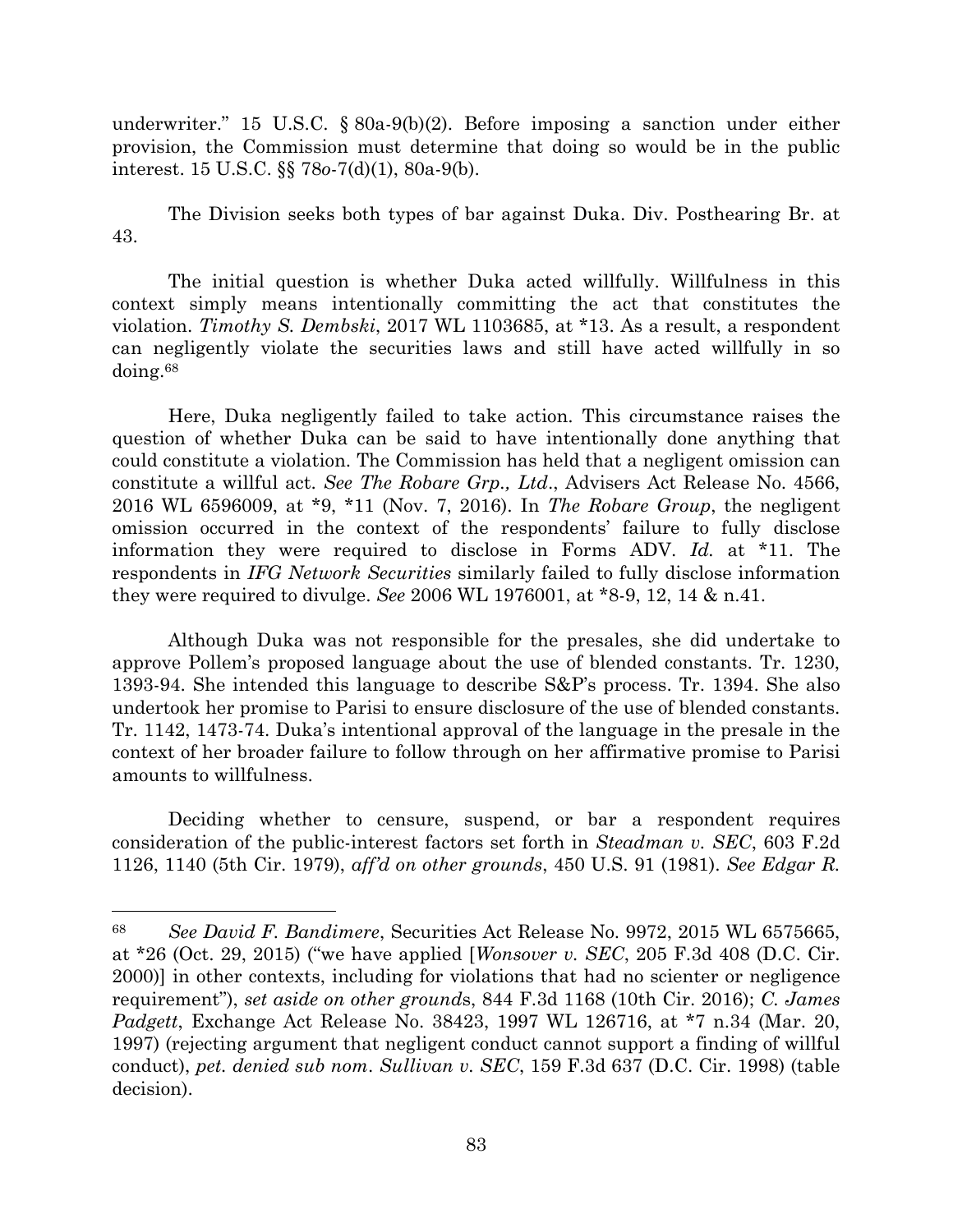*Page*, Advisers Act Release No. 4400, 2016 WL 3030845, at \*5 & n.14 (May 27, 2016). The public-interest factors include:

> the egregiousness of [Duka's] actions . . . , the isolated or recurrent nature of the infraction, the degree of scienter involved, [her] recognition of the wrongful nature of [her] conduct, the sincerity of [her] assurances against future violations, and the likelihood that [her] occupation will present opportunities for future violations.

Id. at \*5. Central to the Commission's consideration of these factors is an evaluation of the risk a respondent "poses to the public" and the degree to which a respondent is judged unfit "to serve the investing public." *Larry C. Grossman*, Securities Act Release No. 10227, 2016 WL 5571616, at \*19 (Sept. 30, 2016), *stayed in part*, Securities Act Release No. 10244, 2016 WL 6441565 (Nov. 1, 2016), *remanded*, No. 16-16907 (11th Cir. Aug. 11, 2017). In conjunction with other factors, the Commission also considers the extent to which the sanction will have a deterrent effect. *Toby G. Scammell*, Advisers Act Release No. 3961, 2014 WL 5493265, at \*5 (Oct. 29, 2014). The public interest inquiry is "flexible" and "no one factor is dispositive." *Conrad P. Seghers*, Advisers Act Release No. 2656, 2007 WL 2790633, at \*4 (Sept. 26, 2007), *pet. denied*, 548 F.3d 129 (D.C. Cir. 2008).

Conduct is egregious if it is "[e]xtremely or remarkably bad" or if it is "flagrant." Black's Law Dictionary (10th ed. 2014). Duka's misconduct does not meet this definition. She did not approach Parisi with the intent to defraud or deceive but instead at the behest of her subordinates because they thought using blended constants was analytically sound. Her failure to ensure that Parisi's direction was followed resulted from negligence not fraudulent intent. And very little evidence of resulting harm actually attributable to Duka's failures was presented.

Duka's omission was ongoing in that it extended to eight presales during a period of several months when she failed to rectify her failure to ensure that the presales disclosed the use of blended constants. Duka recognized that the presales were not sufficiently clear but otherwise did not show that she recognized the wrongfulness of her conduct. She likewise made no assurances against future violations. No evidence was presented about whether Duka's occupation would provide her with a chance to commit additional violations in the future, if she is again employed in a similar capacity.

Aside from her negligent violations in this case, there is no evidence Duka has ever committed any securities violation. Without negating the importance of providing complete and truthful information in CMBS rating presales, the evidence does not support the conclusion that Duka poses a risk to the investing public or is unfit to work in the securities industry.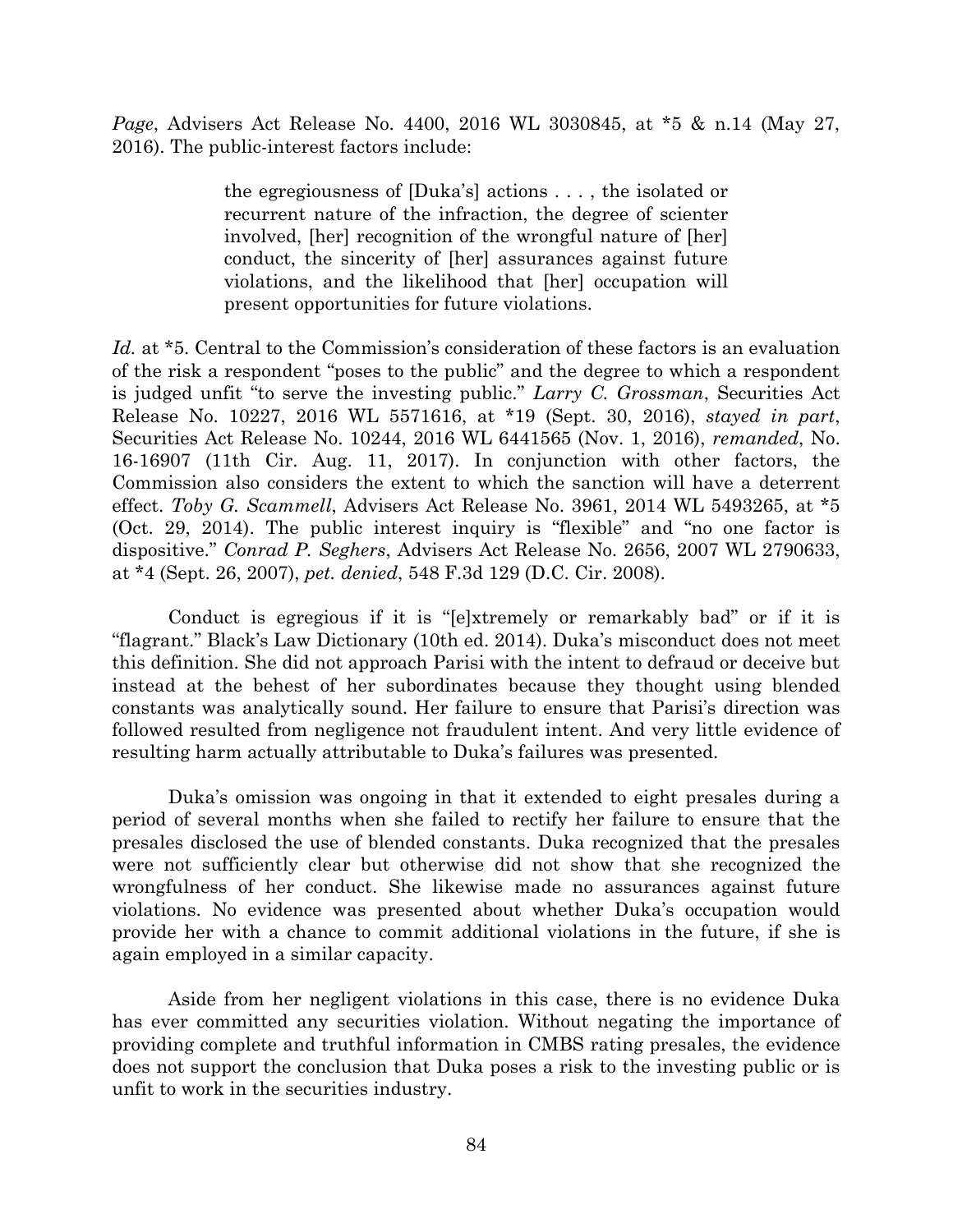Bearing in mind that circumstances merely involving negligence are less likely to result in imposition of an industry bar, s*ee The Robare Group*, 2016 WL 6596009, at \*12 n.50, and considering the foregoing factors, I find it appropriate to impose a censure.

#### *4. Record Certification*

I certify that the record includes the items set forth in the record index issued by the Secretary of the Commission on May 24, 2017, and corrected on June 16, 2017. *See* 17 C.F.R. § 201.351(b).

## *5. Order*

The Division's claims under Securities Act of 1933 Section 17(a)(1) and (2), Securities Exchange Act of 1934 Section 10(b) and Rule 10b-5 thereunder, and Exchange Act Rules 17g-2(a)(6) and 17g-6(a)(2), are DISMISSED.

Under Section 8A(a) of the Securities Act of 1933 and Section 21C(a) of the Securities Exchange Act of 1934, Barbara Duka shall CEASE AND DESIST from committing or causing any violations or future violations of Section 17(a)(3) of the Securities Act of 1933, and Section 15E(c)(3) of the Securities Exchange Act of 1934.

Under Section 8A(g) of the Securities Act of 1933 and Section 21B(a) of the Securities Exchange Act of 1934, Barbara Duka shall PAY A CIVIL MONEY PENALTY in the amount of \$7,500.

Under Section 15E(d) of the Securities Exchange Act of 1934, Barbara Duka is CENSURED for violating Section 17(a)(3) of the Securities Act of 1933.

Payment of civil penalties shall be made no later than 21 days following the day this initial decision becomes final, unless the Commission directs otherwise. Payment shall be made in one of the following ways: (1) transmitted electronically to the Commission, which will provide detailed ACH transfer/Fedwire instructions upon request; (2) direct payments from a bank account via Pay.gov through the SEC website at http://www.sec.gov/about/offices/ofm/htm; or (3) by certified check, bank cashier's check, bank money order, or United States postal money order made payable to the Securities and Exchange Commission and hand-delivered or mailed to the following address alongside a cover letter identifying Respondent and Administrative Proceeding No. 3-16349: Enterprise Services Center, Accounts Receivable Branch, HQ Bldg., Room 181, AMZ-341, 6500 South MacArthur Blvd., Oklahoma City, Oklahoma 73169. A copy of the cover letter and instrument of payment shall be sent to the Commission's Division of Enforcement, directed to the attention of counsel of record.